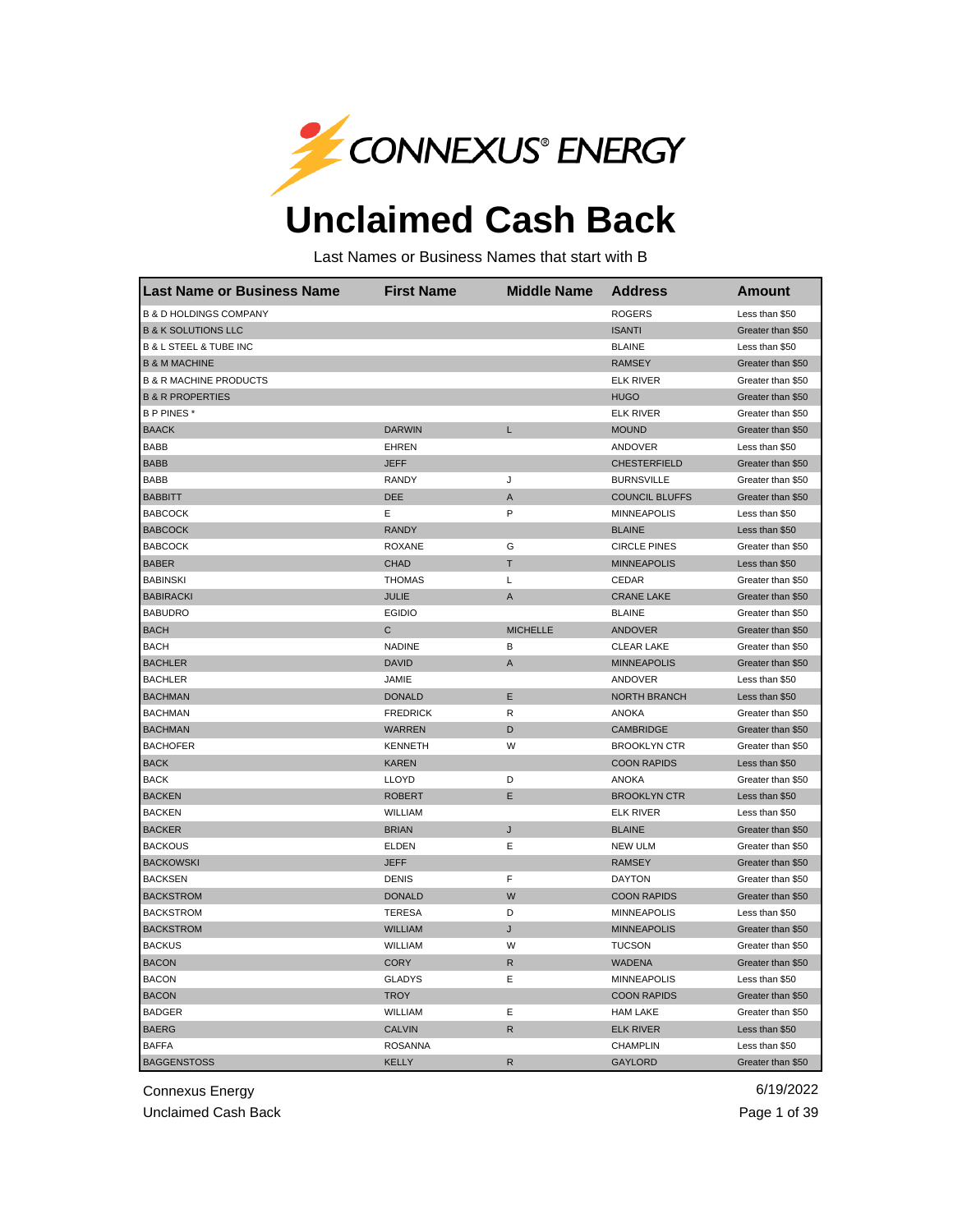| <b>Last Name or Business Name</b> | <b>First Name</b> | <b>Middle Name</b> | <b>Address</b>         | <b>Amount</b>     |
|-----------------------------------|-------------------|--------------------|------------------------|-------------------|
| <b>BAGLO</b>                      | <b>STEVEN</b>     | R                  | <b>ANOKA</b>           | Greater than \$50 |
| <b>BAGNE</b>                      | <b>MICHAEL</b>    | J                  | <b>ANOKA</b>           | Less than \$50    |
| <b>BAGWELL</b>                    | <b>JENNIFER</b>   |                    | <b>PRINCETON</b>       | Greater than \$50 |
| <b>BAHAM</b>                      | <b>HELEN</b>      | <b>MARIE</b>       | <b>ANOKA</b>           | Less than \$50    |
| BAHE                              | JANET             |                    | MENAHGA                | Greater than \$50 |
| <b>BAHR</b>                       | <b>DAVID</b>      | L                  | <b>VADNAIS HEIGHTS</b> | Greater than \$50 |
| <b>BAHR</b>                       | JENNIFER          | Α                  | <b>PRINCETON</b>       | Less than \$50    |
| <b>BAHR</b>                       | LLOYD             |                    | <b>MORA</b>            | Greater than \$50 |
| BAIER                             | <b>JUSTIN</b>     | D                  | <b>PRINCETON</b>       | Less than \$50    |
| <b>BAILEY</b>                     | <b>CINDY</b>      | L                  | <b>OTSEGO</b>          | Less than \$50    |
| <b>BAILEY</b>                     | <b>DWAYNE</b>     |                    | <b>BLAINE</b>          | Greater than \$50 |
| <b>BAILEY</b>                     | ERIN              | L                  | <b>SAINT PAUL</b>      | Less than \$50    |
| BAILEY                            | GARY              |                    | WHITE BEAR LAKE        | Greater than \$50 |
| <b>BAILEY</b>                     | <b>GREGORY</b>    | L                  | <b>HUGO</b>            | Greater than \$50 |
| <b>BAILEY</b>                     | JOHN              |                    | <b>MINNEAPOLIS</b>     | Greater than \$50 |
| <b>BAILEY</b>                     | KAREN             |                    | <b>PHOENIX</b>         | Greater than \$50 |
| <b>BAILEY</b>                     | <b>MELISSA</b>    | M                  | <b>CIRCLE PINES</b>    | Greater than \$50 |
| <b>BAILEY</b>                     | <b>STEVE</b>      | W                  | <b>HUGO</b>            | Greater than \$50 |
| BAILEY*                           | <b>BRIAN</b>      | Α                  | <b>BIG LAKE</b>        | Greater than \$50 |
| <b>BAILEYS HAIR CARE</b>          |                   |                    | <b>CIRCLE PINES</b>    | Less than \$50    |
| <b>BAILLARGEON</b>                | <b>CATHY</b>      | D                  | <b>ISANTI</b>          | Less than \$50    |
| <b>BAILLES</b>                    | <b>DAVID</b>      | J                  | <b>REPUBLIC</b>        | Less than \$50    |
| <b>BAILLY</b>                     | <b>BRANDON</b>    |                    | <b>COON RAPIDS</b>     | Greater than \$50 |
| <b>BAINES</b>                     | <b>JEFFREY</b>    | Α                  | <b>SAINT PAUL</b>      | Less than \$50    |
| <b>BAIR</b>                       | LAURIE            | J                  | <b>BROOKLYN PARK</b>   | Greater than \$50 |
| <b>BAIRD</b>                      | LOIS              | A                  | <b>MINNEAPOLIS</b>     | Less than \$50    |
| <b>BAJUNPAA</b>                   | <b>MICHAEL</b>    |                    | <b>ROSEMOUNT</b>       | Less than \$50    |
| <b>BAKE STAR APS</b>              |                   |                    | <b>SOMERSET</b>        | Less than \$50    |
| BAKER                             | <b>ANTHONY</b>    | R                  | CAMBRIDGE              | Less than \$50    |
| <b>BAKER</b>                      | <b>BRETT</b>      | т                  | <b>SAINT PAUL</b>      | Greater than \$50 |
| BAKER                             | DANIEL            | Α                  | <b>ROSEMOUNT</b>       | Greater than \$50 |
| <b>BAKER</b>                      | <b>DAVID</b>      | L                  | <b>BAUDETTE</b>        | Greater than \$50 |
| <b>BAKER</b>                      | <b>DELORES</b>    | M                  | <b>ELK RIVER</b>       | Greater than \$50 |
| <b>BAKER</b>                      | <b>DENNIS</b>     | W                  | <b>HUGO</b>            | Greater than \$50 |
| <b>BAKER</b>                      | <b>DUANE</b>      | D                  | <b>CLEAR LAKE</b>      | Greater than \$50 |
| <b>BAKER</b>                      | <b>ERIC</b>       | T                  | ANDOVER                | Less than \$50    |
| <b>BAKER</b>                      | <b>IRENE</b>      |                    | <b>BROOK PARK</b>      | Greater than \$50 |
| <b>BAKER</b>                      | <b>JOHN</b>       |                    | <b>MINNEAPOLIS</b>     | Less than \$50    |
| <b>BAKER</b>                      | <b>KAREN</b>      | R                  | <b>ISANTI</b>          | Greater than \$50 |
| <b>BAKER</b>                      | KEVIN             | D                  | <b>COON RAPIDS</b>     | Greater than \$50 |
| BAKER                             | LARRY             |                    | COON RAPIDS            | Greater than \$50 |
| <b>BAKER</b>                      | LARRY             | V                  | CAMBRIDGE              | Less than \$50    |
| <b>BAKER</b>                      | LEANN             |                    | <b>CIRCLE PINES</b>    | Less than \$50    |
| <b>BAKER</b>                      | MARI              | С                  | <b>CIRCLE PINES</b>    | Less than \$50    |
| BAKER                             | MARY              | KAY                | <b>COON RAPIDS</b>     | Greater than \$50 |
| <b>BAKER</b>                      | <b>MICHAEL</b>    |                    | <b>ANOKA</b>           | Greater than \$50 |
| BAKER                             | <b>MICHAEL</b>    |                    | <b>BUFFALO</b>         | Greater than \$50 |
| <b>BAKER</b>                      | <b>MICHAEL</b>    | D                  | <b>CIRCLE PINES</b>    | Greater than \$50 |
| <b>BAKER</b>                      | <b>PATRICK</b>    | L                  | SARASOTA               | Less than \$50    |
| <b>BAKER</b>                      | ROBERT            | W                  | <b>BLAINE</b>          | Greater than \$50 |
| <b>BAKER</b>                      | RYAN              |                    | <b>BIG LAKE</b>        | Greater than \$50 |
| <b>BAKER</b>                      | <b>VICKI</b>      | <b>LEE</b>         | ANDOVER                | Greater than \$50 |
| <b>BAKER</b>                      | WANE              | Α                  | <b>SAINT PAUL</b>      | Greater than \$50 |
| <b>BAKER</b>                      | WILLARD           | L                  | <b>BROOKLYN PARK</b>   | Greater than \$50 |
| BAKKE                             | <b>BYRON</b>      | D                  | <b>BRAHAM</b>          | Greater than \$50 |
| <b>BAKKEN</b>                     | <b>DAVID</b>      | J                  | <b>ELK RIVER</b>       | Greater than \$50 |
|                                   |                   |                    |                        |                   |

Unclaimed Cash Back **Page 2 of 39**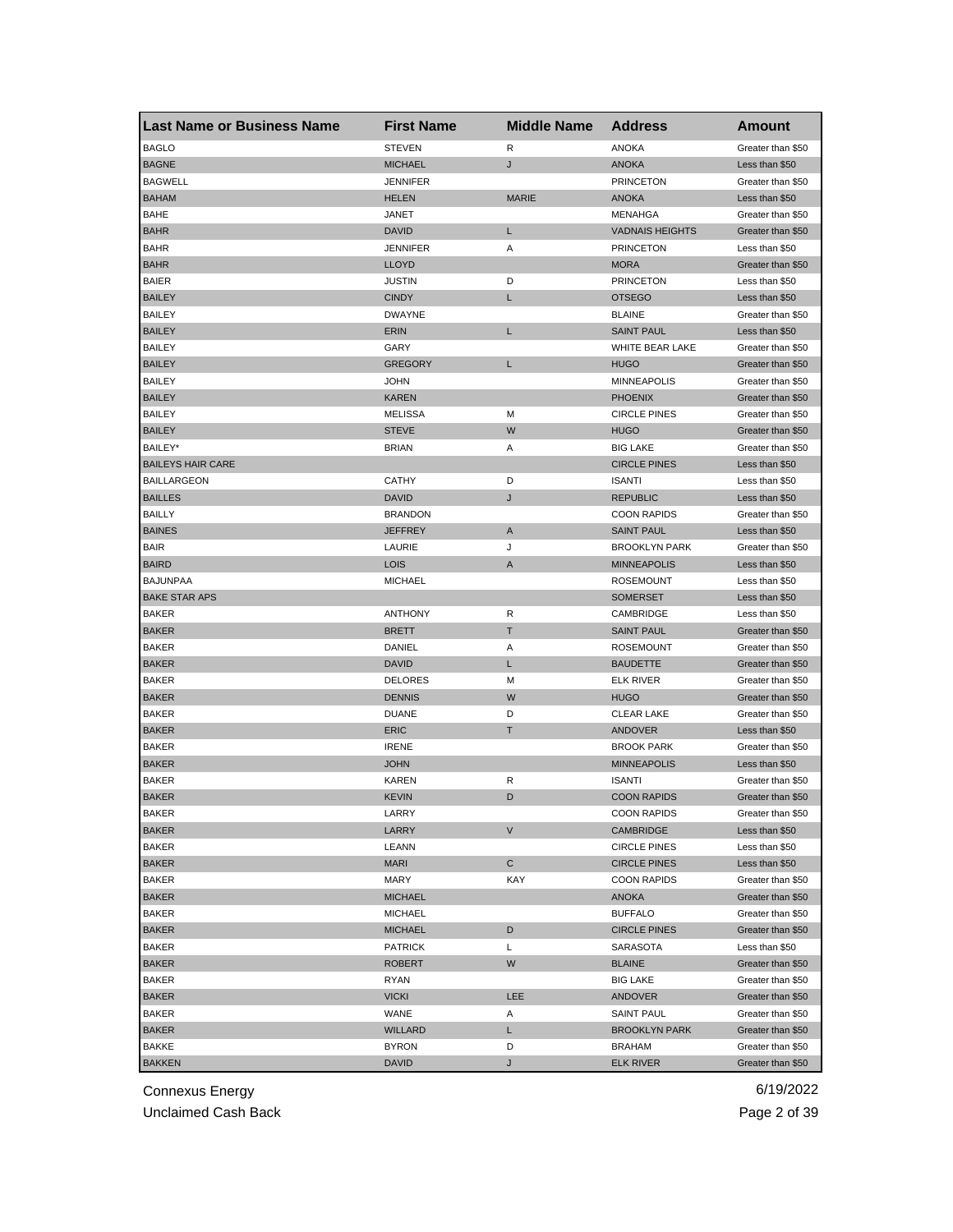| <b>Last Name or Business Name</b> | <b>First Name</b> | <b>Middle Name</b> | <b>Address</b>       | <b>Amount</b>     |
|-----------------------------------|-------------------|--------------------|----------------------|-------------------|
| <b>BAKKEN</b>                     | <b>DENNIS</b>     |                    | <b>BLAINE</b>        | Less than \$50    |
| <b>BAKKEN</b>                     | JAMES             | Ε                  | <b>COON RAPIDS</b>   | Greater than \$50 |
| <b>BAKKEN</b>                     | JODI              | Г                  | ZIMMERMAN            | Greater than \$50 |
| <b>BAKKEN</b>                     | <b>KRISTI</b>     | L                  | <b>COON RAPIDS</b>   | Greater than \$50 |
| <b>BAKKEN</b>                     | <b>MARK</b>       | Α                  | <b>RAMSEY</b>        | Greater than \$50 |
| <b>BAKKEN</b>                     | <b>MICHAEL</b>    | L                  | <b>ANOKA</b>         | Greater than \$50 |
| <b>BAKKEN</b>                     | SANDRA            | Г                  | <b>COON RAPIDS</b>   | Less than \$50    |
| <b>BAKKEN</b>                     | <b>SANDRA</b>     | M                  | <b>ELK RIVER</b>     | Greater than \$50 |
| BAKKEN                            | <b>VIRGIL</b>     |                    | <b>ROSEVILLE</b>     | Greater than \$50 |
| <b>BAKKER</b>                     | HEATHER           | A                  | <b>FOREST LAKE</b>   | Greater than \$50 |
| <b>BAKKER</b>                     | JAMES             | G                  | MARCELL              | Greater than \$50 |
| <b>BAKKER</b>                     | <b>MELITA</b>     |                    | <b>BLAINE</b>        | Greater than \$50 |
| <b>BALABON</b>                    | GENE              | R                  | MAPLE GROVE          | Greater than \$50 |
| <b>BALAKRISHNAN</b>               | NITHYA            |                    | <b>SHOREVIEW</b>     | Less than \$50    |
| <b>BALCK</b>                      | KARILYN           | L                  | ANDOVER              | Greater than \$50 |
| <b>BALDERSON</b>                  | <b>DONALD</b>     | W                  | <b>RICHMOND</b>      | Greater than \$50 |
| BALDRIDGE                         | CRAIG             | P                  | <b>BLAINE</b>        | Greater than \$50 |
| <b>BALDUS</b>                     | <b>JAMES</b>      | M                  | <b>MAPLE GROVE</b>   | Greater than \$50 |
| <b>BALDWIN</b>                    | CURT              | Κ                  | ALEXANDRIA           | Greater than \$50 |
| <b>BALDWIN</b>                    | <b>DONALD</b>     |                    | <b>RAMSEY</b>        | Greater than \$50 |
| <b>BALDWIN</b>                    | GARY              |                    | <b>ARDEN HILLS</b>   | Less than \$50    |
| <b>BALIBRERA</b>                  | <b>CARLOS</b>     |                    | <b>SAINT FRANCIS</b> | Greater than \$50 |
| <b>BALL</b>                       | DAVID             | S                  | AMES                 | Greater than \$50 |
| <b>BALL</b>                       | <b>ROBERT</b>     | A                  | <b>RAMSEY</b>        | Less than \$50    |
| <b>BALL</b>                       | TERESA            |                    | ANDOVER              | Greater than \$50 |
| <b>BALLOONS INK</b>               |                   |                    | <b>ELK RIVER</b>     | Greater than \$50 |
| <b>BALLSTADT</b>                  | KELLY             | JO                 | LINO LAKES           | Greater than \$50 |
| <b>BALLUFF</b>                    | <b>MICHAEL</b>    | F                  | PALM COAST           | Greater than \$50 |
| <b>BALLWEBER</b>                  | <b>EDWARD</b>     |                    | <b>RICE</b>          | Greater than \$50 |
| <b>BALMA</b>                      | <b>MICHAEL</b>    |                    | <b>FORT MYERS</b>    | Greater than \$50 |
| <b>BALSAEH-SINCLAIR</b>           |                   |                    | SAINT ANTHONY        | Greater than \$50 |
| <b>BALSLEY</b>                    | JAMES             | L                  | <b>ANDOVER</b>       | Greater than \$50 |
| <b>BALSTAD</b>                    | <b>KEVIN</b>      | в                  | <b>CROOKSTON</b>     | Less than \$50    |
| <b>BALTES</b>                     | <b>VINCENT</b>    | н                  | <b>TAYLORS FALLS</b> | Less than \$50    |
| <b>BALUCZYNSKI</b>                | ALEX              |                    | <b>HUGO</b>          | Greater than \$50 |
| <b>BALZ</b>                       | EMIL              |                    | <b>LA GRANGE</b>     | Less than \$50    |
| <b>BALZART</b>                    | <b>IRENE</b>      | M                  | WHITE BEAR LAKE      | Less than \$50    |
| <b>BAMMERT</b>                    | <b>BRIAN</b>      |                    | <b>SAINT MICHAEL</b> | Less than \$50    |
| <b>BAMSEY</b>                     | <b>DENNIS</b>     | Г                  | ANDOVER              | Less than \$50    |
| <b>BANACH</b>                     | LU                | <b>VERN</b>        | <b>COON RAPIDS</b>   | Less than \$50    |
| BANACK                            | ANTHONY           |                    | ANDOVER              | Less than \$50    |
| <b>BANCROFT</b>                   | CARI              | JO                 | ANDOVER              | Less than \$50    |
| <b>BANDEMER</b>                   | JOHN              | Τ                  | LINO LAKES           | Greater than \$50 |
| <b>BANDESCU</b>                   | <b>NICOLE</b>     |                    | PORT HURON           | Less than \$50    |
| BANDESCU INC PIZZA 10811 UNIV A   |                   |                    | <b>BLAINE</b>        | Greater than \$50 |
| <b>BANDUKIA</b>                   | <b>SHIRLEY</b>    | A                  | <b>SUGAR LAND</b>    | Greater than \$50 |
| <b>BANICK</b>                     | <b>BRIAN</b>      |                    | <b>FRIDLEY</b>       |                   |
|                                   |                   |                    |                      | Greater than \$50 |
| <b>BANISTER</b>                   | <b>HAROLD</b>     |                    | <b>BLAINE</b>        | Greater than \$50 |
| <b>BANKS</b>                      | DELLA             | М                  | <b>NEW BRIGHTON</b>  | Greater than \$50 |
| <b>BANKS</b>                      | MARSHALL          | A                  | <b>LAS VEGAS</b>     | Less than \$50    |
| <b>BANKSTON</b>                   | DEBRA             |                    | <b>BLAINE</b>        | Greater than \$50 |
| <b>BANN</b>                       | JENNIFER          |                    | <b>LINO LAKES</b>    | Greater than \$50 |
| <b>BANTA</b>                      | <b>RUSSELL</b>    | Α                  | RAMSEY               | Greater than \$50 |
| <b>BANTA</b>                      | <b>RUSSELL</b>    | A                  | <b>FRIDLEY</b>       | Greater than \$50 |
| <b>BANTLE</b>                     | STEVEN            | С                  | ANOKA                | Less than \$50    |
| <b>BANWART</b>                    | <b>DENNIS</b>     | М                  | <b>ANDOVER</b>       | Greater than \$50 |

Unclaimed Cash Back **Page 3 of 39**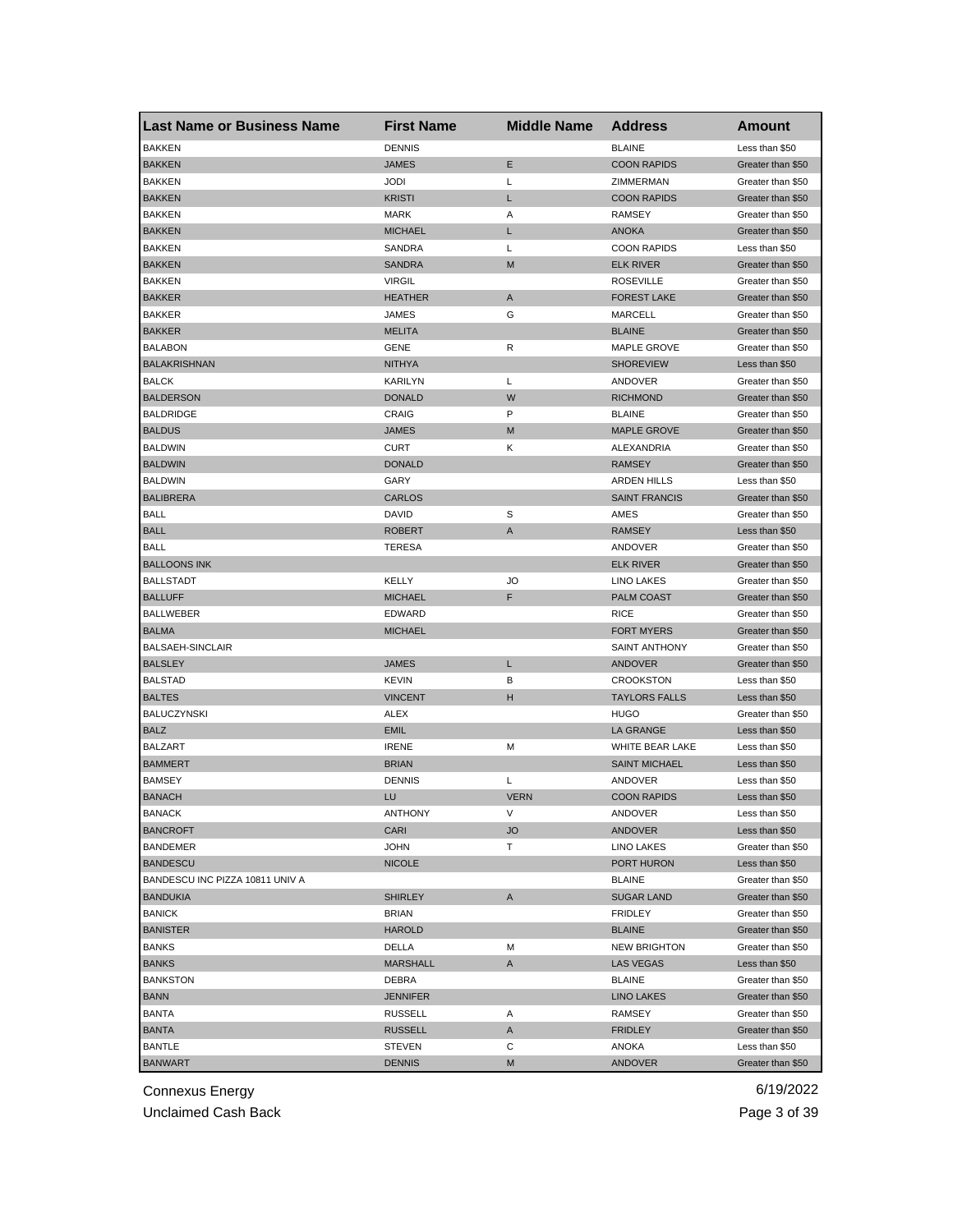| <b>Last Name or Business Name</b> | <b>First Name</b> | <b>Middle Name</b> | <b>Address</b>       | Amount                                 |
|-----------------------------------|-------------------|--------------------|----------------------|----------------------------------------|
| <b>BARAGAR</b>                    | <b>BRIAN</b>      | G                  | <b>BECKER</b>        | Greater than \$50                      |
| <b>BARAGHOUSH</b>                 | <b>ALIREZA</b>    |                    | <b>HOUSTON</b>       | Greater than \$50                      |
| BARBARA ANNS TRANSPORT            |                   |                    | <b>BLAINE</b>        | Greater than \$50                      |
| <b>BARBEAU</b>                    | CARLA             | J                  | <b>SAINT PAUL</b>    | Less than \$50                         |
| <b>BARBEAU</b>                    | <b>PATRICK</b>    |                    | <b>HOPKINS</b>       | Greater than \$50                      |
| <b>BARBEE</b>                     | <b>WILLIAM</b>    | J                  | LA CROSSE            | Greater than \$50                      |
| <b>BARBER</b>                     | <b>ANTOINE</b>    | D                  | <b>HAMPSTEAD</b>     | Less than \$50                         |
| <b>BARBER</b>                     | <b>BRIGITTE</b>   | L                  | <b>NORTH BRANCH</b>  | Less than \$50                         |
| <b>BARBERO</b>                    | CLARA             | V                  | THE COLONY           | Greater than \$50                      |
| <b>BARBORAK</b>                   | <b>ANDREW</b>     | J                  | <b>RAMSEY</b>        | Greater than \$50                      |
| <b>BARCLAY</b>                    | CHANDA            |                    | <b>COON RAPIDS</b>   | Greater than \$50                      |
| <b>BARCLAYS AMERICAN MTG COR</b>  |                   |                    | <b>CHARLOTTE</b>     | Greater than \$50                      |
| <b>BARDEAUX</b>                   | <b>BOBBI</b>      |                    | <b>COON RAPIDS</b>   | Greater than \$50                      |
| <b>BARDEAUX</b>                   | <b>ROBERT</b>     | Ε                  | <b>SAUK RAPIDS</b>   | Greater than \$50                      |
| <b>BARDEAUX</b>                   | TIM               | С                  | <b>BLAINE</b>        | Greater than \$50                      |
| <b>BARDEN</b>                     | <b>NATOSHA</b>    | L                  | <b>PRINCETON</b>     | Less than \$50                         |
| <b>BARDER</b>                     | SAMUEL            |                    | <b>MONTICELLO</b>    | Less than \$50                         |
| <b>BARE</b>                       | <b>MOHAMED</b>    |                    | <b>NORTH ST PAUL</b> | Greater than \$50                      |
| <b>BARFKNECHT</b>                 | GLEN              | Α                  | <b>MOUND</b>         | Greater than \$50                      |
| <b>BARFKNECHT</b>                 | <b>KRISTY</b>     | M                  | <b>MINNEAPOLIS</b>   | Less than \$50                         |
| <b>BARFKNECHT</b>                 | <b>ROD</b>        | D                  | <b>SAINT FRANCIS</b> | Greater than \$50                      |
| <b>BARFKNECHT</b>                 | <b>RODNEY</b>     | D                  | <b>ELK RIVER</b>     | Less than \$50                         |
| <b>BARGE</b>                      | <b>RODNEY</b>     | W                  | <b>BLAINE</b>        | Greater than \$50                      |
| <b>BARGER</b>                     | <b>GARY</b>       | R                  | <b>SAINT PAUL</b>    | Less than \$50                         |
| <b>BARGER</b>                     | <b>RONNIE</b>     | J                  | <b>BROOKLYN PARK</b> | Greater than \$50                      |
| <b>BARIAN</b>                     | <b>JON</b>        | P                  | LOVELAND             | Greater than \$50                      |
| <b>BARIBEAU</b>                   | CRYSTAL           | н                  | <b>SAINT FRANCIS</b> | Less than \$50                         |
| <b>BARIBEAU</b>                   | <b>WADEEN</b>     | J                  | <b>FOREST LAKE</b>   | Greater than \$50                      |
| <b>BARKEIM</b>                    | <b>PATRICK</b>    | S                  | WHITE BEAR LAKE      | Greater than \$50                      |
| <b>BARKER</b>                     | CARLA             | S                  | <b>ROBBINSDALE</b>   | Greater than \$50                      |
| <b>BARKER</b>                     | LISA              | M                  | <b>MINNEAPOLIS</b>   | Greater than \$50                      |
| <b>BARKER</b>                     | <b>MIKE</b>       | C                  | <b>HARRIS</b>        | Greater than \$50                      |
| <b>BARKER</b>                     | <b>ROBYN</b>      | R                  | <b>COON RAPIDS</b>   | Greater than \$50                      |
| BARKER*                           | <b>DONALD</b>     | R                  | <b>CLEAR LAKE</b>    | Greater than \$50                      |
| <b>BARKLEY</b>                    | LEROY             | D                  | CHISAGO CITY         | Greater than \$50                      |
| <b>BARKLEY</b>                    | <b>LISA</b>       | M                  | EAGAN                | Greater than \$50                      |
| <b>BARKLIND</b>                   | <b>MARK</b>       | С                  | <b>COON RAPIDS</b>   | Greater than \$50                      |
| <b>BARKLIND</b>                   | <b>MICHAEL</b>    |                    | <b>ANOKA</b>         | Greater than \$50                      |
| <b>BARKOSKY</b>                   | GARY              | Α                  | <b>BUFFALO</b>       | Less than \$50                         |
| <b>BARKULOO</b>                   | <b>SALLY</b>      |                    | <b>ANOKA</b>         | Greater than \$50                      |
| BARLI                             | STEVE             | w                  | MAPLE GROVE          | Less than \$50                         |
| <b>BARLOW</b>                     | <b>JEFFREY</b>    | Т                  | <b>OGILVIE</b>       | Greater than \$50                      |
| <b>BARLOW</b>                     | <b>JOHN</b>       | R                  | <b>BROOKLYN PK</b>   | Greater than \$50                      |
| <b>BARN MOTORS</b>                |                   |                    | <b>FOREST LAKE</b>   | Greater than \$50                      |
| <b>BARNARD</b>                    | <b>VICTOR</b>     | Α                  | <b>RUSH CITY</b>     | Greater than \$50                      |
| <b>BARNERT</b>                    | <b>GERALD</b>     | A                  | <b>SURREY</b>        | Greater than \$50                      |
| <b>BARNES</b>                     | ALAN              | Е                  | MARYVILLE            | Greater than \$50                      |
| <b>BARNES</b>                     | <b>BRIDGET</b>    |                    | <b>TACOMA</b>        | Greater than \$50                      |
| <b>BARNES</b>                     | DANIEL            | Κ                  | <b>COON RAPIDS</b>   | Greater than \$50                      |
| <b>BARNES</b>                     | <b>ELVERSA</b>    | L                  | RAMSEY               | Greater than \$50                      |
| <b>BARNES</b>                     | JAMES             | Α                  | <b>COON RAPIDS</b>   | Less than \$50                         |
| <b>BARNES</b>                     | JAMES             | R                  | <b>ELK RIVER</b>     | Less than \$50                         |
| <b>BARNES</b>                     | KEITH             |                    | <b>SAINT PAUL</b>    | Less than \$50                         |
|                                   |                   |                    |                      |                                        |
| <b>BARNES</b><br><b>BARNES</b>    | <b>PATRICK</b>    | Е<br>Г             | <b>HAM LAKE</b>      | Greater than \$50<br>Greater than \$50 |
|                                   | RONDA             |                    | SCOTTSDALE           |                                        |
| <b>BARNES</b>                     | <b>THOMAS</b>     | P                  | <b>COON RAPIDS</b>   | Less than \$50                         |

Unclaimed Cash Back **Page 4 of 39**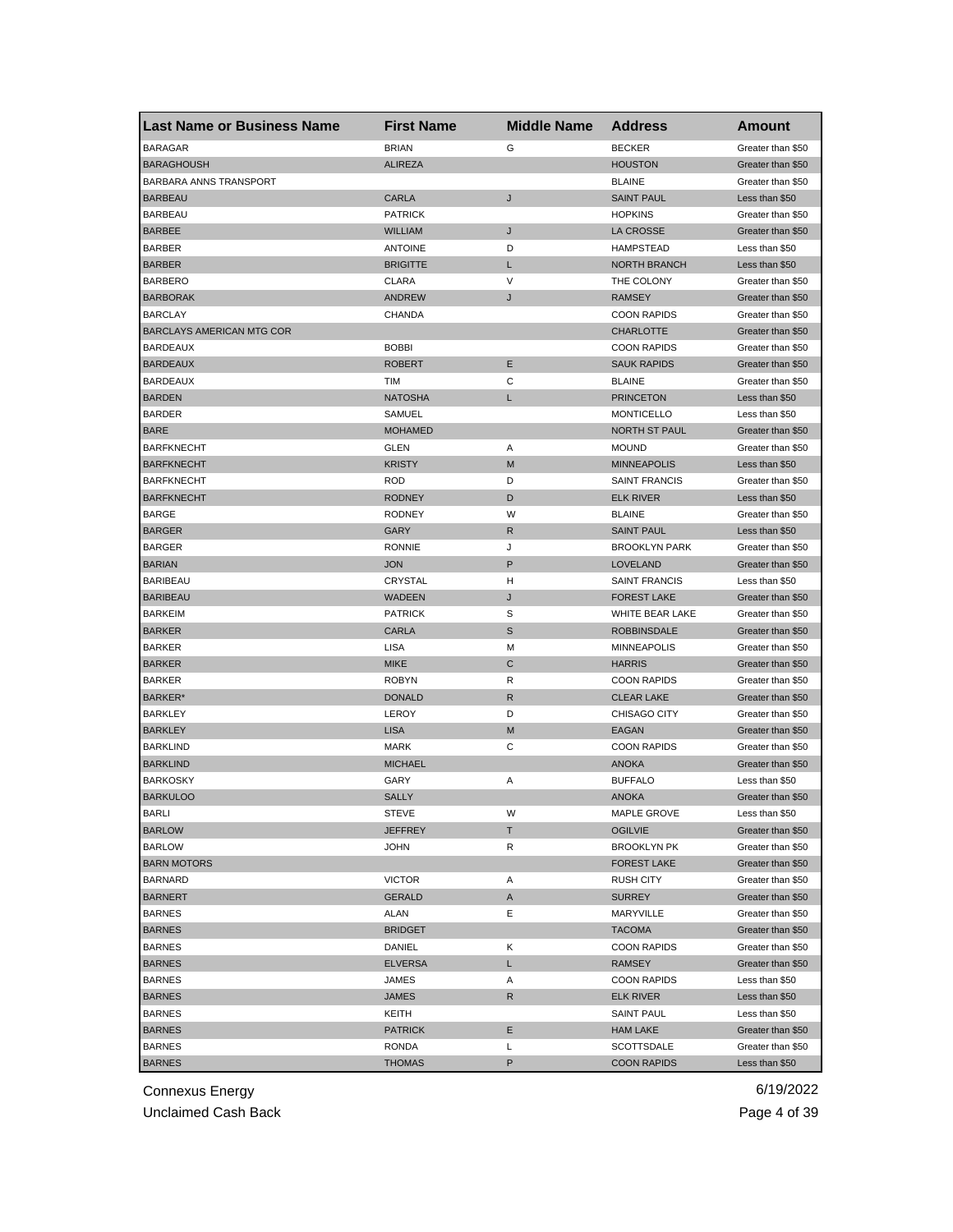| <b>Last Name or Business Name</b>     | <b>First Name</b>  | <b>Middle Name</b> | <b>Address</b>        | <b>Amount</b>     |
|---------------------------------------|--------------------|--------------------|-----------------------|-------------------|
| <b>BARNES</b>                         | <b>TRACI</b>       | J                  | <b>LEWISTON</b>       | Less than \$50    |
| <b>BARNES</b>                         | <b>VIRGIL</b>      | L                  | <b>RED BLUFF</b>      | Greater than \$50 |
| <b>BARNES</b>                         | <b>VIRGIL</b>      | Г                  | <b>BLAINE</b>         | Greater than \$50 |
| <b>BARNESS</b>                        |                    |                    | <b>SAINT PAUL</b>     | Less than \$50    |
| <b>BARNETT</b>                        | <b>ROBERT</b>      | L                  | <b>ANOKA</b>          | Greater than \$50 |
| <b>BARNETT</b>                        | <b>SCOTT</b>       | P                  | <b>BIG LAKE</b>       | Less than \$50    |
| <b>BARNEY</b>                         | <b>RICHARD</b>     | Ε                  | <b>BONITA SPGS</b>    | Greater than \$50 |
| <b>BARNEY</b>                         | <b>SCOTT</b>       |                    | <b>COON RAPIDS</b>    | Greater than \$50 |
| <b>BARNIER</b>                        | <b>VIRGINIA</b>    |                    | <b>ELK RIVER</b>      | Greater than \$50 |
| <b>BARNITT</b>                        | ADAM               | C                  | <b>ANOKA</b>          | Less than \$50    |
| <b>BARNUM</b>                         | TRUDY              |                    | <b>COON RAPIDS</b>    | Greater than \$50 |
| <b>BARON HOLDING CO</b>               |                    |                    | <b>ANOKA</b>          | Greater than \$50 |
| <b>BAROTT</b>                         | <b>PATRICK</b>     | R                  | <b>SAINT PAUL</b>     | Less than \$50    |
| <b>BARR</b>                           | <b>ROBERT</b>      |                    | <b>FRIDLEY</b>        | Greater than \$50 |
| <b>BARR</b>                           | <b>VIRGINIA</b>    |                    | <b>COON RAPIDS</b>    | Greater than \$50 |
| <b>BARR</b>                           | <b>VIRGINIA</b>    | L.                 | <b>COON RAPIDS</b>    | Greater than \$50 |
| BARR ENGINEERING DELETED (ACCT # CHG) |                    |                    | <b>EDINA</b>          | Greater than \$50 |
| <b>BARRAGAN</b>                       | <b>ANTHONY</b>     | M                  | <b>FRIDLEY</b>        | Greater than \$50 |
| <b>BARRETT</b>                        | ANNE               | N                  | CEDAR                 | Greater than \$50 |
| <b>BARRETT</b>                        | <b>CHRISTOPHER</b> | Α                  | <b>CAMBRIDGE</b>      | Less than \$50    |
| <b>BARRETT</b>                        | <b>JASON</b>       | W                  | <b>OSCEOLA</b>        | Greater than \$50 |
| <b>BARRETT</b>                        | <b>JEREMY</b>      | S                  | <b>STILLWATER</b>     | Greater than \$50 |
| <b>BARRETT</b>                        | JOHN               | н                  | <b>SCANDIA</b>        | Greater than \$50 |
| <b>BARRETT</b>                        | <b>MICHAEL</b>     | т                  | <b>ANOKA</b>          | Greater than \$50 |
| <b>BARRETT</b>                        | <b>RICHARD</b>     |                    | <b>SAINT PAUL</b>     | Greater than \$50 |
| <b>BARRETT</b>                        | <b>THOMAS</b>      | P                  | <b>MOUND</b>          | Greater than \$50 |
| <b>BARRETT</b>                        | TIMOTHY            |                    | ANOKA                 | Greater than \$50 |
| <b>BARRETT</b>                        | <b>TIMOTHY</b>     |                    | <b>BLAINE</b>         | Greater than \$50 |
| <b>BARRETT</b>                        | TRISHAWNA          | D                  | <b>COON RAPIDS</b>    | Less than \$50    |
| BARRETT*                              | <b>GEROME</b>      | н                  | <b>MONTROSE</b>       | Greater than \$50 |
| <b>BARRICK</b>                        | <b>DEBORAH</b>     | J                  | <b>MONTROSE</b>       | Greater than \$50 |
| <b>BARRICK</b>                        | <b>JOE</b>         |                    | <b>ANOKA</b>          | Greater than \$50 |
| <b>BARRICK</b>                        | JOEL               | Α                  | WALKER                | Less than \$50    |
| <b>BARRY</b>                          | CAROL              | Α                  | <b>COON RAPIDS</b>    | Greater than \$50 |
| <b>BARRY</b>                          | <b>KELLY</b>       | Г                  | <b>ELK RIVER</b>      | Greater than \$50 |
| <b>BARRY</b>                          | <b>LENORA</b>      |                    | <b>CEDAR</b>          | Greater than \$50 |
| <b>BARRY</b>                          | <b>MELANIE</b>     | J                  | <b>MAPLEWOOD</b>      | Less than \$50    |
| <b>BARRY</b>                          | <b>MICHAEL</b>     | P                  | <b>COON RAPIDS</b>    | Greater than \$50 |
| <b>BARRY</b>                          | PAMELA             | С                  | <b>EDEN PRAIRIE</b>   | Less than \$50    |
| <b>BARRY</b>                          | <b>STEVEN</b>      | P                  | <b>FOREST LAKE</b>    | Greater than \$50 |
| <b>BARSCHDORF</b>                     | CORY               | A                  | ELK RIVER             | Less than \$50    |
| <b>BARSLOU</b>                        | MATHEW             |                    | <b>NEW BRIGHTON</b>   | Greater than \$50 |
| <b>BARSNESS</b>                       | JOHN               | Α                  | <b>TAYLORS FALLS</b>  | Greater than \$50 |
| <b>BARSTAD</b>                        | MERLE              | Е                  | WASECA                | Greater than \$50 |
| <b>BARSTOW</b>                        | CHARLES            | F                  | <b>ISANTI</b>         | Greater than \$50 |
| <b>BARSTOW</b>                        | JANET              | L.                 | <b>ISANTI</b>         | Less than \$50    |
| <b>BARTA</b>                          | <b>BILL</b>        |                    | <b>FOUNTAIN HILLS</b> | Greater than \$50 |
| <b>BARTA</b>                          | <b>VERNON</b>      | В                  | <b>MOORHEAD</b>       | Less than \$50    |
| <b>BARTELL</b>                        | JEREMY             | Г                  | CAMBRIDGE             | Greater than \$50 |
| <b>BARTELL</b>                        | <b>RICK</b>        | L                  | <b>ANDOVER</b>        | Greater than \$50 |
| <b>BARTELL</b>                        | TONY               | J                  | <b>MONTICELLO</b>     | Less than \$50    |
| <b>BARTELL</b>                        | <b>WILLIAM</b>     |                    | <b>MANKATO</b>        | Greater than \$50 |
| <b>BARTELS</b>                        | JUNE               | Е                  | SHAFER                | Greater than \$50 |
| <b>BARTELS</b>                        | LOREN              | J                  | <b>COON RAPIDS</b>    | Greater than \$50 |
| <b>BARTELS</b>                        | <b>MARTIN</b>      | Г                  | <b>COON RAPIDS</b>    | Greater than \$50 |
| <b>BARTELS</b>                        | <b>MARTIN</b>      | L                  | <b>COON RAPIDS</b>    | Greater than \$50 |
|                                       |                    |                    |                       |                   |

Unclaimed Cash Back **Page 5 of 39**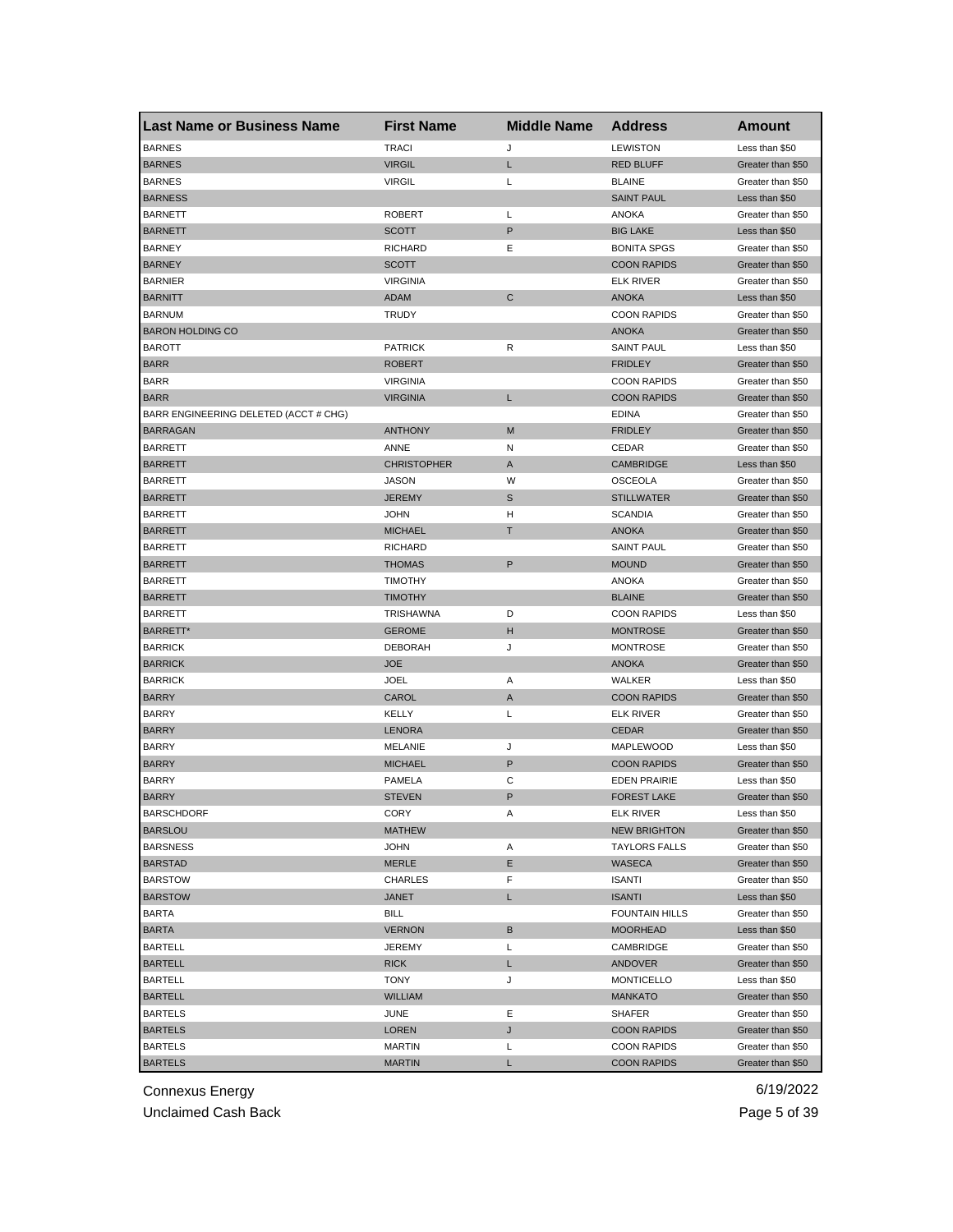| <b>Last Name or Business Name</b> | <b>First Name</b> | <b>Middle Name</b> | <b>Address</b>       | Amount            |
|-----------------------------------|-------------------|--------------------|----------------------|-------------------|
| <b>BARTELS</b>                    | <b>ROB</b>        | D                  | <b>COON RAPIDS</b>   | Greater than \$50 |
| <b>BARTEN</b>                     | <b>GERALD</b>     | F                  | <b>CIRCLE PINES</b>  | Greater than \$50 |
| <b>BARTEN</b>                     | LEANDER           | В                  | ANDOVER              | Greater than \$50 |
| <b>BARTERIAN</b>                  | <b>PAULETTE</b>   | R                  | <b>SAINT PAUL</b>    | Greater than \$50 |
| <b>BARTES</b>                     | GARY              | D                  | <b>BROOKLYN PK</b>   | Greater than \$50 |
| <b>BARTH</b>                      | <b>ANTHONY</b>    | W                  | <b>MINNEAPOLIS</b>   | Less than \$50    |
| <b>BARTH</b>                      | <b>BRADLEY</b>    |                    | <b>ISANTI</b>        | Greater than \$50 |
| <b>BARTH</b>                      | <b>DUANE</b>      |                    | <b>HOPKINS</b>       | Less than \$50    |
| <b>BARTH</b>                      | LUANN             | Ε                  | CEDAR                | Greater than \$50 |
| <b>BARTH</b>                      | <b>MABEL</b>      |                    | <b>CAMBRIDGE</b>     | Greater than \$50 |
| <b>BARTHEL</b>                    | <b>CATHY</b>      |                    | <b>COON RAPIDS</b>   | Greater than \$50 |
| <b>BARTHEL</b>                    | <b>ELAINE</b>     |                    | <b>BIG LAKE</b>      | Greater than \$50 |
| <b>BARTHEL</b>                    | <b>GLORIA</b>     |                    | <b>BIG LAKE</b>      | Less than \$50    |
| <b>BARTHEL</b>                    | <b>LYNN</b>       | M                  | <b>MINNEAPOLIS</b>   | Greater than \$50 |
| <b>BARTHEL</b>                    | <b>SCOTT</b>      | J                  | <b>BECKER</b>        | Greater than \$50 |
| <b>BARTHEL</b>                    | <b>TIMOTHY</b>    | A                  | <b>CEDAR</b>         | Less than \$50    |
| <b>BARTHEL CONSTRUCTION</b>       |                   |                    | <b>ROGERS</b>        | Greater than \$50 |
| <b>BARTHELMY</b>                  | <b>ANDREA</b>     | V                  | <b>ELK RIVER</b>     | Less than \$50    |
| <b>BARTHOLDI</b>                  | <b>THOMAS</b>     |                    | <b>COON RAPIDS</b>   | Greater than \$50 |
| <b>BARTHOLOMEW</b>                | <b>DANIEL</b>     | P                  | <b>BLAINE</b>        | Greater than \$50 |
| <b>BARTHOLOMEW</b>                | <b>MARK</b>       |                    | <b>STILLWATER</b>    | Greater than \$50 |
| <b>BARTISHOFSKI</b>               | <b>MICHELLE</b>   | L                  | <b>BLAINE</b>        | Greater than \$50 |
| <b>BARTISHOFSKI</b>               | <b>TROY</b>       |                    | <b>BLAINE</b>        | Greater than \$50 |
| <b>BARTL</b>                      | <b>NANCY</b>      | J                  | SPRING LAKE PARK     | Greater than \$50 |
| BARTLETT                          | LEE               | Ε                  | ELK RIVER            | Greater than \$50 |
| <b>BARTLETT</b>                   | <b>SUSAN</b>      | J                  | <b>COON RAPIDS</b>   | Greater than \$50 |
| <b>BARTLEY</b>                    | WILLIAM           | т                  | ANOKA                | Greater than \$50 |
| <b>BARTON</b>                     | <b>ANTHONY</b>    | P                  | <b>SAINT PAUL</b>    | Less than \$50    |
| <b>BARTON</b>                     | <b>CYNTHIA</b>    |                    | <b>SAINT FRANCIS</b> | Less than \$50    |
| <b>BARTON</b>                     | KEITH             |                    | DEER RIVER           | Greater than \$50 |
| <b>BARTOS</b>                     | <b>GERALD</b>     | J                  | <b>ANOKA</b>         | Greater than \$50 |
| <b>BARTOSCH</b>                   | <b>DAVID</b>      | A                  | <b>MINNEAPOLIS</b>   | Less than \$50    |
| <b>BARTSH</b>                     | VANCE             | G                  | <b>HASTINGS</b>      | Greater than \$50 |
| <b>BARTYLLA</b>                   | <b>BRUCE</b>      | W                  | <b>COON RAPIDS</b>   | Greater than \$50 |
| <b>BARTYLLA</b>                   | <b>BRUCE</b>      | W                  | <b>COON RAPIDS</b>   | Greater than \$50 |
| <b>BARTZ</b>                      | <b>MARVIN</b>     | G                  | <b>CAMBRIDGE</b>     | Less than \$50    |
| <b>BARTZ</b>                      | PETER             | Α                  | <b>MINNEAPOLIS</b>   | Greater than \$50 |
| <b>BASEL</b>                      | <b>SUSAN</b>      | B                  | <b>GOLDEN VALLEY</b> | Greater than \$50 |
| <b>BASHAM</b>                     | <b>DAVID</b>      | Α                  | <b>HINCKLEY</b>      | Greater than \$50 |
| <b>BASHAM</b>                     | <b>MICHAEL</b>    | Τ                  | <b>MAPLE GROVE</b>   | Greater than \$50 |
| <b>BASHER</b>                     | LYNDA             |                    | <b>COON RAPIDS</b>   | Greater than \$50 |
| <b>BASINA</b>                     | <b>KRISTIN</b>    |                    | <b>COON RAPIDS</b>   | Greater than \$50 |
| <b>BASS</b>                       | <b>BERNARD</b>    |                    | <b>ELK RIVER</b>     | Greater than \$50 |
| <b>BASS</b>                       | GARY              | J                  | <b>CIRCLE PINES</b>  | Greater than \$50 |
| <b>BASS</b>                       | LOUIS             | M                  | ANOKA                | Greater than \$50 |
| <b>BASSETT</b>                    | CAROL             |                    | <b>BIG LAKE</b>      | Greater than \$50 |
| <b>BASSETT</b>                    | <b>JOHN</b>       | н                  | <b>ELK RIVER</b>     | Less than \$50    |
| <b>BASTIAN</b>                    | <b>LYNN</b>       |                    | <b>MONTICELLO</b>    | Greater than \$50 |
| <b>BASTIAN</b>                    | <b>PATRICIA</b>   | Г                  | <b>MINNEAPOLIS</b>   | Less than \$50    |
| <b>BASTIAN</b>                    | <b>ROBB</b>       | N                  | <b>CEDAR</b>         | Less than \$50    |
| <b>BASTIEN</b>                    | <b>RICHARD</b>    | М                  | AITKIN               | Less than \$50    |
| <b>BASTYR</b>                     | CARRIE            | A                  | <b>BETHEL</b>        | Less than \$50    |
| BASTYR                            | JAMES             | R                  | <b>CIRCLE PINES</b>  | Greater than \$50 |
| <b>BATCHER</b>                    | <b>DAVID</b>      | С                  | <b>MACON</b>         | Greater than \$50 |
| <b>BATEMAN</b>                    | <b>BERNADETTE</b> |                    | <b>BECKER</b>        | Greater than \$50 |
| <b>BATES</b>                      | <b>DAVID</b>      |                    | <b>ELK RIVER</b>     | Greater than \$50 |

Unclaimed Cash Back **Page 6 of 39**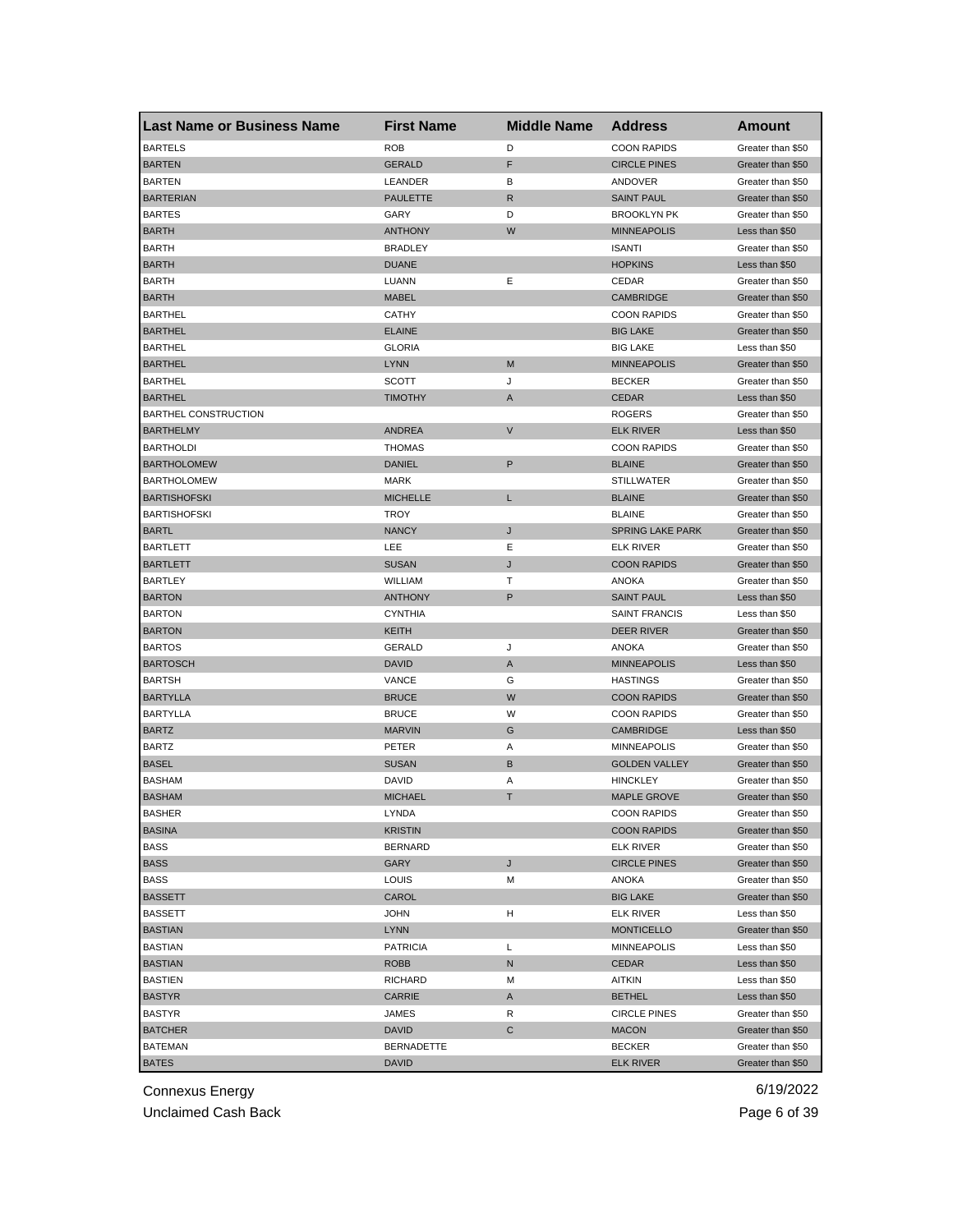| <b>Last Name or Business Name</b> | <b>First Name</b>  | <b>Middle Name</b> | <b>Address</b>       | Amount            |
|-----------------------------------|--------------------|--------------------|----------------------|-------------------|
| <b>BATES</b>                      | <b>RICHARD</b>     | Г                  | <b>FRIDLEY</b>       | Less than \$50    |
| <b>BATHEL</b>                     | <b>ELIZABETH</b>   | M                  | <b>BLAINE</b>        | Less than \$50    |
| <b>BATHKE</b>                     | <b>DEANNA</b>      |                    | <b>BLAINE</b>        | Greater than \$50 |
| <b>BATSCHE</b>                    | <b>ROBERT</b>      | J                  | <b>ANOKA</b>         | Greater than \$50 |
| <b>BATTENBERG</b>                 | <b>JEFF</b>        | Г                  | <b>NEW BRIGHTON</b>  | Less than \$50    |
| <b>BATTERTON</b>                  | <b>WILLIAM</b>     | J                  | <b>BECKER</b>        | Greater than \$50 |
| <b>BATTERY</b>                    |                    |                    | <b>SAINT PAUL</b>    | Greater than \$50 |
| <b>BATTLESON</b>                  | LOIS               | J                  | <b>SPRING LK PK</b>  | Less than \$50    |
| <b>BAUER</b>                      | <b>CHRISTOPHER</b> | D                  | ALBERTVILLE          | Greater than \$50 |
| <b>BAUER</b>                      | CONST              |                    | <b>RAMSEY</b>        | Greater than \$50 |
| <b>BAUER</b>                      | <b>COURTNEY</b>    | Α                  | <b>BLOOMINGTON</b>   | Less than \$50    |
| <b>BAUER</b>                      | <b>DANIEL</b>      | S                  | <b>ANOKA</b>         | Greater than \$50 |
| <b>BAUER</b>                      | DEBRA              | F                  | <b>BLOOMINGTON</b>   | Less than \$50    |
| <b>BAUER</b>                      | <b>DUANE</b>       | <b>PETER</b>       | <b>OSSEO</b>         | Greater than \$50 |
| <b>BAUER</b>                      | <b>ENTERPRISES</b> |                    | <b>BLAINE</b>        | Greater than \$50 |
| <b>BAUER</b>                      | <b>GERALD</b>      | J                  | <b>RAMSEY</b>        | Greater than \$50 |
| <b>BAUER</b>                      | <b>GERALD</b>      | J                  | <b>ANOKA</b>         | Greater than \$50 |
| <b>BAUER</b>                      | <b>GLENN</b>       | Г                  | <b>MINNEAPOLIS</b>   | Greater than \$50 |
| <b>BAUER</b>                      | <b>GREGORY</b>     | Α                  | HUGO                 | Greater than \$50 |
| <b>BAUER</b>                      | <b>HAROLD</b>      | A                  | <b>COON RAPIDS</b>   | Greater than \$50 |
| <b>BAUER</b>                      | JEFF               |                    | <b>COON RAPIDS</b>   | Greater than \$50 |
| <b>BAUER</b>                      | <b>JEFFREY</b>     |                    | <b>ELK RIVER</b>     | Greater than \$50 |
| <b>BAUER</b>                      | <b>JOAN</b>        |                    | <b>MORA</b>          | Less than \$50    |
| <b>BAUER</b>                      | <b>MARGO</b>       | G                  | <b>MINNEAPOLIS</b>   | Less than \$50    |
| <b>BAUER</b>                      | <b>MINDY</b>       |                    | RAMSEY               | Less than \$50    |
| <b>BAUER</b>                      | <b>MYRON</b>       | D                  | <b>EDINA</b>         | Greater than \$50 |
| <b>BAUER</b>                      | <b>NICOLE</b>      | Г                  | <b>MONTICELLO</b>    | Greater than \$50 |
| <b>BAUER</b>                      | <b>RAYMOND</b>     | J                  | PORT CHARLOTTE       | Less than \$50    |
| <b>BAUER</b>                      | <b>RAYMOND</b>     | R                  | <b>ELK RIVER</b>     | Less than \$50    |
| <b>BAUER</b>                      | <b>STEVEN</b>      | т                  | <b>ISANTI</b>        | Greater than \$50 |
| <b>BAUER</b>                      | TERI               |                    | <b>COON RAPIDS</b>   | Less than \$50    |
| <b>BAUER</b>                      | <b>THOMAS</b>      | M                  | <b>NORTH BRANCH</b>  | Greater than \$50 |
| <b>BAUER</b>                      | <b>TINA</b>        | Α                  | <b>MINNEAPOLIS</b>   | Less than \$50    |
| <b>BAUER</b>                      | <b>WADE</b>        | Τ                  | <b>COLUMBIA</b>      | Greater than \$50 |
| <b>BAUER</b>                      | WALTER             | Ε                  | <b>ISLE</b>          | Less than \$50    |
| <b>BAUER CONTRACTING</b>          |                    |                    | OAK GROVE            | Less than \$50    |
| <b>BAUER TRUCK REPAIR</b>         |                    |                    | ANDOVER              | Less than \$50    |
| <b>BAUERLE</b>                    | <b>JOELLE</b>      | т                  | <b>MARINETTE</b>     | Less than \$50    |
| <b>BAUERNFEIND</b>                | <b>PAT</b>         |                    | <b>ANOKA</b>         | Greater than \$50 |
| BAUM BARBARA M (SCHNAPP)          |                    |                    | <b>COON RAPIDS</b>   | Greater than \$50 |
| BAUMAN                            | STEVE              | м                  | LAPORTE              | Less than \$50    |
| <b>BAUMAN</b>                     | <b>TODD</b>        | J                  | <b>BROOKLYN PARK</b> | Greater than \$50 |
| <b>BAUMANN</b>                    | DAVID              | J                  | <b>COON RAPIDS</b>   | Greater than \$50 |
| <b>BAUMANN</b>                    | <b>NICHOLAS</b>    |                    | <b>ISANTI</b>        | Less than \$50    |
| <b>BAUMEISTER</b>                 | <b>PENNY</b>       | Ε                  | INDEPENDENCE         | Greater than \$50 |
| <b>BAUMGARD</b>                   | <b>STEVEN</b>      |                    | RAMSEY               | Greater than \$50 |
| <b>BAUMGARDNER</b>                | М                  | Г                  | <b>COON RAPIDS</b>   | Greater than \$50 |
| <b>BAUMGARTNER</b>                | <b>MARY</b>        | A                  | <b>ELK RIVER</b>     | Greater than \$50 |
| BAXTER                            | <b>BRIAN</b>       |                    | SAINT PETERS         | Greater than \$50 |
| <b>BAXTER</b>                     | <b>DARREN</b>      | J                  | <b>NEW BRIGHTON</b>  | Less than \$50    |
| BAXTER                            | <b>JACKIE</b>      | С                  | <b>COON RAPIDS</b>   | Greater than \$50 |
| <b>BAXTER</b>                     | MARK               | A                  | <b>BETHEL</b>        | Greater than \$50 |
| BAXTER                            | <b>STEVEN</b>      |                    | <b>BETHEL</b>        | Greater than \$50 |
| BAXTER                            | <b>TERRY</b>       | J                  | <b>SAINT PAUL</b>    | Greater than \$50 |
| <b>BAXTON</b>                     | TERRY              |                    | <b>COON RAPIDS</b>   | Greater than \$50 |
| <b>BAYARD</b>                     | <b>MARY</b>        |                    | <b>HAM LAKE</b>      | Greater than \$50 |

Unclaimed Cash Back **Page 7 of 39**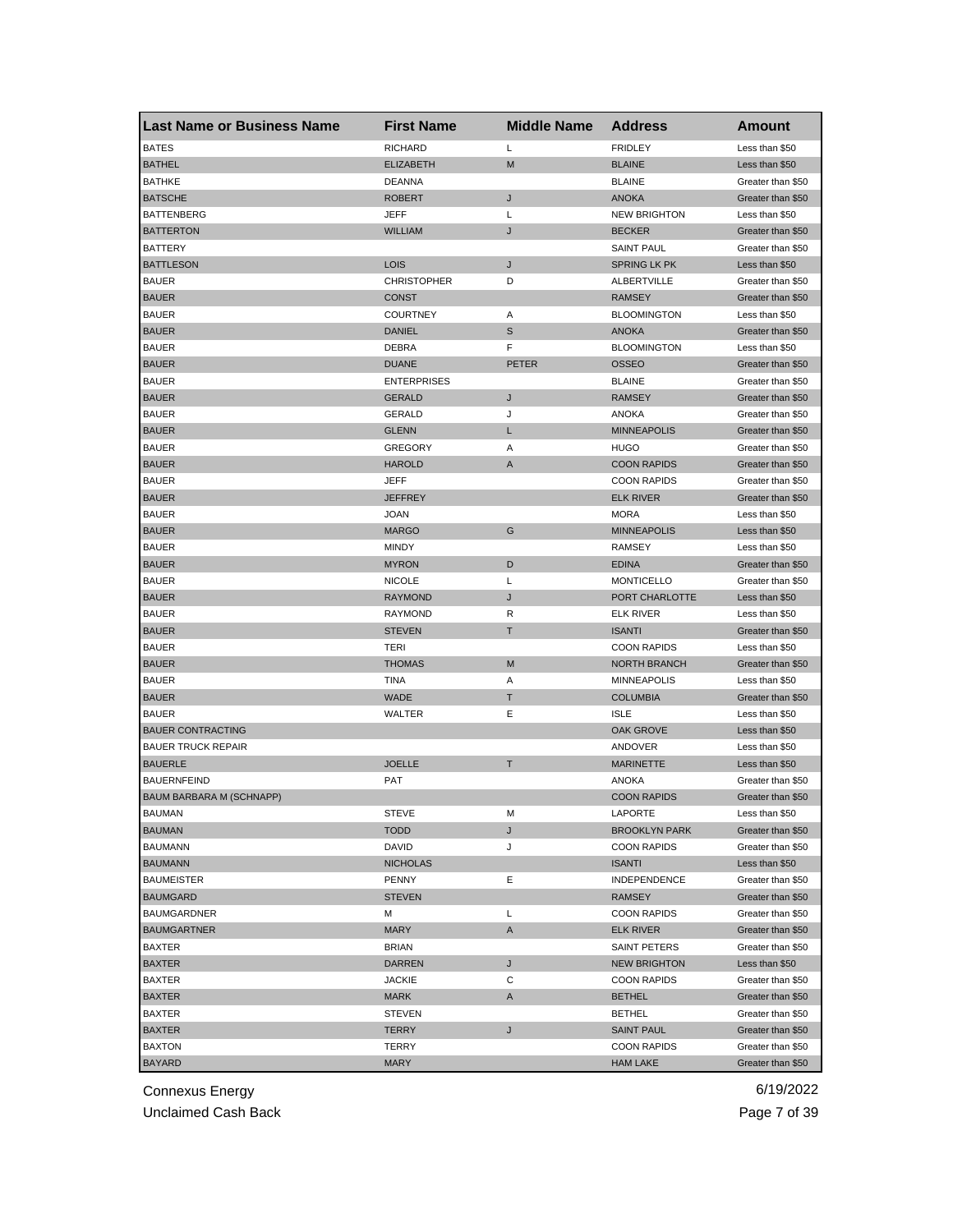| <b>Last Name or Business Name</b> | <b>First Name</b>  | <b>Middle Name</b> | <b>Address</b>          | <b>Amount</b>     |
|-----------------------------------|--------------------|--------------------|-------------------------|-------------------|
| <b>BAYER</b>                      | <b>MARIAN</b>      | С                  | <b>MINNEAPOLIS</b>      | Greater than \$50 |
| <b>BAYERKOHLER</b>                | <b>LACINDA</b>     | M                  | <b>WYOMING</b>          | Greater than \$50 |
| BAYLESS*                          | EILEEN             |                    | <b>WYOMING</b>          | Less than \$50    |
| <b>BAYLOR</b>                     | <b>BUILDING</b>    |                    | <b>ISANTI</b>           | Greater than \$50 |
| <b>BAYLOR</b>                     | DARRELL            | Г                  | <b>ONAMIA</b>           | Greater than \$50 |
| <b>BAYPORT HOMES LLC</b>          |                    |                    | <b>BAYPORT</b>          | Less than \$50    |
| <b>BAZOFF</b>                     | <b>WILLIAM</b>     | J                  | <b>BLAINE</b>           | Greater than \$50 |
| <b>BEACH</b>                      | <b>BRIAN</b>       | L                  | <b>LINO LAKES</b>       | Greater than \$50 |
| <b>BEACH</b>                      | <b>JACOB</b>       | Ε                  | <b>HARRISBURG</b>       | Less than \$50    |
| <b>BEACH</b>                      | <b>WILLIAM</b>     | L                  | <b>MINNEAPOLIS</b>      | Greater than \$50 |
| BEACHCOMER TANNING CENTER         |                    |                    | <b>BLAINE</b>           | Greater than \$50 |
| <b>BEACHFRONT</b>                 |                    |                    | <b>COON RAPIDS</b>      | Greater than \$50 |
| <b>BEACOM</b>                     | <b>MICHAEL</b>     | Ε                  | <b>ISANTI</b>           | Greater than \$50 |
| <b>BEAGLE</b>                     | <b>ROBERT</b>      | M                  | <b>VADNAIS HEIGHTS</b>  | Greater than \$50 |
| <b>BEALKA</b>                     | <b>ROBERT</b>      | Ε                  | <b>OSCEOLA</b>          | Less than \$50    |
| <b>BEALKA CASTING INC</b>         |                    |                    | <b>NORTH BRANCH</b>     | Greater than \$50 |
| <b>BEAM</b>                       | LUANN              | S                  | <b>BLAINE</b>           | Greater than \$50 |
| <b>BEAM</b>                       | <b>NANCY</b>       | M                  | <b>BLAINE</b>           | Greater than \$50 |
| <b>BEAMEN</b>                     | <b>MEREDITH</b>    |                    | ANOKA                   | Less than \$50    |
| <b>BEARD</b>                      | <b>CHRISTOPHER</b> | D                  | ST. PAUL                | Greater than \$50 |
| <b>BEARD</b>                      | <b>DEWAYNE</b>     | R                  | MARINE ON ST CROIX      | Greater than \$50 |
| <b>BEARL</b>                      | <b>DANIEL</b>      | J                  | <b>BIG LAKE</b>         | Greater than \$50 |
| <b>BEARSON</b>                    | <b>BRAD</b>        | W                  | <b>ANOKA</b>            | Less than \$50    |
| <b>BEATTY</b>                     | <b>CHARLES</b>     | J                  | <b>WINONA</b>           | Greater than \$50 |
| <b>BEAUCHAINE</b>                 | GREG               | P                  | <b>BLAINE</b>           | Greater than \$50 |
| <b>BEAUDETT</b>                   | <b>TIM</b>         | R                  | <b>FRIDLEY</b>          | Greater than \$50 |
| <b>BEAUDRY</b>                    | CARL               | Κ                  | <b>ONAMIA</b>           | Greater than \$50 |
| <b>BEAUDRY</b>                    | <b>HOWARD</b>      |                    | <b>DICKINSON</b>        | Greater than \$50 |
| <b>BEAULIEU</b>                   | DAN                | J.                 | CAMBRIDGE               | Greater than \$50 |
| <b>BEAUMONT</b>                   | <b>JUDITH</b>      | Ε                  | <b>ANOKA</b>            | Less than \$50    |
| <b>BEAUPRE</b>                    | <b>BRUCE</b>       | M                  | <b>WYOMING</b>          |                   |
| <b>BEAUPRE</b>                    | <b>LUCILLE</b>     | M                  | <b>SAINT FRANCIS</b>    | Greater than \$50 |
|                                   |                    |                    |                         | Greater than \$50 |
| <b>BEAUPRE</b>                    | <b>MICHELLE</b>    | Α<br>$\vee$        | LINO LAKES              | Greater than \$50 |
| <b>BEAUVAIS</b>                   | <b>DAVID</b>       |                    | <b>MINNEAPOLIS</b>      | Greater than \$50 |
| <b>BEAVER</b>                     | <b>EDWIN</b>       | Ε<br>Ε             | CEDAR                   | Greater than \$50 |
| <b>BEAVER</b>                     | <b>ROBERT</b>      |                    | <b>WYOMING</b>          | Greater than \$50 |
| <b>BEAVER</b>                     | <b>TOOL</b>        |                    | <b>SAINT LOUIS PARK</b> | Greater than \$50 |
| <b>BEBEAU</b>                     | <b>LYLE</b>        | D                  | <b>MCALLEN</b>          | Greater than \$50 |
| <b>BEBEAU</b>                     | SHELLEY            | R                  | <b>COON RAPIDS</b>      | Greater than \$50 |
| <b>BEBEAU</b>                     | <b>STACY</b>       |                    | <b>COON RAPIDS</b>      | Greater than \$50 |
| <b>BEBENSEE</b>                   | KEVIN              |                    | <b>COON RAPIDS</b>      | Greater than \$50 |
| <b>BEBERG</b>                     | DANIEL             |                    | <b>BLAINE</b>           | Greater than \$50 |
| BEBERG                            | DANIEL             | J                  | <b>BLAINE</b>           | Less than \$50    |
| <b>BEBERG</b>                     | <b>PATRICIA</b>    | L                  | <b>BLAINE</b>           | Greater than \$50 |
| <b>BEBO</b>                       | JEFF               |                    | <b>ELK RIVER</b>        | Greater than \$50 |
| <b>BECERRA</b>                    | <b>CORNELIO</b>    |                    | CEDAR                   | Less than \$50    |
| <b>BECHTHOLD</b>                  | KATHY              |                    | <b>MINNEAPOLIS</b>      | Less than \$50    |
| <b>BECK</b>                       | <b>ALBERT</b>      | J                  | <b>SHAKOPEE</b>         | Less than \$50    |
| <b>BECK</b>                       | <b>BERNADINE</b>   | M                  | CAMBRIDGE               | Less than \$50    |
| <b>BECK</b>                       | <b>CHARLES</b>     | D                  | <b>ELK RIVER</b>        | Greater than \$50 |
| <b>BECK</b>                       | <b>DENNIS</b>      | H                  | <b>BROOKLYN PARK</b>    | Greater than \$50 |
| <b>BECK</b>                       | <b>ELIZABETH</b>   | A                  | <b>BECKER</b>           | Greater than \$50 |
| <b>BECK</b>                       | GARY               | L                  | <b>BROOKLYN PARK</b>    | Greater than \$50 |
| <b>BECK</b>                       | <b>JACOB</b>       |                    | <b>BIG LAKE</b>         | Greater than \$50 |
| <b>BECK</b>                       | JENNIFER           | R                  | <b>COON RAPIDS</b>      | Greater than \$50 |
| <b>BECK</b>                       | <b>KRISTA</b>      | D                  | <b>HOLLAND</b>          | Greater than \$50 |

Unclaimed Cash Back **Page 8 of 39**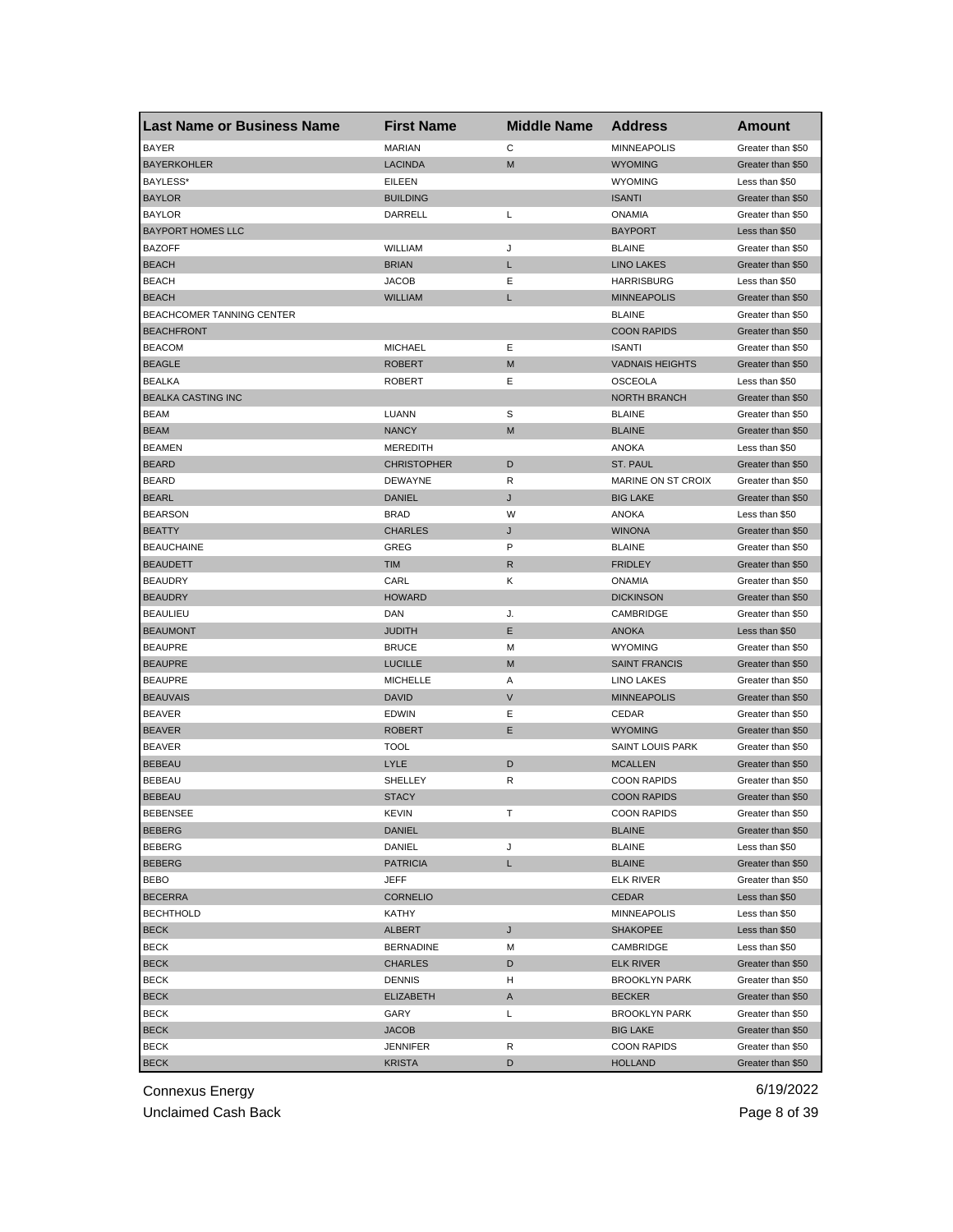| <b>Last Name or Business Name</b>         | <b>First Name</b> | <b>Middle Name</b> | <b>Address</b>              | Amount                                 |
|-------------------------------------------|-------------------|--------------------|-----------------------------|----------------------------------------|
| <b>BECK</b>                               | <b>PATRICIA</b>   | Г                  | <b>MINNETONKA</b>           | Greater than \$50                      |
| <b>BECK</b>                               | <b>RANDY</b>      | L                  | <b>BLAINE</b>               | Greater than \$50                      |
| <b>BECK</b>                               | <b>ROBYN</b>      | R                  | <b>WACONIA</b>              | Less than \$50                         |
| <b>BECK</b>                               | <b>WILLIAM</b>    | <b>EDWARD</b>      | ZIMMERMAN                   | Greater than \$50                      |
| <b>BECK</b>                               | WILLIAM           | W                  | <b>SAINT PAUL</b>           | Greater than \$50                      |
| BECK JARVEY H RIVERVIEW APTS              |                   |                    | <b>ELK RIVER</b>            | Greater than \$50                      |
| <b>BECKENBACH</b>                         | <b>JOHN</b>       | R                  | <b>COON RAPIDS</b>          | Greater than \$50                      |
| <b>BECKENBACH</b>                         | <b>MIKE</b>       | Ε                  | <b>PRINCETON</b>            | Greater than \$50                      |
| <b>BECKENBACH</b>                         | <b>ROBERTA</b>    | Α                  | <b>COON RAPIDS</b>          | Greater than \$50                      |
| <b>BECKENBACH</b>                         | <b>WADE</b>       | L                  | <b>RAMSEY</b>               | Greater than \$50                      |
| <b>BECKENBACH SCOTT</b><br>& MAJERUS BARB |                   |                    | <b>FOREST LAKE</b>          | Greater than \$50                      |
| <b>BECKER</b>                             | <b>CHRISTINE</b>  |                    | <b>WILLOW RIVER</b>         | Greater than \$50                      |
| <b>BECKER</b>                             | <b>CURTIS</b>     | R                  | <b>MINNEAPOLIS</b>          | Greater than \$50                      |
| <b>BECKER</b>                             | <b>DARCY</b>      | <b>JOAN</b>        | <b>SHAKOPEE</b>             | Greater than \$50                      |
| <b>BECKER</b>                             | DARREL            |                    | <b>DULUTH</b>               | Greater than \$50                      |
| <b>BECKER</b>                             | <b>DAVID</b>      | $\mathsf{R}$       | <b>SPICER</b>               | Greater than \$50                      |
| <b>BECKER</b>                             | <b>DAWN</b>       |                    | CEDAR                       | Greater than \$50                      |
| <b>BECKER</b>                             | <b>DEAN</b>       | D                  | <b>RAMSEY</b>               | Greater than \$50                      |
| <b>BECKER</b>                             | <b>ELDON</b>      |                    | <b>COON RAPIDS</b>          | Greater than \$50                      |
| <b>BECKER</b>                             | <b>EUGENE</b>     | N                  | <b>ANOKA</b>                | Greater than \$50                      |
| <b>BECKER</b>                             | <b>GEORGE</b>     | M                  | <b>PRINCETON</b>            | Greater than \$50                      |
| <b>BECKER</b>                             | <b>GERALD</b>     | J                  | <b>COON RAPIDS</b>          | Greater than \$50                      |
| <b>BECKER</b>                             | <b>IRENE</b>      |                    | <b>SAINT FRANCIS</b>        | Greater than \$50                      |
| <b>BECKER</b>                             | <b>JERRY</b>      | M                  | <b>WILLMAR</b>              | Less than \$50                         |
| <b>BECKER</b>                             | <b>KENNETH</b>    |                    | <b>HACKENSACK</b>           | Greater than \$50                      |
| <b>BECKER</b>                             | <b>LYNN</b>       | M                  | <b>MORA</b>                 | Less than \$50                         |
| <b>BECKER</b>                             | M                 | JEAN               | <b>BAYPORT</b>              | Greater than \$50                      |
| <b>BECKER</b>                             | <b>MICHAEL</b>    | L                  | <b>CAMBRIDGE</b>            | Greater than \$50                      |
| <b>BECKER</b>                             | <b>MICHAEL</b>    | т                  | <b>MORA</b>                 | Greater than \$50                      |
| <b>BECKER</b>                             | <b>NANCY</b>      |                    | <b>BOZMAN</b>               | Less than \$50                         |
| <b>BECKER</b>                             | <b>PAUL</b>       | R                  | <b>BROOKLYN PARK</b>        | Greater than \$50                      |
| <b>BECKER</b>                             | <b>ROGER</b>      | Г                  | <b>LITTLE CANADA</b>        | Greater than \$50                      |
| <b>BECKER</b>                             | ROY               |                    | <b>BLAINE</b>               | Less than \$50                         |
| <b>BECKER</b>                             | <b>SCOTT</b>      | W                  | <b>PRINCETON</b>            | Greater than \$50                      |
| <b>BECKER</b>                             | <b>STEVEN</b>     | Ε                  | CEDAR                       | Greater than \$50                      |
| <b>BECKER</b>                             | <b>WILLIAM</b>    |                    | <b>BIG LAKE</b>             | Greater than \$50                      |
| <b>BECKERLEG</b>                          | GARY              |                    | <b>CIRCLE PINES</b>         | Greater than \$50                      |
| <b>BECKERS</b>                            | CHERYL            | M                  | ZIMMERMAN                   |                                        |
| <b>BECKETT</b>                            | <b>KENNETH</b>    | R                  |                             | Greater than \$50                      |
| BECKIES LITTLE TOWN CAFE                  |                   |                    | CEDAR<br><b>FOREST LAKE</b> | Less than \$50<br>Greater than \$50    |
|                                           |                   |                    |                             |                                        |
| <b>BECKLIN</b>                            | <b>DUSTIN</b>     | M                  | CAMBRIDGE                   | Less than \$50                         |
| <b>BECKLIN</b>                            | <b>KEVIN</b>      |                    | <b>CAMBRIDGE</b>            | Greater than \$50<br>Greater than \$50 |
| <b>BECKLIN</b>                            | PAUL              | В                  | ANOKA                       |                                        |
| <b>BECKMAN</b>                            | <b>BRENT</b>      | D                  | <b>BURNSVILLE</b>           | Greater than \$50                      |
| <b>BECKMAN</b>                            | COLLEEN           |                    | <b>ISANTI</b>               | Greater than \$50                      |
| <b>BECKMAN</b>                            | <b>COLLEEN</b>    |                    | PINE CITY                   | Less than \$50                         |
| <b>BECKMAN</b>                            | DAN               | н                  | <b>ISANTI</b>               | Less than \$50                         |
| <b>BECKMAN</b>                            | <b>ELIZABETH</b>  |                    | <b>REDWING</b>              | Less than \$50                         |
| <b>BECKMAN</b>                            | <b>JOSEPH</b>     | В                  | <b>ARDEN HILLS</b>          | Greater than \$50                      |
| <b>BECKMAN</b>                            | <b>NICK</b>       | т                  | <b>ANOKA</b>                | Greater than \$50                      |
| <b>BECKRICH</b>                           | <b>DON</b>        | J                  | <b>MORA</b>                 | Greater than \$50                      |
| <b>BECKSTROM</b>                          | <b>DAVID</b>      | M                  | <b>CEDAR</b>                | Greater than \$50                      |
| <b>BECZKALO</b>                           | PETER             | J                  | ANDOVER                     | Greater than \$50                      |
| <b>BEDARD</b>                             | <b>MICHELLE</b>   |                    | <b>RIVER FALLS</b>          | Greater than \$50                      |
| BEDDER                                    | DREAMS            |                    | ANOKA                       | Greater than \$50                      |
| <b>BEDENBENDER</b>                        | <b>MARK</b>       |                    | <b>ROCKFORD</b>             | Less than \$50                         |

Unclaimed Cash Back **Page 9 of 39**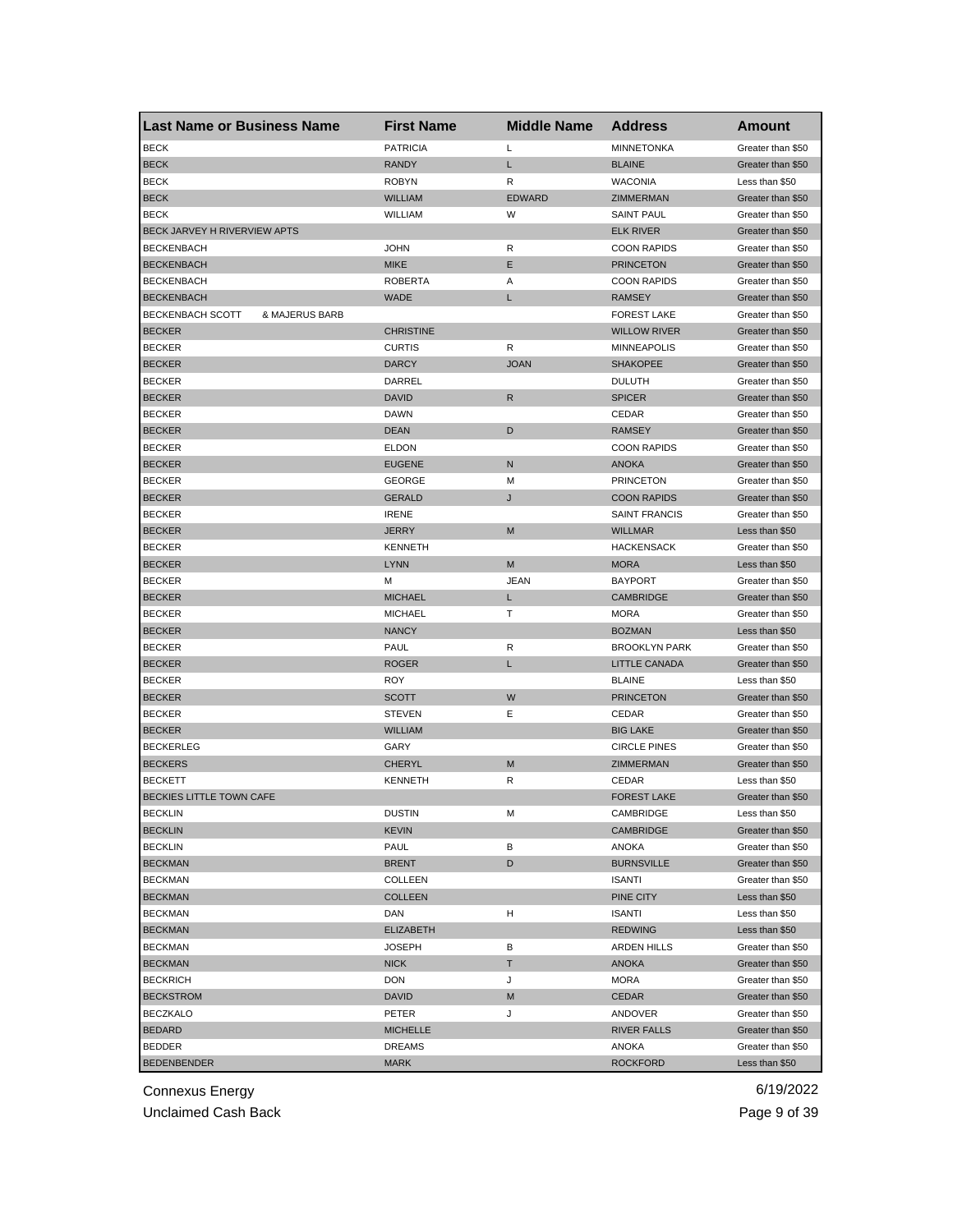| <b>Last Name or Business Name</b> | <b>First Name</b> | <b>Middle Name</b> | <b>Address</b>                                   | <b>Amount</b>                       |
|-----------------------------------|-------------------|--------------------|--------------------------------------------------|-------------------------------------|
| <b>BEDNAR</b>                     | GARY              | Е                  | <b>MINNEAPOLIS</b>                               | Greater than \$50                   |
| <b>BEDNAR</b>                     | <b>RONALD</b>     |                    | <b>ISANTI</b>                                    | Greater than \$50                   |
| <b>BEDNAR</b>                     | <b>RONALD</b>     | F                  | <b>PRINCETON</b>                                 | Greater than \$50                   |
| <b>BEDNARCZYK</b>                 | DAVID             |                    | <b>COON RAPIDS</b>                               | Less than \$50                      |
| <b>BEDNARCZYK</b>                 | PAUL              | Ε                  | <b>COLUMBIA HEIGHTS</b>                          | Greater than \$50                   |
| <b>BEDNARZ</b>                    | <b>SEAN</b>       | M                  | <b>RIVERDALE</b>                                 | Greater than \$50                   |
| <b>BEECH</b>                      | CANDICE           |                    | <b>CLEAR LAKE</b>                                | Greater than \$50                   |
| <b>BEEDLE</b>                     | <b>BRIAN</b>      |                    | <b>COON RAPIDS</b>                               | Greater than \$50                   |
| <b>BEEDLE</b>                     | <b>ELIZABETH</b>  |                    | <b>ROSEVILLE</b>                                 | Greater than \$50                   |
| <b>BEEHLER</b>                    | JIM               |                    | <b>STANCHFIELD</b>                               | Greater than \$50                   |
| <b>BEEHLER</b>                    | RANDY             |                    | <b>PRINCETON</b>                                 | Greater than \$50                   |
| <b>BEEKMAN</b>                    | <b>TERRY</b>      |                    | <b>ACWORTH</b>                                   | Less than \$50                      |
| BEERY                             | TED               | Ε                  | <b>HUDSON</b>                                    | Greater than \$50                   |
| <b>BEGG</b>                       | JOSEPH            | Г                  | <b>MINNEAPOLIS</b>                               | Greater than \$50                   |
| <b>BEHM</b>                       | <b>DONNA</b>      | M                  | <b>FOREST LAKE</b>                               | Greater than \$50                   |
| <b>BEHNKE</b>                     | <b>BARBARA</b>    | $\mathbb S$        | <b>COON RAPIDS</b>                               | Greater than \$50                   |
| <b>BEHNKE</b>                     | DALE              | R                  | <b>HAM LAKE</b>                                  | Less than \$50                      |
| <b>BEHNKE</b>                     | <b>RICHARD</b>    | D                  | <b>BURNSVILLE</b>                                | Greater than \$50                   |
| <b>BEHNKEN</b>                    | WADE              |                    | OAK GROVE                                        | Greater than \$50                   |
| <b>BEHR</b>                       | <b>TEFFANEY</b>   | R                  | <b>NORTHFIELD</b>                                | Greater than \$50                   |
| <b>BEHR</b>                       | <b>TERRENCE</b>   | J                  | <b>PRATTVILLE</b>                                | Greater than \$50                   |
| <b>BEHRE</b>                      | <b>EYASU</b>      |                    | <b>BROOKLYN PARK</b>                             | Greater than \$50                   |
| <b>BEHRENDS</b>                   | <b>GLENN</b>      | J                  | <b>COKATO</b>                                    | Greater than \$50                   |
| <b>BEHRENDS</b>                   | <b>JODI</b>       |                    | <b>MAPLE GROVE</b>                               | Less than \$50                      |
| <b>BEHRENDS</b>                   | <b>SCOTT</b>      | Α                  | <b>SHAKOPEE</b>                                  | Less than \$50                      |
| <b>BEHRENDT</b>                   | KAY               | G                  | <b>SAINT MICHAEL</b>                             | Greater than \$50                   |
| <b>BEHRENS</b>                    | Ρ                 |                    | <b>HAM LAKE</b>                                  | Greater than \$50                   |
| <b>BEHRNS</b>                     | CAROLE            | A                  | <b>BIG LAKE</b>                                  | Less than \$50                      |
| <b>BEILKE</b>                     | SHIRLEY           |                    | ANOKA                                            | Greater than \$50                   |
| <b>BEILKE</b>                     | <b>SHIRLEY</b>    |                    | ALEXANDRIA                                       | Less than \$50                      |
| <b>BEIMERT</b>                    | ANNA              | M                  | <b>MINNEAPOLIS</b>                               | Greater than \$50                   |
| <b>BEIRNE</b>                     | JANET             | M                  | <b>WALBRIDGE</b>                                 | Greater than \$50                   |
| <b>BEISE</b>                      | JEFFREY           | в                  | <b>ELK RIVER</b>                                 | Greater than \$50                   |
| <b>BEISE</b>                      | <b>TODD</b>       | R                  | <b>BLAINE</b>                                    | Greater than \$50                   |
| <b>BELANGER</b>                   | <b>ANTHONY</b>    | Е                  | <b>ELK RIVER</b>                                 | Greater than \$50                   |
| <b>BELANGER</b>                   | <b>DENISE</b>     | M                  | <b>BRAHAM</b>                                    | Greater than \$50                   |
| <b>BELANGER</b>                   | <b>DENNIS</b>     | M                  | <b>MILACA</b>                                    | Greater than \$50                   |
| <b>BELANGER</b>                   | <b>LINDA</b>      |                    | <b>ELK RIVER</b>                                 | Less than \$50                      |
| <b>BELCOURT</b>                   | DALE              | J                  | <b>BLAINE</b>                                    | Greater than \$50                   |
| <b>BELCOURT</b>                   | <b>SARAH</b>      |                    | <b>MINNEAPOLIS</b>                               | Less than \$50                      |
| <b>BELFIORI</b>                   | <b>I AMARA</b>    | L                  | SAINT PAUL                                       | Greater than \$50                   |
| <b>BELFORD</b>                    | JOEL              | Κ                  | <b>CIRCLE PINES</b>                              | Less than \$50                      |
| <b>BELFRY</b>                     | <b>BARBARA</b>    |                    | CEDAR                                            | Less than \$50                      |
| <b>BELISLE</b>                    | <b>ROBIN</b>      | L                  | <b>BLAINE</b>                                    | Less than \$50                      |
| <b>BELISLE</b>                    | ROGER             | Α                  | <b>PRIOR LAKE</b>                                | Greater than \$50                   |
| <b>BELISLE</b>                    | <b>SCOTT</b>      | D                  | <b>LINO LAKES</b>                                | Greater than \$50                   |
| <b>BELISLE</b>                    | <b>THOMAS</b>     | D                  | <b>COON RAPIDS</b>                               | Greater than \$50                   |
| <b>BELL</b>                       | ALEX              |                    | <b>SPARTA</b>                                    | Less than \$50                      |
| <b>BELL</b>                       | CHARLES           |                    | WAUSAU                                           | Greater than \$50                   |
| <b>BELL</b>                       | COLLEEN           | A                  | <b>ANDOVER</b>                                   | Greater than \$50                   |
| <b>BELL</b>                       | DAVID             |                    |                                                  | Greater than \$50                   |
|                                   |                   |                    | <b>VADNAIS HEIGHTS</b><br><b>VADNAIS HEIGHTS</b> |                                     |
| <b>BELL</b><br><b>BELL</b>        | DAVID<br>DAVID    | R<br>W             | ANOKA                                            | Less than \$50<br>Greater than \$50 |
|                                   |                   |                    |                                                  |                                     |
| <b>BELL</b>                       | <b>DIANNA</b>     |                    | <b>BLAINE</b>                                    | Greater than \$50                   |
| <b>BELL</b>                       | <b>DIANNA</b>     | L                  | <b>COON RAPIDS</b>                               | Greater than \$50                   |
| <b>BELL</b>                       | <b>FRANK</b>      | T.                 | <b>COMSTOCK</b>                                  | Greater than \$50                   |

Unclaimed Cash Back **Page 10 of 39**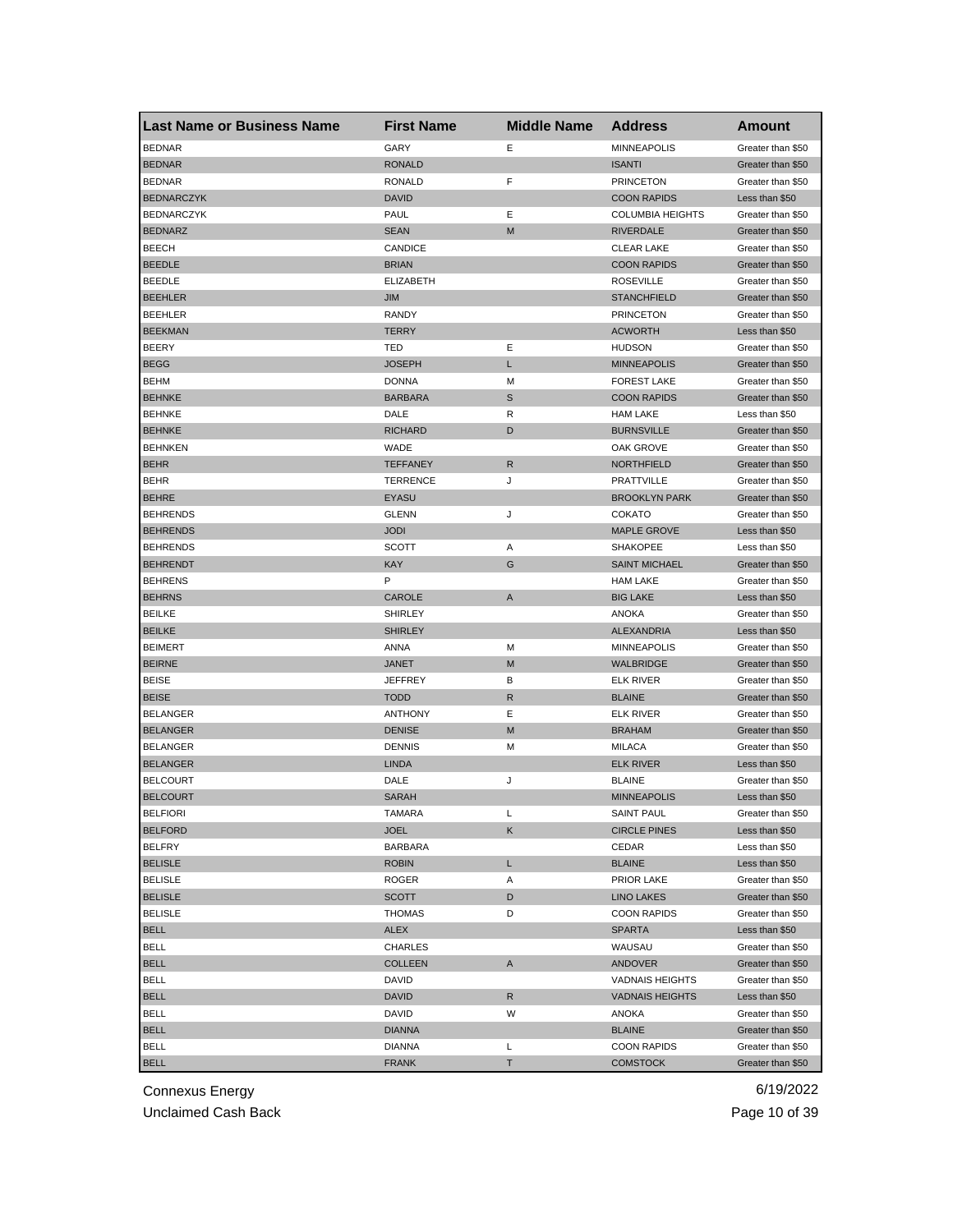| Last Name or Business Name | <b>First Name</b> | <b>Middle Name</b> | <b>Address</b>         | <b>Amount</b>                          |
|----------------------------|-------------------|--------------------|------------------------|----------------------------------------|
| <b>BELL</b>                | <b>JAMES</b>      | R                  | <b>HAM LAKE</b>        | Greater than \$50                      |
| <b>BELL</b>                | <b>JERROLD</b>    | C                  | <b>ELK RIVER</b>       | Greater than \$50                      |
| <b>BELL</b>                | <b>JOHN</b>       | R                  | <b>HAM LAKE</b>        | Greater than \$50                      |
| <b>BELL</b>                | <b>JORDAN</b>     | A                  | <b>MINNEAPOLIS</b>     | Less than \$50                         |
| <b>BELL</b>                | LARRY             | Т                  | <b>WYOMING</b>         | Greater than \$50                      |
| <b>BELL</b>                | <b>LYNN</b>       | Κ                  | <b>HAM LAKE</b>        | Greater than \$50                      |
| <b>BELL</b>                | <b>MARK</b>       | R                  | <b>COON RAPIDS</b>     | Greater than \$50                      |
| <b>BELL</b>                | <b>MICHAEL</b>    | R                  | <b>COON RAPIDS</b>     | Greater than \$50                      |
| <b>BELL</b>                | PAUL              | R                  | <b>SAINT PAUL</b>      | Greater than \$50                      |
| <b>BELL</b>                | <b>RICHARD</b>    | P                  | <b>ARIZONA CITY</b>    | Greater than \$50                      |
| <b>BELL</b>                | <b>ROLAND</b>     | Α                  | CEDAR                  | Greater than \$50                      |
| <b>BELL</b>                | <b>THOMAS</b>     | Ε                  | <b>OTSEGO</b>          | Less than \$50                         |
| BELL                       | WILLIAM           | С                  | <b>BLAINE</b>          | Greater than \$50                      |
| BELL*                      | <b>HOWARD</b>     |                    | <b>ANDOVER</b>         | Less than \$50                         |
| <b>BELLAND</b>             | <b>EDGAR</b>      | J                  | PLYMOUTH               | Greater than \$50                      |
| <b>BELLAND</b>             | <b>RICHARD</b>    |                    | <b>VADNAIS HEIGHTS</b> | Greater than \$50                      |
| <b>BELLANGER</b>           | <b>MICHAEL</b>    | P                  | WALKER                 | Greater than \$50                      |
| <b>BELLANGER</b>           | <b>SUSAN</b>      | J                  | <b>EAST BETHEL</b>     | Greater than \$50                      |
| <b>BELLANTI</b>            | JAN               | н                  | <b>MAPLE GROVE</b>     | Less than \$50                         |
| <b>BELLANTI</b>            | <b>MATT</b>       |                    | <b>ZIMMERMAN</b>       | Less than \$50                         |
| <b>BELLCOUR</b>            | <b>FRANK</b>      |                    | <b>EDEN VALLEY</b>     | Less than \$50                         |
| <b>BELLEISLE</b>           | <b>JOYCE</b>      |                    | <b>MINNEAPOLIS</b>     | Greater than \$50                      |
| <b>BELLILE</b>             | LARRY             | M                  | <b>HOPKINS</b>         | Less than \$50                         |
| <b>BELLIN</b>              | <b>KENNETH</b>    | С                  | CAMBRIDGE              | Greater than \$50                      |
| <b>BELLINGER</b>           | <b>ELAINE</b>     |                    | <b>MINNEAPOLIS</b>     | Less than \$50                         |
| <b>BELLINO</b>             | PHILIP            | M                  | <b>CLOQUET</b>         | Greater than \$50                      |
| <b>BELLOWS</b>             | CARRIE            | ANN                | <b>MAPLE GROVE</b>     | Less than \$50                         |
| <b>BELOY</b>               | <b>NATHAN</b>     | W                  | <b>ANDOVER</b>         | Less than \$50                         |
| <b>BELSHEIM</b>            | <b>DENNIS</b>     | В                  | CAMBRIDGE              | Less than \$50                         |
| <b>BELTING</b>             | <b>MARK</b>       | R                  | <b>BLAINE</b>          | Greater than \$50                      |
| <b>BELTING</b>             | <b>ROBIN</b>      | L                  | <b>MINNEAPOLIS</b>     | Less than \$50                         |
| <b>BELTMAN</b>             | <b>MARY</b>       | G                  | <b>COON RAPIDS</b>     | Less than \$50                         |
| <b>BEN</b>                 | <b>REDJEB</b>     | <b>TEWFIK</b>      | <b>COON RAPIDS</b>     | Greater than \$50                      |
| <b>BEN FRANKLIN CRAFTS</b> |                   |                    | <b>VICTORIA</b>        | Greater than \$50                      |
| <b>BENASSI</b>             | ANNE              | С                  | <b>TORRANCE</b>        | Greater than \$50                      |
| <b>BENDEICH</b>            | <b>MARK</b>       | С                  | EAGAN                  | Greater than \$50                      |
| <b>BENDELOW</b>            | <b>SHARON</b>     | С                  | <b>SHOREVIEW</b>       | Greater than \$50                      |
| <b>BENDER</b>              | <b>BONNIE</b>     | L                  | <b>BLAINE</b>          | Greater than \$50                      |
| <b>BENDER</b>              | <b>DEAN</b>       | L                  | <b>BLAINE</b>          | Greater than \$50                      |
| <b>BENDER</b>              | ED                | R                  | <b>CEDAR</b>           | Less than \$50                         |
| BENDER                     | LEON              | к                  | <b>COON RAPIDS</b>     | Greater than \$50                      |
| <b>BENDER</b>              | <b>MARYAM</b>     |                    | <b>ROCKFORD</b>        | Greater than \$50                      |
| <b>BENDER</b>              | <b>VERNON</b>     | W                  | <b>EAU CLAIRE</b>      | Greater than \$50                      |
| <b>BENDER</b>              | WALTER            |                    | LORETTO                | Less than \$50                         |
| <b>BENDICKSON</b>          | <b>SCOTT</b>      | L                  | OWATONNA               | Greater than \$50                      |
| <b>BENDISKE</b>            | <b>RICHARD</b>    | Е                  | <b>ISANTI</b>          | Greater than \$50                      |
| BENDIX                     | <b>BOB</b>        | J                  | WHITE BEAR TP          | Less than \$50                         |
|                            |                   |                    |                        |                                        |
| <b>BENDTSEN</b>            | <b>ROBERT</b>     | D                  | <b>BLAINE</b>          | Greater than \$50<br>Greater than \$50 |
| <b>BENEDICT</b>            | MARGARET          |                    | <b>SAINT PAUL</b>      |                                        |
| <b>BENEDICT</b>            | <b>RICHARD</b>    | J                  | <b>ISANTI</b>          | Greater than \$50                      |
| <b>BENEDIX</b>             | DARREL            | S                  | <b>BLAINE</b>          | Greater than \$50                      |
| <b>BENEDIX</b>             | <b>STEVEN</b>     | D                  | <b>NIANGUA</b>         | Greater than \$50                      |
| <b>BENEFICIAL</b>          | LOAN              |                    | CRYSTAL                | Greater than \$50                      |
| BENEFICIAL PROPERTIES LLC  |                   |                    | WHITE BEAR LAKE        | Less than \$50                         |
| <b>BENEKE</b>              | <b>GERALDINE</b>  | F                  | <b>VADNAIS HEIGHTS</b> | Greater than \$50                      |
| <b>BENES</b>               | <b>JEFFREY</b>    | L                  | <b>CIRCLE PINES</b>    | Less than \$50                         |

Unclaimed Cash Back **Page 11 of 39**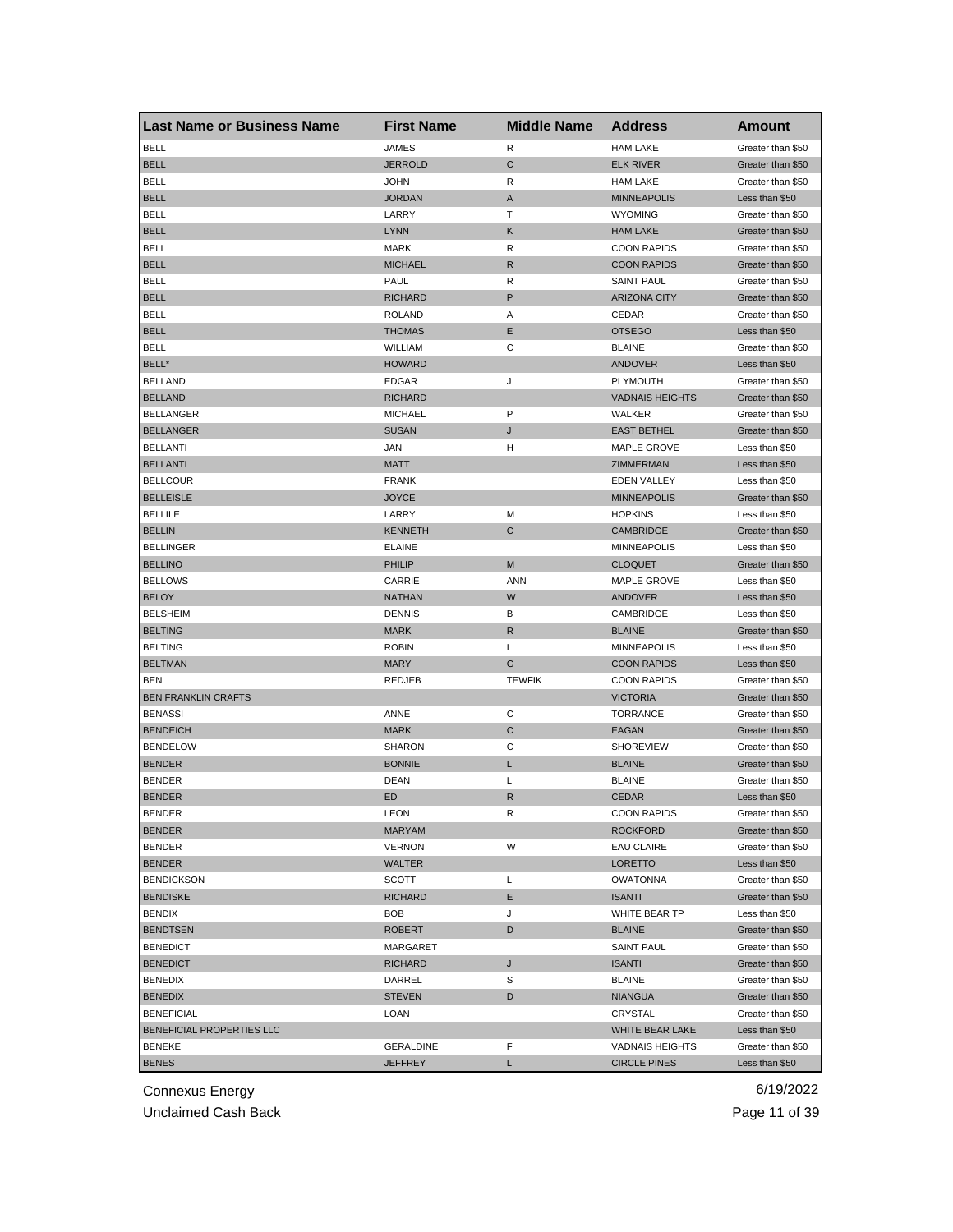| <b>Last Name or Business Name</b> | <b>First Name</b>      | <b>Middle Name</b> | <b>Address</b>                  | Amount                              |
|-----------------------------------|------------------------|--------------------|---------------------------------|-------------------------------------|
| <b>BENES</b>                      | <b>ROBERT</b>          | C                  | CAMBRIDGE                       | Greater than \$50                   |
| <b>BENGSTON</b>                   | <b>REGINALD</b>        | A                  | <b>MARINE ON ST CROIX</b>       | Greater than \$50                   |
| <b>BENGTSON</b>                   | <b>DUANE</b>           | J                  | WHITE BEAR LAKE                 | Greater than \$50                   |
| <b>BENGTSON</b>                   | JEFFREY                |                    | <b>ELK RIVER</b>                | Greater than \$50                   |
| <b>BENGTSON</b>                   | JOANN                  |                    | <b>LEXINGTON</b>                | Greater than \$50                   |
| <b>BENIK</b>                      | <b>RALPH</b>           | Ε                  | <b>PRINCETON</b>                | Greater than \$50                   |
| <b>BENINCASA</b>                  | PETER                  | Ε                  | <b>SHAKOPEE</b>                 | Greater than \$50                   |
| <b>BENISH</b>                     | <b>GERALDINE</b>       | J                  | <b>CHAMPLIN</b>                 | Less than \$50                      |
| <b>BENJAMIN</b>                   | <b>DONNA</b>           | F                  | <b>BLAINE</b>                   | Less than \$50                      |
| <b>BENJAMIN</b>                   | <b>FRED</b>            | A                  | <b>LINDSTROM</b>                | Greater than \$50                   |
| <b>BENJAMIN</b>                   | JOHN                   | М                  | <b>PALISADE</b>                 | Greater than \$50                   |
| <b>BENJAMIN</b>                   | JUDITH                 | M                  | <b>GOLDEN VALLEY</b>            | Greater than \$50                   |
| <b>BENJAMIN</b>                   | <b>KIMBERLY</b>        | Κ                  | <b>BLAINE</b>                   | Greater than \$50                   |
| <b>BENJAMIN</b>                   | LORI                   |                    | <b>CEDAR</b>                    | Greater than \$50                   |
| <b>BENJAMIN</b>                   | <b>RICHARD</b>         | Т                  | <b>BLAINE</b>                   | Greater than \$50                   |
| <b>BENJAMIN</b>                   | <b>THOMAS</b>          | Ε                  | <b>BLAINE</b>                   | Greater than \$50                   |
| <b>BENJAMIN</b>                   | <b>TODD</b>            | Α                  | WHITE BEAR LAKE                 | Greater than \$50                   |
| <b>BENJAMINE</b>                  | <b>BONNIE</b>          | B                  | ANDOVER                         | Greater than \$50                   |
| <b>BENJAMINE</b>                  | JEANNE                 | м                  | <b>COON RAPIDS</b>              | Less than \$50                      |
| <b>BENNETT</b>                    | ADAM                   |                    | <b>MAPLE GROVE</b>              | Less than \$50                      |
| <b>BENNETT</b>                    | <b>BRENDAN</b>         | P                  | <b>BLAINE</b>                   | Less than \$50                      |
| <b>BENNETT</b>                    | CARL                   | D                  | <b>PRINCETON</b>                | Less than \$50                      |
| <b>BENNETT</b>                    | DAVID                  | J                  | <b>ANOKA</b>                    | Greater than \$50                   |
| <b>BENNETT</b>                    | <b>DIANE</b>           | L                  | <b>SHOREVIEW</b>                | Greater than \$50                   |
| <b>BENNETT</b>                    | <b>ESTHER</b>          | MARIE              | ANDOVER                         | Greater than \$50                   |
| <b>BENNETT</b>                    | JILL                   | M                  | <b>SAINT PAUL</b>               | Less than \$50                      |
| <b>BENNETT</b>                    | JOHN                   |                    | <b>COON RAPIDS</b>              | Greater than \$50                   |
| <b>BENNETT</b>                    | <b>JOHN</b>            | Κ                  | <b>ANOKA</b>                    | Greater than \$50                   |
| <b>BENNETT</b>                    | LOIS                   | М                  | LITTLE CANADA                   | Greater than \$50                   |
| <b>BENNETT</b>                    | <b>MARK</b>            | R                  | <b>COON RAPIDS</b>              | Greater than \$50                   |
| <b>BENNETT</b>                    | <b>MARY</b>            |                    | <b>BLAINE</b>                   | Greater than \$50                   |
| <b>BENNETT</b>                    | <b>RHONDA</b>          |                    | <b>BROWERVILLE</b>              | Less than \$50                      |
| <b>BENNETT</b>                    | ROBERT                 | M                  | <b>NORTH OAKS</b>               | Less than \$50                      |
| <b>BENNETT</b>                    | TIM                    |                    | <b>MINNEAPOLIS</b>              | Less than \$50                      |
| BENNETT RICHARD T IV              |                        |                    | <b>BIRCHWOOD</b>                | Greater than \$50                   |
| <b>BENNEWISE</b>                  | <b>WILLIAM</b>         | H                  | <b>BLAINE</b>                   | Greater than \$50                   |
| <b>BENNEWITZ</b>                  | KEITH                  |                    | <b>ROGERS</b>                   | Greater than \$50                   |
| <b>BENNIGANS TAVERN #5814</b>     |                        |                    | <b>EDMOND</b>                   | Greater than \$50                   |
| <b>BENOIT</b>                     | CARRIE                 | Г                  | <b>COON RAPIDS</b>              | Less than \$50                      |
| <b>BENOIT</b>                     | DALE                   | J                  | ZIMMERMAN                       | Greater than \$50                   |
| <b>BENOLKIN</b>                   | <b>BRUCE</b>           | Е                  | ANOKA                           | Greater than \$50                   |
| <b>BENOLKIN</b>                   | JAMES                  |                    | <b>ANDOVER</b>                  | Greater than \$50                   |
| <b>BENOLKIN</b>                   | KIMBERLY               | Υ                  | <b>BETHEL</b>                   | Greater than \$50                   |
| <b>BENOLKIN</b>                   | <b>THOMAS</b>          | A                  | <b>SAINT PAUL</b>               | Less than \$50                      |
| <b>BENOLKIN</b>                   | WAYNE                  | J                  | <b>CHAMPLIN</b>                 | Greater than \$50                   |
| BENREDGED*                        | <b>RIM</b>             | J                  | <b>MINNEAPOLIS</b>              | Less than \$50                      |
| <b>BENSON</b>                     | ARLEY                  | J                  | ALEXANDRIA                      | Greater than \$50                   |
|                                   |                        |                    |                                 |                                     |
| <b>BENSON</b><br><b>BENSON</b>    | <b>BARBARA</b><br>CARL | J<br>В             | <b>ANOKA</b><br><b>MCGREGOR</b> | Less than \$50<br>Greater than \$50 |
|                                   |                        |                    |                                 |                                     |
| <b>BENSON</b>                     | CARL                   | V                  | <b>ANDOVER</b>                  | Greater than \$50                   |
| <b>BENSON</b>                     | CAROL                  |                    | <b>BARABOO</b>                  | Less than \$50                      |
| <b>BENSON</b>                     | <b>CHRISTINA</b>       | A                  | <b>ISANTI</b>                   | Less than \$50                      |
| <b>BENSON</b>                     | DAN                    |                    | <b>HOPKINS</b>                  | Less than \$50                      |
| <b>BENSON</b>                     | DAVE                   |                    | <b>WYCKOFF</b>                  | Greater than \$50                   |
| <b>BENSON</b>                     | ELLEN                  | С                  | <b>GOLDEN VALLEY</b>            | Greater than \$50                   |
| <b>BENSON</b>                     | <b>GERI</b>            |                    | <b>VADNAIS HEIGHTS</b>          | Greater than \$50                   |

Unclaimed Cash Back **Page 12 of 39**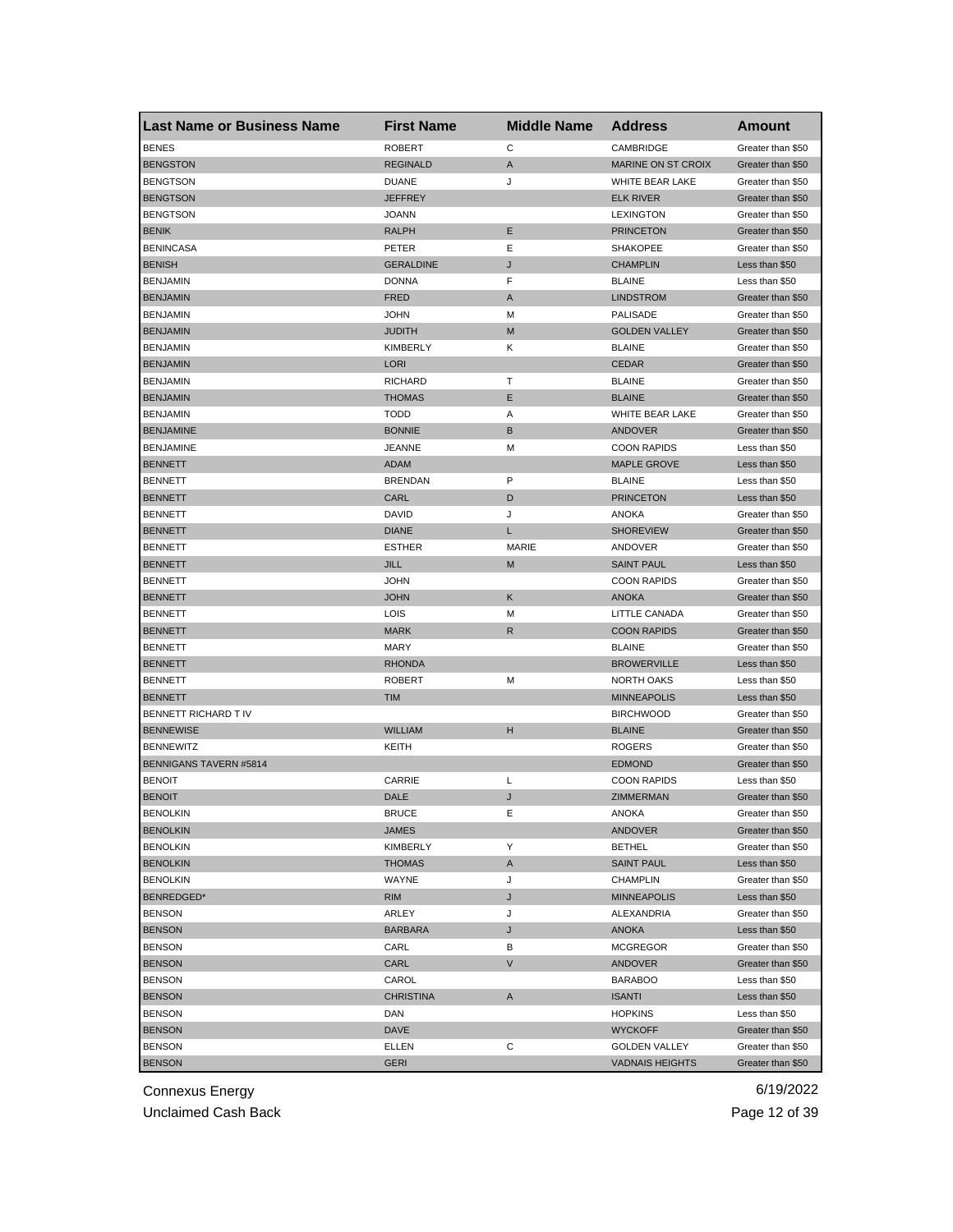| <b>Last Name or Business Name</b> | <b>First Name</b>      | <b>Middle Name</b> | <b>Address</b>             | Amount                                 |
|-----------------------------------|------------------------|--------------------|----------------------------|----------------------------------------|
| <b>BENSON</b>                     | <b>JAMES</b>           | С                  | <b>ELK RIVER</b>           | Greater than \$50                      |
| <b>BENSON</b>                     | <b>JAMIE</b>           | A                  | <b>ANOKA</b>               | Greater than \$50                      |
| <b>BENSON</b>                     | KAROL                  | <b>MARIE</b>       | <b>COON RAPIDS</b>         | Greater than \$50                      |
| <b>BENSON</b>                     | <b>KRISTA</b>          |                    | <b>MAPLE GROVE</b>         | Less than \$50                         |
| <b>BENSON</b>                     | LEWELLYN               |                    | <b>COON RAPIDS</b>         | Greater than \$50                      |
| <b>BENSON</b>                     | <b>LORRAINE</b>        |                    | <b>NEW BRIGHTON</b>        | Less than \$50                         |
| <b>BENSON</b>                     | LYLE                   | J                  | <b>ISANTI</b>              | Greater than \$50                      |
| <b>BENSON</b>                     | LYLE                   | J                  | <b>BIG LAKE</b>            | Greater than \$50                      |
| <b>BENSON</b>                     | <b>MARC</b>            | В                  | <b>ANOKA</b>               | Greater than \$50                      |
| <b>BENSON</b>                     | <b>MARTIN</b>          | н                  | <b>SHOREVIEW</b>           | Less than \$50                         |
| <b>BENSON</b>                     | <b>MICHELLE</b>        | LEE                | <b>MESA</b>                | Less than \$50                         |
| <b>BENSON</b>                     | <b>NANCY</b>           | Ε                  | <b>FRIDLEY</b>             | Greater than \$50                      |
| <b>BENSON</b>                     | NANETTE                | M                  | <b>PLYMOUTH</b>            | Greater than \$50                      |
| <b>BENSON</b>                     | <b>PATTY</b>           | J                  | <b>LAKEVILLE</b>           | Greater than \$50                      |
| <b>BENSON</b>                     | <b>RAGNOR</b>          | W                  | <b>INTERNATIONAL FALLS</b> | Greater than \$50                      |
| <b>BENSON</b>                     | <b>RICK</b>            | D                  | <b>GLEN ALLEN</b>          | Greater than \$50                      |
| <b>BENSON</b>                     | <b>ROBIN</b>           | M                  | <b>COON RAPIDS</b>         | Less than \$50                         |
| <b>BENSON</b>                     | <b>RONALD</b>          | $\circ$            | <b>MINNEAPOLIS</b>         | Greater than \$50                      |
| <b>BENSON</b>                     | <b>SARA</b>            | Κ                  | <b>COON RAPIDS</b>         | Greater than \$50                      |
| <b>BENSON</b>                     | <b>SCOTT</b>           |                    | <b>GAINESVILLE</b>         | Greater than \$50                      |
| <b>BENSON</b>                     | <b>STUART</b>          | R                  | <b>STILLWATER</b>          | Greater than \$50                      |
| <b>BENSON</b>                     | <b>SUSAN</b>           | M                  | <b>CHAMPLIN</b>            | Greater than \$50                      |
| <b>BENSON</b>                     | <b>THEODORE</b>        | P                  | <b>TALMOON</b>             | Greater than \$50                      |
| <b>BENSON</b>                     | <b>WILLIAM</b>         | Κ                  | <b>COON RAPIDS</b>         | Greater than \$50                      |
| <b>BENT</b>                       | LORETTA                | D                  | CEDAR                      | Less than \$50                         |
| <b>BENTFIELD</b>                  | <b>CATHY</b>           |                    | <b>STACY</b>               | Greater than \$50                      |
| <b>BENTILLA</b>                   | <b>DENNIS</b>          | R                  | <b>GOLDEN VALLEY</b>       | Greater than \$50                      |
| <b>BENTILLA</b>                   | <b>DENNIS</b>          | R                  | <b>SAINT FRANCIS</b>       | Greater than \$50                      |
| <b>BENTLER</b>                    | GERALD                 | D                  | <b>COON RAPIDS</b>         | Greater than \$50                      |
| <b>BENTLEY</b>                    | <b>DAVID</b>           | В                  | <b>ELK RIVER</b>           | Greater than \$50                      |
| <b>BENTLEY</b>                    | <b>TERRY</b>           | J                  | CAMBRIDGE                  | Greater than \$50                      |
| <b>BENTON</b>                     | DAVID                  |                    | <b>CEDAR</b>               | Less than \$50                         |
| <b>BENTON</b>                     | <b>JOHN</b>            | т                  | <b>BIG LAKE</b>            | Greater than \$50                      |
| <b>BENTON</b>                     | <b>LISA</b>            |                    | ANDOVER                    | Greater than \$50                      |
| <b>BENTRIM</b>                    | WILLIAM                | L                  | <b>MINNEAPOLIS</b>         | Less than \$50                         |
| <b>BENTS</b>                      | <b>GREGG</b>           | S                  | <b>WILLMAR</b>             | Greater than \$50                      |
| <b>BENTS</b>                      | <b>TRICIA</b>          | н                  | <b>OAK GROVE</b>           | Greater than \$50                      |
| <b>BENTSON</b>                    | <b>GERALD</b>          | G                  | <b>BLAINE</b>              | Less than \$50                         |
| <b>BENTZ</b>                      | DARRYL                 |                    | <b>BIG LAKE</b>            | Greater than \$50                      |
| <b>BENUSA</b>                     | JEFF                   | J                  | <b>MONTICELLO</b>          | Greater than \$50                      |
|                                   |                        |                    | <b>MINNEAPOLIS</b>         |                                        |
| <b>BENUSA</b><br><b>BENVER</b>    | LAURA<br><b>JOSEPH</b> | P                  | <b>RAMSEY</b>              | Greater than \$50<br>Greater than \$50 |
| <b>BENZ</b>                       | <b>PATRICIA</b>        | M                  | <b>GREEN VALLEY</b>        | Greater than \$50                      |
| <b>BENZINGER</b>                  | JEFFREY                | R                  | <b>MINNETONKA</b>          | Greater than \$50                      |
| <b>BERBERICH</b>                  | PAULA                  | R                  | <b>COON RAPIDS</b>         | Greater than \$50                      |
| <b>BERCZYK</b>                    | ROBERT                 | $\mathbb S$        | <b>COON RAPIDS</b>         | Greater than \$50                      |
| <b>BERENS</b>                     | DEBRA                  | S                  | <b>BLAINE</b>              | Greater than \$50                      |
|                                   |                        |                    |                            |                                        |
| <b>BERENS</b>                     | <b>JASON</b>           |                    | <b>BLAINE</b>              | Greater than \$50                      |
| <b>BERENS</b>                     | <b>PATRICIA</b>        |                    | <b>BLAINE</b>              | Less than \$50                         |
| <b>BERENS</b>                     | <b>PATRICIA</b>        | A                  | <b>BLAINE</b>              | Less than \$50                         |
| <b>BERENS</b>                     | PAUL                   | в                  | <b>COON RAPIDS</b>         | Greater than \$50                      |
| <b>BERENZ</b>                     | <b>BONNIE</b>          | L                  | <b>MINNEAPOLIS</b>         | Greater than \$50                      |
| <b>BERES</b>                      | DEBORAH                | Ε                  | <b>BROOKLYN PK</b>         | Greater than \$50                      |
| <b>BERG</b>                       | <b>BRIAN</b>           |                    | <b>COON RAPIDS</b>         | Greater than \$50                      |
| <b>BERG</b>                       | <b>BRUCE</b>           | Α                  | MINNEAPOLIS                | Less than \$50                         |
| <b>BERG</b>                       | <b>CHAD</b>            | Α                  | <b>MINNEAPOLIS</b>         | Less than \$50                         |

Unclaimed Cash Back **Page 13 of 39**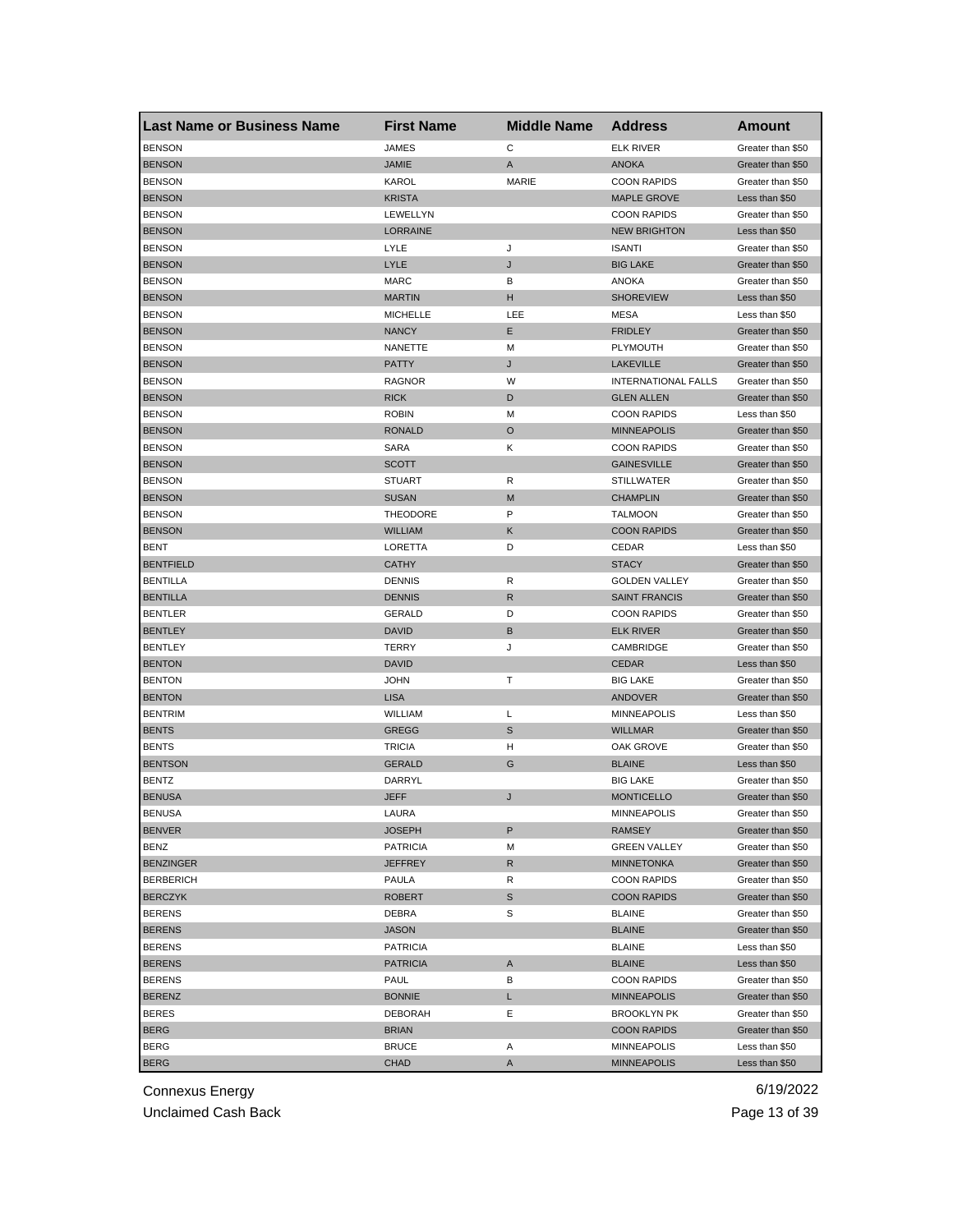| <b>Last Name or Business Name</b>    | <b>First Name</b> | <b>Middle Name</b> | <b>Address</b>                      | <b>Amount</b>                          |
|--------------------------------------|-------------------|--------------------|-------------------------------------|----------------------------------------|
| <b>BERG</b>                          | <b>DEBORAH</b>    | Α                  | <b>BLAINE</b>                       | Greater than \$50                      |
| <b>BERG</b>                          | <b>DEBRA</b>      | Г                  | <b>ISANTI</b>                       | Greater than \$50                      |
| <b>BERG</b>                          | <b>ERICA</b>      |                    | <b>FOREST LAKE</b>                  | Less than \$50                         |
| <b>BERG</b>                          | <b>JANET</b>      | Κ                  | <b>MINNEAPOLIS</b>                  | Less than \$50                         |
| <b>BERG</b>                          | <b>JEFFREY</b>    | S                  | <b>BLAINE</b>                       | Greater than \$50                      |
| <b>BERG</b>                          | <b>KEVIN</b>      |                    | <b>ANDOVER</b>                      | Less than \$50                         |
| <b>BERG</b>                          | LEONARD           | P                  | CEDAR                               | Greater than \$50                      |
| <b>BERG</b>                          | <b>LISA</b>       | <b>ANN</b>         | <b>BROOKLYN PARK</b>                | Greater than \$50                      |
| <b>BERG</b>                          | <b>LONNIE</b>     | R                  | <b>BLAINE</b>                       | Greater than \$50                      |
| <b>BERG</b>                          | <b>MARY</b>       | В                  | <b>COON RAPIDS</b>                  | Greater than \$50                      |
| <b>BERG</b>                          | <b>MARY</b>       | F                  | WHITE BEAR LAKE                     | Less than \$50                         |
| <b>BERG</b>                          | <b>MICHAEL</b>    | A                  | <b>COON RAPIDS</b>                  | Less than \$50                         |
| <b>BERG</b>                          | OLIVE             | R                  | <b>MINNEAPOLIS</b>                  | Greater than \$50                      |
| <b>BERG</b>                          | <b>PATRICA</b>    | Г                  | <b>BLAINE</b>                       | Greater than \$50                      |
| <b>BERG</b>                          | PAUL              | М                  | <b>PRINCETON</b>                    | Greater than \$50                      |
| <b>BERG</b>                          | <b>RANDEL</b>     | Ζ                  | <b>BLAINE</b>                       | Greater than \$50                      |
| <b>BERG</b>                          | <b>SHANE</b>      |                    | <b>ANOKA</b>                        | Less than \$50                         |
| <b>BERG</b>                          | <b>THEODORE</b>   |                    | <b>ELK RIVER</b>                    | Less than \$50                         |
| <b>BERG</b>                          | <b>THOMAS</b>     |                    | <b>FOREST LAKE</b>                  | Greater than \$50                      |
| <b>BERG-FUHRMAN</b>                  | <b>CHERYL</b>     | L                  | <b>COON RAPIDS</b>                  | Greater than \$50                      |
| <b>BERGE</b>                         | <b>GERALD</b>     | Ε                  | <b>FRIDLEY</b>                      | Greater than \$50                      |
| <b>BERGE</b>                         | LUAYNE            |                    | <b>COON RAPIDS</b>                  | Greater than \$50                      |
| <b>BERGE</b>                         | WILLIAM           | D                  | <b>HAM LAKE</b>                     | Greater than \$50                      |
| <b>BERGER</b>                        | <b>ALYCE</b>      | M                  | <b>BLAINE</b>                       | Greater than \$50                      |
| <b>BERGER</b>                        | CARL              | F                  | OSSEO                               | Greater than \$50                      |
| <b>BERGER</b>                        | <b>DENNIS</b>     | R                  | <b>MINNEAPOLIS</b>                  | Greater than \$50                      |
| <b>BERGER</b>                        | <b>JOSEPH</b>     | P                  | MAPLE GROVE                         | Greater than \$50                      |
| <b>BERGER</b>                        | <b>TIMOTHY</b>    | M                  | <b>ANDOVER</b>                      | Greater than \$50                      |
| <b>BERGERON</b>                      | <b>BONNIE</b>     |                    | CHISAGO CITY                        | Greater than \$50                      |
| <b>BERGERON</b>                      | <b>TERRANCE</b>   | Г                  | <b>LINDSTROM</b>                    | Less than \$50                         |
| <b>BERGERSON</b>                     | ALBERT            | J                  | LAKE OZARK                          | Greater than \$50                      |
| <b>BERGERSON</b>                     | <b>BRADLEY</b>    | C                  | <b>PLYMOUTH</b>                     | Greater than \$50                      |
|                                      |                   |                    |                                     |                                        |
| <b>BERGERSON</b><br><b>BERGERSON</b> | DAVE              | R                  | <b>CIRCLE PINES</b><br><b>ANOKA</b> | Greater than \$50                      |
| <b>BERGESON</b>                      | <b>KENNETH</b>    |                    | <b>SAINT PAUL</b>                   | Greater than \$50                      |
|                                      | JEAN              | M                  |                                     | Greater than \$50<br>Greater than \$50 |
| <b>BERGESON</b>                      | <b>SUSAN</b>      |                    | <b>BLAINE</b>                       |                                        |
| <b>BERGFELDT</b>                     | WALTER            | L                  | <b>BROOKLYN PARK</b>                | Less than \$50                         |
| <b>BERGIN</b>                        | <b>GLEN</b>       |                    | <b>ISANTI</b>                       | Greater than \$50                      |
| <b>BERGLAND</b>                      | <b>KIM</b>        |                    | <b>TAMARACK</b>                     | Greater than \$50                      |
| <b>BERGLUND</b>                      | AMY               | L                  | <b>ANDOVER</b>                      | Less than \$50                         |
| <b>BERGLUND</b>                      | BETTY             | JA                 | RAMSEY                              | Greater than \$50                      |
| <b>BERGLUND</b>                      | CHARLES           | F                  | <b>CIRCLE PINES</b>                 | Greater than \$50                      |
| <b>BERGLUND</b>                      | <b>DOUG</b>       |                    | <b>BLAINE</b>                       | Greater than \$50                      |
| <b>BERGLUND</b>                      | <b>JOHN</b>       | R                  | <b>BROOKLYN PARK</b>                | Greater than \$50                      |
| <b>BERGLUND</b>                      | LAWRENCE          |                    | ANDOVER                             | Greater than \$50                      |
| <b>BERGLUND</b>                      | <b>STEVEN</b>     | С                  | ANOKA                               | Greater than \$50                      |
| <b>BERGMAN</b>                       | <b>ALLAN</b>      | Т                  | <b>FINLAYSON</b>                    | Less than \$50                         |
| <b>BERGMAN</b>                       | <b>BRYAN</b>      | W                  | <b>COON RAPIDS</b>                  | Greater than \$50                      |
| <b>BERGMAN</b>                       | <b>JACKIE</b>     | J                  | CAMBRIDGE                           | Greater than \$50                      |
| <b>BERGMAN</b>                       | KIRK              | J                  | <b>HUGO</b>                         | Less than \$50                         |
| <b>BERGMAN</b>                       | <b>KRISTIE</b>    |                    | <b>COON RAPIDS</b>                  | Greater than \$50                      |
| <b>BERGMAN</b>                       | <b>ROBERT</b>     | Е                  | <b>BLAINE</b>                       | Greater than \$50                      |
| <b>BERGMAN</b>                       | ROBERT            | G                  | <b>HAM LAKE</b>                     | Less than \$50                         |
| <b>BERGMANN</b>                      | DUANE             | J                  | <b>ANOKA</b>                        | Greater than \$50                      |
| <b>BERGNER</b>                       | KRAIG             |                    | <b>BLOOMINGTON</b>                  | Greater than \$50                      |
| <b>BERGQUIST</b>                     | <b>DWIGHT</b>     | R                  | <b>MONTICELLO</b>                   | Greater than \$50                      |

Unclaimed Cash Back **Page 14 of 39**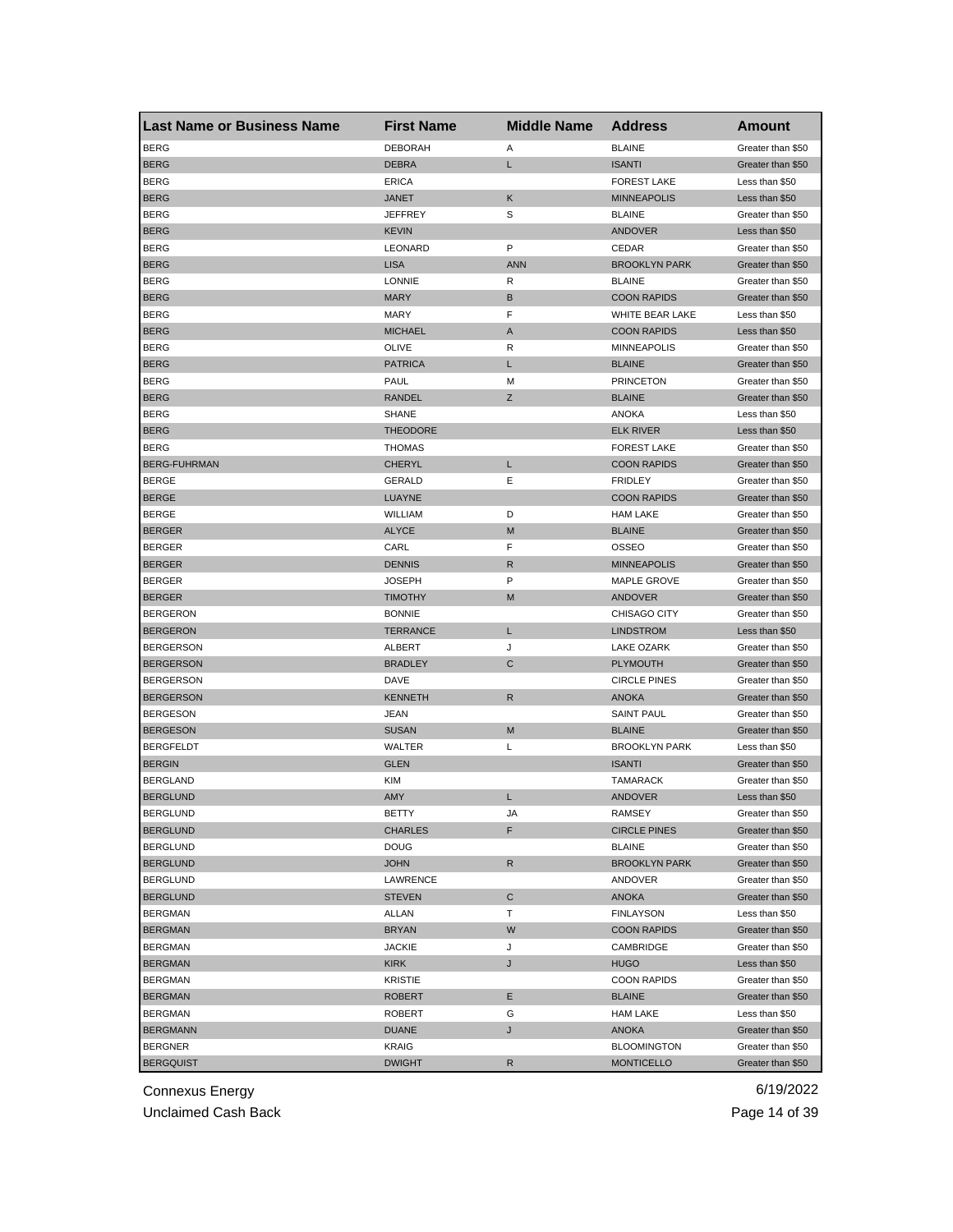| <b>Last Name or Business Name</b> | <b>First Name</b>     | <b>Middle Name</b> | <b>Address</b>         | Amount                                 |
|-----------------------------------|-----------------------|--------------------|------------------------|----------------------------------------|
| <b>BERGQUIST</b>                  | <b>JOSEPH</b>         | C                  | PEQUOT LAKES           | Less than \$50                         |
| <b>BERGREN</b>                    | <b>BARBARA</b>        | A                  | <b>SAINT FRANCIS</b>   | Greater than \$50                      |
| <b>BERGREN</b>                    | <b>DERRICK</b>        |                    | <b>SOMERSET</b>        | Greater than \$50                      |
| <b>BERGREN</b>                    | <b>JOHN</b>           | T                  | <b>CEDAR</b>           | Greater than \$50                      |
| <b>BERGREN</b>                    | <b>RAYMOND</b>        |                    | <b>MINNEAPOLIS</b>     | Less than \$50                         |
| <b>BERGREN</b>                    | <b>SHELLY</b>         | S                  | <b>CEDAR</b>           | Greater than \$50                      |
| <b>BERGSTADT</b>                  | RALPH                 | Α                  | <b>BOONE</b>           | Greater than \$50                      |
| <b>BERGSTROM</b>                  | <b>BRADLEY</b>        | J                  | <b>PLYMOUTH</b>        | Greater than \$50                      |
| BERGSTROM                         | <b>DARRELL</b>        | J                  | ANDOVER                | Greater than \$50                      |
| <b>BERGSTROM</b>                  | <b>DAVID</b>          |                    | <b>BROOKLYN PARK</b>   | Less than \$50                         |
| <b>BERGSTROM</b>                  | <b>DIANNE</b>         | D                  | <b>HAM LAKE</b>        | Greater than \$50                      |
| <b>BERGSTROM</b>                  | <b>LISA</b>           | M                  | <b>OSCEOLA</b>         | Less than \$50                         |
| <b>BERGSTROM</b>                  | MAY                   |                    | NORTHFIELD             | Less than \$50                         |
| <b>BERGSTROM</b>                  | <b>MELINDA</b>        | G                  | <b>RIVER FALLS</b>     | Greater than \$50                      |
| <b>BERGSTROM</b>                  | <b>NANCY</b>          | J                  | ANDOVER                | Less than \$50                         |
| <b>BERGSTROM</b>                  | <b>ROBERT</b>         | Ε                  | <b>COON RAPIDS</b>     | Greater than \$50                      |
| <b>BERGSTROM</b>                  | RONALD                | R                  | <b>BETHEL</b>          | Greater than \$50                      |
| <b>BERGUM</b>                     | <b>SUSAN</b>          | Ε                  | <b>SAINT PAUL</b>      | Less than \$50                         |
| <b>BERHOW</b>                     | CARY                  | G                  | <b>BLAINE</b>          | Greater than \$50                      |
| <b>BERHOW</b>                     | <b>JUDY</b>           | A                  | <b>BLAINE</b>          | Greater than \$50                      |
| <b>BERKELEY</b>                   | <b>JODIE</b>          |                    | <b>BLAINE</b>          | Greater than \$50                      |
| <b>BERKOWITZ</b>                  | <b>TAMMY</b>          |                    | <b>STACY</b>           | Greater than \$50                      |
| <b>BERLIN</b>                     | <b>KATHRYN</b>        | Α                  | <b>SHOREVIEW</b>       | Greater than \$50                      |
| <b>BERLIN</b>                     | <b>TOM</b>            |                    | <b>HAM LAKE</b>        | Less than \$50                         |
| <b>BERMEL</b>                     | RONALD                | Ε                  | CAMBRIDGE              | Greater than \$50                      |
| <b>BERNARD</b>                    | <b>CLAUDE</b>         | J                  | <b>ELK RIVER</b>       | Greater than \$50                      |
| <b>BERNARD</b>                    | HELEN                 | В                  | <b>MINNEAPOLIS</b>     | Greater than \$50                      |
| <b>BERNARD</b>                    | <b>YVONNE</b>         | J                  | <b>LINO LAKES</b>      | Greater than \$50                      |
| <b>BERNARDSON</b>                 | <b>CYNTHIA</b>        | J                  | <b>COON RAPIDS</b>     | Greater than \$50                      |
| <b>BERNDT</b>                     | <b>RICHARD</b>        |                    | <b>BLAINE</b>          | Less than \$50                         |
| <b>BERNDT</b>                     | <b>STEVEN</b>         | R                  | <b>BETHEL</b>          | Greater than \$50                      |
| <b>BERNECK</b>                    | <b>MICHAEL</b>        | J                  | <b>PARK RAPIDS</b>     | Greater than \$50                      |
| <b>BERNHARDT</b>                  | DOUG                  | Е                  | <b>PLYMOUTH</b>        | Greater than \$50                      |
| <b>BERNIER</b>                    | <b>HENRY</b>          | A                  | <b>CEDAR</b>           | Greater than \$50                      |
| <b>BERNIER</b>                    | <b>JOHN</b>           | С                  | <b>BLAINE</b>          | Less than \$50                         |
| <b>BERNIER</b>                    | KELLY                 |                    | WHITE BEAR LAKE        | Greater than \$50                      |
| <b>BERNIER</b>                    | <b>TOM</b>            | J                  | <b>BROOKLYN PK</b>     | Greater than \$50                      |
| <b>BERNSTROM</b>                  | <b>ROBERT</b>         |                    | <b>NISSWA</b>          | Greater than \$50                      |
| <b>BERQUIST</b>                   | <b>DIANE</b>          | R                  | ZIMMERMAN              | Greater than \$50                      |
| <b>BERRY</b>                      | <b>DANIEL</b>         |                    | <b>NEW BRIGHTON</b>    | Greater than \$50                      |
| BERRY                             |                       |                    | SAINT PAUL             |                                        |
| <b>BERRY</b>                      | EDWARD<br><b>GARY</b> | A                  | <b>ELK RIVER</b>       | Greater than \$50<br>Greater than \$50 |
| BERRY                             | MARIE                 |                    | CENTERVILLE            | Greater than \$50                      |
| BERRY                             | <b>MAUREEN</b>        | Κ                  | PORT CHARLOTTE         | Less than \$50                         |
|                                   | <b>MICHAEL</b>        | J                  | <b>SHOREVIEW</b>       | Greater than \$50                      |
| BERRY                             | <b>RANDY</b>          | <b>RAY</b>         |                        | Greater than \$50                      |
| <b>BERRY</b>                      |                       |                    | <b>BRAHAM</b>          | Greater than \$50                      |
| BERRY                             | SCOTT                 |                    | ZIMMERMAN              |                                        |
| <b>BERRY</b>                      | <b>THOMAS</b>         | R                  | <b>ELK RIVER</b>       | Less than \$50                         |
| <b>BERRYMAN</b>                   | <b>TODD</b>           |                    | <b>HUGO</b>            | Less than \$50                         |
| <b>BERSCHEID</b>                  | ROGER                 |                    | <b>COON RAPIDS</b>     | Greater than \$50                      |
| <b>BERSCHEIT</b>                  | JERRY                 | т                  | ANOKA                  | Greater than \$50                      |
| <b>BERSCHEIT</b>                  | KELLY                 |                    | ANNANDALE              | Less than \$50                         |
| <b>BERTAMUS</b>                   | DEAN                  | Α                  | <b>BLAINE</b>          | Greater than \$50                      |
| <b>BERTELSEN</b>                  | <b>MICHAEL</b>        |                    | <b>VADNAIS HEIGHTS</b> | Greater than \$50                      |
| <b>BERTHIAUME</b>                 | GARY                  | R                  | CAMBRIDGE              | Less than \$50                         |
| <b>BERTHIAUME</b>                 | <b>LYNN</b>           | М                  | <b>ANOKA</b>           | Less than \$50                         |

Unclaimed Cash Back **Page 15 of 39**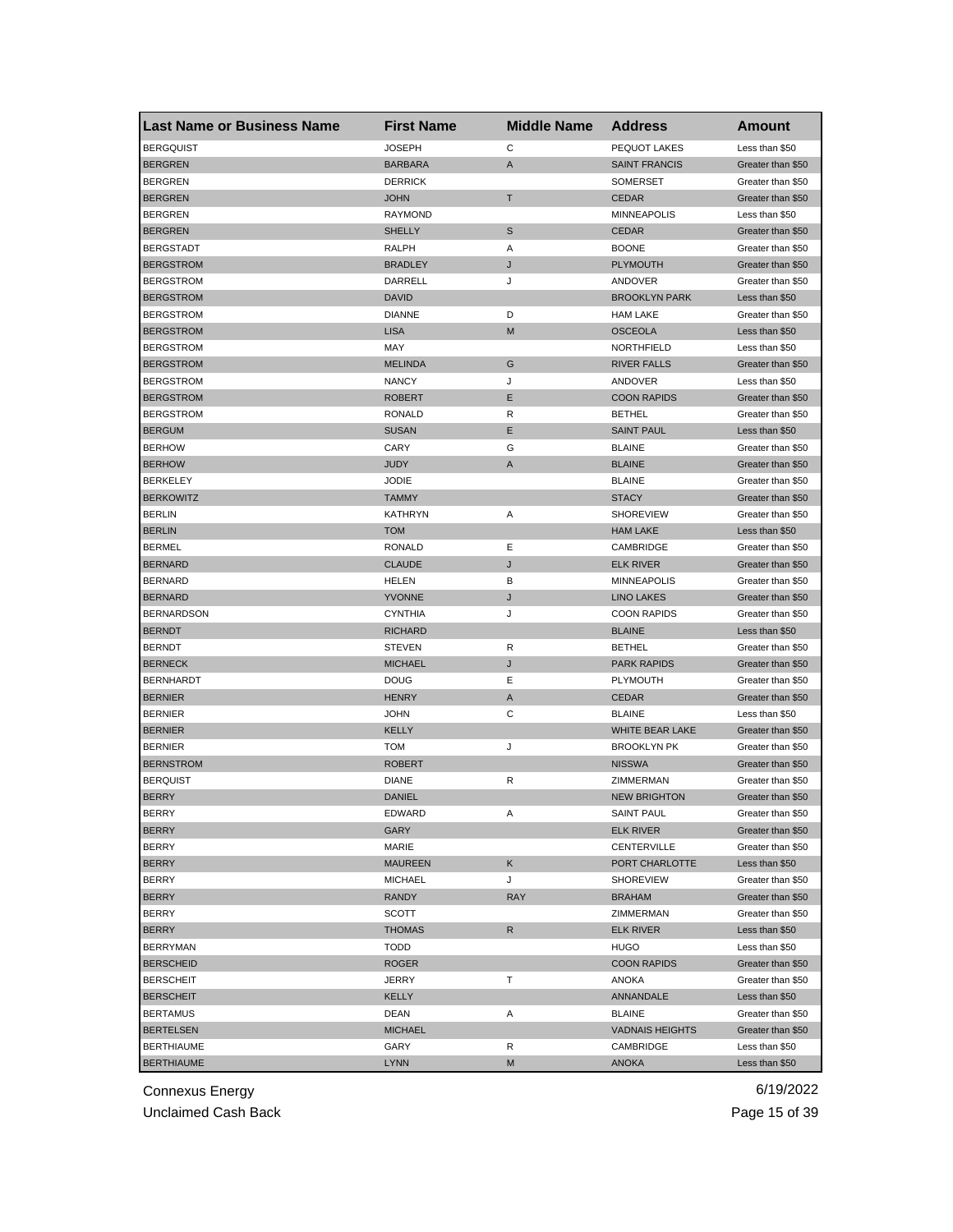| <b>Last Name or Business Name</b> | <b>First Name</b> | <b>Middle Name</b> | <b>Address</b>         | Amount            |
|-----------------------------------|-------------------|--------------------|------------------------|-------------------|
| <b>BERTHIAUME</b>                 | <b>RONALD</b>     | P                  | <b>COON RAPIDS</b>     | Greater than \$50 |
| <b>BERTHIAUME</b>                 | <b>SHERRIE</b>    |                    | <b>ANOKA</b>           | Greater than \$50 |
| <b>BERTILS</b>                    | <b>MARK</b>       | P                  | <b>ANOKA</b>           | Greater than \$50 |
| <b>BERTILSON</b>                  | <b>ROSS</b>       | A                  | <b>WYOMING</b>         | Greater than \$50 |
| <b>BERTRAM</b>                    | <b>CLARENCE</b>   | Α                  | <b>ALGONQUIN</b>       | Less than \$50    |
| <b>BERTRAM</b>                    | <b>DANIEL</b>     |                    | <b>MAPLE GROVE</b>     | Greater than \$50 |
| <b>BERTRAM</b>                    | JEFFREY           | R                  | <b>BLAINE</b>          | Greater than \$50 |
| <b>BERTRAND</b>                   | LYDIA             |                    | <b>COON RAPIDS</b>     | Less than \$50    |
| <b>BERTRAND</b>                   | <b>NICHOLAS</b>   |                    | <b>COON RAPIDS</b>     | Greater than \$50 |
| <b>BERUBE</b>                     | <b>WILLIAM</b>    | A                  | <b>CAMBRIDGE</b>       | Greater than \$50 |
| <b>BERWALD</b>                    | JAMES             |                    | ELK RIVER              | Greater than \$50 |
| <b>BERZINS</b>                    | <b>RONALD</b>     | B                  | <b>CLEAR WATER</b>     | Greater than \$50 |
| <b>BESCH</b>                      | DARRELL           | D                  | <b>STAPLES</b>         | Less than \$50    |
| <b>BESCH</b>                      | LAURIE            | A                  | <b>MOUNDSVIEW</b>      | Greater than \$50 |
| <b>BESCH</b>                      | <b>RONALD</b>     | Α                  | <b>COON RAPIDS</b>     | Greater than \$50 |
| <b>BESEKE</b>                     | <b>MARYBETH</b>   |                    | <b>ISANTI</b>          | Less than \$50    |
| <b>BESONEN</b>                    | <b>DONALD</b>     | н                  | <b>FINLAYSON</b>       | Greater than \$50 |
| <b>BESSER</b>                     | <b>GEORGE</b>     | A                  | <b>CLEAR LAKE</b>      | Greater than \$50 |
| <b>BEST</b>                       | <b>DONALD</b>     | R                  | <b>CHAMPLIN</b>        | Greater than \$50 |
| <b>BEST</b>                       | <b>RICHARD</b>    | D                  | <b>FRIDLEY</b>         | Greater than \$50 |
| <b>BEST</b>                       | <b>ROBERT</b>     |                    | <b>OWATONNA</b>        | Greater than \$50 |
| <b>BEST</b>                       | <b>ROBERT</b>     | D                  | <b>COON RAPIDS</b>     | Greater than \$50 |
| <b>BEST AUTO PARTS</b>            |                   |                    | ANDOVER                | Greater than \$50 |
| <b>BESTER</b>                     | <b>FREDERICK</b>  | L                  | <b>SAINT PAUL</b>      | Greater than \$50 |
| <b>BESTMAN</b>                    | <b>ANTONIETTE</b> | т                  | <b>MINNEAPOLIS</b>     | Less than \$50    |
| <b>BETCHER</b>                    | GAYLE             | M                  | <b>ZIMMERMAN</b>       | Greater than \$50 |
| BETHEL OIL CO                     |                   |                    | <b>BETHEL</b>          | Greater than \$50 |
| <b>BETHKE</b>                     | <b>BRAD</b>       | G                  | <b>ANOKA</b>           | Greater than \$50 |
| <b>BETHKE</b>                     | <b>RONALD</b>     |                    | CEDAR                  | Greater than \$50 |
| <b>BETHKE</b>                     | <b>SUSAN</b>      |                    | <b>COON RAPIDS</b>     | Less than \$50    |
| BETIRE LLC                        |                   |                    | <b>CLEAR LAKE</b>      | Less than \$50    |
| <b>BETKER</b>                     | <b>BRUCE</b>      |                    | NORTH SAINT PAUL       | Greater than \$50 |
| <b>BETLACH</b>                    | THERESA           | D                  | ANOKA                  | Less than \$50    |
| <b>BETLACH</b>                    | THERESA           | D.                 | <b>ANOKA</b>           | Less than \$50    |
| BETLACH ANTHONY M J               |                   |                    | <b>MINNEAPOLIS</b>     | Greater than \$50 |
| BETTER BUILT HOMES                |                   |                    | <b>LINO LAKES</b>      | Less than \$50    |
| <b>BETTERMAN</b>                  | <b>TYSON</b>      | Г                  | <b>ISANTI</b>          | Greater than \$50 |
| <b>BETTERMANN</b>                 | <b>BRIAN</b>      | A                  | MAPLE GROVE            | Less than \$50    |
| <b>BETTS</b>                      | <b>MICHAEL</b>    | Α                  | <b>NEW BRIGHTON</b>    | Greater than \$50 |
| <b>BETTS</b>                      | SCOTT             | D                  | <b>COON RAPIDS</b>     | Greater than \$50 |
| <b>BETTS</b>                      | SHELLEY           | R                  | SAINT FRANCIS          | Less than \$50    |
| <b>BETZ</b>                       | DAVID             | J                  | <b>ROSEVILLE</b>       | Greater than \$50 |
| BETZ                              | HANS              | G                  | ANDOVER                | Greater than \$50 |
| <b>BETZ</b>                       | LYNN              | S                  | <b>COON RAPIDS</b>     | Greater than \$50 |
| <b>BETZLER</b>                    | <b>DIANE</b>      |                    | SAINT LOUIS PARK       | Greater than \$50 |
| <b>BETZLER</b>                    | <b>DIANE</b>      | L.                 | <b>STANCHFIELD</b>     | Greater than \$50 |
| <b>BETZLER</b>                    | <b>JASON</b>      | D                  | ZIMMERMAN              | Less than \$50    |
| <b>BETZLER</b>                    | <b>ROGER</b>      |                    | <b>PRINCETON</b>       | Greater than \$50 |
| <b>BETZOLD</b>                    | CLAYTON           |                    | ANDOVER                | Less than \$50    |
| <b>BETZOLD</b>                    | <b>JOSEPH</b>     | R                  | <b>MOUNDSVIEW</b>      | Greater than \$50 |
| <b>BEUNING</b>                    | ANDY              | R                  | ALBERTVILLE            | Less than \$50    |
| <b>BEUTHLING MFG CO</b>           |                   |                    | <b>CLEAR LAKE</b>      | Greater than \$50 |
| <b>BEUTNER</b>                    | DOUGLAS           | Е                  | STACY                  | Less than \$50    |
| <b>BEV'S</b>                      | <b>INTERIORS</b>  |                    | <b>CIRCLE PINES</b>    | Greater than \$50 |
| <b>BEVINS</b>                     | TINA              | L                  | <b>PRINCETON</b>       | Greater than \$50 |
| <b>BEY</b>                        | KENT              | В                  | <b>VADNAIS HEIGHTS</b> | Greater than \$50 |
|                                   |                   |                    |                        |                   |

Unclaimed Cash Back **Page 16 of 39**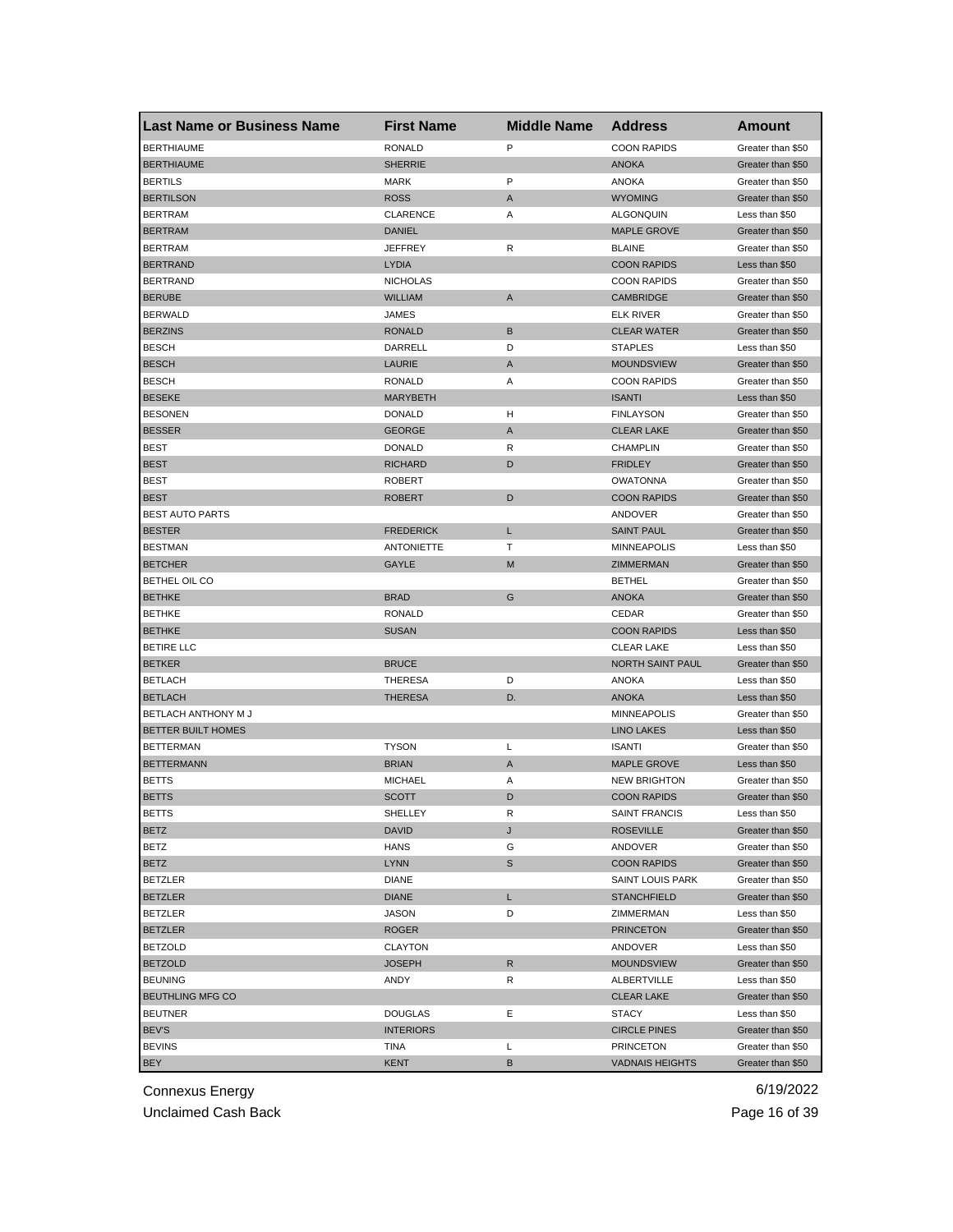| <b>Last Name or Business Name</b>   | <b>First Name</b>             | <b>Middle Name</b> | <b>Address</b>          | <b>Amount</b>                       |
|-------------------------------------|-------------------------------|--------------------|-------------------------|-------------------------------------|
| <b>BEY THOMAS</b><br>& BLOOMQUIST G |                               |                    | <b>BLAINE</b>           | Greater than \$50                   |
| <b>BEYEL</b>                        | <b>CHARLENE</b>               |                    | <b>ANOKA</b>            | Less than \$50                      |
| <b>BEYER</b>                        | <b>BRIAN</b>                  | Κ                  | <b>COLORADO SPGS</b>    | Greater than \$50                   |
| <b>BEYER</b>                        | <b>LISA</b>                   | <b>ANN</b>         | <b>RAMSEY</b>           | Greater than \$50                   |
| <b>BEYER</b>                        | <b>RICHARD</b>                | н                  | <b>BLAINE</b>           | Greater than \$50                   |
| <b>BEYER</b>                        | <b>VICKI</b>                  | Κ                  | <b>FRIDLEY</b>          | Greater than \$50                   |
| <b>BEYER</b>                        | <b>VIRGINIA</b>               | Г                  | <b>BLAINE</b>           | Greater than \$50                   |
| <b>BEYER</b>                        | <b>WILLIAM</b>                | R                  | <b>HAM LAKE</b>         | Greater than \$50                   |
| BEZANSON BRIAN R RD                 |                               |                    | <b>GERMANTOWN</b>       | Greater than \$50                   |
| <b>BHAKTA</b>                       | <b>SURSUH</b>                 |                    | <b>OAKDALE</b>          | Less than \$50                      |
| <b>BHAMBRA</b>                      | <b>HARJIT</b>                 | S                  | NORTH VANCOUVER         | Greater than \$50                   |
| <b>BIAH</b>                         | <b>LUNA</b>                   | N                  | <b>BROOKLN PARK</b>     | Less than \$50                      |
| <b>BIALKE</b>                       | <b>AGNES</b>                  | L                  | <b>BIG LAKE</b>         | Greater than \$50                   |
| <b>BIALKE</b>                       | DARRYL                        | B                  | <b>SARTELL</b>          | Greater than \$50                   |
| <b>BIALKE</b>                       | GAYLE                         | J                  | <b>LEXINGTON</b>        | Less than \$50                      |
| <b>BIANCHI-ROSSI</b>                | <b>MARYELLEN</b>              |                    | <b>COON RAPIDS</b>      | Greater than \$50                   |
| <b>BIANCHI-ROSSI</b>                | <b>ROBERT</b>                 | Α                  | <b>BROOKLYN CTR</b>     | Greater than \$50                   |
| <b>BIAS</b>                         | <b>WILLIAM</b>                |                    | <b>BLAINE</b>           | Less than \$50                      |
| <b>BICAY</b>                        | JAMES                         | D                  | <b>STACY</b>            | Less than \$50                      |
| <b>BICHA</b>                        | <b>PAUL</b>                   |                    | <b>BLAINE</b>           | Less than \$50                      |
| <b>BICHA</b>                        | <b>THOMAS</b>                 | J                  | <b>VADNAIS HEIGHTS</b>  | Greater than \$50                   |
| <b>BICHLER</b>                      | <b>HAROLD</b>                 | N                  | <b>WHEATON</b>          | Greater than \$50                   |
| <b>BICKFORD</b>                     | <b>CLARENCE</b>               |                    | ANOKA                   | Greater than \$50                   |
| <b>BICKFORD</b>                     | <b>HAROLD</b>                 |                    | <b>ANOKA</b>            | Greater than \$50                   |
| <b>BICKFORD</b>                     | JILL                          | M                  | <b>COON RAPIDS</b>      | Greater than \$50                   |
| <b>BICKFORD</b>                     | <b>MARK</b>                   | W                  | <b>SAINT FRANCIS</b>    | Greater than \$50                   |
| <b>BICKFORD</b>                     | <b>RICK</b>                   |                    | ANDOVER                 | Greater than \$50                   |
| <b>BICKFORD</b>                     | <b>ROBERT</b>                 | G                  | <b>ELK RIVER</b>        | Greater than \$50                   |
| <b>BICKFORD</b>                     | <b>TARON</b>                  |                    | <b>MINNEAPOLIS</b>      | Less than \$50                      |
| <b>BICKFORD</b>                     | <b>TIMOTHY</b>                | J                  | <b>SAINT FRANCIS</b>    | Greater than \$50                   |
| <b>BICKLE</b>                       | <b>JEFFREY</b>                | L                  | <b>COON RAPIDS</b>      | Greater than \$50                   |
| BICKMAN*                            | <b>MICHAEL</b>                | J                  | <b>SAINT PAUL</b>       | Less than \$50                      |
| <b>BICYCLE</b>                      | <b>CONCEPTS</b>               |                    | ANDOVER                 | Greater than \$50                   |
| <b>BIEGANSKI</b>                    | <b>PAUL</b>                   |                    | <b>AGOURA HILLS</b>     | Greater than \$50                   |
| <b>BIELINSKI</b>                    | JULIE                         |                    | <b>ELK RIVER</b>        | Greater than \$50                   |
| <b>BIEN</b>                         | <b>LIEN</b>                   |                    | PORT SAINT LUCIE        | Greater than \$50                   |
| <b>BIENIEK</b>                      | JAMES                         | J                  | DEER RIVER              | Greater than \$50                   |
| <b>BIENIEK</b>                      | <b>JEFFREY</b>                | Т                  | <b>ANOKA</b>            | Greater than \$50                   |
| <b>BIER</b>                         | CAROL                         | Α                  | <b>COON RAPIDS</b>      | Greater than \$50                   |
| <b>BIER</b>                         | <b>DAVID</b>                  | G                  | <b>COON RAPIDS</b>      | Less than \$50                      |
|                                     |                               | G                  |                         |                                     |
| <b>BIER</b><br><b>BIER</b>          | <b>DOUGLAS</b><br><b>MARI</b> |                    | MINNEAPOLIS<br>CORCORAN | Greater than \$50<br>Less than \$50 |
| <b>BIER</b>                         | <b>MELVIN</b>                 | R                  | <b>BIG LAKE</b>         | Less than \$50                      |
| <b>BIERMAIER</b>                    | <b>ROGER</b>                  | W                  |                         |                                     |
|                                     |                               |                    | <b>MINNEAPOLIS</b>      | Greater than \$50                   |
| <b>BIERS</b>                        | JAMES                         | Α                  | ANOKA                   | Greater than \$50                   |
| <b>BIERSACH</b>                     | <b>PATRICIA</b>               | L.                 | RANIER                  | Less than \$50                      |
| <b>BIESSENER</b>                    | PETER                         | м                  | <b>STILLWATER</b>       | Greater than \$50                   |
| <b>BIEVER</b>                       | <b>MICHAEL</b>                |                    | <b>ANDOVER</b>          | Greater than \$50                   |
| <b>BIEVER</b>                       | ROGER                         | W                  | WHITE BEAR LAKE         | Greater than \$50                   |
| <b>BIG BITE GYROS</b>               |                               |                    | <b>BLAINE</b>           | Less than \$50                      |
| BIG GUY FAMILY RESTAURANT           |                               |                    | <b>BLAINE</b>           | Greater than \$50                   |
| BIG LAKE DRAG SCALPERS PO BOX 160   |                               |                    | <b>BIG LAKE</b>         | Greater than \$50                   |
| <b>BIGELOW</b>                      | <b>BRAD</b>                   |                    | ANDOVER                 | Less than \$50                      |
| <b>BIGELOW</b>                      | <b>KENNETH</b>                | V                  | <b>FRIDLEY</b>          | Greater than \$50                   |
| <b>BIGELOW</b>                      | <b>VIDEO</b>                  |                    | MINNEAPOLIS             | Greater than \$50                   |
| <b>BILADEAU</b>                     | <b>CORY</b>                   | A                  | <b>ANOKA</b>            | Greater than \$50                   |

Unclaimed Cash Back **Page 17 of 39**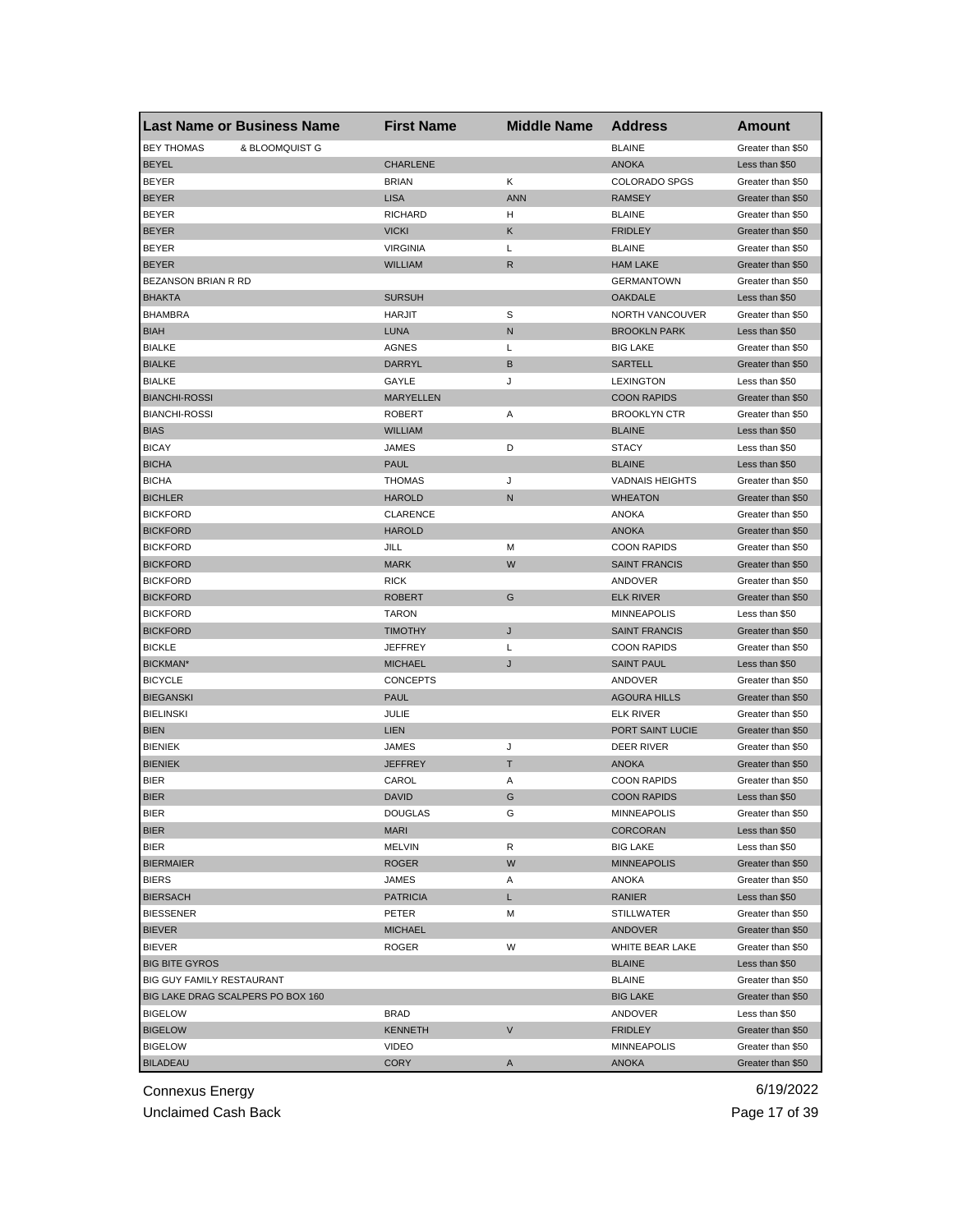| <b>Last Name or Business Name</b>    | <b>First Name</b> | <b>Middle Name</b> | <b>Address</b>          | Amount            |
|--------------------------------------|-------------------|--------------------|-------------------------|-------------------|
| <b>BILBREY</b>                       | <b>JOSEPH</b>     | Г                  | <b>HARRIS</b>           | Greater than \$50 |
| <b>BILINSKY</b>                      | <b>TONY</b>       | S                  | <b>BLAINE</b>           | Greater than \$50 |
| <b>BILLETT</b>                       | DAVID             | Г                  | <b>EAU CLAIRE</b>       | Greater than \$50 |
| <b>BILLIARD CONNECTION CORP</b>      |                   |                    | <b>CEDAR</b>            | Greater than \$50 |
| <b>BILLINGS</b>                      | <b>JOHN</b>       | J                  | <b>BROOKLYN PARK</b>    | Less than \$50    |
| <b>BILLMARK</b>                      | <b>ARNIE</b>      |                    | <b>ELK RIVER</b>        | Less than \$50    |
| <b>BILLMARK</b>                      | LARRY             | <b>DEAN</b>        | <b>CHAMPLIN</b>         | Greater than \$50 |
| <b>BILLS</b>                         | <b>BOXOFFICE</b>  |                    | <b>BLAINE</b>           | Greater than \$50 |
| <b>BILLS</b>                         | <b>JOHN</b>       | W                  | <b>FAIRMONT</b>         | Greater than \$50 |
| <b>BILLS</b>                         | <b>MICHAEL</b>    | J                  | <b>NORMAN</b>           | Greater than \$50 |
| <b>BILLSTROM</b>                     | <b>AARON</b>      |                    | <b>COON RAPIDS</b>      | Greater than \$50 |
| <b>BILLSTROM</b>                     | <b>KAY</b>        | M                  | <b>SAINT FRANCIS</b>    | Greater than \$50 |
| BILLYS NEIGHBORHOOD BAR & GRILL      |                   |                    | <b>MINNEAPOLIS</b>      | Greater than \$50 |
| <b>BIM LLC*</b>                      |                   |                    | <b>SYRACUSE</b>         | Greater than \$50 |
| <b>BINA</b>                          | <b>KENNETH</b>    | Α                  | <b>BROOKLYN PARK</b>    | Less than \$50    |
| <b>BINA</b>                          | <b>WILLIAM</b>    | F                  | <b>APPLETON</b>         | Greater than \$50 |
| <b>BINDER</b>                        | <b>PAUL</b>       | R                  | <b>RAMSEY</b>           | Less than \$50    |
| <b>BINDERT</b>                       | <b>DAVE</b>       |                    | <b>STILLWATER</b>       | Greater than \$50 |
| BINDERY INDUSTRIAL INC               |                   |                    | <b>SPRING LAKE PARK</b> | Greater than \$50 |
| <b>BINGER</b>                        | <b>IAN</b>        | Ε                  | <b>STILLWATER</b>       | Less than \$50    |
| <b>BINGER</b>                        | <b>RICHARD</b>    | Α                  | <b>SAINT PAUL</b>       | Less than \$50    |
| <b>BINONDO</b>                       | <b>BRAUDILLA</b>  | D                  | <b>ANDOVER</b>          | Less than \$50    |
| <b>BINSFELD</b>                      | <b>DAVID</b>      |                    | <b>PLOVER</b>           | Greater than \$50 |
| <b>BINSTOCK BRYAN P</b><br>& BRIDGET |                   |                    | <b>CHANDLER</b>         | Greater than \$50 |
| <b>BIO MEDIX</b>                     |                   |                    | <b>SAINT PAUL</b>       | Greater than \$50 |
| <b>BIOENERGY INC</b>                 |                   |                    | <b>MINNEAPOLIS</b>      | Greater than \$50 |
| <b>BIRCH</b>                         | <b>RONALD</b>     | Г                  | <b>HUGO</b>             | Less than \$50    |
| <b>BIRCHER</b>                       | <b>BROCK</b>      | н                  | <b>MAPLE GROVE</b>      | Greater than \$50 |
| BIRCHWOOD OF GARRISON INC            |                   |                    | ZIMMERMAN               | Greater than \$50 |
| <b>BIRD</b>                          | <b>CLYDE</b>      | н                  | <b>COON RAPIDS</b>      | Greater than \$50 |
| <b>BIRD</b>                          | DANIEL            | Ε                  | <b>BLOOMINGTON</b>      | Greater than \$50 |
| <b>BIRD</b>                          | <b>PATRICIA</b>   | A                  | <b>SAINT PAUL</b>       | Greater than \$50 |
| <b>BIRDSALL</b>                      | <b>JUDY</b>       | Α                  | <b>CIRCLE PINES</b>     | Greater than \$50 |
| <b>BIRDSALL</b>                      | <b>RALPH</b>      |                    | <b>COON RAPIDS</b>      | Greater than \$50 |
| <b>BIRGE</b>                         | <b>CHARLES</b>    |                    | <b>BLAINE</b>           | Less than \$50    |
| <b>BIRR</b>                          | <b>ALLEN</b>      | $\mathsf{R}$       | ZIMMERMAN               | Greater than \$50 |
| <b>BIRRENKOTT</b>                    | <b>JOHN</b>       | κ                  | <b>MINNETONKA</b>       | Greater than \$50 |
| <b>BIRT</b>                          | <b>DAWN</b>       | M                  | <b>ANOKA</b>            | Greater than \$50 |
| <b>BIRT</b>                          | <b>JOAN</b>       | М                  | <b>BIG LAKE</b>         | Greater than \$50 |
| <b>BISCEGLIA</b>                     | <b>JEREMY</b>     |                    | <b>MINNEAPOLIS</b>      | Less than \$50    |
| <b>BISCHOFF</b>                      | SHARON            | M                  | ANOKA                   | Greater than \$50 |
| <b>BISCHOFF</b>                      | <b>TAMMY</b>      |                    | <b>GRAND RAPIDS</b>     | Greater than \$50 |
| <b>BISEK</b>                         | <b>ALLAN</b>      | Ε                  | FRIDLEY                 | Greater than \$50 |
| <b>BISHOP</b>                        | <b>COLLIN</b>     | J                  | ANDOVER                 | Less than \$50    |
| <b>BISHOP</b>                        | DELMER            | D                  | CHIPPEWA FALLS          | Greater than \$50 |
| <b>BISHOP</b>                        | <b>DOUG</b>       | L.                 | LAS VEGAS               | Greater than \$50 |
| <b>BISHOP</b>                        | KEITH             | F                  | <b>COON RAPIDS</b>      | Greater than \$50 |
| <b>BISHOP</b>                        | <b>PAUL</b>       | W                  | <b>BLAINE</b>           | Greater than \$50 |
| <b>BISHOP</b>                        | RAYMOND           |                    | <b>ROSEVILLE</b>        | Greater than \$50 |
| <b>BISHOP</b>                        | <b>RITA</b>       | <b>ANN</b>         | <b>SHAFER</b>           | Greater than \$50 |
| <b>BISHOP-TRESLER</b>                | <b>BARBARA</b>    | J                  | <b>BLAINE</b>           | Greater than \$50 |
| <b>BISKE</b>                         | <b>BRIAN</b>      | L                  | <b>MONTICELLO</b>       | Greater than \$50 |
| <b>BISKEY</b>                        | <b>JOSEPHINE</b>  | Ε                  | <b>BLAINE</b>           | Less than \$50    |
| <b>BISSEN</b>                        | <b>GREGORY</b>    | J                  | <b>CIRCLE PINES</b>     | Greater than \$50 |
| <b>BISSET</b>                        | HAROLD            | W                  | <b>SHOREVIEW</b>        | Greater than \$50 |
| <b>BISSET</b>                        | <b>JERROLD</b>    | L                  | <b>NEW BRIGHTON</b>     | Greater than \$50 |

Unclaimed Cash Back **Page 18 of 39**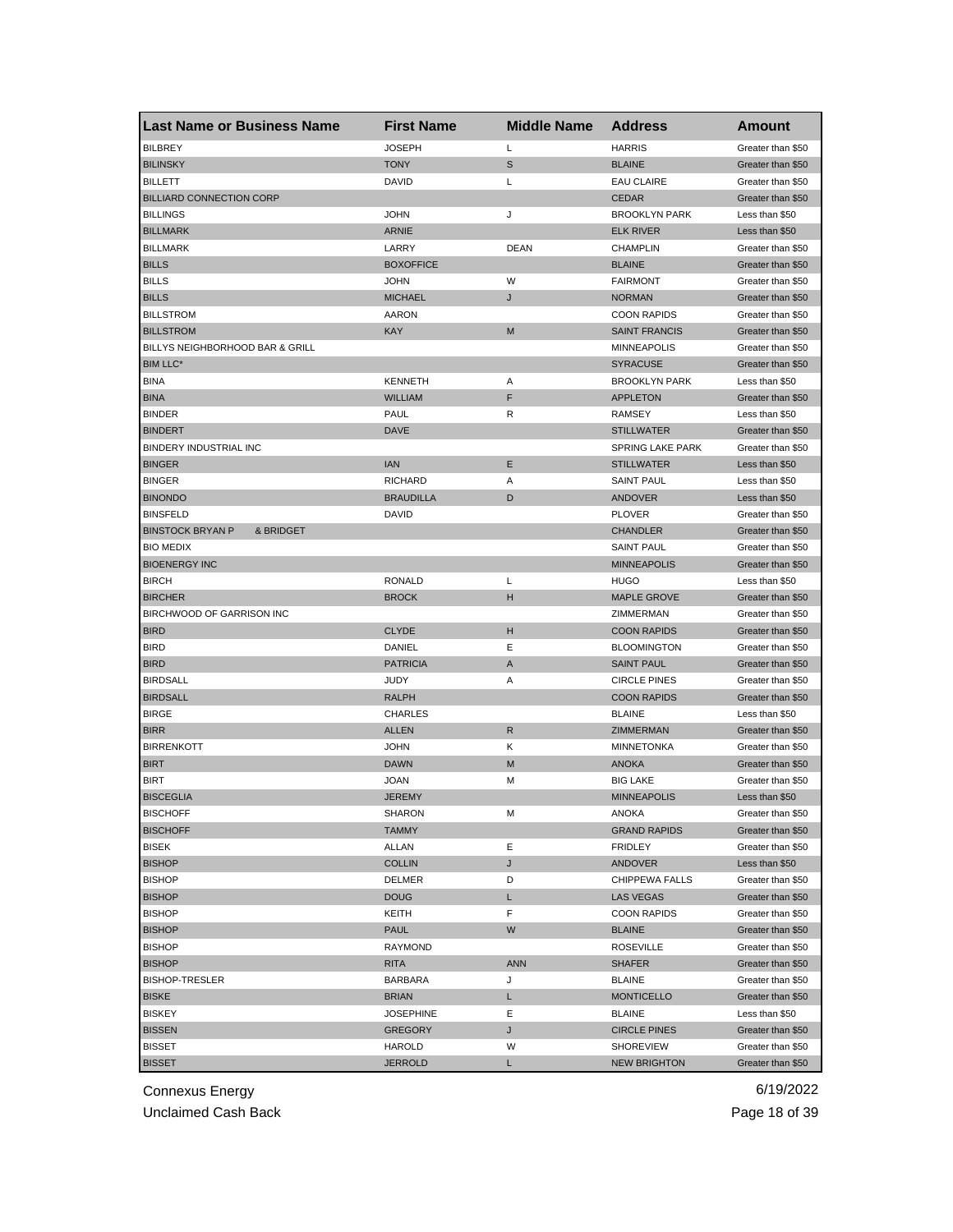| <b>Last Name or Business Name</b>          | <b>First Name</b> | <b>Middle Name</b> | <b>Address</b>          | Amount            |
|--------------------------------------------|-------------------|--------------------|-------------------------|-------------------|
| <b>BISSONETTE</b>                          | <b>SUSAN</b>      | Α                  | WHITE BEAR LAKE         | Greater than \$50 |
| <b>BISTODEAU</b>                           | <b>ALBERT</b>     | M                  | <b>NEVIS</b>            | Less than \$50    |
| <b>BISTODEAU</b>                           | <b>BRYON</b>      | G                  | <b>NEVIS</b>            | Less than \$50    |
| <b>BISTODEAU</b>                           | <b>JAMES</b>      | L                  | <b>BLAINE</b>           | Greater than \$50 |
| <b>BISTODEAU</b>                           | <b>JOHN</b>       | D                  | <b>ELK RIVER</b>        | Greater than \$50 |
| <b>BISTODEAU</b>                           | M                 | R                  | <b>SAINT LOUIS PARK</b> | Greater than \$50 |
| <b>BISTODEAU</b>                           | WAYNE             | S                  | <b>NEW BRIGHTON</b>     | Greater than \$50 |
| <b>BISTODEAU DOUGLAS</b><br>& BROWN SHARON |                   |                    | <b>CIRCLE PINES</b>     | Greater than \$50 |
| <b>BISTRUP</b>                             | DANA              | С                  | SAINT PETER             | Greater than \$50 |
| <b>BITTIS</b>                              | <b>GEORGE</b>     |                    | <b>RAMSEY</b>           | Greater than \$50 |
| <b>BITTNER</b>                             | <b>GREGORY</b>    | P                  | <b>COON RAPIDS</b>      | Greater than \$50 |
| <b>BITTNER</b>                             | <b>JEFFREY</b>    | L                  | <b>CHISAGO CITY</b>     | Less than \$50    |
| <b>BITZAN</b>                              | <b>CURT</b>       | P                  | ALEXANDRIA              | Greater than \$50 |
| <b>BIX</b>                                 | <b>MAX</b>        |                    | <b>SAINT PAUL</b>       | Greater than \$50 |
| <b>BIXBY</b>                               | TARA              | M                  | <b>GRAND MARAIS</b>     | Greater than \$50 |
| <b>BIXEL</b>                               | <b>DUANE</b>      |                    | <b>BLAINE</b>           | Greater than \$50 |
| <b>BIXLER</b>                              | <b>DUANE</b>      | G                  | <b>ELK RIVER</b>        | Greater than \$50 |
| <b>BIZA</b>                                | <b>DOUGLAS</b>    |                    | <b>FOREST LAKE</b>      | Greater than \$50 |
| <b>BJERGO</b>                              | CONST             |                    | <b>BLAINE</b>           | Greater than \$50 |
| <b>BJERGO</b>                              | <b>WADE</b>       |                    | <b>BLAINE</b>           | Greater than \$50 |
| <b>BJERK</b>                               | <b>ROBERT</b>     | G                  | <b>PRINCETON</b>        | Greater than \$50 |
| <b>BJERKE</b>                              | <b>ANNA</b>       |                    | <b>BECKER</b>           | Less than \$50    |
| <b>BJERKE</b>                              | JENNA             |                    | PLYMOUTH                | Less than \$50    |
| <b>BJERKE</b>                              | <b>STEVEN</b>     | Κ                  | <b>RAMSEY</b>           | Greater than \$50 |
| <b>BJERKE</b>                              | WILLIAM           | D                  | <b>BLAINE</b>           | Greater than \$50 |
| <b>BJERKEBEK</b>                           | <b>JOAN</b>       | R                  | <b>RIVER FALLS</b>      | Greater than \$50 |
| <b>BJONFALD</b>                            | <b>JON</b>        | D                  | <b>BLOOMINGTON</b>      | Greater than \$50 |
| <b>BJORK</b>                               | <b>ALMA</b>       |                    | <b>WORTHINGTON</b>      | Less than \$50    |
| <b>BJORK</b>                               | <b>GERALD</b>     | D                  | <b>SAINT FRANCIS</b>    | Greater than \$50 |
| <b>BJORK</b>                               | <b>LOIS</b>       | A                  | <b>RAMSEY</b>           | Less than \$50    |
| <b>BJORK</b>                               | <b>REED</b>       |                    | <b>RAMSEY</b>           | Greater than \$50 |
| <b>BJORKLUND</b>                           | AMY               | J                  | <b>SAINT PAUL</b>       | Greater than \$50 |
| <b>BJORKLUND</b>                           | <b>BRADLEY</b>    | J                  | <b>FOREST LAKE</b>      | Greater than \$50 |
| <b>BJORKLUND</b>                           | <b>BRYAN</b>      | $\vee$             | <b>WEBSTER</b>          | Greater than \$50 |
| <b>BJORKLUND</b>                           | <b>KENNETH</b>    | L                  | <b>ELK RIVER</b>        | Less than \$50    |
| <b>BJORKLUND</b>                           | <b>SARA</b>       | J                  | <b>WYOMING</b>          | Greater than \$50 |
| <b>BJORKMAN</b>                            | <b>BRUCE</b>      | R                  | LAKELAND                | Less than \$50    |
| <b>BJORLIN</b>                             | <b>GLEN</b>       |                    | <b>MINNEAPOLIS</b>      | Greater than \$50 |
| <b>BJORNBERG</b>                           | GARY              |                    | DANBURY                 | Greater than \$50 |
| <b>BJORNRUD</b>                            | <b>DAVID</b>      | $\circ$            | <b>STANCHFIELD</b>      | Less than \$50    |
| <b>BJORNSTAD</b>                           | WILLIAM           | R                  | SAINT PAUL              | Greater than \$50 |
| <b>BJORNSTAD</b>                           | <b>WILLIAM</b>    | R                  | <b>COON RAPIDS</b>      | Greater than \$50 |
| <b>BJUGSTAD</b>                            | <b>MICHAEL</b>    |                    | <b>CIRCLE PINES</b>     | Greater than \$50 |
| <b>BJUGSTAD</b>                            | SCOTT             |                    | <b>BLAINE</b>           | Greater than \$50 |
| <b>BJURSTROM</b>                           | DAVID             | L                  | ANOKA                   | Greater than \$50 |
| <b>BLACK</b>                               | <b>BRITTANY</b>   | M                  | <b>GLENSHAW</b>         | Less than \$50    |
| <b>BLACK</b>                               | DEBRA             |                    | PRIOR LAKE              | Less than \$50    |
| <b>BLACK</b>                               | <b>DEBRA</b>      | $\mathbb S$        | <b>HAM LAKE</b>         | Greater than \$50 |
| <b>BLACK</b>                               | <b>EMILY</b>      | J                  | <b>COON RAPIDS</b>      | Greater than \$50 |
| <b>BLACK BEAR LIQUORS INC</b>              |                   |                    | <b>ISANTI</b>           | Greater than \$50 |
| <b>BLACKBURN</b>                           | <b>JUSTIN</b>     | Е                  | <b>FOREST LAKE</b>      | Greater than \$50 |
| <b>BLACKHURST</b>                          | <b>EVELYN</b>     |                    | <b>ELK RIVER</b>        | Greater than \$50 |
| <b>BLACKLEDGE</b>                          | <b>CYNTHIA</b>    | L                  | CHAMPLIN                | Greater than \$50 |
| <b>BLACKLEDGE</b>                          | <b>MICHAEL</b>    |                    | <b>PRINCETON</b>        | Less than \$50    |
| <b>BLACKMUN</b>                            | ERIK              |                    | MINNEAPOLIS             | Less than \$50    |
| <b>BLACKSTOCK</b>                          | <b>FORREST</b>    | Ε                  | <b>STACY</b>            | Greater than \$50 |
|                                            |                   |                    |                         |                   |

Unclaimed Cash Back **Page 19 of 39**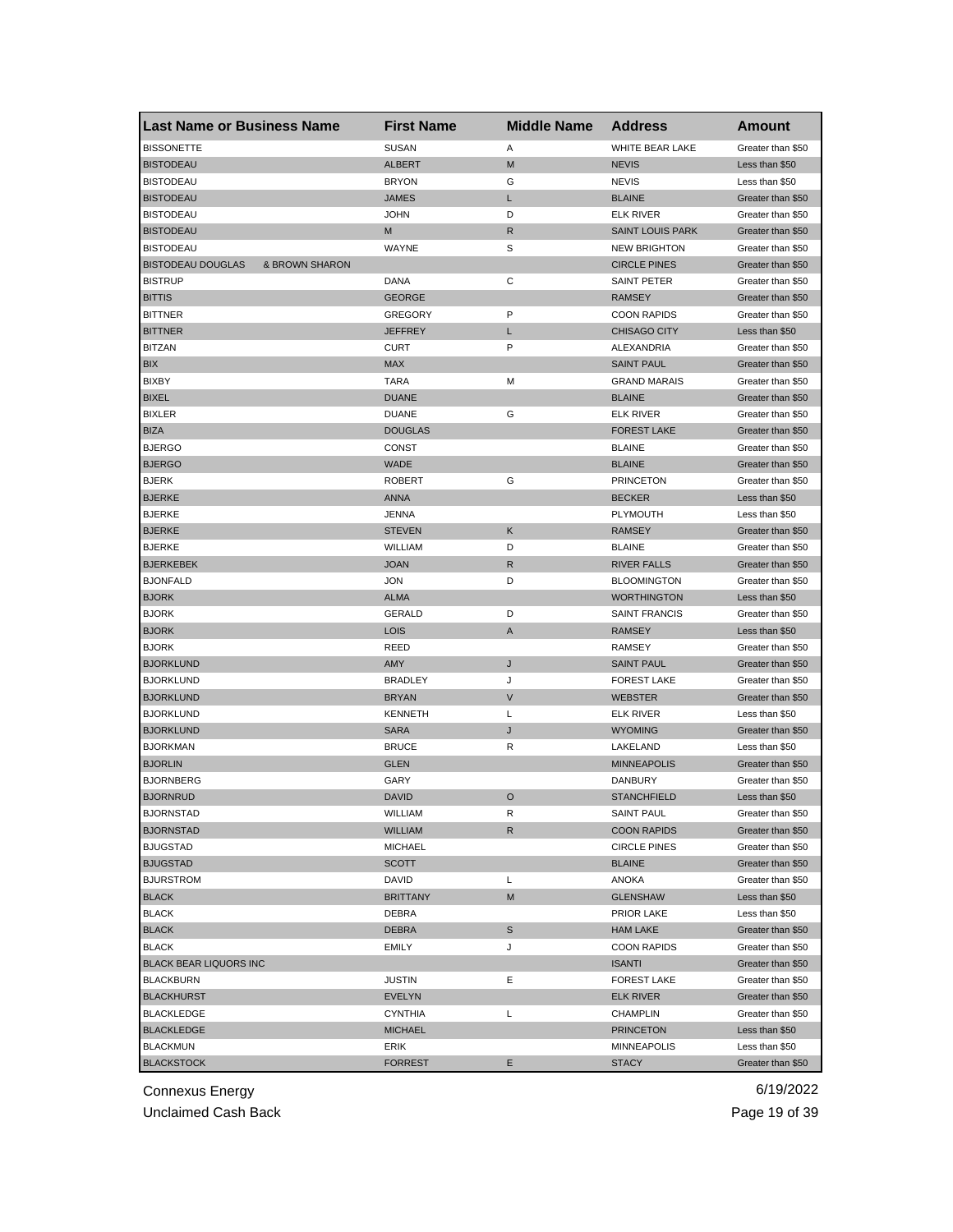| <b>DAVID</b><br>Г<br><b>WYOMING</b><br><b>BLACKWELL</b><br>Greater than \$50<br><b>BLACKWELL</b><br><b>JANELLE</b><br>ANDOVER<br>Greater than \$50<br><b>BLACKWELL</b><br><b>KENNETH</b><br>Α<br><b>STILLWATER</b><br>Greater than \$50<br>J<br><b>BLACKWELL</b><br>PATTI<br><b>ANDOVER</b><br>Greater than \$50<br><b>BLAD</b><br>CARL<br>R<br><b>MINNEAPOLIS</b><br>Less than \$50<br><b>BLADHOLM</b><br><b>ERIK</b><br><b>BLAINE</b><br>Greater than \$50<br><b>BLAESER</b><br>LEONARD<br><b>CIRCLE PINES</b><br>Greater than \$50<br><b>BLAESER</b><br><b>PEGGY</b><br><b>MINNEAPOLIS</b><br>J<br>Greater than \$50<br><b>BLAIDO</b><br><b>MARY</b><br>Г<br><b>HAM LAKE</b><br>Greater than \$50<br><b>BLAINBROOK BOWL INC</b><br><b>BLAINE</b><br>Greater than \$50<br><b>BLAINE</b><br><b>ALANO</b><br><b>HAM LAKE</b><br>Less than \$50<br><b>BLAINE</b><br><b>COURTS</b><br><b>MINNETONKA</b><br>Greater than \$50<br><b>BLAINE</b><br><b>COURTS</b><br><b>MINNETONKA</b><br>Greater than \$50<br><b>BLAINE</b><br><b>FLORAL</b><br><b>BLAINE</b><br>Greater than \$50<br><b>BLAINE AUTO SALES</b><br><b>BLAINE</b><br>Greater than \$50<br>BLAINE AUTO SERVICE CENT<br><b>BLOOMINGTON</b><br>Greater than \$50<br><b>BLAINE CAR WASH</b><br><b>BLAINE</b><br>Greater than \$50<br><b>BLAINE CAR WASH-DETAILING</b><br><b>BLAINE</b><br>Greater than \$50<br><b>BLAINE CENTRAL INC</b><br><b>HAM LAKE</b><br>Greater than \$50<br><b>BLAINE CHAMPION AUTO</b><br><b>BLAINE</b><br>Greater than \$50<br><b>BLAINE CHAMPION AUTO STR</b><br><b>SAINT CLOUD</b><br>Greater than \$50<br><b>BLAINE CLEANING CENTER</b><br><b>COON RAPIDS</b><br>Greater than \$50<br><b>BLAINE DISCOUNT CENTER</b><br><b>HAM LAKE</b><br>Greater than \$50<br><b>BLAINE EYE CLINIC INC</b><br><b>BLAINE</b><br>Greater than \$50<br>BLAINE FAMILY RESTAURANT<br><b>BLAINE</b><br>Greater than \$50<br><b>BLAINE FAST FOOD</b><br><b>MINNEAPOLIS</b><br>Greater than \$50<br>BLAINE FAST FOOD INC<br><b>MINNEAPOLIS</b><br>Greater than \$50<br><b>BLAINE FAST FOOD INC</b><br><b>MINNEAPOLIS</b><br>Greater than \$50<br><b>BLAINE FLEA MARKET</b><br><b>BLAINE</b><br>Greater than \$50<br><b>BLAINE HOSPITALITY LLC</b><br><b>WAITE PARK</b><br>Greater than \$50<br>BLAINE JUBILEE - MILLENNIUM OPERATIONS<br><b>MENDOTA HEIGHTS</b><br>Greater than \$50<br><b>BLAINE MEDICAL CENTER</b><br><b>BLAINE</b><br>Greater than \$50<br><b>BLAINE METAL FINISHING</b><br><b>BLAINE</b><br>Greater than \$50<br><b>BLAINE OFFICE PARTNERS</b><br><b>BLAINE</b><br>Greater than \$50<br><b>BLAINE ORIENTAL MARKET</b><br><b>COON RAPIDS</b><br>Greater than \$50<br><b>BLAINE ORIENTAL MARKET</b><br><b>BLAINE</b><br>Less than \$50<br><b>BLAINE PROPERTIES</b><br>MAITLAND<br>Greater than \$50<br><b>BLAINE PROPERTIES INC</b><br><b>BLOOMINGTON</b><br>Greater than \$50<br>BLAINE STATE BANK INC<br><b>BLAINE</b><br>Less than \$50<br><b>BLAINE TEXACO DONS #1 STOP</b><br><b>DAYTON</b><br>Greater than \$50<br><b>BLAIR</b><br>DONALD<br>G<br>TITUSVILLE<br>Greater than \$50<br><b>BLAIR</b><br>LEEMAN<br>N<br><b>SAINT PAUL</b><br>Greater than \$50<br><b>BLAIR</b><br>STEVEN<br>С<br><b>SAINT PAUL</b><br>Less than \$50<br><b>BLAIR</b><br>WARREN<br>J<br><b>BIG LAKE</b><br>Greater than \$50<br><b>BLAISDELL</b><br>ANTHONY<br>J<br><b>SAINT PAUL</b><br>Greater than \$50<br><b>BLAISDELL</b><br>L.<br>JANET<br><b>BROOKLYN PARK</b><br>Greater than \$50<br><b>BLAISDELL</b><br>JOHN<br><b>BLAINE</b><br>Greater than \$50<br><b>BLAISDELL</b><br><b>JOSH</b><br><b>CHASKA</b><br>Less than \$50<br><b>BLAISDELL</b><br>THOMAS<br>WAYNE<br><b>BLAINE</b><br>Greater than \$50<br><b>BLAKE</b><br><b>CLYDE</b><br>O<br><b>MAPLE GROVE</b><br>Greater than \$50<br>BLAKE<br>DAWN<br>Κ<br>ANOKA<br>Less than \$50<br><b>BLAKE</b><br>JANICE<br><b>FOREST LAKE</b><br>Less than \$50<br>M<br><b>BLAKE</b><br>JAY<br>W<br><b>BRAINERD</b><br>Greater than \$50<br><b>BLAKE</b><br>JEFFREY<br>APACHE JUNCTION<br>Greater than \$50<br><b>BLAKE</b><br>JILL<br>RAMSEY<br>Less than \$50<br><b>BLAKE</b><br><b>JOEL</b><br>E.<br><b>MINNEAPOLIS</b><br>Greater than \$50 | <b>Last Name or Business Name</b> | <b>First Name</b> | <b>Middle Name</b> | <b>Address</b> | Amount |
|-------------------------------------------------------------------------------------------------------------------------------------------------------------------------------------------------------------------------------------------------------------------------------------------------------------------------------------------------------------------------------------------------------------------------------------------------------------------------------------------------------------------------------------------------------------------------------------------------------------------------------------------------------------------------------------------------------------------------------------------------------------------------------------------------------------------------------------------------------------------------------------------------------------------------------------------------------------------------------------------------------------------------------------------------------------------------------------------------------------------------------------------------------------------------------------------------------------------------------------------------------------------------------------------------------------------------------------------------------------------------------------------------------------------------------------------------------------------------------------------------------------------------------------------------------------------------------------------------------------------------------------------------------------------------------------------------------------------------------------------------------------------------------------------------------------------------------------------------------------------------------------------------------------------------------------------------------------------------------------------------------------------------------------------------------------------------------------------------------------------------------------------------------------------------------------------------------------------------------------------------------------------------------------------------------------------------------------------------------------------------------------------------------------------------------------------------------------------------------------------------------------------------------------------------------------------------------------------------------------------------------------------------------------------------------------------------------------------------------------------------------------------------------------------------------------------------------------------------------------------------------------------------------------------------------------------------------------------------------------------------------------------------------------------------------------------------------------------------------------------------------------------------------------------------------------------------------------------------------------------------------------------------------------------------------------------------------------------------------------------------------------------------------------------------------------------------------------------------------------------------------------------------------------------------------------------------------------------------------------------------------------------------------------------------------------------------------------------------------------------------------------------------------------------------------------------------------------------------------------------------------------------------------------------------------------------------------------------------------------------------------------------------------------------------------------------------------------------------------------------------------------------------------------------|-----------------------------------|-------------------|--------------------|----------------|--------|
|                                                                                                                                                                                                                                                                                                                                                                                                                                                                                                                                                                                                                                                                                                                                                                                                                                                                                                                                                                                                                                                                                                                                                                                                                                                                                                                                                                                                                                                                                                                                                                                                                                                                                                                                                                                                                                                                                                                                                                                                                                                                                                                                                                                                                                                                                                                                                                                                                                                                                                                                                                                                                                                                                                                                                                                                                                                                                                                                                                                                                                                                                                                                                                                                                                                                                                                                                                                                                                                                                                                                                                                                                                                                                                                                                                                                                                                                                                                                                                                                                                                                                                                                                                   |                                   |                   |                    |                |        |
|                                                                                                                                                                                                                                                                                                                                                                                                                                                                                                                                                                                                                                                                                                                                                                                                                                                                                                                                                                                                                                                                                                                                                                                                                                                                                                                                                                                                                                                                                                                                                                                                                                                                                                                                                                                                                                                                                                                                                                                                                                                                                                                                                                                                                                                                                                                                                                                                                                                                                                                                                                                                                                                                                                                                                                                                                                                                                                                                                                                                                                                                                                                                                                                                                                                                                                                                                                                                                                                                                                                                                                                                                                                                                                                                                                                                                                                                                                                                                                                                                                                                                                                                                                   |                                   |                   |                    |                |        |
|                                                                                                                                                                                                                                                                                                                                                                                                                                                                                                                                                                                                                                                                                                                                                                                                                                                                                                                                                                                                                                                                                                                                                                                                                                                                                                                                                                                                                                                                                                                                                                                                                                                                                                                                                                                                                                                                                                                                                                                                                                                                                                                                                                                                                                                                                                                                                                                                                                                                                                                                                                                                                                                                                                                                                                                                                                                                                                                                                                                                                                                                                                                                                                                                                                                                                                                                                                                                                                                                                                                                                                                                                                                                                                                                                                                                                                                                                                                                                                                                                                                                                                                                                                   |                                   |                   |                    |                |        |
|                                                                                                                                                                                                                                                                                                                                                                                                                                                                                                                                                                                                                                                                                                                                                                                                                                                                                                                                                                                                                                                                                                                                                                                                                                                                                                                                                                                                                                                                                                                                                                                                                                                                                                                                                                                                                                                                                                                                                                                                                                                                                                                                                                                                                                                                                                                                                                                                                                                                                                                                                                                                                                                                                                                                                                                                                                                                                                                                                                                                                                                                                                                                                                                                                                                                                                                                                                                                                                                                                                                                                                                                                                                                                                                                                                                                                                                                                                                                                                                                                                                                                                                                                                   |                                   |                   |                    |                |        |
|                                                                                                                                                                                                                                                                                                                                                                                                                                                                                                                                                                                                                                                                                                                                                                                                                                                                                                                                                                                                                                                                                                                                                                                                                                                                                                                                                                                                                                                                                                                                                                                                                                                                                                                                                                                                                                                                                                                                                                                                                                                                                                                                                                                                                                                                                                                                                                                                                                                                                                                                                                                                                                                                                                                                                                                                                                                                                                                                                                                                                                                                                                                                                                                                                                                                                                                                                                                                                                                                                                                                                                                                                                                                                                                                                                                                                                                                                                                                                                                                                                                                                                                                                                   |                                   |                   |                    |                |        |
|                                                                                                                                                                                                                                                                                                                                                                                                                                                                                                                                                                                                                                                                                                                                                                                                                                                                                                                                                                                                                                                                                                                                                                                                                                                                                                                                                                                                                                                                                                                                                                                                                                                                                                                                                                                                                                                                                                                                                                                                                                                                                                                                                                                                                                                                                                                                                                                                                                                                                                                                                                                                                                                                                                                                                                                                                                                                                                                                                                                                                                                                                                                                                                                                                                                                                                                                                                                                                                                                                                                                                                                                                                                                                                                                                                                                                                                                                                                                                                                                                                                                                                                                                                   |                                   |                   |                    |                |        |
|                                                                                                                                                                                                                                                                                                                                                                                                                                                                                                                                                                                                                                                                                                                                                                                                                                                                                                                                                                                                                                                                                                                                                                                                                                                                                                                                                                                                                                                                                                                                                                                                                                                                                                                                                                                                                                                                                                                                                                                                                                                                                                                                                                                                                                                                                                                                                                                                                                                                                                                                                                                                                                                                                                                                                                                                                                                                                                                                                                                                                                                                                                                                                                                                                                                                                                                                                                                                                                                                                                                                                                                                                                                                                                                                                                                                                                                                                                                                                                                                                                                                                                                                                                   |                                   |                   |                    |                |        |
|                                                                                                                                                                                                                                                                                                                                                                                                                                                                                                                                                                                                                                                                                                                                                                                                                                                                                                                                                                                                                                                                                                                                                                                                                                                                                                                                                                                                                                                                                                                                                                                                                                                                                                                                                                                                                                                                                                                                                                                                                                                                                                                                                                                                                                                                                                                                                                                                                                                                                                                                                                                                                                                                                                                                                                                                                                                                                                                                                                                                                                                                                                                                                                                                                                                                                                                                                                                                                                                                                                                                                                                                                                                                                                                                                                                                                                                                                                                                                                                                                                                                                                                                                                   |                                   |                   |                    |                |        |
|                                                                                                                                                                                                                                                                                                                                                                                                                                                                                                                                                                                                                                                                                                                                                                                                                                                                                                                                                                                                                                                                                                                                                                                                                                                                                                                                                                                                                                                                                                                                                                                                                                                                                                                                                                                                                                                                                                                                                                                                                                                                                                                                                                                                                                                                                                                                                                                                                                                                                                                                                                                                                                                                                                                                                                                                                                                                                                                                                                                                                                                                                                                                                                                                                                                                                                                                                                                                                                                                                                                                                                                                                                                                                                                                                                                                                                                                                                                                                                                                                                                                                                                                                                   |                                   |                   |                    |                |        |
|                                                                                                                                                                                                                                                                                                                                                                                                                                                                                                                                                                                                                                                                                                                                                                                                                                                                                                                                                                                                                                                                                                                                                                                                                                                                                                                                                                                                                                                                                                                                                                                                                                                                                                                                                                                                                                                                                                                                                                                                                                                                                                                                                                                                                                                                                                                                                                                                                                                                                                                                                                                                                                                                                                                                                                                                                                                                                                                                                                                                                                                                                                                                                                                                                                                                                                                                                                                                                                                                                                                                                                                                                                                                                                                                                                                                                                                                                                                                                                                                                                                                                                                                                                   |                                   |                   |                    |                |        |
|                                                                                                                                                                                                                                                                                                                                                                                                                                                                                                                                                                                                                                                                                                                                                                                                                                                                                                                                                                                                                                                                                                                                                                                                                                                                                                                                                                                                                                                                                                                                                                                                                                                                                                                                                                                                                                                                                                                                                                                                                                                                                                                                                                                                                                                                                                                                                                                                                                                                                                                                                                                                                                                                                                                                                                                                                                                                                                                                                                                                                                                                                                                                                                                                                                                                                                                                                                                                                                                                                                                                                                                                                                                                                                                                                                                                                                                                                                                                                                                                                                                                                                                                                                   |                                   |                   |                    |                |        |
|                                                                                                                                                                                                                                                                                                                                                                                                                                                                                                                                                                                                                                                                                                                                                                                                                                                                                                                                                                                                                                                                                                                                                                                                                                                                                                                                                                                                                                                                                                                                                                                                                                                                                                                                                                                                                                                                                                                                                                                                                                                                                                                                                                                                                                                                                                                                                                                                                                                                                                                                                                                                                                                                                                                                                                                                                                                                                                                                                                                                                                                                                                                                                                                                                                                                                                                                                                                                                                                                                                                                                                                                                                                                                                                                                                                                                                                                                                                                                                                                                                                                                                                                                                   |                                   |                   |                    |                |        |
|                                                                                                                                                                                                                                                                                                                                                                                                                                                                                                                                                                                                                                                                                                                                                                                                                                                                                                                                                                                                                                                                                                                                                                                                                                                                                                                                                                                                                                                                                                                                                                                                                                                                                                                                                                                                                                                                                                                                                                                                                                                                                                                                                                                                                                                                                                                                                                                                                                                                                                                                                                                                                                                                                                                                                                                                                                                                                                                                                                                                                                                                                                                                                                                                                                                                                                                                                                                                                                                                                                                                                                                                                                                                                                                                                                                                                                                                                                                                                                                                                                                                                                                                                                   |                                   |                   |                    |                |        |
|                                                                                                                                                                                                                                                                                                                                                                                                                                                                                                                                                                                                                                                                                                                                                                                                                                                                                                                                                                                                                                                                                                                                                                                                                                                                                                                                                                                                                                                                                                                                                                                                                                                                                                                                                                                                                                                                                                                                                                                                                                                                                                                                                                                                                                                                                                                                                                                                                                                                                                                                                                                                                                                                                                                                                                                                                                                                                                                                                                                                                                                                                                                                                                                                                                                                                                                                                                                                                                                                                                                                                                                                                                                                                                                                                                                                                                                                                                                                                                                                                                                                                                                                                                   |                                   |                   |                    |                |        |
|                                                                                                                                                                                                                                                                                                                                                                                                                                                                                                                                                                                                                                                                                                                                                                                                                                                                                                                                                                                                                                                                                                                                                                                                                                                                                                                                                                                                                                                                                                                                                                                                                                                                                                                                                                                                                                                                                                                                                                                                                                                                                                                                                                                                                                                                                                                                                                                                                                                                                                                                                                                                                                                                                                                                                                                                                                                                                                                                                                                                                                                                                                                                                                                                                                                                                                                                                                                                                                                                                                                                                                                                                                                                                                                                                                                                                                                                                                                                                                                                                                                                                                                                                                   |                                   |                   |                    |                |        |
|                                                                                                                                                                                                                                                                                                                                                                                                                                                                                                                                                                                                                                                                                                                                                                                                                                                                                                                                                                                                                                                                                                                                                                                                                                                                                                                                                                                                                                                                                                                                                                                                                                                                                                                                                                                                                                                                                                                                                                                                                                                                                                                                                                                                                                                                                                                                                                                                                                                                                                                                                                                                                                                                                                                                                                                                                                                                                                                                                                                                                                                                                                                                                                                                                                                                                                                                                                                                                                                                                                                                                                                                                                                                                                                                                                                                                                                                                                                                                                                                                                                                                                                                                                   |                                   |                   |                    |                |        |
|                                                                                                                                                                                                                                                                                                                                                                                                                                                                                                                                                                                                                                                                                                                                                                                                                                                                                                                                                                                                                                                                                                                                                                                                                                                                                                                                                                                                                                                                                                                                                                                                                                                                                                                                                                                                                                                                                                                                                                                                                                                                                                                                                                                                                                                                                                                                                                                                                                                                                                                                                                                                                                                                                                                                                                                                                                                                                                                                                                                                                                                                                                                                                                                                                                                                                                                                                                                                                                                                                                                                                                                                                                                                                                                                                                                                                                                                                                                                                                                                                                                                                                                                                                   |                                   |                   |                    |                |        |
|                                                                                                                                                                                                                                                                                                                                                                                                                                                                                                                                                                                                                                                                                                                                                                                                                                                                                                                                                                                                                                                                                                                                                                                                                                                                                                                                                                                                                                                                                                                                                                                                                                                                                                                                                                                                                                                                                                                                                                                                                                                                                                                                                                                                                                                                                                                                                                                                                                                                                                                                                                                                                                                                                                                                                                                                                                                                                                                                                                                                                                                                                                                                                                                                                                                                                                                                                                                                                                                                                                                                                                                                                                                                                                                                                                                                                                                                                                                                                                                                                                                                                                                                                                   |                                   |                   |                    |                |        |
|                                                                                                                                                                                                                                                                                                                                                                                                                                                                                                                                                                                                                                                                                                                                                                                                                                                                                                                                                                                                                                                                                                                                                                                                                                                                                                                                                                                                                                                                                                                                                                                                                                                                                                                                                                                                                                                                                                                                                                                                                                                                                                                                                                                                                                                                                                                                                                                                                                                                                                                                                                                                                                                                                                                                                                                                                                                                                                                                                                                                                                                                                                                                                                                                                                                                                                                                                                                                                                                                                                                                                                                                                                                                                                                                                                                                                                                                                                                                                                                                                                                                                                                                                                   |                                   |                   |                    |                |        |
|                                                                                                                                                                                                                                                                                                                                                                                                                                                                                                                                                                                                                                                                                                                                                                                                                                                                                                                                                                                                                                                                                                                                                                                                                                                                                                                                                                                                                                                                                                                                                                                                                                                                                                                                                                                                                                                                                                                                                                                                                                                                                                                                                                                                                                                                                                                                                                                                                                                                                                                                                                                                                                                                                                                                                                                                                                                                                                                                                                                                                                                                                                                                                                                                                                                                                                                                                                                                                                                                                                                                                                                                                                                                                                                                                                                                                                                                                                                                                                                                                                                                                                                                                                   |                                   |                   |                    |                |        |
|                                                                                                                                                                                                                                                                                                                                                                                                                                                                                                                                                                                                                                                                                                                                                                                                                                                                                                                                                                                                                                                                                                                                                                                                                                                                                                                                                                                                                                                                                                                                                                                                                                                                                                                                                                                                                                                                                                                                                                                                                                                                                                                                                                                                                                                                                                                                                                                                                                                                                                                                                                                                                                                                                                                                                                                                                                                                                                                                                                                                                                                                                                                                                                                                                                                                                                                                                                                                                                                                                                                                                                                                                                                                                                                                                                                                                                                                                                                                                                                                                                                                                                                                                                   |                                   |                   |                    |                |        |
|                                                                                                                                                                                                                                                                                                                                                                                                                                                                                                                                                                                                                                                                                                                                                                                                                                                                                                                                                                                                                                                                                                                                                                                                                                                                                                                                                                                                                                                                                                                                                                                                                                                                                                                                                                                                                                                                                                                                                                                                                                                                                                                                                                                                                                                                                                                                                                                                                                                                                                                                                                                                                                                                                                                                                                                                                                                                                                                                                                                                                                                                                                                                                                                                                                                                                                                                                                                                                                                                                                                                                                                                                                                                                                                                                                                                                                                                                                                                                                                                                                                                                                                                                                   |                                   |                   |                    |                |        |
|                                                                                                                                                                                                                                                                                                                                                                                                                                                                                                                                                                                                                                                                                                                                                                                                                                                                                                                                                                                                                                                                                                                                                                                                                                                                                                                                                                                                                                                                                                                                                                                                                                                                                                                                                                                                                                                                                                                                                                                                                                                                                                                                                                                                                                                                                                                                                                                                                                                                                                                                                                                                                                                                                                                                                                                                                                                                                                                                                                                                                                                                                                                                                                                                                                                                                                                                                                                                                                                                                                                                                                                                                                                                                                                                                                                                                                                                                                                                                                                                                                                                                                                                                                   |                                   |                   |                    |                |        |
|                                                                                                                                                                                                                                                                                                                                                                                                                                                                                                                                                                                                                                                                                                                                                                                                                                                                                                                                                                                                                                                                                                                                                                                                                                                                                                                                                                                                                                                                                                                                                                                                                                                                                                                                                                                                                                                                                                                                                                                                                                                                                                                                                                                                                                                                                                                                                                                                                                                                                                                                                                                                                                                                                                                                                                                                                                                                                                                                                                                                                                                                                                                                                                                                                                                                                                                                                                                                                                                                                                                                                                                                                                                                                                                                                                                                                                                                                                                                                                                                                                                                                                                                                                   |                                   |                   |                    |                |        |
|                                                                                                                                                                                                                                                                                                                                                                                                                                                                                                                                                                                                                                                                                                                                                                                                                                                                                                                                                                                                                                                                                                                                                                                                                                                                                                                                                                                                                                                                                                                                                                                                                                                                                                                                                                                                                                                                                                                                                                                                                                                                                                                                                                                                                                                                                                                                                                                                                                                                                                                                                                                                                                                                                                                                                                                                                                                                                                                                                                                                                                                                                                                                                                                                                                                                                                                                                                                                                                                                                                                                                                                                                                                                                                                                                                                                                                                                                                                                                                                                                                                                                                                                                                   |                                   |                   |                    |                |        |
|                                                                                                                                                                                                                                                                                                                                                                                                                                                                                                                                                                                                                                                                                                                                                                                                                                                                                                                                                                                                                                                                                                                                                                                                                                                                                                                                                                                                                                                                                                                                                                                                                                                                                                                                                                                                                                                                                                                                                                                                                                                                                                                                                                                                                                                                                                                                                                                                                                                                                                                                                                                                                                                                                                                                                                                                                                                                                                                                                                                                                                                                                                                                                                                                                                                                                                                                                                                                                                                                                                                                                                                                                                                                                                                                                                                                                                                                                                                                                                                                                                                                                                                                                                   |                                   |                   |                    |                |        |
|                                                                                                                                                                                                                                                                                                                                                                                                                                                                                                                                                                                                                                                                                                                                                                                                                                                                                                                                                                                                                                                                                                                                                                                                                                                                                                                                                                                                                                                                                                                                                                                                                                                                                                                                                                                                                                                                                                                                                                                                                                                                                                                                                                                                                                                                                                                                                                                                                                                                                                                                                                                                                                                                                                                                                                                                                                                                                                                                                                                                                                                                                                                                                                                                                                                                                                                                                                                                                                                                                                                                                                                                                                                                                                                                                                                                                                                                                                                                                                                                                                                                                                                                                                   |                                   |                   |                    |                |        |
|                                                                                                                                                                                                                                                                                                                                                                                                                                                                                                                                                                                                                                                                                                                                                                                                                                                                                                                                                                                                                                                                                                                                                                                                                                                                                                                                                                                                                                                                                                                                                                                                                                                                                                                                                                                                                                                                                                                                                                                                                                                                                                                                                                                                                                                                                                                                                                                                                                                                                                                                                                                                                                                                                                                                                                                                                                                                                                                                                                                                                                                                                                                                                                                                                                                                                                                                                                                                                                                                                                                                                                                                                                                                                                                                                                                                                                                                                                                                                                                                                                                                                                                                                                   |                                   |                   |                    |                |        |
|                                                                                                                                                                                                                                                                                                                                                                                                                                                                                                                                                                                                                                                                                                                                                                                                                                                                                                                                                                                                                                                                                                                                                                                                                                                                                                                                                                                                                                                                                                                                                                                                                                                                                                                                                                                                                                                                                                                                                                                                                                                                                                                                                                                                                                                                                                                                                                                                                                                                                                                                                                                                                                                                                                                                                                                                                                                                                                                                                                                                                                                                                                                                                                                                                                                                                                                                                                                                                                                                                                                                                                                                                                                                                                                                                                                                                                                                                                                                                                                                                                                                                                                                                                   |                                   |                   |                    |                |        |
|                                                                                                                                                                                                                                                                                                                                                                                                                                                                                                                                                                                                                                                                                                                                                                                                                                                                                                                                                                                                                                                                                                                                                                                                                                                                                                                                                                                                                                                                                                                                                                                                                                                                                                                                                                                                                                                                                                                                                                                                                                                                                                                                                                                                                                                                                                                                                                                                                                                                                                                                                                                                                                                                                                                                                                                                                                                                                                                                                                                                                                                                                                                                                                                                                                                                                                                                                                                                                                                                                                                                                                                                                                                                                                                                                                                                                                                                                                                                                                                                                                                                                                                                                                   |                                   |                   |                    |                |        |
|                                                                                                                                                                                                                                                                                                                                                                                                                                                                                                                                                                                                                                                                                                                                                                                                                                                                                                                                                                                                                                                                                                                                                                                                                                                                                                                                                                                                                                                                                                                                                                                                                                                                                                                                                                                                                                                                                                                                                                                                                                                                                                                                                                                                                                                                                                                                                                                                                                                                                                                                                                                                                                                                                                                                                                                                                                                                                                                                                                                                                                                                                                                                                                                                                                                                                                                                                                                                                                                                                                                                                                                                                                                                                                                                                                                                                                                                                                                                                                                                                                                                                                                                                                   |                                   |                   |                    |                |        |
|                                                                                                                                                                                                                                                                                                                                                                                                                                                                                                                                                                                                                                                                                                                                                                                                                                                                                                                                                                                                                                                                                                                                                                                                                                                                                                                                                                                                                                                                                                                                                                                                                                                                                                                                                                                                                                                                                                                                                                                                                                                                                                                                                                                                                                                                                                                                                                                                                                                                                                                                                                                                                                                                                                                                                                                                                                                                                                                                                                                                                                                                                                                                                                                                                                                                                                                                                                                                                                                                                                                                                                                                                                                                                                                                                                                                                                                                                                                                                                                                                                                                                                                                                                   |                                   |                   |                    |                |        |
|                                                                                                                                                                                                                                                                                                                                                                                                                                                                                                                                                                                                                                                                                                                                                                                                                                                                                                                                                                                                                                                                                                                                                                                                                                                                                                                                                                                                                                                                                                                                                                                                                                                                                                                                                                                                                                                                                                                                                                                                                                                                                                                                                                                                                                                                                                                                                                                                                                                                                                                                                                                                                                                                                                                                                                                                                                                                                                                                                                                                                                                                                                                                                                                                                                                                                                                                                                                                                                                                                                                                                                                                                                                                                                                                                                                                                                                                                                                                                                                                                                                                                                                                                                   |                                   |                   |                    |                |        |
|                                                                                                                                                                                                                                                                                                                                                                                                                                                                                                                                                                                                                                                                                                                                                                                                                                                                                                                                                                                                                                                                                                                                                                                                                                                                                                                                                                                                                                                                                                                                                                                                                                                                                                                                                                                                                                                                                                                                                                                                                                                                                                                                                                                                                                                                                                                                                                                                                                                                                                                                                                                                                                                                                                                                                                                                                                                                                                                                                                                                                                                                                                                                                                                                                                                                                                                                                                                                                                                                                                                                                                                                                                                                                                                                                                                                                                                                                                                                                                                                                                                                                                                                                                   |                                   |                   |                    |                |        |
|                                                                                                                                                                                                                                                                                                                                                                                                                                                                                                                                                                                                                                                                                                                                                                                                                                                                                                                                                                                                                                                                                                                                                                                                                                                                                                                                                                                                                                                                                                                                                                                                                                                                                                                                                                                                                                                                                                                                                                                                                                                                                                                                                                                                                                                                                                                                                                                                                                                                                                                                                                                                                                                                                                                                                                                                                                                                                                                                                                                                                                                                                                                                                                                                                                                                                                                                                                                                                                                                                                                                                                                                                                                                                                                                                                                                                                                                                                                                                                                                                                                                                                                                                                   |                                   |                   |                    |                |        |
|                                                                                                                                                                                                                                                                                                                                                                                                                                                                                                                                                                                                                                                                                                                                                                                                                                                                                                                                                                                                                                                                                                                                                                                                                                                                                                                                                                                                                                                                                                                                                                                                                                                                                                                                                                                                                                                                                                                                                                                                                                                                                                                                                                                                                                                                                                                                                                                                                                                                                                                                                                                                                                                                                                                                                                                                                                                                                                                                                                                                                                                                                                                                                                                                                                                                                                                                                                                                                                                                                                                                                                                                                                                                                                                                                                                                                                                                                                                                                                                                                                                                                                                                                                   |                                   |                   |                    |                |        |
|                                                                                                                                                                                                                                                                                                                                                                                                                                                                                                                                                                                                                                                                                                                                                                                                                                                                                                                                                                                                                                                                                                                                                                                                                                                                                                                                                                                                                                                                                                                                                                                                                                                                                                                                                                                                                                                                                                                                                                                                                                                                                                                                                                                                                                                                                                                                                                                                                                                                                                                                                                                                                                                                                                                                                                                                                                                                                                                                                                                                                                                                                                                                                                                                                                                                                                                                                                                                                                                                                                                                                                                                                                                                                                                                                                                                                                                                                                                                                                                                                                                                                                                                                                   |                                   |                   |                    |                |        |
|                                                                                                                                                                                                                                                                                                                                                                                                                                                                                                                                                                                                                                                                                                                                                                                                                                                                                                                                                                                                                                                                                                                                                                                                                                                                                                                                                                                                                                                                                                                                                                                                                                                                                                                                                                                                                                                                                                                                                                                                                                                                                                                                                                                                                                                                                                                                                                                                                                                                                                                                                                                                                                                                                                                                                                                                                                                                                                                                                                                                                                                                                                                                                                                                                                                                                                                                                                                                                                                                                                                                                                                                                                                                                                                                                                                                                                                                                                                                                                                                                                                                                                                                                                   |                                   |                   |                    |                |        |
|                                                                                                                                                                                                                                                                                                                                                                                                                                                                                                                                                                                                                                                                                                                                                                                                                                                                                                                                                                                                                                                                                                                                                                                                                                                                                                                                                                                                                                                                                                                                                                                                                                                                                                                                                                                                                                                                                                                                                                                                                                                                                                                                                                                                                                                                                                                                                                                                                                                                                                                                                                                                                                                                                                                                                                                                                                                                                                                                                                                                                                                                                                                                                                                                                                                                                                                                                                                                                                                                                                                                                                                                                                                                                                                                                                                                                                                                                                                                                                                                                                                                                                                                                                   |                                   |                   |                    |                |        |
|                                                                                                                                                                                                                                                                                                                                                                                                                                                                                                                                                                                                                                                                                                                                                                                                                                                                                                                                                                                                                                                                                                                                                                                                                                                                                                                                                                                                                                                                                                                                                                                                                                                                                                                                                                                                                                                                                                                                                                                                                                                                                                                                                                                                                                                                                                                                                                                                                                                                                                                                                                                                                                                                                                                                                                                                                                                                                                                                                                                                                                                                                                                                                                                                                                                                                                                                                                                                                                                                                                                                                                                                                                                                                                                                                                                                                                                                                                                                                                                                                                                                                                                                                                   |                                   |                   |                    |                |        |
|                                                                                                                                                                                                                                                                                                                                                                                                                                                                                                                                                                                                                                                                                                                                                                                                                                                                                                                                                                                                                                                                                                                                                                                                                                                                                                                                                                                                                                                                                                                                                                                                                                                                                                                                                                                                                                                                                                                                                                                                                                                                                                                                                                                                                                                                                                                                                                                                                                                                                                                                                                                                                                                                                                                                                                                                                                                                                                                                                                                                                                                                                                                                                                                                                                                                                                                                                                                                                                                                                                                                                                                                                                                                                                                                                                                                                                                                                                                                                                                                                                                                                                                                                                   |                                   |                   |                    |                |        |
|                                                                                                                                                                                                                                                                                                                                                                                                                                                                                                                                                                                                                                                                                                                                                                                                                                                                                                                                                                                                                                                                                                                                                                                                                                                                                                                                                                                                                                                                                                                                                                                                                                                                                                                                                                                                                                                                                                                                                                                                                                                                                                                                                                                                                                                                                                                                                                                                                                                                                                                                                                                                                                                                                                                                                                                                                                                                                                                                                                                                                                                                                                                                                                                                                                                                                                                                                                                                                                                                                                                                                                                                                                                                                                                                                                                                                                                                                                                                                                                                                                                                                                                                                                   |                                   |                   |                    |                |        |
|                                                                                                                                                                                                                                                                                                                                                                                                                                                                                                                                                                                                                                                                                                                                                                                                                                                                                                                                                                                                                                                                                                                                                                                                                                                                                                                                                                                                                                                                                                                                                                                                                                                                                                                                                                                                                                                                                                                                                                                                                                                                                                                                                                                                                                                                                                                                                                                                                                                                                                                                                                                                                                                                                                                                                                                                                                                                                                                                                                                                                                                                                                                                                                                                                                                                                                                                                                                                                                                                                                                                                                                                                                                                                                                                                                                                                                                                                                                                                                                                                                                                                                                                                                   |                                   |                   |                    |                |        |
|                                                                                                                                                                                                                                                                                                                                                                                                                                                                                                                                                                                                                                                                                                                                                                                                                                                                                                                                                                                                                                                                                                                                                                                                                                                                                                                                                                                                                                                                                                                                                                                                                                                                                                                                                                                                                                                                                                                                                                                                                                                                                                                                                                                                                                                                                                                                                                                                                                                                                                                                                                                                                                                                                                                                                                                                                                                                                                                                                                                                                                                                                                                                                                                                                                                                                                                                                                                                                                                                                                                                                                                                                                                                                                                                                                                                                                                                                                                                                                                                                                                                                                                                                                   |                                   |                   |                    |                |        |
|                                                                                                                                                                                                                                                                                                                                                                                                                                                                                                                                                                                                                                                                                                                                                                                                                                                                                                                                                                                                                                                                                                                                                                                                                                                                                                                                                                                                                                                                                                                                                                                                                                                                                                                                                                                                                                                                                                                                                                                                                                                                                                                                                                                                                                                                                                                                                                                                                                                                                                                                                                                                                                                                                                                                                                                                                                                                                                                                                                                                                                                                                                                                                                                                                                                                                                                                                                                                                                                                                                                                                                                                                                                                                                                                                                                                                                                                                                                                                                                                                                                                                                                                                                   |                                   |                   |                    |                |        |
|                                                                                                                                                                                                                                                                                                                                                                                                                                                                                                                                                                                                                                                                                                                                                                                                                                                                                                                                                                                                                                                                                                                                                                                                                                                                                                                                                                                                                                                                                                                                                                                                                                                                                                                                                                                                                                                                                                                                                                                                                                                                                                                                                                                                                                                                                                                                                                                                                                                                                                                                                                                                                                                                                                                                                                                                                                                                                                                                                                                                                                                                                                                                                                                                                                                                                                                                                                                                                                                                                                                                                                                                                                                                                                                                                                                                                                                                                                                                                                                                                                                                                                                                                                   |                                   |                   |                    |                |        |
|                                                                                                                                                                                                                                                                                                                                                                                                                                                                                                                                                                                                                                                                                                                                                                                                                                                                                                                                                                                                                                                                                                                                                                                                                                                                                                                                                                                                                                                                                                                                                                                                                                                                                                                                                                                                                                                                                                                                                                                                                                                                                                                                                                                                                                                                                                                                                                                                                                                                                                                                                                                                                                                                                                                                                                                                                                                                                                                                                                                                                                                                                                                                                                                                                                                                                                                                                                                                                                                                                                                                                                                                                                                                                                                                                                                                                                                                                                                                                                                                                                                                                                                                                                   |                                   |                   |                    |                |        |
|                                                                                                                                                                                                                                                                                                                                                                                                                                                                                                                                                                                                                                                                                                                                                                                                                                                                                                                                                                                                                                                                                                                                                                                                                                                                                                                                                                                                                                                                                                                                                                                                                                                                                                                                                                                                                                                                                                                                                                                                                                                                                                                                                                                                                                                                                                                                                                                                                                                                                                                                                                                                                                                                                                                                                                                                                                                                                                                                                                                                                                                                                                                                                                                                                                                                                                                                                                                                                                                                                                                                                                                                                                                                                                                                                                                                                                                                                                                                                                                                                                                                                                                                                                   |                                   |                   |                    |                |        |
|                                                                                                                                                                                                                                                                                                                                                                                                                                                                                                                                                                                                                                                                                                                                                                                                                                                                                                                                                                                                                                                                                                                                                                                                                                                                                                                                                                                                                                                                                                                                                                                                                                                                                                                                                                                                                                                                                                                                                                                                                                                                                                                                                                                                                                                                                                                                                                                                                                                                                                                                                                                                                                                                                                                                                                                                                                                                                                                                                                                                                                                                                                                                                                                                                                                                                                                                                                                                                                                                                                                                                                                                                                                                                                                                                                                                                                                                                                                                                                                                                                                                                                                                                                   |                                   |                   |                    |                |        |
|                                                                                                                                                                                                                                                                                                                                                                                                                                                                                                                                                                                                                                                                                                                                                                                                                                                                                                                                                                                                                                                                                                                                                                                                                                                                                                                                                                                                                                                                                                                                                                                                                                                                                                                                                                                                                                                                                                                                                                                                                                                                                                                                                                                                                                                                                                                                                                                                                                                                                                                                                                                                                                                                                                                                                                                                                                                                                                                                                                                                                                                                                                                                                                                                                                                                                                                                                                                                                                                                                                                                                                                                                                                                                                                                                                                                                                                                                                                                                                                                                                                                                                                                                                   |                                   |                   |                    |                |        |
|                                                                                                                                                                                                                                                                                                                                                                                                                                                                                                                                                                                                                                                                                                                                                                                                                                                                                                                                                                                                                                                                                                                                                                                                                                                                                                                                                                                                                                                                                                                                                                                                                                                                                                                                                                                                                                                                                                                                                                                                                                                                                                                                                                                                                                                                                                                                                                                                                                                                                                                                                                                                                                                                                                                                                                                                                                                                                                                                                                                                                                                                                                                                                                                                                                                                                                                                                                                                                                                                                                                                                                                                                                                                                                                                                                                                                                                                                                                                                                                                                                                                                                                                                                   |                                   |                   |                    |                |        |
|                                                                                                                                                                                                                                                                                                                                                                                                                                                                                                                                                                                                                                                                                                                                                                                                                                                                                                                                                                                                                                                                                                                                                                                                                                                                                                                                                                                                                                                                                                                                                                                                                                                                                                                                                                                                                                                                                                                                                                                                                                                                                                                                                                                                                                                                                                                                                                                                                                                                                                                                                                                                                                                                                                                                                                                                                                                                                                                                                                                                                                                                                                                                                                                                                                                                                                                                                                                                                                                                                                                                                                                                                                                                                                                                                                                                                                                                                                                                                                                                                                                                                                                                                                   |                                   |                   |                    |                |        |
|                                                                                                                                                                                                                                                                                                                                                                                                                                                                                                                                                                                                                                                                                                                                                                                                                                                                                                                                                                                                                                                                                                                                                                                                                                                                                                                                                                                                                                                                                                                                                                                                                                                                                                                                                                                                                                                                                                                                                                                                                                                                                                                                                                                                                                                                                                                                                                                                                                                                                                                                                                                                                                                                                                                                                                                                                                                                                                                                                                                                                                                                                                                                                                                                                                                                                                                                                                                                                                                                                                                                                                                                                                                                                                                                                                                                                                                                                                                                                                                                                                                                                                                                                                   |                                   |                   |                    |                |        |
|                                                                                                                                                                                                                                                                                                                                                                                                                                                                                                                                                                                                                                                                                                                                                                                                                                                                                                                                                                                                                                                                                                                                                                                                                                                                                                                                                                                                                                                                                                                                                                                                                                                                                                                                                                                                                                                                                                                                                                                                                                                                                                                                                                                                                                                                                                                                                                                                                                                                                                                                                                                                                                                                                                                                                                                                                                                                                                                                                                                                                                                                                                                                                                                                                                                                                                                                                                                                                                                                                                                                                                                                                                                                                                                                                                                                                                                                                                                                                                                                                                                                                                                                                                   |                                   |                   |                    |                |        |
|                                                                                                                                                                                                                                                                                                                                                                                                                                                                                                                                                                                                                                                                                                                                                                                                                                                                                                                                                                                                                                                                                                                                                                                                                                                                                                                                                                                                                                                                                                                                                                                                                                                                                                                                                                                                                                                                                                                                                                                                                                                                                                                                                                                                                                                                                                                                                                                                                                                                                                                                                                                                                                                                                                                                                                                                                                                                                                                                                                                                                                                                                                                                                                                                                                                                                                                                                                                                                                                                                                                                                                                                                                                                                                                                                                                                                                                                                                                                                                                                                                                                                                                                                                   |                                   |                   |                    |                |        |
|                                                                                                                                                                                                                                                                                                                                                                                                                                                                                                                                                                                                                                                                                                                                                                                                                                                                                                                                                                                                                                                                                                                                                                                                                                                                                                                                                                                                                                                                                                                                                                                                                                                                                                                                                                                                                                                                                                                                                                                                                                                                                                                                                                                                                                                                                                                                                                                                                                                                                                                                                                                                                                                                                                                                                                                                                                                                                                                                                                                                                                                                                                                                                                                                                                                                                                                                                                                                                                                                                                                                                                                                                                                                                                                                                                                                                                                                                                                                                                                                                                                                                                                                                                   |                                   |                   |                    |                |        |

Unclaimed Cash Back **Page 20 of 39**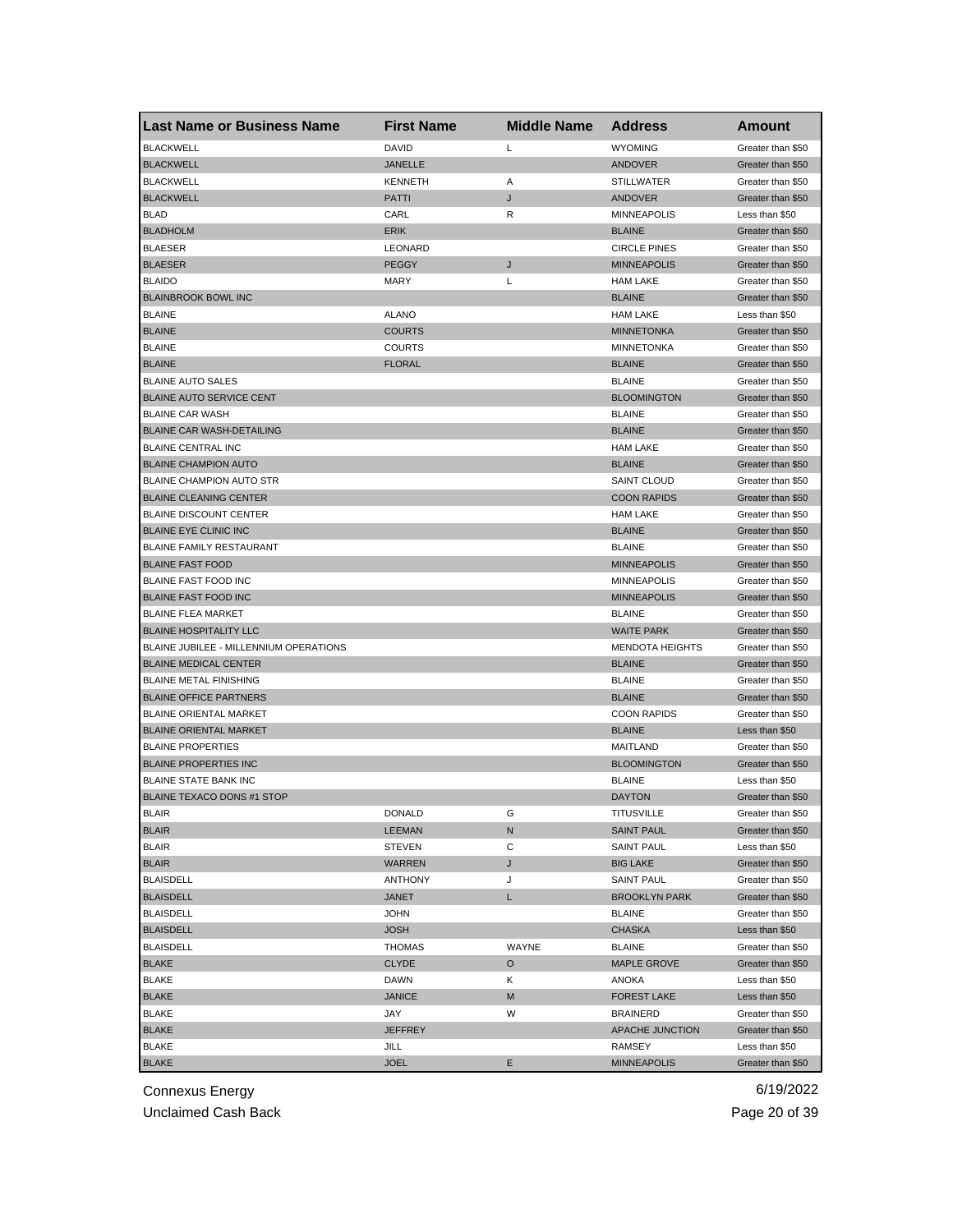| <b>Last Name or Business Name</b> | <b>First Name</b> | <b>Middle Name</b> | <b>Address</b>          | <b>Amount</b>                       |
|-----------------------------------|-------------------|--------------------|-------------------------|-------------------------------------|
| <b>BLAKE</b>                      | LAURIE            |                    | <b>ANOKA</b>            | Greater than \$50                   |
| <b>BLAKE</b>                      | <b>MICHELLE</b>   |                    | <b>MONTICELLO</b>       | Greater than \$50                   |
| <b>BLAKE</b>                      | <b>ROBERT</b>     |                    | <b>ANOKA</b>            | Greater than \$50                   |
| <b>BLAKE</b>                      | <b>ROBIN</b>      | $\mathsf{R}$       | <b>MAPLE LAKE</b>       | Greater than \$50                   |
| <b>BLAKE</b>                      | <b>SUSAN</b>      | J                  | <b>SAINT MICHAEL</b>    | Greater than \$50                   |
| <b>BLAKE</b>                      | <b>TIMOTHY</b>    | A                  | <b>FRIDLEY</b>          | Greater than \$50                   |
| <b>BLAKEBOROUGH</b>               | DALE              | J                  | ZIMMERMAN               | Less than \$50                      |
| BLAKELY GARY C COUNTRYSIDE TRL CT |                   |                    | THIEF RIVER FALLS       | Greater than \$50                   |
| <b>BLAKEY</b>                     | DAVID             | Г                  | CAMBRIDGE               | Greater than \$50                   |
| <b>BLAKNEY</b>                    | <b>DONALD</b>     | D                  | <b>PRINCETON</b>        | Greater than \$50                   |
| <b>BLANCHARD</b>                  | JANICE            |                    | <b>BLAINE</b>           | Greater than \$50                   |
| <b>BLANCHET</b>                   | WILLIAM           | L                  | <b>ELK RIVER</b>        | Greater than \$50                   |
| <b>BLANCHETE</b>                  | <b>GORDON</b>     |                    | MARINE ON ST CROIX      | Less than \$50                      |
| <b>BLANCHETTE</b>                 | <b>CATHERINE</b>  |                    | <b>COON RAPIDS</b>      | Greater than \$50                   |
| <b>BLANCHETTE</b>                 | <b>EUGENE</b>     |                    | <b>BLAINE</b>           | Greater than \$50                   |
| <b>BLANCHETTE</b>                 | <b>JANINE</b>     |                    | <b>BRANDON</b>          | Less than \$50                      |
| <b>BLAND</b>                      | GARY              | P                  | <b>FOREST LAKE</b>      | Greater than \$50                   |
| <b>BLANK</b>                      | <b>BLANCHE</b>    | Т                  | <b>SAINT PAUL</b>       | Less than \$50                      |
| <b>BLANK</b>                      | COLLEEN           | Ε                  | <b>COON RAPIDS</b>      | Less than \$50                      |
| <b>BLANK</b>                      | <b>TODD</b>       | M                  | <b>ANOKA</b>            | Greater than \$50                   |
| <b>BLANKENBURG</b>                | <b>MIKE</b>       | J                  | <b>BROOKLYN PARK</b>    | Less than \$50                      |
| <b>BLANKENSHIP</b>                | <b>EVA</b>        |                    | <b>SAINT FRANCIS</b>    | Less than \$50                      |
| <b>BLANKENSHIP</b>                | W                 | <b>SCOTT</b>       | PENSACOLA               | Greater than \$50                   |
| <b>BLANKENSHIP</b>                | <b>WANDA</b>      |                    | <b>MINNEAPOLIS</b>      | Greater than \$50                   |
| <b>BLASCZYK</b>                   | ALAN              | В                  | <b>FRASER</b>           | Greater than \$50                   |
| <b>BLASER</b>                     | <b>ANDREA</b>     | M                  | <b>STACY</b>            | Greater than \$50                   |
| <b>BLASER</b>                     | JOSEPH            |                    | AMERY                   | Less than \$50                      |
| <b>BLASER</b>                     | RICHARD           | J                  | <b>BLAINE</b>           | Greater than \$50                   |
| <b>BLASKA</b>                     | <b>STEVEN</b>     | D                  | <b>BLAINE</b>           | Greater than \$50                   |
| <b>BLASKE</b>                     | DEL               | R                  | <b>SCOTTSDALE</b>       | Greater than \$50                   |
| <b>BLATTNER</b>                   | LILA              | M                  | <b>BLAINE</b>           | Greater than \$50                   |
| <b>BLATZHEIM</b>                  | <b>GERALD</b>     | L                  | <b>COON RAPIDS</b>      | Greater than \$50                   |
| <b>BLAZEK</b>                     | <b>ANTON</b>      | J                  | <b>COON RAPIDS</b>      | Greater than \$50                   |
| <b>BLEASE</b>                     | <b>TERRY</b>      |                    | WHITE BEAR LAKE         | Less than \$50                      |
|                                   | <b>KATHIE</b>     |                    | <b>ANOKA</b>            |                                     |
| <b>BLEECKER</b><br><b>BLEEKER</b> | <b>TRACY</b>      | н<br>L             | <b>BIG LAKE</b>         | Less than \$50<br>Greater than \$50 |
| <b>BLEICHNER</b>                  |                   |                    |                         |                                     |
|                                   | <b>DONALD</b>     |                    | <b>BLAINE</b>           | Greater than \$50                   |
| <b>BLESENER</b>                   | <b>MARK</b>       |                    | <b>STACY</b>            | Greater than \$50                   |
| <b>BLESI</b>                      | CATHERINE         | Ν                  | <b>ANOKA</b>            | Greater than \$50                   |
| <b>BLESI</b>                      | <b>CHARLES</b>    | W                  | <b>ANDOVER</b>          | Less than \$50                      |
| BLESI                             | DEANNA            |                    | CAMBRDIGE               | Less than \$50                      |
| <b>BLESI</b>                      | <b>RICKEY</b>     | D                  | <b>BIG LAKE</b>         | Greater than \$50                   |
| <b>BLESS</b>                      | <b>DENNIS</b>     | С                  | <b>BURNSVILLE</b>       | Greater than \$50                   |
| <b>BLESSED CROSS CHURCH</b>       |                   |                    | ZIMMERMAN               | Greater than \$50                   |
| <b>BLESSING</b>                   | <b>MICHELLE</b>   |                    | <b>COON RAPIDS</b>      | Greater than \$50                   |
| <b>BLESSUM</b>                    | <b>GLEN</b>       | M                  | <b>MINNETONKA</b>       | Greater than \$50                   |
| <b>BLILIE</b>                     | <b>ELEANOR</b>    | Κ                  | <b>SPRING LAKE PARK</b> | Greater than \$50                   |
| <b>BLILIE</b>                     | JAMES             | L.                 | <b>STILLWATER</b>       | Greater than \$50                   |
| <b>BLILIE</b>                     | PAT               |                    | <b>BLAINE</b>           | Greater than \$50                   |
| BLK 11 PROPERTIES LLC             |                   |                    | <b>BLAINE</b>           | Less than \$50                      |
| <b>BLOCK</b>                      | DANIEL            | J                  | <b>ELK RIVER</b>        | Less than \$50                      |
| <b>BLOCK</b>                      | DAVID             | J                  | <b>MINNEAPOLIS</b>      | Greater than \$50                   |
| <b>BLOCK</b>                      | DAVID             | R                  | SAINT PAUL              | Less than \$50                      |
| <b>BLOCK</b>                      | <b>DENISE</b>     | Е                  | <b>ELK RIVER</b>        | Greater than \$50                   |
| <b>BLOCK</b>                      | GEORGEANNE        |                    | <b>FOREST LAKE</b>      | Less than \$50                      |
| <b>BLOCK</b>                      | KIMBERLY          | Α                  | <b>CHASKA</b>           | Less than \$50                      |

Unclaimed Cash Back **Page 21 of 39**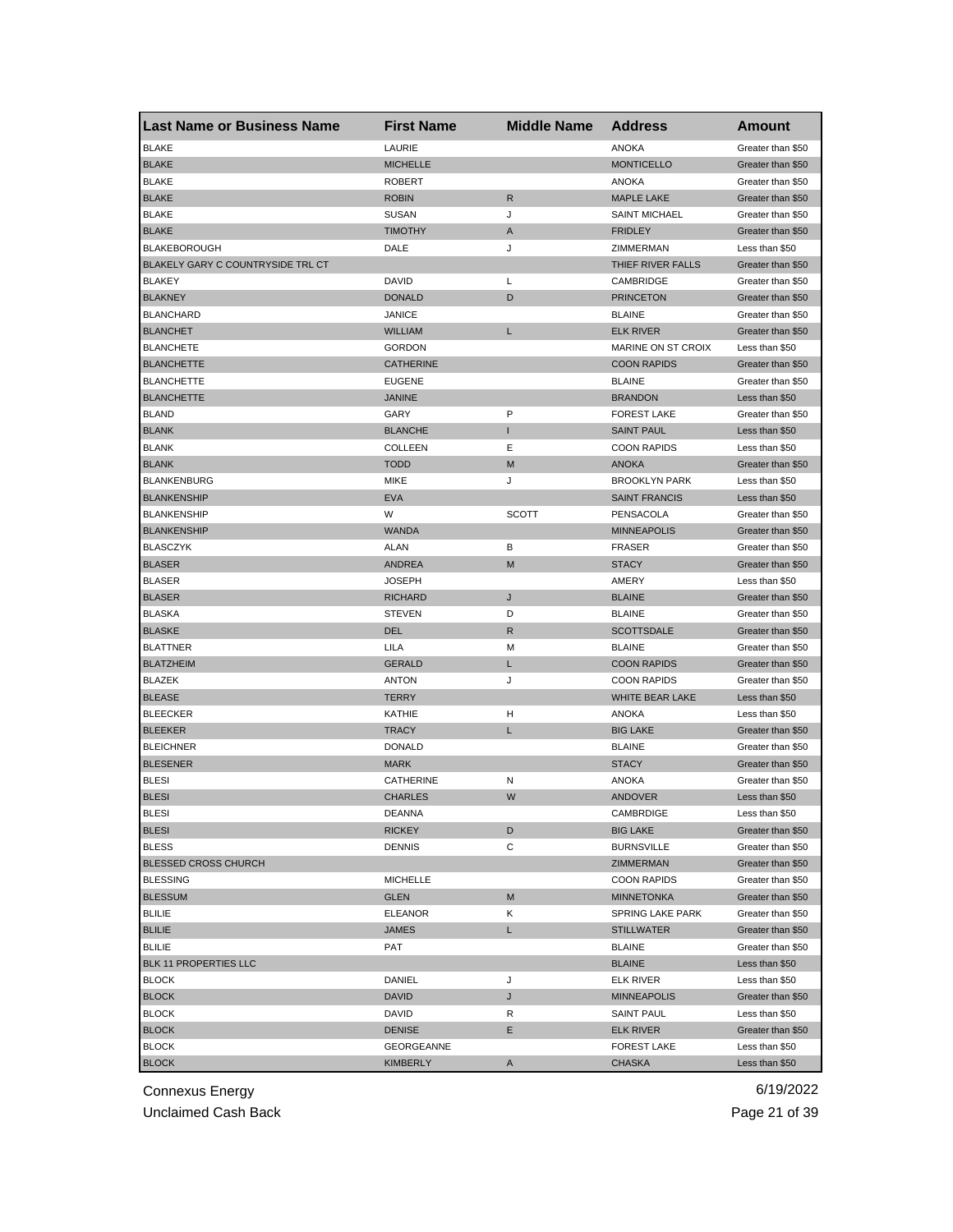| <b>Last Name or Business Name</b> | <b>First Name</b> | <b>Middle Name</b> | <b>Address</b>          | Amount            |
|-----------------------------------|-------------------|--------------------|-------------------------|-------------------|
| <b>BLOCK</b>                      | WILLIAM           | Г                  | <b>COON RAPIDS</b>      | Greater than \$50 |
| <b>BLOKSBERG</b>                  | <b>REBECCA</b>    | $\mathsf{R}$       | <b>COON RAPIDS</b>      | Less than \$50    |
| <b>BLOMBERG</b>                   | <b>ELISE</b>      |                    | <b>BLAINE</b>           | Greater than \$50 |
| <b>BLOMBERG</b>                   | T                 | J                  | <b>MINNEAPOLIS</b>      | Greater than \$50 |
| <b>BLOMQUIST</b>                  | <b>ANN</b>        | н                  | <b>COLUMBIA HEIGHTS</b> | Less than \$50    |
| <b>BLOMQUIST</b>                  | <b>DAVID</b>      |                    | <b>HARRIS</b>           | Greater than \$50 |
| <b>BLOMQUIST</b>                  | ERIC              |                    | OAKDALE                 | Greater than \$50 |
| <b>BLOMQUIST</b>                  | <b>JEAN</b>       | Ε                  | <b>BETHEL</b>           | Greater than \$50 |
| <b>BLOMQUIST</b>                  | JILL              | Ε                  | <b>CIRCLE PINES</b>     | Less than \$50    |
| <b>BLONDET</b>                    | <b>MARVIN</b>     |                    | <b>ANOKA</b>            | Less than \$50    |
| <b>BLONIGEN</b>                   | JAMES             |                    | <b>ELK RIVER</b>        | Greater than \$50 |
| <b>BLOOD</b>                      | <b>BRIDGET</b>    | M                  | <b>ANDOVER</b>          | Greater than \$50 |
| <b>BLOOD</b>                      | <b>JAMES</b>      | С                  | ANDOVER                 | Greater than \$50 |
| <b>BLOOM</b>                      | <b>DAN</b>        | S                  | <b>BIG LAKE</b>         | Greater than \$50 |
| <b>BLOOM</b>                      | <b>ERICK</b>      | W                  | CHISAGO CITY            | Less than \$50    |
| <b>BLOOM</b>                      | <b>MARK</b>       | Α                  | <b>COON RAPIDS</b>      | Greater than \$50 |
| <b>BLOOM</b>                      | <b>ROSS</b>       | V                  | <b>MINNEAPOLIS</b>      | Greater than \$50 |
| <b>BLOOM</b>                      | <b>STEVEN</b>     | J                  | <b>RUSH CITY</b>        | Greater than \$50 |
| <b>BLOOMER</b>                    | <b>ROBERT</b>     |                    | <b>PERHAM</b>           | Greater than \$50 |
| <b>BLOOMQUIST</b>                 | <b>DENNIS</b>     |                    | <b>GLENWOOD</b>         | Less than \$50    |
| <b>BLOOMQUIST</b>                 | <b>JONI</b>       | Г                  | <b>SAINT FRANCIS</b>    | Greater than \$50 |
| <b>BLOOMQUIST</b>                 | LAURIE            | P                  | <b>SPRING LK PK</b>     | Greater than \$50 |
| <b>BLOOMQUIST</b>                 | <b>PENNY</b>      |                    | CEDAR                   | Greater than \$50 |
| <b>BLOOMQUIST</b>                 | <b>WAYNE</b>      | $\mathsf R$        | <b>NORTH BRANCH</b>     | Less than \$50    |
| <b>BLOSBERG</b>                   | WAYNE             |                    | <b>COON RAPIDS</b>      | Greater than \$50 |
| <b>BLOUIN</b>                     | <b>JAY</b>        | M                  | <b>ANDOVER</b>          | Greater than \$50 |
| <b>BLOUIN</b>                     | <b>JEFF</b>       |                    | <b>SAINT JAMES</b>      | Greater than \$50 |
| <b>BLOUN</b>                      | <b>JASON</b>      |                    | <b>LAKE CRYSTAL</b>     | Greater than \$50 |
| <b>BLOWERS</b>                    | JANELL            | Α                  | <b>MINNEAPOLIS</b>      | Greater than \$50 |
| <b>BLOXHAM</b>                    | DANIEL            | D                  | <b>HOLYOKE</b>          | Greater than \$50 |
| BLU-STAR EQUESTRIAN CENTER        |                   |                    | <b>MAIDEN ROCK</b>      | Less than \$50    |
| <b>BLUE</b>                       | <b>ANTHONY</b>    | J                  | <b>COON RAPIDS</b>      | Less than \$50    |
| <b>BLUE</b>                       | <b>KRISTIN</b>    |                    | <b>SAINT PAUL</b>       | Less than \$50    |
| BLUE CHIP ENGINEERING INC         |                   |                    | ZIMMERMAN               | Greater than \$50 |
| <b>BLUE LAKE PROPERTIES</b>       |                   |                    | ANOKA                   | Greater than \$50 |
| BLUE LINE COLLISION CENTER        |                   |                    | <b>RAMSEY</b>           | Greater than \$50 |
| <b>BLUEMKE</b>                    | <b>GREGORY</b>    | Г                  | <b>CLEAR LAKE</b>       | Greater than \$50 |
| <b>BLUHM</b>                      | <b>ROGER</b>      |                    | <b>HINCKLEY</b>         | Greater than \$50 |
| <b>BLUHM</b>                      | <b>THOMAS</b>     | Α                  | <b>EDINA</b>            | Greater than \$50 |
| <b>BLUHM</b>                      | <b>TIMOTHY</b>    | J                  | <b>ELK RIVER</b>        | Greater than \$50 |
| BLUHM'                            | RORY              | Е                  | LINDSTROM               | Less than \$50    |
| <b>BLUM</b>                       | JEAN              | M                  | <b>CIRCLE PINES</b>     | Greater than \$50 |
| <b>BLUM</b>                       | <b>PATRICK</b>    | Α                  | <b>CIRCLE PINES</b>     | Greater than \$50 |
| <b>BLUME</b>                      | <b>CHRIS</b>      | H                  | <b>SIOUX CITY</b>       | Greater than \$50 |
| <b>BLUMER</b>                     | <b>JOHN</b>       |                    | <b>ISANTI</b>           | Greater than \$50 |
| <b>BLUMHARDT</b>                  | <b>DALBERT</b>    | L                  | <b>MAHTOMEDI</b>        | Less than \$50    |
| <b>BLUNT</b>                      | <b>BETTY</b>      | Г                  | ZIMMERMAN               | Greater than \$50 |
| <b>BOAL</b>                       | <b>SCOTT</b>      | Α                  | RAPID CITY              | Less than \$50    |
| <b>BOAND</b>                      | HOWARD            | С                  | ANOKA                   | Greater than \$50 |
| <b>BOATWRIGHT</b>                 | <b>ESTHER</b>     | G                  | <b>ANOKA</b>            | Greater than \$50 |
| <b>BOB ENOS &amp; SON CONST</b>   |                   |                    | <b>STANCHFIELD</b>      | Greater than \$50 |
| <b>BOBB</b>                       | <b>TRACEY</b>     | L                  | <b>FRIDLEY</b>          | Greater than \$50 |
| <b>BOBO</b>                       | SHAWNA            | L                  | <b>STANCHFIELD</b>      | Less than \$50    |
| <b>BOBS</b>                       | REPAIR            |                    | <b>COON RAPIDS</b>      | Greater than \$50 |
| <b>BOBST</b>                      | <b>TIMOTHY</b>    | С                  | ANOKA                   | Greater than \$50 |
| <b>BOCAN</b>                      | DALE              | J                  | <b>RAMSEY</b>           | Greater than \$50 |

Unclaimed Cash Back **Page 22 of 39**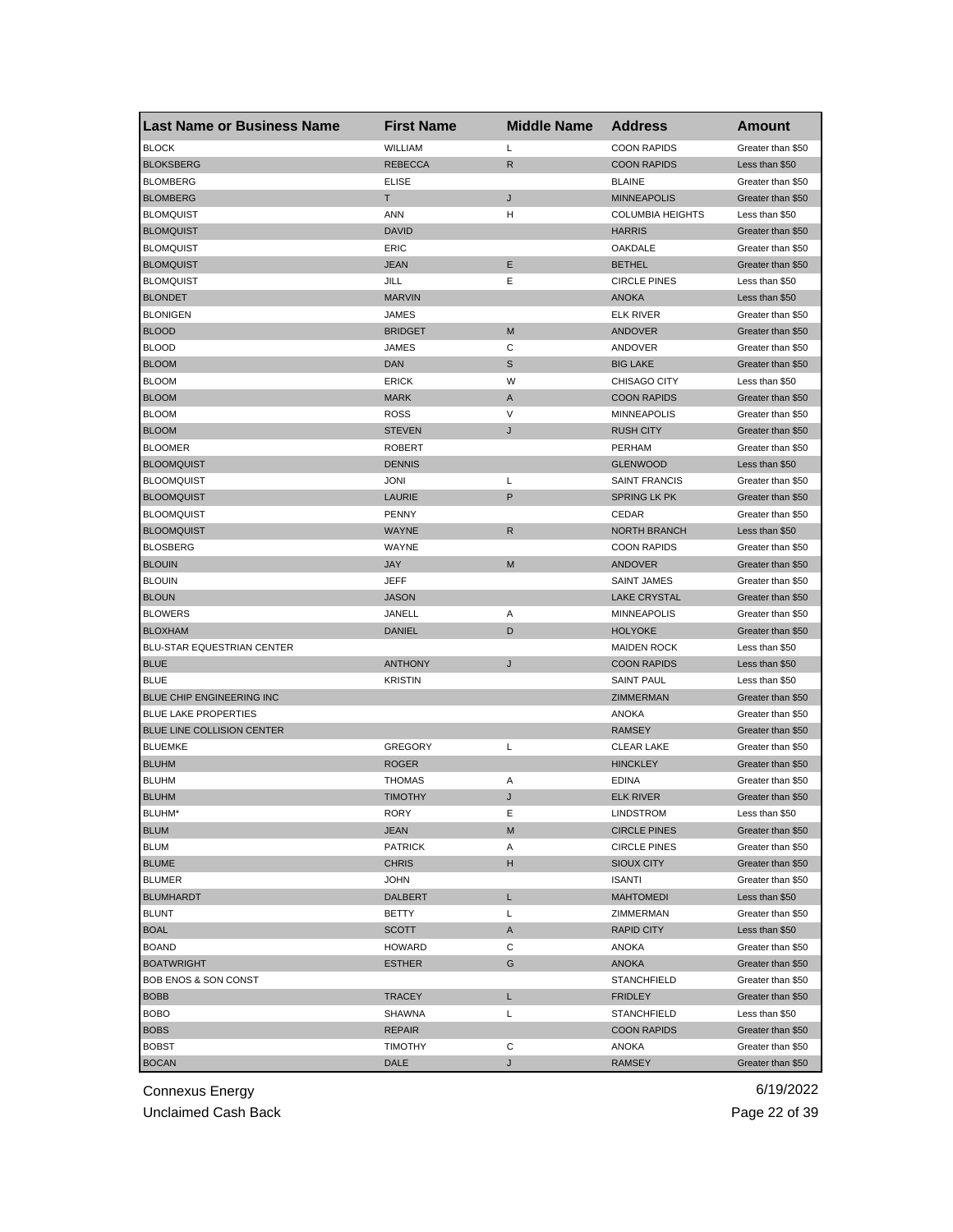| <b>BOCHENSKI</b><br><b>DEBORAH</b><br>LEE<br>ANDOVER<br>Greater than \$50<br><b>BOCIK</b><br><b>TAMMY</b><br>M<br><b>ANDOVER</b><br>Greater than \$50<br><b>BOCK</b><br>JULIE<br><b>ELK RIVER</b><br>Greater than \$50<br><b>BOCKOVICH</b><br><b>JOHN</b><br><b>GRAND MARAIS</b><br>Greater than \$50<br><b>BOCKWITZ</b><br><b>BRAD</b><br><b>ISANTI</b><br>Less than \$50<br>W<br><b>BOCKWITZ</b><br><b>STEVE</b><br><b>MAPLE GROVE</b><br>Greater than \$50<br><b>BOCOCK</b><br>GARY<br><b>SAINT PAUL</b><br>R<br>Less than \$50<br><b>BODE</b><br><b>ELIZABETH</b><br><b>BURNSVILLE</b><br>H<br>Less than \$50<br>P<br><b>BODE</b><br><b>KERMIT</b><br>ZIMMERMAN<br>Greater than \$50<br><b>BODE</b><br><b>COON RAPIDS</b><br><b>MICHAEL</b><br>Greater than \$50<br>BODE<br>L<br><b>WOODINVILLE</b><br>ROBERT<br>Less than \$50<br><b>BODEM</b><br><b>DEAN</b><br><b>GILBERT</b><br>Less than \$50<br>J<br>MAPLE GROVE<br><b>BODEM</b><br><b>RICHARD</b><br>Greater than \$50<br><b>CRAIG</b><br>R<br><b>RAMSEY</b><br><b>BODIN</b><br>Greater than \$50<br><b>BODLE</b><br><b>BRADLEY</b><br><b>CROSS LAKE</b><br>Greater than \$50<br><b>BODOM</b><br><b>BENJAMIN</b><br>A<br><b>BLAINE</b><br>Greater than \$50<br><b>BOE</b><br><b>NANCY</b><br><b>CHAMPLIN</b><br>Greater than \$50<br>$\mathsf{R}$<br><b>BOE</b><br><b>STEVEN</b><br><b>SAINT PAUL</b><br>Greater than \$50<br><b>BOEDDEKER</b><br><b>WILLIAM</b><br>GARFIELD<br>Greater than \$50<br>W<br><b>BOEDIGHEIMER</b><br><b>RICHARD</b><br><b>PERHAM</b><br>Greater than \$50<br><b>BOEGEMAN</b><br>PRIOR LAKE<br><b>ROLAND</b><br>Less than \$50<br><b>BOEHLKE</b><br><b>JOEL</b><br>D<br><b>SAINT FRANCIS</b><br>Greater than \$50<br><b>BOEHLKE</b><br>RALPH<br>М<br><b>HAM LAKE</b><br>Less than \$50<br><b>BOEHM</b><br><b>CORA</b><br>I<br><b>WEST PALM BEACH</b><br>Greater than \$50<br><b>BOEHME</b><br>GREG<br>F<br><b>STACY</b><br>Greater than \$50<br><b>BOEHME</b><br><b>RANDALL</b><br><b>VADNAIS HEIGHTS</b><br>Greater than \$50<br><b>BOEHNE</b><br><b>TODD</b><br><b>GREEN BAY</b><br>Less than \$50<br>CAROL<br><b>BOEKE</b><br><b>BIG LAKE</b><br>Greater than \$50<br>С<br><b>BOEKE</b><br><b>THEODORE</b><br><b>BIG LAKE</b><br>Greater than \$50<br><b>BOELTER</b><br><b>BRUCE</b><br>J<br><b>CEDAR</b><br>Greater than \$50<br><b>BOELTER</b><br><b>TERRILEA</b><br>CEDAR<br>Less than \$50<br>C<br><b>BOERNKE</b><br><b>LES</b><br><b>HAM LAKE</b><br>Greater than \$50<br><b>BOESE</b><br>W<br><b>ERNEST</b><br><b>ROGERS</b><br>Greater than \$50<br><b>BOESHANS</b><br><b>KATERRI</b><br>J<br><b>SAINT FRANCIS</b><br>Greater than \$50<br><b>BOETCHER</b><br><b>JAMES</b><br>SAINT JOSEPH<br>Greater than \$50<br>н<br><b>JAMES</b><br><b>PRINCETON</b><br><b>BOETTCHER</b><br>Greater than \$50<br><b>PRINCETON</b><br><b>BOETTCHER</b><br>KELLY<br>Greater than \$50<br><b>BOETTCHER</b><br><b>KIM</b><br>A<br>EAGAN<br>Greater than \$50<br><b>RONALD</b><br>G<br><b>COON RAPIDS</b><br>Greater than \$50<br><b>BOETTCHER</b><br>WAYDE<br><b>ANDOVER</b><br>Greater than \$50<br><b>BOETTCHER</b><br>J<br><b>BOFAFK</b><br><b>PHILLIP</b><br><b>BLAINE</b><br>Greater than \$50<br>BOEVER ALOYSUIS P O BOX 57<br>ASHBY<br>Greater than \$50<br><b>BOFFERDING</b><br><b>JOHN</b><br>н<br><b>HAM LAKE</b><br>Less than \$50<br><b>BOGART</b><br><b>PAUL</b><br>R<br>ELK RIVER<br>Greater than \$50<br><b>BOGENHOLM</b><br><b>STEPHEN</b><br>W<br>HUGO<br>Greater than \$50<br><b>BOGER</b><br><b>CURTIS</b><br>N<br><b>ROCHESTER</b><br>Greater than \$50 | Last Name or Business Name | <b>First Name</b> | <b>Middle Name</b> | <b>Address</b> | Amount            |
|-------------------------------------------------------------------------------------------------------------------------------------------------------------------------------------------------------------------------------------------------------------------------------------------------------------------------------------------------------------------------------------------------------------------------------------------------------------------------------------------------------------------------------------------------------------------------------------------------------------------------------------------------------------------------------------------------------------------------------------------------------------------------------------------------------------------------------------------------------------------------------------------------------------------------------------------------------------------------------------------------------------------------------------------------------------------------------------------------------------------------------------------------------------------------------------------------------------------------------------------------------------------------------------------------------------------------------------------------------------------------------------------------------------------------------------------------------------------------------------------------------------------------------------------------------------------------------------------------------------------------------------------------------------------------------------------------------------------------------------------------------------------------------------------------------------------------------------------------------------------------------------------------------------------------------------------------------------------------------------------------------------------------------------------------------------------------------------------------------------------------------------------------------------------------------------------------------------------------------------------------------------------------------------------------------------------------------------------------------------------------------------------------------------------------------------------------------------------------------------------------------------------------------------------------------------------------------------------------------------------------------------------------------------------------------------------------------------------------------------------------------------------------------------------------------------------------------------------------------------------------------------------------------------------------------------------------------------------------------------------------------------------------------------------------------------------------------------------------------------------------------------------------------------------------------------------------------------------------------------------------------------------------------------------------------------------------------------------------------------------------------------------------------------------------------------------------------------------------------------------------------------------------------------------------------------|----------------------------|-------------------|--------------------|----------------|-------------------|
|                                                                                                                                                                                                                                                                                                                                                                                                                                                                                                                                                                                                                                                                                                                                                                                                                                                                                                                                                                                                                                                                                                                                                                                                                                                                                                                                                                                                                                                                                                                                                                                                                                                                                                                                                                                                                                                                                                                                                                                                                                                                                                                                                                                                                                                                                                                                                                                                                                                                                                                                                                                                                                                                                                                                                                                                                                                                                                                                                                                                                                                                                                                                                                                                                                                                                                                                                                                                                                                                                                                                                             |                            |                   |                    |                |                   |
|                                                                                                                                                                                                                                                                                                                                                                                                                                                                                                                                                                                                                                                                                                                                                                                                                                                                                                                                                                                                                                                                                                                                                                                                                                                                                                                                                                                                                                                                                                                                                                                                                                                                                                                                                                                                                                                                                                                                                                                                                                                                                                                                                                                                                                                                                                                                                                                                                                                                                                                                                                                                                                                                                                                                                                                                                                                                                                                                                                                                                                                                                                                                                                                                                                                                                                                                                                                                                                                                                                                                                             |                            |                   |                    |                |                   |
|                                                                                                                                                                                                                                                                                                                                                                                                                                                                                                                                                                                                                                                                                                                                                                                                                                                                                                                                                                                                                                                                                                                                                                                                                                                                                                                                                                                                                                                                                                                                                                                                                                                                                                                                                                                                                                                                                                                                                                                                                                                                                                                                                                                                                                                                                                                                                                                                                                                                                                                                                                                                                                                                                                                                                                                                                                                                                                                                                                                                                                                                                                                                                                                                                                                                                                                                                                                                                                                                                                                                                             |                            |                   |                    |                |                   |
|                                                                                                                                                                                                                                                                                                                                                                                                                                                                                                                                                                                                                                                                                                                                                                                                                                                                                                                                                                                                                                                                                                                                                                                                                                                                                                                                                                                                                                                                                                                                                                                                                                                                                                                                                                                                                                                                                                                                                                                                                                                                                                                                                                                                                                                                                                                                                                                                                                                                                                                                                                                                                                                                                                                                                                                                                                                                                                                                                                                                                                                                                                                                                                                                                                                                                                                                                                                                                                                                                                                                                             |                            |                   |                    |                |                   |
|                                                                                                                                                                                                                                                                                                                                                                                                                                                                                                                                                                                                                                                                                                                                                                                                                                                                                                                                                                                                                                                                                                                                                                                                                                                                                                                                                                                                                                                                                                                                                                                                                                                                                                                                                                                                                                                                                                                                                                                                                                                                                                                                                                                                                                                                                                                                                                                                                                                                                                                                                                                                                                                                                                                                                                                                                                                                                                                                                                                                                                                                                                                                                                                                                                                                                                                                                                                                                                                                                                                                                             |                            |                   |                    |                |                   |
|                                                                                                                                                                                                                                                                                                                                                                                                                                                                                                                                                                                                                                                                                                                                                                                                                                                                                                                                                                                                                                                                                                                                                                                                                                                                                                                                                                                                                                                                                                                                                                                                                                                                                                                                                                                                                                                                                                                                                                                                                                                                                                                                                                                                                                                                                                                                                                                                                                                                                                                                                                                                                                                                                                                                                                                                                                                                                                                                                                                                                                                                                                                                                                                                                                                                                                                                                                                                                                                                                                                                                             |                            |                   |                    |                |                   |
|                                                                                                                                                                                                                                                                                                                                                                                                                                                                                                                                                                                                                                                                                                                                                                                                                                                                                                                                                                                                                                                                                                                                                                                                                                                                                                                                                                                                                                                                                                                                                                                                                                                                                                                                                                                                                                                                                                                                                                                                                                                                                                                                                                                                                                                                                                                                                                                                                                                                                                                                                                                                                                                                                                                                                                                                                                                                                                                                                                                                                                                                                                                                                                                                                                                                                                                                                                                                                                                                                                                                                             |                            |                   |                    |                |                   |
|                                                                                                                                                                                                                                                                                                                                                                                                                                                                                                                                                                                                                                                                                                                                                                                                                                                                                                                                                                                                                                                                                                                                                                                                                                                                                                                                                                                                                                                                                                                                                                                                                                                                                                                                                                                                                                                                                                                                                                                                                                                                                                                                                                                                                                                                                                                                                                                                                                                                                                                                                                                                                                                                                                                                                                                                                                                                                                                                                                                                                                                                                                                                                                                                                                                                                                                                                                                                                                                                                                                                                             |                            |                   |                    |                |                   |
|                                                                                                                                                                                                                                                                                                                                                                                                                                                                                                                                                                                                                                                                                                                                                                                                                                                                                                                                                                                                                                                                                                                                                                                                                                                                                                                                                                                                                                                                                                                                                                                                                                                                                                                                                                                                                                                                                                                                                                                                                                                                                                                                                                                                                                                                                                                                                                                                                                                                                                                                                                                                                                                                                                                                                                                                                                                                                                                                                                                                                                                                                                                                                                                                                                                                                                                                                                                                                                                                                                                                                             |                            |                   |                    |                |                   |
|                                                                                                                                                                                                                                                                                                                                                                                                                                                                                                                                                                                                                                                                                                                                                                                                                                                                                                                                                                                                                                                                                                                                                                                                                                                                                                                                                                                                                                                                                                                                                                                                                                                                                                                                                                                                                                                                                                                                                                                                                                                                                                                                                                                                                                                                                                                                                                                                                                                                                                                                                                                                                                                                                                                                                                                                                                                                                                                                                                                                                                                                                                                                                                                                                                                                                                                                                                                                                                                                                                                                                             |                            |                   |                    |                |                   |
|                                                                                                                                                                                                                                                                                                                                                                                                                                                                                                                                                                                                                                                                                                                                                                                                                                                                                                                                                                                                                                                                                                                                                                                                                                                                                                                                                                                                                                                                                                                                                                                                                                                                                                                                                                                                                                                                                                                                                                                                                                                                                                                                                                                                                                                                                                                                                                                                                                                                                                                                                                                                                                                                                                                                                                                                                                                                                                                                                                                                                                                                                                                                                                                                                                                                                                                                                                                                                                                                                                                                                             |                            |                   |                    |                |                   |
|                                                                                                                                                                                                                                                                                                                                                                                                                                                                                                                                                                                                                                                                                                                                                                                                                                                                                                                                                                                                                                                                                                                                                                                                                                                                                                                                                                                                                                                                                                                                                                                                                                                                                                                                                                                                                                                                                                                                                                                                                                                                                                                                                                                                                                                                                                                                                                                                                                                                                                                                                                                                                                                                                                                                                                                                                                                                                                                                                                                                                                                                                                                                                                                                                                                                                                                                                                                                                                                                                                                                                             |                            |                   |                    |                |                   |
|                                                                                                                                                                                                                                                                                                                                                                                                                                                                                                                                                                                                                                                                                                                                                                                                                                                                                                                                                                                                                                                                                                                                                                                                                                                                                                                                                                                                                                                                                                                                                                                                                                                                                                                                                                                                                                                                                                                                                                                                                                                                                                                                                                                                                                                                                                                                                                                                                                                                                                                                                                                                                                                                                                                                                                                                                                                                                                                                                                                                                                                                                                                                                                                                                                                                                                                                                                                                                                                                                                                                                             |                            |                   |                    |                |                   |
|                                                                                                                                                                                                                                                                                                                                                                                                                                                                                                                                                                                                                                                                                                                                                                                                                                                                                                                                                                                                                                                                                                                                                                                                                                                                                                                                                                                                                                                                                                                                                                                                                                                                                                                                                                                                                                                                                                                                                                                                                                                                                                                                                                                                                                                                                                                                                                                                                                                                                                                                                                                                                                                                                                                                                                                                                                                                                                                                                                                                                                                                                                                                                                                                                                                                                                                                                                                                                                                                                                                                                             |                            |                   |                    |                |                   |
|                                                                                                                                                                                                                                                                                                                                                                                                                                                                                                                                                                                                                                                                                                                                                                                                                                                                                                                                                                                                                                                                                                                                                                                                                                                                                                                                                                                                                                                                                                                                                                                                                                                                                                                                                                                                                                                                                                                                                                                                                                                                                                                                                                                                                                                                                                                                                                                                                                                                                                                                                                                                                                                                                                                                                                                                                                                                                                                                                                                                                                                                                                                                                                                                                                                                                                                                                                                                                                                                                                                                                             |                            |                   |                    |                |                   |
|                                                                                                                                                                                                                                                                                                                                                                                                                                                                                                                                                                                                                                                                                                                                                                                                                                                                                                                                                                                                                                                                                                                                                                                                                                                                                                                                                                                                                                                                                                                                                                                                                                                                                                                                                                                                                                                                                                                                                                                                                                                                                                                                                                                                                                                                                                                                                                                                                                                                                                                                                                                                                                                                                                                                                                                                                                                                                                                                                                                                                                                                                                                                                                                                                                                                                                                                                                                                                                                                                                                                                             |                            |                   |                    |                |                   |
|                                                                                                                                                                                                                                                                                                                                                                                                                                                                                                                                                                                                                                                                                                                                                                                                                                                                                                                                                                                                                                                                                                                                                                                                                                                                                                                                                                                                                                                                                                                                                                                                                                                                                                                                                                                                                                                                                                                                                                                                                                                                                                                                                                                                                                                                                                                                                                                                                                                                                                                                                                                                                                                                                                                                                                                                                                                                                                                                                                                                                                                                                                                                                                                                                                                                                                                                                                                                                                                                                                                                                             |                            |                   |                    |                |                   |
|                                                                                                                                                                                                                                                                                                                                                                                                                                                                                                                                                                                                                                                                                                                                                                                                                                                                                                                                                                                                                                                                                                                                                                                                                                                                                                                                                                                                                                                                                                                                                                                                                                                                                                                                                                                                                                                                                                                                                                                                                                                                                                                                                                                                                                                                                                                                                                                                                                                                                                                                                                                                                                                                                                                                                                                                                                                                                                                                                                                                                                                                                                                                                                                                                                                                                                                                                                                                                                                                                                                                                             |                            |                   |                    |                |                   |
|                                                                                                                                                                                                                                                                                                                                                                                                                                                                                                                                                                                                                                                                                                                                                                                                                                                                                                                                                                                                                                                                                                                                                                                                                                                                                                                                                                                                                                                                                                                                                                                                                                                                                                                                                                                                                                                                                                                                                                                                                                                                                                                                                                                                                                                                                                                                                                                                                                                                                                                                                                                                                                                                                                                                                                                                                                                                                                                                                                                                                                                                                                                                                                                                                                                                                                                                                                                                                                                                                                                                                             |                            |                   |                    |                |                   |
|                                                                                                                                                                                                                                                                                                                                                                                                                                                                                                                                                                                                                                                                                                                                                                                                                                                                                                                                                                                                                                                                                                                                                                                                                                                                                                                                                                                                                                                                                                                                                                                                                                                                                                                                                                                                                                                                                                                                                                                                                                                                                                                                                                                                                                                                                                                                                                                                                                                                                                                                                                                                                                                                                                                                                                                                                                                                                                                                                                                                                                                                                                                                                                                                                                                                                                                                                                                                                                                                                                                                                             |                            |                   |                    |                |                   |
|                                                                                                                                                                                                                                                                                                                                                                                                                                                                                                                                                                                                                                                                                                                                                                                                                                                                                                                                                                                                                                                                                                                                                                                                                                                                                                                                                                                                                                                                                                                                                                                                                                                                                                                                                                                                                                                                                                                                                                                                                                                                                                                                                                                                                                                                                                                                                                                                                                                                                                                                                                                                                                                                                                                                                                                                                                                                                                                                                                                                                                                                                                                                                                                                                                                                                                                                                                                                                                                                                                                                                             |                            |                   |                    |                |                   |
|                                                                                                                                                                                                                                                                                                                                                                                                                                                                                                                                                                                                                                                                                                                                                                                                                                                                                                                                                                                                                                                                                                                                                                                                                                                                                                                                                                                                                                                                                                                                                                                                                                                                                                                                                                                                                                                                                                                                                                                                                                                                                                                                                                                                                                                                                                                                                                                                                                                                                                                                                                                                                                                                                                                                                                                                                                                                                                                                                                                                                                                                                                                                                                                                                                                                                                                                                                                                                                                                                                                                                             |                            |                   |                    |                |                   |
|                                                                                                                                                                                                                                                                                                                                                                                                                                                                                                                                                                                                                                                                                                                                                                                                                                                                                                                                                                                                                                                                                                                                                                                                                                                                                                                                                                                                                                                                                                                                                                                                                                                                                                                                                                                                                                                                                                                                                                                                                                                                                                                                                                                                                                                                                                                                                                                                                                                                                                                                                                                                                                                                                                                                                                                                                                                                                                                                                                                                                                                                                                                                                                                                                                                                                                                                                                                                                                                                                                                                                             |                            |                   |                    |                |                   |
|                                                                                                                                                                                                                                                                                                                                                                                                                                                                                                                                                                                                                                                                                                                                                                                                                                                                                                                                                                                                                                                                                                                                                                                                                                                                                                                                                                                                                                                                                                                                                                                                                                                                                                                                                                                                                                                                                                                                                                                                                                                                                                                                                                                                                                                                                                                                                                                                                                                                                                                                                                                                                                                                                                                                                                                                                                                                                                                                                                                                                                                                                                                                                                                                                                                                                                                                                                                                                                                                                                                                                             |                            |                   |                    |                |                   |
|                                                                                                                                                                                                                                                                                                                                                                                                                                                                                                                                                                                                                                                                                                                                                                                                                                                                                                                                                                                                                                                                                                                                                                                                                                                                                                                                                                                                                                                                                                                                                                                                                                                                                                                                                                                                                                                                                                                                                                                                                                                                                                                                                                                                                                                                                                                                                                                                                                                                                                                                                                                                                                                                                                                                                                                                                                                                                                                                                                                                                                                                                                                                                                                                                                                                                                                                                                                                                                                                                                                                                             |                            |                   |                    |                |                   |
|                                                                                                                                                                                                                                                                                                                                                                                                                                                                                                                                                                                                                                                                                                                                                                                                                                                                                                                                                                                                                                                                                                                                                                                                                                                                                                                                                                                                                                                                                                                                                                                                                                                                                                                                                                                                                                                                                                                                                                                                                                                                                                                                                                                                                                                                                                                                                                                                                                                                                                                                                                                                                                                                                                                                                                                                                                                                                                                                                                                                                                                                                                                                                                                                                                                                                                                                                                                                                                                                                                                                                             |                            |                   |                    |                |                   |
|                                                                                                                                                                                                                                                                                                                                                                                                                                                                                                                                                                                                                                                                                                                                                                                                                                                                                                                                                                                                                                                                                                                                                                                                                                                                                                                                                                                                                                                                                                                                                                                                                                                                                                                                                                                                                                                                                                                                                                                                                                                                                                                                                                                                                                                                                                                                                                                                                                                                                                                                                                                                                                                                                                                                                                                                                                                                                                                                                                                                                                                                                                                                                                                                                                                                                                                                                                                                                                                                                                                                                             |                            |                   |                    |                |                   |
|                                                                                                                                                                                                                                                                                                                                                                                                                                                                                                                                                                                                                                                                                                                                                                                                                                                                                                                                                                                                                                                                                                                                                                                                                                                                                                                                                                                                                                                                                                                                                                                                                                                                                                                                                                                                                                                                                                                                                                                                                                                                                                                                                                                                                                                                                                                                                                                                                                                                                                                                                                                                                                                                                                                                                                                                                                                                                                                                                                                                                                                                                                                                                                                                                                                                                                                                                                                                                                                                                                                                                             |                            |                   |                    |                |                   |
|                                                                                                                                                                                                                                                                                                                                                                                                                                                                                                                                                                                                                                                                                                                                                                                                                                                                                                                                                                                                                                                                                                                                                                                                                                                                                                                                                                                                                                                                                                                                                                                                                                                                                                                                                                                                                                                                                                                                                                                                                                                                                                                                                                                                                                                                                                                                                                                                                                                                                                                                                                                                                                                                                                                                                                                                                                                                                                                                                                                                                                                                                                                                                                                                                                                                                                                                                                                                                                                                                                                                                             |                            |                   |                    |                |                   |
|                                                                                                                                                                                                                                                                                                                                                                                                                                                                                                                                                                                                                                                                                                                                                                                                                                                                                                                                                                                                                                                                                                                                                                                                                                                                                                                                                                                                                                                                                                                                                                                                                                                                                                                                                                                                                                                                                                                                                                                                                                                                                                                                                                                                                                                                                                                                                                                                                                                                                                                                                                                                                                                                                                                                                                                                                                                                                                                                                                                                                                                                                                                                                                                                                                                                                                                                                                                                                                                                                                                                                             |                            |                   |                    |                |                   |
|                                                                                                                                                                                                                                                                                                                                                                                                                                                                                                                                                                                                                                                                                                                                                                                                                                                                                                                                                                                                                                                                                                                                                                                                                                                                                                                                                                                                                                                                                                                                                                                                                                                                                                                                                                                                                                                                                                                                                                                                                                                                                                                                                                                                                                                                                                                                                                                                                                                                                                                                                                                                                                                                                                                                                                                                                                                                                                                                                                                                                                                                                                                                                                                                                                                                                                                                                                                                                                                                                                                                                             |                            |                   |                    |                |                   |
|                                                                                                                                                                                                                                                                                                                                                                                                                                                                                                                                                                                                                                                                                                                                                                                                                                                                                                                                                                                                                                                                                                                                                                                                                                                                                                                                                                                                                                                                                                                                                                                                                                                                                                                                                                                                                                                                                                                                                                                                                                                                                                                                                                                                                                                                                                                                                                                                                                                                                                                                                                                                                                                                                                                                                                                                                                                                                                                                                                                                                                                                                                                                                                                                                                                                                                                                                                                                                                                                                                                                                             |                            |                   |                    |                |                   |
|                                                                                                                                                                                                                                                                                                                                                                                                                                                                                                                                                                                                                                                                                                                                                                                                                                                                                                                                                                                                                                                                                                                                                                                                                                                                                                                                                                                                                                                                                                                                                                                                                                                                                                                                                                                                                                                                                                                                                                                                                                                                                                                                                                                                                                                                                                                                                                                                                                                                                                                                                                                                                                                                                                                                                                                                                                                                                                                                                                                                                                                                                                                                                                                                                                                                                                                                                                                                                                                                                                                                                             |                            |                   |                    |                |                   |
|                                                                                                                                                                                                                                                                                                                                                                                                                                                                                                                                                                                                                                                                                                                                                                                                                                                                                                                                                                                                                                                                                                                                                                                                                                                                                                                                                                                                                                                                                                                                                                                                                                                                                                                                                                                                                                                                                                                                                                                                                                                                                                                                                                                                                                                                                                                                                                                                                                                                                                                                                                                                                                                                                                                                                                                                                                                                                                                                                                                                                                                                                                                                                                                                                                                                                                                                                                                                                                                                                                                                                             |                            |                   |                    |                |                   |
|                                                                                                                                                                                                                                                                                                                                                                                                                                                                                                                                                                                                                                                                                                                                                                                                                                                                                                                                                                                                                                                                                                                                                                                                                                                                                                                                                                                                                                                                                                                                                                                                                                                                                                                                                                                                                                                                                                                                                                                                                                                                                                                                                                                                                                                                                                                                                                                                                                                                                                                                                                                                                                                                                                                                                                                                                                                                                                                                                                                                                                                                                                                                                                                                                                                                                                                                                                                                                                                                                                                                                             |                            |                   |                    |                |                   |
|                                                                                                                                                                                                                                                                                                                                                                                                                                                                                                                                                                                                                                                                                                                                                                                                                                                                                                                                                                                                                                                                                                                                                                                                                                                                                                                                                                                                                                                                                                                                                                                                                                                                                                                                                                                                                                                                                                                                                                                                                                                                                                                                                                                                                                                                                                                                                                                                                                                                                                                                                                                                                                                                                                                                                                                                                                                                                                                                                                                                                                                                                                                                                                                                                                                                                                                                                                                                                                                                                                                                                             |                            |                   |                    |                |                   |
|                                                                                                                                                                                                                                                                                                                                                                                                                                                                                                                                                                                                                                                                                                                                                                                                                                                                                                                                                                                                                                                                                                                                                                                                                                                                                                                                                                                                                                                                                                                                                                                                                                                                                                                                                                                                                                                                                                                                                                                                                                                                                                                                                                                                                                                                                                                                                                                                                                                                                                                                                                                                                                                                                                                                                                                                                                                                                                                                                                                                                                                                                                                                                                                                                                                                                                                                                                                                                                                                                                                                                             |                            |                   |                    |                |                   |
|                                                                                                                                                                                                                                                                                                                                                                                                                                                                                                                                                                                                                                                                                                                                                                                                                                                                                                                                                                                                                                                                                                                                                                                                                                                                                                                                                                                                                                                                                                                                                                                                                                                                                                                                                                                                                                                                                                                                                                                                                                                                                                                                                                                                                                                                                                                                                                                                                                                                                                                                                                                                                                                                                                                                                                                                                                                                                                                                                                                                                                                                                                                                                                                                                                                                                                                                                                                                                                                                                                                                                             |                            |                   |                    |                |                   |
|                                                                                                                                                                                                                                                                                                                                                                                                                                                                                                                                                                                                                                                                                                                                                                                                                                                                                                                                                                                                                                                                                                                                                                                                                                                                                                                                                                                                                                                                                                                                                                                                                                                                                                                                                                                                                                                                                                                                                                                                                                                                                                                                                                                                                                                                                                                                                                                                                                                                                                                                                                                                                                                                                                                                                                                                                                                                                                                                                                                                                                                                                                                                                                                                                                                                                                                                                                                                                                                                                                                                                             |                            |                   |                    |                |                   |
|                                                                                                                                                                                                                                                                                                                                                                                                                                                                                                                                                                                                                                                                                                                                                                                                                                                                                                                                                                                                                                                                                                                                                                                                                                                                                                                                                                                                                                                                                                                                                                                                                                                                                                                                                                                                                                                                                                                                                                                                                                                                                                                                                                                                                                                                                                                                                                                                                                                                                                                                                                                                                                                                                                                                                                                                                                                                                                                                                                                                                                                                                                                                                                                                                                                                                                                                                                                                                                                                                                                                                             |                            |                   |                    |                |                   |
|                                                                                                                                                                                                                                                                                                                                                                                                                                                                                                                                                                                                                                                                                                                                                                                                                                                                                                                                                                                                                                                                                                                                                                                                                                                                                                                                                                                                                                                                                                                                                                                                                                                                                                                                                                                                                                                                                                                                                                                                                                                                                                                                                                                                                                                                                                                                                                                                                                                                                                                                                                                                                                                                                                                                                                                                                                                                                                                                                                                                                                                                                                                                                                                                                                                                                                                                                                                                                                                                                                                                                             |                            |                   |                    |                |                   |
|                                                                                                                                                                                                                                                                                                                                                                                                                                                                                                                                                                                                                                                                                                                                                                                                                                                                                                                                                                                                                                                                                                                                                                                                                                                                                                                                                                                                                                                                                                                                                                                                                                                                                                                                                                                                                                                                                                                                                                                                                                                                                                                                                                                                                                                                                                                                                                                                                                                                                                                                                                                                                                                                                                                                                                                                                                                                                                                                                                                                                                                                                                                                                                                                                                                                                                                                                                                                                                                                                                                                                             |                            |                   |                    |                |                   |
|                                                                                                                                                                                                                                                                                                                                                                                                                                                                                                                                                                                                                                                                                                                                                                                                                                                                                                                                                                                                                                                                                                                                                                                                                                                                                                                                                                                                                                                                                                                                                                                                                                                                                                                                                                                                                                                                                                                                                                                                                                                                                                                                                                                                                                                                                                                                                                                                                                                                                                                                                                                                                                                                                                                                                                                                                                                                                                                                                                                                                                                                                                                                                                                                                                                                                                                                                                                                                                                                                                                                                             |                            |                   |                    |                |                   |
|                                                                                                                                                                                                                                                                                                                                                                                                                                                                                                                                                                                                                                                                                                                                                                                                                                                                                                                                                                                                                                                                                                                                                                                                                                                                                                                                                                                                                                                                                                                                                                                                                                                                                                                                                                                                                                                                                                                                                                                                                                                                                                                                                                                                                                                                                                                                                                                                                                                                                                                                                                                                                                                                                                                                                                                                                                                                                                                                                                                                                                                                                                                                                                                                                                                                                                                                                                                                                                                                                                                                                             |                            |                   |                    |                |                   |
|                                                                                                                                                                                                                                                                                                                                                                                                                                                                                                                                                                                                                                                                                                                                                                                                                                                                                                                                                                                                                                                                                                                                                                                                                                                                                                                                                                                                                                                                                                                                                                                                                                                                                                                                                                                                                                                                                                                                                                                                                                                                                                                                                                                                                                                                                                                                                                                                                                                                                                                                                                                                                                                                                                                                                                                                                                                                                                                                                                                                                                                                                                                                                                                                                                                                                                                                                                                                                                                                                                                                                             |                            |                   |                    |                |                   |
|                                                                                                                                                                                                                                                                                                                                                                                                                                                                                                                                                                                                                                                                                                                                                                                                                                                                                                                                                                                                                                                                                                                                                                                                                                                                                                                                                                                                                                                                                                                                                                                                                                                                                                                                                                                                                                                                                                                                                                                                                                                                                                                                                                                                                                                                                                                                                                                                                                                                                                                                                                                                                                                                                                                                                                                                                                                                                                                                                                                                                                                                                                                                                                                                                                                                                                                                                                                                                                                                                                                                                             |                            |                   |                    |                |                   |
|                                                                                                                                                                                                                                                                                                                                                                                                                                                                                                                                                                                                                                                                                                                                                                                                                                                                                                                                                                                                                                                                                                                                                                                                                                                                                                                                                                                                                                                                                                                                                                                                                                                                                                                                                                                                                                                                                                                                                                                                                                                                                                                                                                                                                                                                                                                                                                                                                                                                                                                                                                                                                                                                                                                                                                                                                                                                                                                                                                                                                                                                                                                                                                                                                                                                                                                                                                                                                                                                                                                                                             | <b>BOGIE</b>               | <b>BARBARA</b>    | Κ                  | <b>BLAINE</b>  | Greater than \$50 |
| <b>BOGIE</b><br><b>BRUCE</b><br>J<br><b>MOUNDSVIEW</b><br>Greater than \$50                                                                                                                                                                                                                                                                                                                                                                                                                                                                                                                                                                                                                                                                                                                                                                                                                                                                                                                                                                                                                                                                                                                                                                                                                                                                                                                                                                                                                                                                                                                                                                                                                                                                                                                                                                                                                                                                                                                                                                                                                                                                                                                                                                                                                                                                                                                                                                                                                                                                                                                                                                                                                                                                                                                                                                                                                                                                                                                                                                                                                                                                                                                                                                                                                                                                                                                                                                                                                                                                                 |                            |                   |                    |                |                   |
| <b>BOGOTTY</b><br>GINA<br>Α<br>Greater than \$50<br><b>SHOREVIEW</b>                                                                                                                                                                                                                                                                                                                                                                                                                                                                                                                                                                                                                                                                                                                                                                                                                                                                                                                                                                                                                                                                                                                                                                                                                                                                                                                                                                                                                                                                                                                                                                                                                                                                                                                                                                                                                                                                                                                                                                                                                                                                                                                                                                                                                                                                                                                                                                                                                                                                                                                                                                                                                                                                                                                                                                                                                                                                                                                                                                                                                                                                                                                                                                                                                                                                                                                                                                                                                                                                                        |                            |                   |                    |                |                   |
| <b>BOGREN</b><br><b>GERALD</b><br>M<br><b>COON RAPIDS</b><br>Greater than \$50                                                                                                                                                                                                                                                                                                                                                                                                                                                                                                                                                                                                                                                                                                                                                                                                                                                                                                                                                                                                                                                                                                                                                                                                                                                                                                                                                                                                                                                                                                                                                                                                                                                                                                                                                                                                                                                                                                                                                                                                                                                                                                                                                                                                                                                                                                                                                                                                                                                                                                                                                                                                                                                                                                                                                                                                                                                                                                                                                                                                                                                                                                                                                                                                                                                                                                                                                                                                                                                                              |                            |                   |                    |                |                   |
| Ε<br><b>BOHACH</b><br>ELK RIVER<br>Less than \$50<br>R                                                                                                                                                                                                                                                                                                                                                                                                                                                                                                                                                                                                                                                                                                                                                                                                                                                                                                                                                                                                                                                                                                                                                                                                                                                                                                                                                                                                                                                                                                                                                                                                                                                                                                                                                                                                                                                                                                                                                                                                                                                                                                                                                                                                                                                                                                                                                                                                                                                                                                                                                                                                                                                                                                                                                                                                                                                                                                                                                                                                                                                                                                                                                                                                                                                                                                                                                                                                                                                                                                      |                            |                   |                    |                |                   |
| <b>BOHANON</b><br><b>HOWARD</b><br>Е<br><b>MINNEAPOLIS</b><br>Greater than \$50                                                                                                                                                                                                                                                                                                                                                                                                                                                                                                                                                                                                                                                                                                                                                                                                                                                                                                                                                                                                                                                                                                                                                                                                                                                                                                                                                                                                                                                                                                                                                                                                                                                                                                                                                                                                                                                                                                                                                                                                                                                                                                                                                                                                                                                                                                                                                                                                                                                                                                                                                                                                                                                                                                                                                                                                                                                                                                                                                                                                                                                                                                                                                                                                                                                                                                                                                                                                                                                                             |                            |                   |                    |                |                   |
| <b>BOHLER</b><br>LLOYD<br>С<br><b>BRAHAM</b><br>Greater than \$50                                                                                                                                                                                                                                                                                                                                                                                                                                                                                                                                                                                                                                                                                                                                                                                                                                                                                                                                                                                                                                                                                                                                                                                                                                                                                                                                                                                                                                                                                                                                                                                                                                                                                                                                                                                                                                                                                                                                                                                                                                                                                                                                                                                                                                                                                                                                                                                                                                                                                                                                                                                                                                                                                                                                                                                                                                                                                                                                                                                                                                                                                                                                                                                                                                                                                                                                                                                                                                                                                           |                            |                   |                    |                |                   |
| <b>BOHLMAN</b><br><b>HERBERT</b><br>н<br><b>BIG LAKE</b><br>Greater than \$50                                                                                                                                                                                                                                                                                                                                                                                                                                                                                                                                                                                                                                                                                                                                                                                                                                                                                                                                                                                                                                                                                                                                                                                                                                                                                                                                                                                                                                                                                                                                                                                                                                                                                                                                                                                                                                                                                                                                                                                                                                                                                                                                                                                                                                                                                                                                                                                                                                                                                                                                                                                                                                                                                                                                                                                                                                                                                                                                                                                                                                                                                                                                                                                                                                                                                                                                                                                                                                                                               |                            |                   |                    |                |                   |
| <b>BOHMAN</b><br><b>BOBBI</b><br>М<br>NASHWAUK<br>Greater than \$50                                                                                                                                                                                                                                                                                                                                                                                                                                                                                                                                                                                                                                                                                                                                                                                                                                                                                                                                                                                                                                                                                                                                                                                                                                                                                                                                                                                                                                                                                                                                                                                                                                                                                                                                                                                                                                                                                                                                                                                                                                                                                                                                                                                                                                                                                                                                                                                                                                                                                                                                                                                                                                                                                                                                                                                                                                                                                                                                                                                                                                                                                                                                                                                                                                                                                                                                                                                                                                                                                         |                            |                   |                    |                |                   |
| <b>BOHMAN</b><br><b>ROBERT</b><br><b>ISANTI</b><br>Greater than \$50                                                                                                                                                                                                                                                                                                                                                                                                                                                                                                                                                                                                                                                                                                                                                                                                                                                                                                                                                                                                                                                                                                                                                                                                                                                                                                                                                                                                                                                                                                                                                                                                                                                                                                                                                                                                                                                                                                                                                                                                                                                                                                                                                                                                                                                                                                                                                                                                                                                                                                                                                                                                                                                                                                                                                                                                                                                                                                                                                                                                                                                                                                                                                                                                                                                                                                                                                                                                                                                                                        |                            |                   |                    |                |                   |

Unclaimed Cash Back **Page 23 of 39**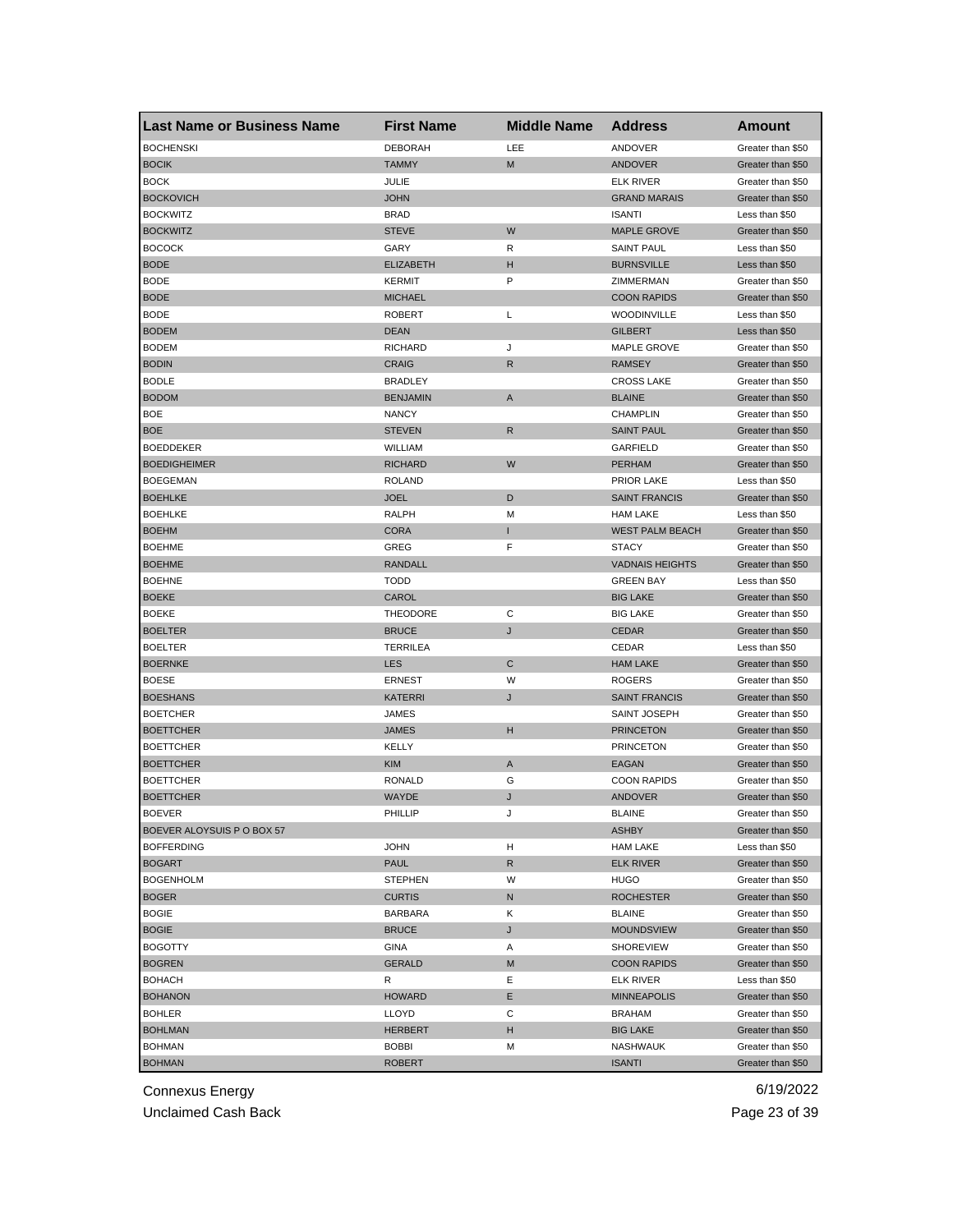| <b>Last Name or Business Name</b> | <b>First Name</b>              | <b>Middle Name</b> | <b>Address</b>                             | <b>Amount</b>                       |
|-----------------------------------|--------------------------------|--------------------|--------------------------------------------|-------------------------------------|
| <b>BOHN</b>                       | <b>SHERMAN</b>                 |                    | <b>ISANTI</b>                              | Less than \$50                      |
| <b>BOHN</b>                       | <b>TERRY</b>                   | Г                  | <b>MONTICELLO</b>                          | Greater than \$50                   |
| <b>BOHNEN</b>                     | <b>BRENDA</b>                  | Α                  | <b>COON RAPIDS</b>                         | Greater than \$50                   |
| <b>BOHNEN</b>                     | <b>DENNIS</b>                  | Г                  | <b>MORA</b>                                | Greater than \$50                   |
| <b>BOHNER</b>                     | <b>MICHAEL</b>                 |                    | <b>SAINT CLOUD</b>                         | Less than \$50                      |
| <b>BOHNSACK</b>                   | <b>KARL</b>                    | D                  | <b>SAINT PAUL</b>                          | Greater than \$50                   |
| <b>BOHR</b>                       | GARY                           | Α                  | <b>CIRCLE PINES</b>                        | Greater than \$50                   |
| <b>BOHRER</b>                     | <b>EDWARD</b>                  | Ε                  | <b>BECKER</b>                              | Greater than \$50                   |
| <b>BOHRER</b>                     | <b>ROBERT</b>                  | Ε                  | <b>ELK RIVER</b>                           | Less than \$50                      |
| <b>BOISJOLIE</b>                  | TIMOTHY                        |                    | <b>SAINT CLOUD</b>                         | Less than \$50                      |
| <b>BOLAN</b>                      | <b>DONALD</b>                  | J                  | <b>WYOMING</b>                             | Greater than \$50                   |
| <b>BOLAN</b>                      | <b>GERALD</b>                  | R                  | <b>DENT</b>                                | Less than \$50                      |
| <b>BOLAND</b>                     | <b>JEFFREY</b>                 | J                  | <b>COON RAPIDS</b>                         | Greater than \$50                   |
| <b>BOLAND</b>                     | <b>MICHAEL</b>                 | Г                  | <b>PLYMOUTH</b>                            | Greater than \$50                   |
| <b>BOLANDER</b>                   | CAROLYN                        | R                  | CHANDLER                                   | Greater than \$50                   |
| <b>BOLDEN</b>                     | <b>KAREN</b>                   |                    | <b>MONTICELLO</b>                          | Greater than \$50                   |
| <b>BOLDENOW</b>                   | <b>DWIGHT</b>                  |                    | <b>BIG LAKE</b>                            | Greater than \$50                   |
| <b>BOLDISCHAR</b>                 | <b>TERRI</b>                   | A                  | <b>SAINT PAUL</b>                          | Greater than \$50                   |
| <b>BOLDT</b>                      | CAROLYN                        | J                  | <b>BROOKLYN PARK</b>                       | Greater than \$50                   |
| <b>BOLDT</b>                      | <b>KENT</b>                    |                    | <b>COON RAPIDS</b>                         | Greater than \$50                   |
| <b>BOLDUC</b>                     | <b>DAVID</b>                   | J                  | ANOKA                                      | Less than \$50                      |
| <b>BOLDUC</b>                     | <b>JOHN</b>                    | R                  | <b>ANDOVER</b>                             | Less than \$50                      |
| <b>BOLDUC</b>                     | <b>RODNEY</b>                  |                    | <b>BLAINE</b>                              | Greater than \$50                   |
| <b>BOLIN</b>                      | <b>BRADLEY</b>                 | P                  | <b>BIG LAKE</b>                            | Greater than \$50                   |
| <b>BOLINE</b>                     | ALBERT                         | С                  | <b>BIG LAKE</b>                            | Less than \$50                      |
| <b>BOLINE</b>                     | <b>DAVID</b>                   | A                  | <b>MERRIFIELD</b>                          | Greater than \$50                   |
| <b>BOLLA</b>                      | <b>ANTHONY</b>                 | J                  | <b>BECKER</b>                              | Greater than \$50                   |
| <b>BOLLA</b>                      | <b>ERIN</b>                    |                    | <b>ROGERS</b>                              | Less than \$50                      |
| <b>BOLLIG</b>                     | <b>STEVE</b>                   | P                  | LINO LAKES                                 | Greater than \$50                   |
| <b>BOLLIN</b>                     | <b>AUDREY</b>                  | M                  | <b>ISANTI</b>                              | Greater than \$50                   |
| <b>BOLLIN</b>                     | CAROLE                         | J                  | <b>ISANTI</b>                              | Greater than \$50                   |
| <b>BOLLIN</b>                     | <b>LISA</b>                    | M                  | <b>CEDAR</b>                               | Greater than \$50                   |
| <b>BOLNICK</b>                    | DARRYL                         | Α                  | <b>COON RAPIDS</b>                         | Greater than \$50                   |
| <b>BOLSTAD</b>                    | <b>JEFFREY</b>                 | D                  | <b>ANDOVER</b>                             | Greater than \$50                   |
| <b>BOLSTAD</b>                    | <b>MARYJO</b>                  |                    | <b>BETHEL</b>                              | Greater than \$50                   |
| <b>BOLSTAD</b>                    | <b>STEPHEN</b>                 |                    | <b>BETHEL</b>                              | Greater than \$50                   |
| <b>BOLSTORFF</b>                  | <b>KRISTI</b>                  |                    | <b>WOODBURY</b>                            | Less than \$50                      |
| <b>BOLT</b>                       | <b>TERRI</b>                   | L                  | <b>ANDOVER</b>                             | Greater than \$50                   |
| <b>BOLTICH</b>                    | KIMBERLY                       | Α                  | <b>GRASSTON</b>                            | Greater than \$50                   |
| <b>BOLTON</b>                     | <b>BOBBYE</b>                  | <b>JEAN</b>        | <b>KAUKAUNA</b>                            | Greater than \$50                   |
|                                   | JASON                          |                    | ANOKA                                      |                                     |
| <b>BOLTZ</b><br><b>BOLZ</b>       | DANIEL                         |                    | <b>MINNEAPOLIS</b>                         | Less than \$50<br>Greater than \$50 |
| <b>BOMAN</b>                      | <b>DIANE</b>                   |                    | <b>ELK RIVER</b>                           | Less than \$50                      |
| <b>BOMAN</b>                      | <b>DIANE</b>                   | M                  | <b>ELK RIVER</b>                           | Greater than \$50                   |
| <b>BOMAN</b>                      |                                |                    |                                            |                                     |
|                                   | <b>MICHELLE</b><br><b>JOEL</b> | R<br>D             | <b>COON RAPIDS</b><br><b>SAINT FRANCIS</b> | Greater than \$50                   |
| <b>BONA</b>                       |                                |                    |                                            | Less than \$50                      |
| <b>BONCHER</b>                    | <b>TIMOTHY</b>                 | J                  | <b>RICHMOND</b>                            | Greater than \$50                   |
| <b>BONCZEK</b>                    | <b>JEREMY</b>                  | J                  | <b>PRINCETON</b>                           | Less than \$50                      |
| <b>BONDE</b>                      | ARTHUR                         | Г                  | <b>BLAINE</b>                              | Greater than \$50                   |
| <b>BONDERSON</b>                  | <b>JENNIFER</b>                |                    | <b>LINO LAKES</b>                          | Less than \$50                      |
| <b>BONDESON</b>                   | GARY                           | J                  | <b>COTTAGE GROVE</b>                       | Less than \$50                      |
| <b>BONDHUS</b>                    | <b>DENNIS</b>                  | J                  | <b>MONTICELLO</b>                          | Greater than \$50                   |
| <b>BONE</b>                       | DALE                           |                    | <b>CIRCLE PINES</b>                        | Less than \$50                      |
| <b>BONE</b>                       | <b>JON</b>                     |                    | <b>ISANTI</b>                              | Greater than \$50                   |
| <b>BONESTROO</b>                  | RAY                            | G                  | SAINT ANTHONY                              | Greater than \$50                   |
| <b>BONG</b>                       | <b>BRADLEY</b>                 | R                  | <b>BLAINE</b>                              | Greater than \$50                   |

Unclaimed Cash Back **Page 24 of 39**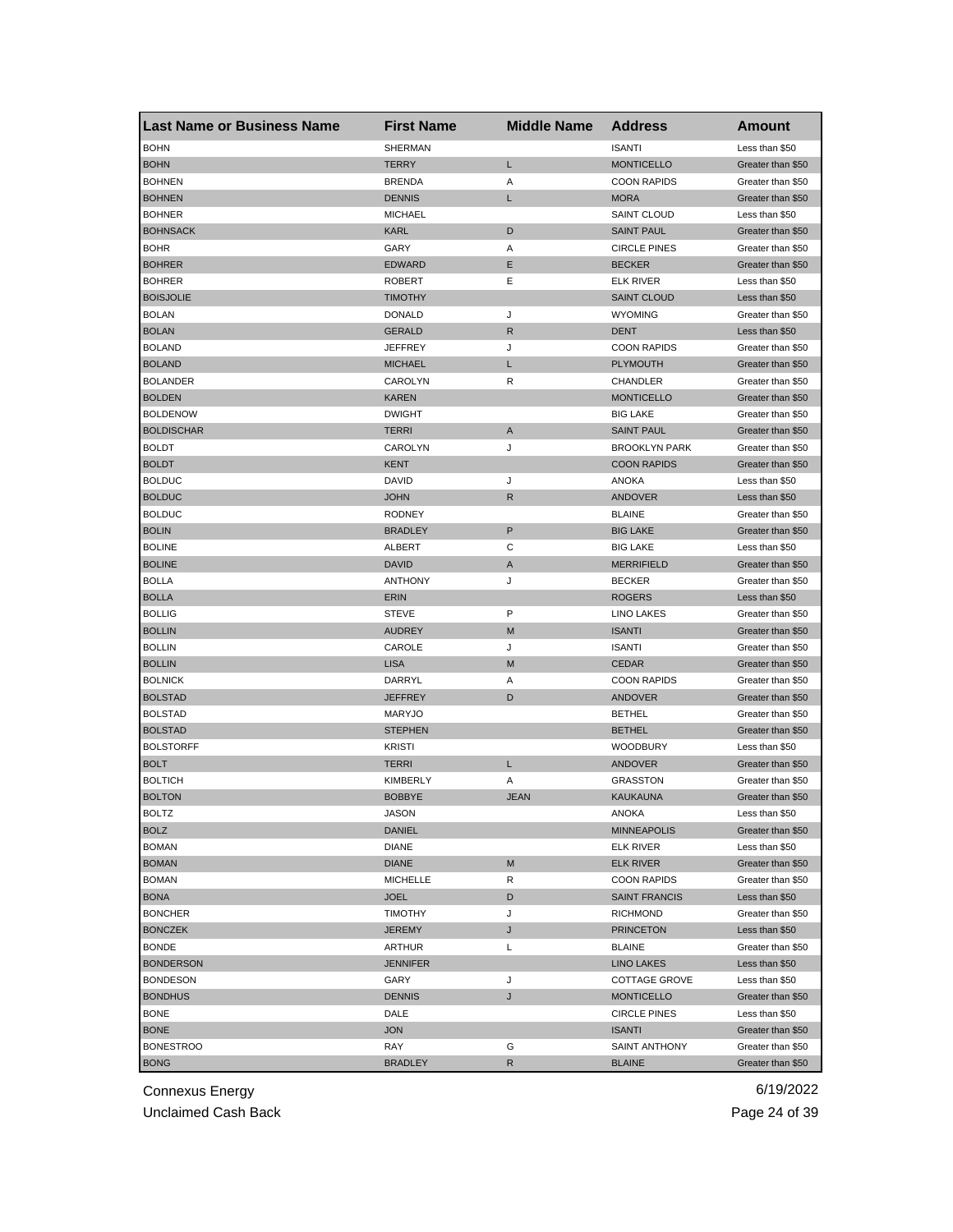| <b>Last Name or Business Name</b> | <b>First Name</b> | <b>Middle Name</b> | <b>Address</b>      | <b>Amount</b>     |
|-----------------------------------|-------------------|--------------------|---------------------|-------------------|
| <b>BONG</b>                       | <b>KEVIN</b>      |                    | <b>COON RAPIDS</b>  | Greater than \$50 |
| <b>BONGAARTS</b>                  | <b>JAMES</b>      |                    | <b>ELK RIVER</b>    | Greater than \$50 |
| <b>BONIARCZYK</b>                 | <b>MICHAEL</b>    | W                  | ANOKA               | Greater than \$50 |
| <b>BONIN</b>                      | <b>CHAD</b>       | Α                  | <b>CEDAR</b>        | Greater than \$50 |
| <b>BONIN</b>                      | JAMES             |                    | MAPLEWOOD           | Greater than \$50 |
| <b>BONINE</b>                     | <b>RONALD</b>     | Α                  | <b>GLENCOE</b>      | Greater than \$50 |
| <b>BONKOSKI</b>                   | NEIL              | R                  | <b>RIVER FALLS</b>  | Greater than \$50 |
| <b>BONNETTE</b>                   | <b>CLAIR</b>      |                    | <b>BLAINE</b>       | Greater than \$50 |
| <b>BONNEVILLE</b>                 | <b>MICHAEL</b>    | P                  | <b>BLAINE</b>       | Greater than \$50 |
| <b>BONNIES CAFE</b>               |                   |                    | <b>CIRCLE PINES</b> | Greater than \$50 |
| <b>BONSACK</b>                    | <b>BRUCE</b>      | Α                  | <b>ROSEVILLE</b>    | Less than \$50    |
| <b>BONSANTE</b>                   | <b>DANIEL</b>     |                    | <b>BECKER</b>       | Greater than \$50 |
| <b>BONTJES</b>                    | <b>ISABELL</b>    | Α                  | <b>FOREST LAKE</b>  | Greater than \$50 |
| <b>BOOK</b>                       | <b>BIN</b>        | <b>THE</b>         | <b>COON RAPIDS</b>  | Greater than \$50 |
| <b>BOOKS</b>                      | <b>RICHARD</b>    | R                  | <b>LAS VEGAS</b>    | Greater than \$50 |
| <b>BOONE</b>                      | <b>ANDREA</b>     |                    | <b>SAINT PAUL</b>   | Less than \$50    |
| <b>BOONE</b>                      | VALERIE           |                    | <b>FOREST LAKE</b>  | Greater than \$50 |
| <b>BOOS</b>                       | <b>LORNA</b>      | M                  | <b>GRASSTON</b>     | Greater than \$50 |
| <b>BOOS</b>                       | <b>ROBERT</b>     | W                  | ANDOVER             | Greater than \$50 |
| <b>BOOTH</b>                      | <b>SHERRY</b>     | R                  | <b>MINNEAPOLIS</b>  | Greater than \$50 |
| <b>BOOTHE</b>                     | PERRY             | J                  | N LAS VEGAS         | Greater than \$50 |
| <b>BOOTS</b>                      | <b>DONNA</b>      | M                  | <b>HAM LAKE</b>     | Greater than \$50 |
| <b>BOOTS</b>                      | <b>PATRICIA</b>   |                    | CEDAR               | Greater than \$50 |
| <b>BOR-SON BUILDING CORP</b>      |                   |                    | <b>BLOOMINGTON</b>  | Less than \$50    |
| <b>BORASH</b>                     | <b>JOHN</b>       | P                  | CORCORAN            | Greater than \$50 |
| <b>BORASH</b>                     | <b>TONY</b>       |                    | <b>OSAKIS</b>       | Greater than \$50 |
| <b>BORCHARDT</b>                  | DAVID             |                    | <b>SAINT PAUL</b>   | Less than \$50    |
| <b>BORCHERDING</b>                | DARRYL            | Е                  | <b>SAINT LOUIS</b>  | Greater than \$50 |
| <b>BORCHERS</b>                   | DALE              | R                  | CAMBRIDGE           | Greater than \$50 |
| <b>BORCHERT</b>                   | <b>MICHAEL</b>    | A                  | <b>MINNETONKA</b>   | Greater than \$50 |
| <b>BORCHERT</b>                   | <b>RICHARD</b>    | J                  | <b>FARGO</b>        | Greater than \$50 |
| <b>BORCHERT</b>                   | <b>THOMAS</b>     | A                  | <b>ANOKA</b>        | Less than \$50    |
| <b>BORDEN</b>                     | <b>JOHN</b>       | <b>PATRICK</b>     | <b>INVER GROVE</b>  | Greater than \$50 |
| <b>BORDEN</b>                     | <b>MICHAEL</b>    | D                  | <b>COON RAPIDS</b>  | Greater than \$50 |
| <b>BORDEN</b>                     | <b>RICHARD</b>    | D                  | <b>COON RAPIDS</b>  | Greater than \$50 |
| <b>BORDEN</b>                     | <b>RICHARD</b>    | D                  | <b>COON RAPIDS</b>  | Greater than \$50 |
| <b>BORDEN</b>                     | <b>SCOTT</b>      |                    | CHISAGO CITY        | Greater than \$50 |
| <b>BORDSON</b>                    | <b>AL</b>         | R                  | <b>BLAINE</b>       | Greater than \$50 |
| <b>BORDWELL</b>                   | J                 | P                  | <b>BLAINE</b>       | Greater than \$50 |
| <b>BOREEN</b>                     | <b>GREGOR</b>     |                    | <b>MONTROSE</b>     | Greater than \$50 |
| <b>BORER</b>                      | ROBERT            | J                  | ANDOVER             | Less than \$50    |
| <b>BORG</b>                       | DANIEL            | P                  | <b>BLAINE</b>       | Greater than \$50 |
| <b>BORG</b>                       | <b>MICHAEL</b>    | R                  | ZIMMERMAN           | Greater than \$50 |
| <b>BORGEN</b>                     | <b>DIANA</b>      | L                  | <b>COON RAPIDS</b>  | Greater than \$50 |
| <b>BORGEN</b>                     | <b>DIANA</b>      | L                  | <b>ELK RIVER</b>    | Less than \$50    |
| <b>BORGERDING</b>                 | <b>ROBERT</b>     | J                  | <b>BOKEELIA</b>     | Greater than \$50 |
| <b>BORGESON</b>                   | <b>MARK</b>       | G                  | <b>BIG LAKE</b>     | Greater than \$50 |
| <b>BORGESON</b>                   | <b>ROY</b>        | Α                  | <b>ANNAPOLIS</b>    | Less than \$50    |
| <b>BORING</b>                     | <b>JEFFERY</b>    | G                  | ANOKA               | Less than \$50    |
| <b>BORING</b>                     | <b>KIM</b>        | R                  | <b>BLAINE</b>       | Less than \$50    |
| <b>BORLAUG</b>                    | <b>JOHN</b>       | Κ                  | <b>CIRCLE PINES</b> | Greater than \$50 |
| <b>BORN</b>                       | CAROL             | J                  | <b>BLAINE</b>       | Greater than \$50 |
| <b>BORN</b>                       | CHAD              |                    | <b>MINNEAPOLIS</b>  | Greater than \$50 |
| <b>BORN</b>                       | <b>DICK</b>       | A                  | CEDAR               | Greater than \$50 |
| <b>BORN</b>                       | MAXINE            | С                  | ANOKA               | Greater than \$50 |
| <b>BORN</b>                       | <b>RUSS</b>       |                    | <b>SAINT CLOUD</b>  | Greater than \$50 |
|                                   |                   |                    |                     |                   |

Unclaimed Cash Back **Page 25 of 39**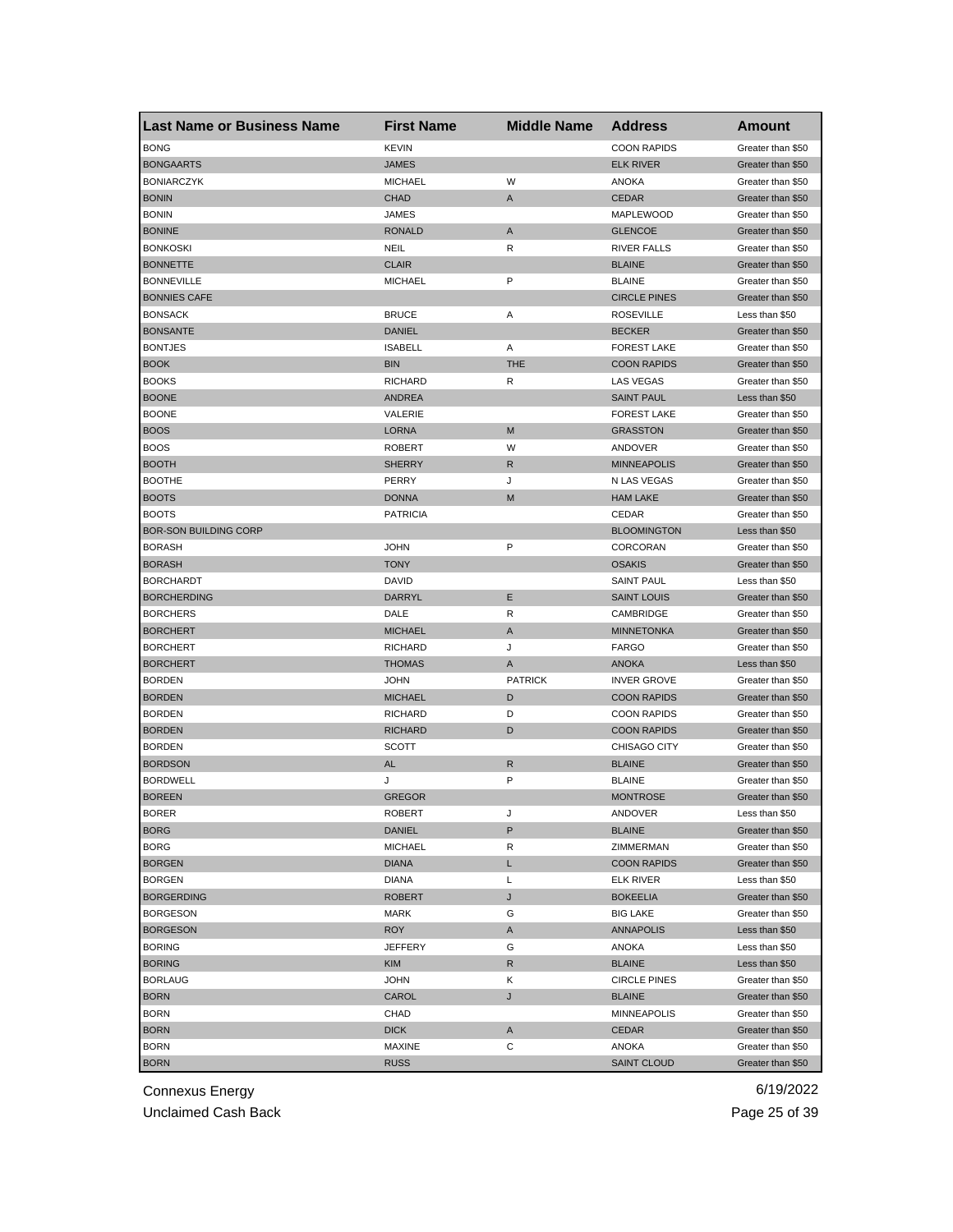| Last Name or Business Name | <b>First Name</b>  | <b>Middle Name</b> | <b>Address</b>         | <b>Amount</b>     |
|----------------------------|--------------------|--------------------|------------------------|-------------------|
| <b>BORN</b>                | <b>RUSSELL</b>     |                    | <b>EAST BETHEL</b>     | Greater than \$50 |
| <b>BORN</b>                | <b>SHARON</b>      | L                  | <b>CEDAR</b>           | Greater than \$50 |
| <b>BORN</b>                | WILLIAM            | Α                  | <b>COON RAPIDS</b>     | Less than \$50    |
| <b>BORNE</b>               | <b>ADAM</b>        |                    | <b>ISANTI</b>          | Greater than \$50 |
| <b>BORNEKE</b>             | <b>EMERALD</b>     |                    | <b>SAINT CLOUD</b>     | Greater than \$50 |
| <b>BORNETUN</b>            | <b>RONALD</b>      | L                  | <b>COON RAPIDS</b>     | Greater than \$50 |
| <b>BOROS</b>               | <b>ROY</b>         | Е                  | <b>ANOKA</b>           | Greater than \$50 |
| <b>BORRESON</b>            | <b>TERRANCE</b>    |                    | <b>ANOKA</b>           | Greater than \$50 |
| <b>BORSLIEN</b>            | <b>LESTER</b>      |                    | <b>FARGO</b>           | Greater than \$50 |
| BORSON CONST CO INC        |                    |                    | <b>BLOOMINGTON</b>     | Greater than \$50 |
| <b>BORST</b>               | <b>KEVIN</b>       |                    | PILLAGER               | Greater than \$50 |
| <b>BORSTAD</b>             | <b>MYLES</b>       |                    | <b>COON RAPIDS</b>     | Greater than \$50 |
| <b>BORTON</b>              | LYDIA              |                    | ANOKA                  | Greater than \$50 |
| <b>BOSCO</b>               | <b>DEBRA</b>       | K                  | <b>PLYMOUTH</b>        | Less than \$50    |
| <b>BOSE</b>                | <b>GRACE</b>       |                    | <b>ELK RIVER</b>       | Less than \$50    |
| <b>BOSELL</b>              | LYNETTE            |                    | <b>ISANTI</b>          | Greater than \$50 |
| <b>BOSER</b>               | DANIEL             | Α                  | <b>ANOKA</b>           | Less than \$50    |
| <b>BOSER</b>               | <b>STEVE</b>       |                    | <b>BIG LAKE</b>        | Greater than \$50 |
| <b>BOSMA</b>               | <b>SUSAN</b>       | М                  | SARTELL                | Less than \$50    |
| <b>BOSO</b>                | <b>ALAN</b>        | N                  | <b>BIG LAKE</b>        | Greater than \$50 |
| <b>BOSS</b>                | <b>MARY</b>        | D                  | CEDAR                  | Greater than \$50 |
| <b>BOSSARDT</b>            | <b>CORPORATION</b> |                    | <b>EDINA</b>           | Greater than \$50 |
| <b>BOSSHARDT</b>           | DAVID              | Ε                  | <b>OWATONNA</b>        | Greater than \$50 |
| <b>BOST</b>                | <b>NANCY</b>       |                    | ZIMMERMAN              | Greater than \$50 |
| <b>BOST</b>                | SCOTT              | Г                  | <b>MILACA</b>          | Greater than \$50 |
| <b>BOST</b>                | <b>TIMOTHY</b>     | Α                  | <b>SAINT CLOUD</b>     | Less than \$50    |
| <b>BOSTER</b>              | BARRY              | L                  | OUTING                 | Less than \$50    |
| <b>BOSTON</b>              | <b>JEFFREY</b>     |                    | <b>SAINT PAUL</b>      | Greater than \$50 |
| <b>BOSTON</b>              | JOSEPH             | Κ                  | <b>CIRCLE PINES</b>    | Greater than \$50 |
| BOSTON HEALTH CARE SYSTEM  |                    |                    | <b>SAINT PAUL</b>      | Less than \$50    |
| BOSTON HEALTH CARE SYSTEM  |                    |                    | <b>SAINT PAUL</b>      | Greater than \$50 |
| BOSTON MARKET CORP #0630   |                    |                    | <b>SPOKANE</b>         | Greater than \$50 |
| <b>BOSTROM</b>             | <b>HEIDI</b>       | Г                  | SPRINGFIELD            | Less than \$50    |
| <b>BOTHMAN</b>             | <b>WILLIAM</b>     | W                  | <b>CAMBRIDGE</b>       | Less than \$50    |
| <b>BOTKER</b>              | <b>JESSE</b>       | С                  | <b>BLAINE</b>          | Less than \$50    |
| <b>BOTNARU</b>             | <b>ALINA</b>       |                    | ANDOVER                | Less than \$50    |
| <b>BOTT</b>                | <b>KENNETH</b>     | Г                  | <b>COON RAPIDS</b>     | Greater than \$50 |
| <b>BOTTEMA</b>             | <b>JULIE</b>       |                    | <b>HAM LAKE</b>        | Greater than \$50 |
| <b>BOTTEMA</b>             | LAMMERT            |                    | CEDAR                  | Greater than \$50 |
| <b>BOTTOMLEY</b>           | <b>BRENT</b>       | Г                  | <b>ASKOV</b>           | Greater than \$50 |
| BOIZ                       | DAVID              | M                  | <b>BUFFALO</b>         | Greater than \$50 |
| <b>BOTZEK</b>              | <b>ROBERT</b>      | A                  | <b>CASTLE ROCK</b>     | Greater than \$50 |
| <b>BOUCHARD</b>            | JULIE              | Α                  | <b>SAINT FRANCIS</b>   | Less than \$50    |
| <b>BOUCHARD</b>            | MARY               | С                  | <b>BLAINE</b>          | Less than \$50    |
| <b>BOUCHER</b>             | <b>MICHAEL</b>     | G                  | WASHINGTON             | Greater than \$50 |
| <b>BOUDREAU</b>            | <b>FRED</b>        | G                  | <b>COON RAPIDS</b>     | Less than \$50    |
| <b>BOUDREAU</b>            | <b>JOSEPH</b>      |                    | <b>FOREST LAKE</b>     | Greater than \$50 |
| <b>BOUGHTON</b>            | <b>KRISTINE</b>    | M                  | <b>COON RAPIDS</b>     | Greater than \$50 |
| <b>BOUGHTON</b>            | <b>THOMAS</b>      | J                  | <b>BLAINE</b>          | Greater than \$50 |
|                            |                    |                    |                        |                   |
| <b>BOULEY</b>              | <b>DELIGHT</b>     | L                  | ZIMMERMAN              | Greater than \$50 |
| <b>BOULEY</b>              | RITA               | J                  | DAYTON                 | Greater than \$50 |
| <b>BOURDEAUX</b>           | <b>ALAN</b>        |                    | <b>BLAINE</b>          | Greater than \$50 |
| <b>BOURDEAUX</b>           | SANDRA             | L                  | <b>COON RAPIDS</b>     | Greater than \$50 |
| <b>BOURG</b>               | <b>RICHARD</b>     | S                  | <b>BROOKLYN CENTER</b> | Greater than \$50 |
| <b>BOURGEOIS</b>           | EDWARD             | P                  | OAK PARK               | Less than \$50    |
| <b>BOURGOINE</b>           | <b>ALICIA</b>      | R                  | <b>LAKEVILLE</b>       | Less than \$50    |

Unclaimed Cash Back **Page 26 of 39**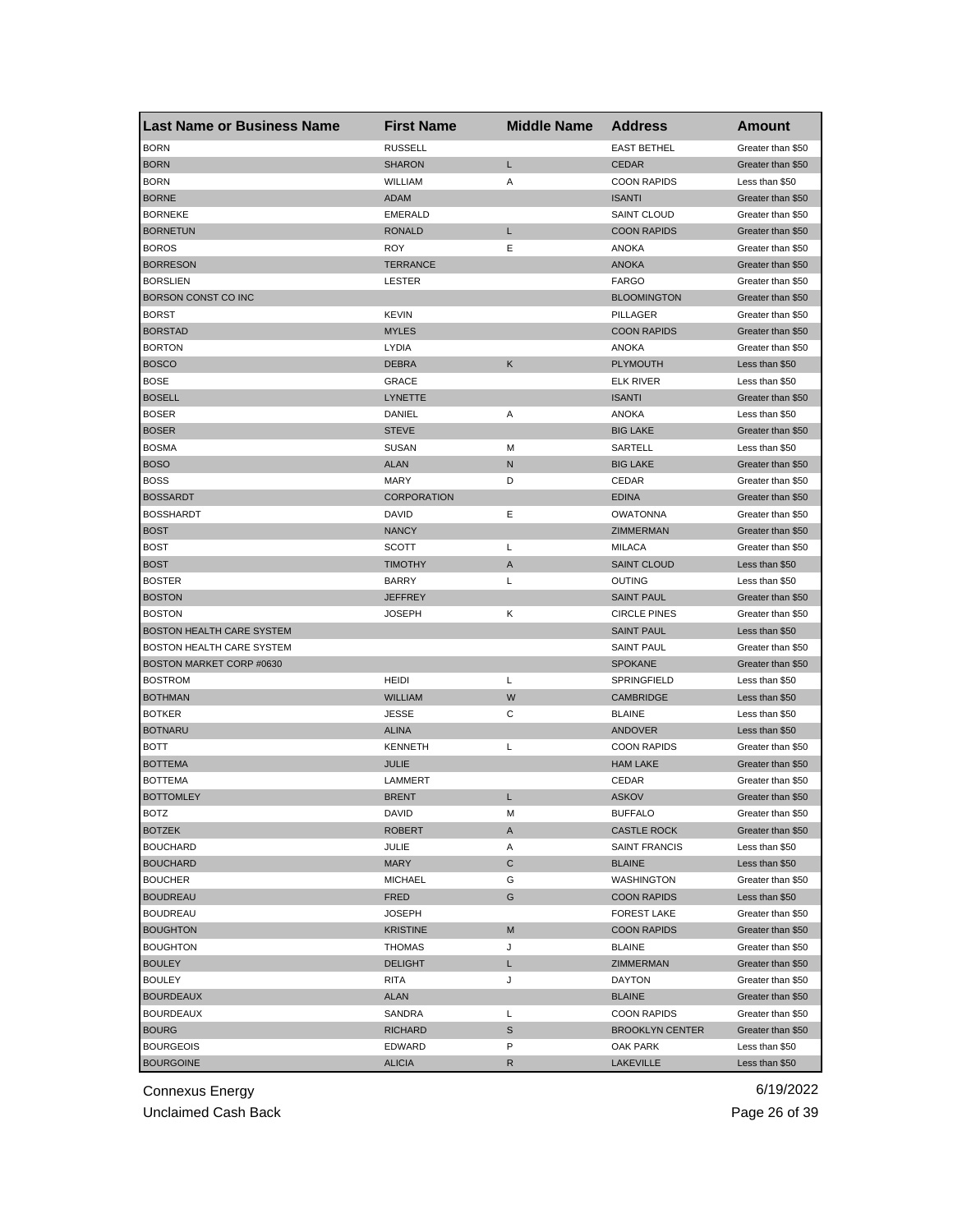| Last Name or Business Name  | <b>First Name</b>      | <b>Middle Name</b> | <b>Address</b>          | <b>Amount</b>     |
|-----------------------------|------------------------|--------------------|-------------------------|-------------------|
| <b>BOURKE</b>               | <b>DIANE</b>           | Κ                  | <b>BLAINE</b>           | Greater than \$50 |
| <b>BOURKE</b>               | <b>THOMAS</b>          |                    | <b>BETHEL</b>           | Greater than \$50 |
| <b>BOURLAS</b>              | KATHLEEN               | Ε                  | <b>COON RAPIDS</b>      | Less than \$50    |
| <b>BOURNE</b>               | <b>ROXANNE</b>         | M                  | <b>MAPLE GROVE</b>      | Greater than \$50 |
| <b>BOUTAIN</b>              | <b>CLARENCE</b>        |                    | <b>COON RAPIDS</b>      | Greater than \$50 |
| <b>BOVINGDON</b>            | <b>BRUCE</b>           |                    | <b>MINNEAPOLIS</b>      | Greater than \$50 |
| <b>BOVY</b>                 | <b>KIRSTEN</b>         | Ε                  | CEDAR                   | Greater than \$50 |
| <b>BOWAR</b>                | <b>DAVID</b>           | W                  | <b>HASTINGS</b>         | Less than \$50    |
| <b>BOWE</b>                 | <b>LYNN</b>            | Ε                  | <b>MILACA</b>           | Greater than \$50 |
| <b>BOWEN</b>                | <b>CLYDE</b>           | M                  | <b>BLAINE</b>           | Greater than \$50 |
| <b>BOWEN</b>                | <b>ROBERT</b>          | С                  | <b>GREEN BAY</b>        | Greater than \$50 |
| <b>BOWEN</b>                | <b>TONYA</b>           | M                  | <b>MORA</b>             | Less than \$50    |
| <b>BOWENS</b>               | THOMAS                 |                    | <b>SCANDIA</b>          | Greater than \$50 |
| <b>BOWER</b>                | <b>SANDRA</b>          |                    | <b>CLEARWATER</b>       | Greater than \$50 |
| <b>BOWERMAN</b>             | <b>CHARLES</b>         | Ε                  | ANDOVER                 | Greater than \$50 |
| <b>BOWERMAN</b>             | <b>CHARLES</b>         | Ε                  | SPANAWAY                | Greater than \$50 |
| <b>BOWERS</b>               | <b>JERRY</b>           |                    | SPRING LK PK            | Greater than \$50 |
| <b>BOWERS</b>               | <b>TIMOTHY</b>         | Ε                  | <b>BLAINE</b>           | Less than \$50    |
| <b>BOWIN</b>                | <b>THOMAS</b>          | R                  | <b>ELK RIVER</b>        | Greater than \$50 |
| <b>BOWMAN</b>               | <b>BEN</b>             | т                  | <b>SILVERTON</b>        | Less than \$50    |
| <b>BOWMAN</b>               | <b>DAWNA</b>           | J                  | <b>ISANTI</b>           | Greater than \$50 |
| <b>BOWMAN</b>               | <b>RENEE</b>           | F                  | <b>BLAINE</b>           | Greater than \$50 |
| <b>BOWMAN</b>               | TERRI                  | <b>LYNN</b>        | <b>KINGMAN</b>          | Greater than \$50 |
| <b>BOWMAN LEATHER LLC</b>   |                        |                    | <b>BALSOME LAKE</b>     | Less than \$50    |
| <b>BOWN</b>                 | <b>MICHAEL</b>         | D                  | <b>FRIDLEY</b>          | Greater than \$50 |
| <b>BOX</b>                  | <b>HIEDI</b>           | D                  | <b>BLAINE</b>           | Greater than \$50 |
| BOX                         | <b>TAMMY</b>           | S                  | DALY CITY               | Greater than \$50 |
| <b>BOXX</b>                 | <b>DOUGLAS</b>         | R                  | <b>ELLSINORE</b>        | Greater than \$50 |
| <b>BOYCE</b>                | <b>BARBARA</b>         | J                  | <b>COON RAPIDS</b>      | Greater than \$50 |
| <b>BOYCE</b>                | <b>SUSAN</b>           | G                  | <b>COON RAPIDS</b>      | Less than \$50    |
| <b>BOYD</b>                 | <b>JAMES</b>           |                    | CEDAR                   | Greater than \$50 |
| <b>BOYD</b>                 | <b>MICHAEL</b>         | W                  | <b>FOREST LAKE</b>      | Greater than \$50 |
| <b>BOYER</b>                | <b>FRED</b>            | J                  | <b>PRINCETON</b>        | Greater than \$50 |
| <b>BOYER</b>                | <b>GLENN</b>           | Ε                  | <b>EAU CLAIRE</b>       | Greater than \$50 |
| <b>BOYER</b>                | LISA                   | м                  | <b>WACONIA</b>          | Less than \$50    |
| <b>BOYES</b>                | <b>KATHLEEN</b>        |                    | <b>VADNAIS HEIGHTS</b>  | Greater than \$50 |
| <b>BOYLE</b>                | <b>MICHAEL</b>         | J                  | <b>SAINT CLOUD</b>      | Greater than \$50 |
| <b>BOYLE</b>                | <b>SHARON</b>          | L                  | <b>MINNEAPOLIS</b>      | Greater than \$50 |
| <b>BOYLE</b>                | <b>STACY</b>           | Ε                  | <b>LISMORE</b>          | Greater than \$50 |
| <b>BOYUM</b>                | <b>HAROLD</b>          |                    | <b>ALAMO</b>            | Less than \$50    |
| BOYUM                       | KIRK                   |                    | <b>BLAINE</b>           | Less than \$50    |
| <b>BOZELL</b>               | <b>TROY</b>            | Α                  | <b>BLAINE</b>           | Greater than \$50 |
| <b>BOZOVSKY</b>             | DALE                   | R                  | <b>FOREST LAKE</b>      | Greater than \$50 |
| <b>BRAASTAD</b>             | DAN                    | R                  | <b>COON RAPIDS</b>      | Greater than \$50 |
| <b>BRAASTAD</b>             | GERALD                 |                    | <b>LONG PRAIRIE</b>     | Less than \$50    |
| <b>BRAATEN</b>              | CARRIE                 |                    | <b>SAINT PAUL</b>       | Less than \$50    |
| <b>BRAATEN</b>              | JODY                   | Г                  | <b>COON RAPIDS</b>      | Less than \$50    |
| <b>BRABEC</b>               | <b>CLARENCE</b>        | G                  | <b>BLAINE</b>           | Greater than \$50 |
| <b>BRABOY</b>               | <b>DONALD</b>          |                    | <b>MINNEAPOLIS</b>      | Less than \$50    |
| <b>BRACE</b>                | <b>KEVIN</b>           | J                  | <b>ISANTI</b>           | Less than \$50    |
| <b>BRACE</b>                | <b>RONALD</b>          | J                  | <b>DRESSER</b>          | Greater than \$50 |
|                             |                        |                    | <b>BROOKLYN CENTER</b>  | Greater than \$50 |
| <b>BRACHLOW</b>             | <b>CALVIN</b><br>CAROL | J                  | <b>STACY</b>            |                   |
| <b>BRACHT</b>               |                        | Α                  |                         | Greater than \$50 |
| <b>BRACKENBURY</b>          | DAVID                  |                    | <b>ISANTI</b>           | Greater than \$50 |
| <b>BRACKEY</b>              | <b>ROBIN</b>           |                    | <b>BLAINE</b>           | Greater than \$50 |
| <b>BRAD ALEN PROPERTIES</b> |                        |                    | <b>SAINT LOUIS PARK</b> | Less than \$50    |

Unclaimed Cash Back **Page 27 of 39**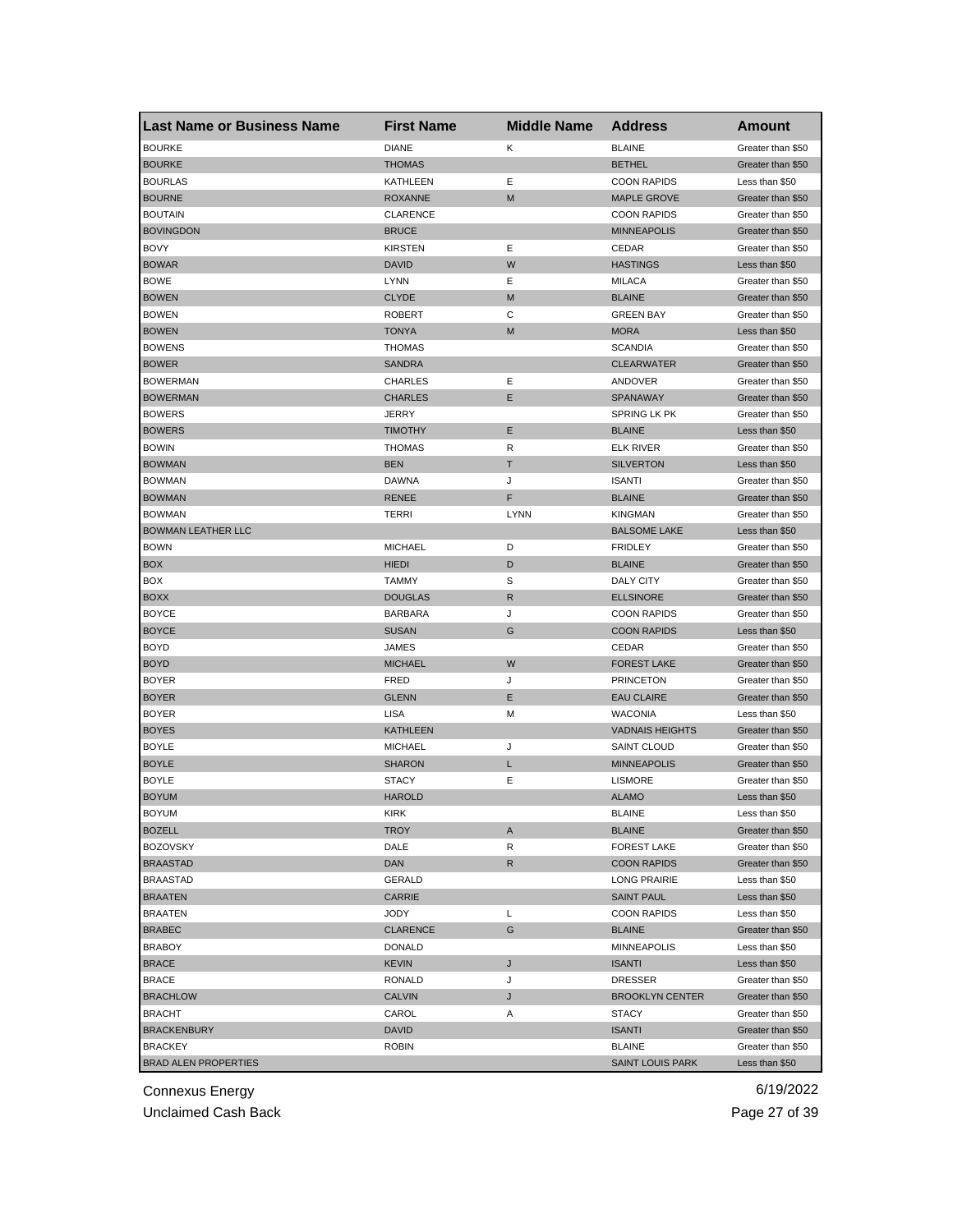| <b>Last Name or Business Name</b> | <b>First Name</b>  | <b>Middle Name</b> | <b>Address</b>          | Amount                                 |
|-----------------------------------|--------------------|--------------------|-------------------------|----------------------------------------|
| <b>BRADEN</b>                     | <b>CHERRI</b>      | <b>LYNN</b>        | ANDOVER                 | Greater than \$50                      |
| <b>BRADFORD</b>                   | GAYLE              |                    | <b>COON RAPIDS</b>      | Greater than \$50                      |
| <b>BRADFORD GARAGE</b>            |                    |                    | <b>CROSS LAKE</b>       | Greater than \$50                      |
| <b>BRADFORD ROADHOUSE</b>         |                    |                    | <b>ISANTI</b>           | Greater than \$50                      |
| <b>BRADLEY</b>                    | <b>ALAN</b>        | в                  | <b>BIG LAKE</b>         | Greater than \$50                      |
| <b>BRADLEY</b>                    | <b>MARGARET</b>    |                    | <b>FRIDLEY</b>          | Less than \$50                         |
| <b>BRADLEY</b>                    | <b>MARK</b>        | Α                  | CEDAR                   | Greater than \$50                      |
| <b>BRADLEY</b>                    | <b>MICHAEL</b>     | S                  | <b>LONG LAKE</b>        | Greater than \$50                      |
| <b>BRADOW</b>                     | <b>STEVEN</b>      |                    | <b>BLAINE</b>           | Greater than \$50                      |
| <b>BRADSETH</b>                   | <b>PHILIP</b>      |                    | <b>COON RAPIDS</b>      | Greater than \$50                      |
| <b>BRADSHAW</b>                   | LAWRENCE           | Κ                  | <b>MINNEAPOLIS</b>      | Greater than \$50                      |
| <b>BRADSHAW</b>                   | W                  | LEE                | <b>FOREST LAKE</b>      | Less than \$50                         |
| <b>BRADY</b>                      | <b>KENNETH</b>     | н                  | <b>BLAINE</b>           | Greater than \$50                      |
| <b>BRADY</b>                      | <b>THOMAS</b>      | F                  | <b>SUN CITY</b>         | Less than \$50                         |
| <b>BRAGET</b>                     | <b>KATHLEEN</b>    | Ε                  | <b>GREENFIELD</b>       | Greater than \$50                      |
| <b>BRAINARD</b>                   | <b>MICHAEL</b>     |                    | <b>ANDOVER</b>          | Greater than \$50                      |
| <b>BRAINARD</b>                   | <b>NICHOL</b>      | J                  | <b>COON RAPIDS</b>      | Greater than \$50                      |
| <b>BRAMMEIER</b>                  | <b>MIRANDA</b>     | т                  | <b>COON RAPIDS</b>      | Less than \$50                         |
| <b>BRANCH</b>                     | <b>CHRIS</b>       |                    | <b>FRIDLEY</b>          | Greater than \$50                      |
| <b>BRANCHAUD</b>                  | <b>KEVIN</b>       | L                  | <b>BLAINE</b>           | Greater than \$50                      |
| <b>BRANCHAUD</b>                  | <b>WILLIAM</b>     | J                  | <b>RAMSEY</b>           | Less than \$50                         |
| <b>BRAND</b>                      | <b>ARTHUR</b>      | J                  | <b>MINNETONKA</b>       | Greater than \$50                      |
| <b>BRAND</b>                      | WILLIAM            | P                  | <b>ELK RIVER</b>        | Greater than \$50                      |
| <b>BRANDELL</b>                   | <b>KIM</b>         |                    | <b>ELK RIVER</b>        | Greater than \$50                      |
| <b>BRANDENBURGER</b>              | <b>TIMOTHY</b>     | J                  | <b>FRIDLEY</b>          | Greater than \$50                      |
| <b>BRANDER</b>                    | <b>BRAD</b>        |                    | <b>MINNEAPOLIS</b>      | Less than \$50                         |
| <b>BRANDES</b>                    | <b>SCOTT</b>       | R                  | <b>ISANTI</b>           | Greater than \$50                      |
| <b>BRANDON</b>                    | <b>KATHLEEN</b>    | A                  | <b>RAYMOND</b>          | Greater than \$50                      |
| <b>BRANDT</b>                     | ANGELA             |                    | <b>MINNEAPOLIS</b>      | Greater than \$50                      |
| <b>BRANDT</b>                     | <b>CALVIN</b>      | J                  | <b>MINNEAPOLIS</b>      | Greater than \$50                      |
| <b>BRANDT</b>                     | CONSTANCE          |                    | <b>ELK RIVER</b>        | Greater than \$50                      |
| <b>BRANDT</b>                     | <b>DAVID</b>       | L                  | <b>COON RAPIDS</b>      | Greater than \$50                      |
| <b>BRANDT</b>                     | JAMES              |                    | <b>MAPLE GROVE</b>      | Greater than \$50                      |
| <b>BRANDT</b>                     | <b>LLOYD</b>       |                    | <b>VADNAIS HEIGHTS</b>  | Greater than \$50                      |
| <b>BRANDT</b>                     | <b>MITCHELL</b>    | Α                  | <b>IOWA CITY</b>        | Greater than \$50                      |
| <b>BRANDT</b>                     | <b>RONALD</b>      | A                  | <b>SOUTH HAVEN</b>      | Less than \$50                         |
| <b>BRANDT</b>                     | TARA               |                    | PINE CITY               | Less than \$50                         |
| <b>BRANDT</b>                     | <b>TERRY</b>       | D                  | <b>OAKDALE</b>          | Greater than \$50                      |
| <b>BRANDT</b>                     | <b>VICKIE</b>      |                    | <b>COLUMBIA HEIGHTS</b> |                                        |
| <b>BRANDVOLD</b>                  | <b>PAUL</b>        | D                  | <b>ANOKA</b>            | Greater than \$50<br>Greater than \$50 |
|                                   |                    |                    |                         |                                        |
| <b>BRANNIGAN</b>                  | JEAN               | Α                  | <b>FALCON HEIGHTS</b>   | Greater than \$50                      |
| <b>BRANNON</b>                    | <b>NANCY</b>       |                    | <b>BLAINE</b>           | Greater than \$50                      |
| <b>BRANSON</b>                    | KEITH              | Α                  | <b>FOREST LAKE</b>      | Greater than \$50                      |
| <b>BRANT</b>                      | <b>CHRISTOPHER</b> | J                  | <b>STILLWATER</b>       | Greater than \$50                      |
| <b>BRANT</b>                      | <b>DOUG</b>        |                    | <b>HAM LAKE</b>         | Greater than \$50                      |
| <b>BRANT</b>                      | <b>ROGER</b>       |                    | <b>SEDONA</b>           | Greater than \$50                      |
| <b>BRANTLEY</b>                   | <b>JOSHUA</b>      |                    | CAMBRIDGE               | Greater than \$50                      |
| <b>BRANUM</b>                     | <b>DOROTHY</b>     | A                  | <b>HAM LAKE</b>         | Greater than \$50                      |
| <b>BRANVILLE</b>                  | ROGER              |                    | <b>BURNSVILLE</b>       | Greater than \$50                      |
| <b>BRANVILLE LEONARD A II</b>     |                    |                    | <b>CIRCLE PINES</b>     | Greater than \$50                      |
| <b>BRASK</b>                      | JAMI               | Α                  | ANOKA                   | Less than \$50                         |
| <b>BRASK</b>                      | <b>SHEILA</b>      | Κ                  | <b>COLUMBIA HEIGHTS</b> | Less than \$50                         |
| <b>BRASTRUP</b>                   | ROGER              | Г                  | ALBUQUERQUE             | Less than \$50                         |
| <b>BRATLAND</b>                   | <b>ARDEAN</b>      |                    | <b>SAINT PAUL</b>       | Less than \$50                         |
| <b>BRATLIE</b>                    | STEPHEN            | P                  | <b>BRECKENRIDGE</b>     | Greater than \$50                      |
| <b>BRATSCH</b>                    | <b>DURWIN</b>      | F                  | <b>COON RAPIDS</b>      | Greater than \$50                      |

Unclaimed Cash Back **Page 28 of 39**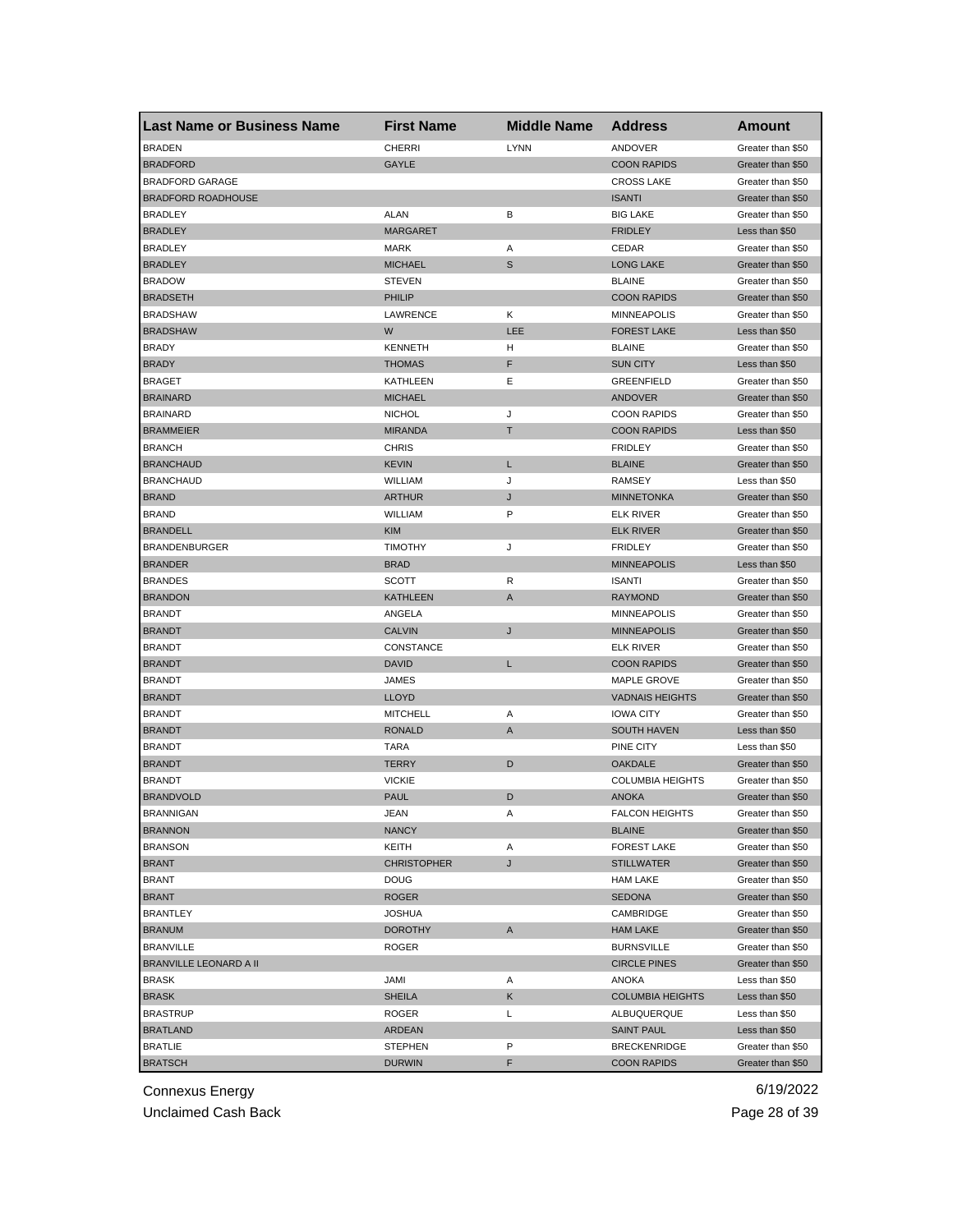| Last Name or Business Name | <b>First Name</b> | <b>Middle Name</b> | <b>Address</b>         | <b>Amount</b>     |
|----------------------------|-------------------|--------------------|------------------------|-------------------|
| <b>BRATSCH</b>             | <b>MARVIN</b>     | ALLEN              | <b>COON RAPIDS</b>     | Greater than \$50 |
| <b>BRATTELID</b>           | <b>IVAN</b>       | S                  | <b>DAYTON</b>          | Greater than \$50 |
| <b>BRATULICH</b>           | <b>STEVEN</b>     | Ε                  | <b>PRINCETON</b>       | Less than \$50    |
| <b>BRATZ</b>               | <b>JOSEPH</b>     |                    | <b>COON RAPIDS</b>     | Greater than \$50 |
| <b>BRAUER</b>              | <b>ROBERT</b>     | G                  | <b>HILLSBORO</b>       | Greater than \$50 |
| <b>BRAUN</b>               | <b>GREGORY</b>    | Е                  | <b>CEDAR</b>           | Less than \$50    |
| <b>BRAUN</b>               | JAMES             |                    | <b>CHAMPLIN</b>        | Greater than \$50 |
| <b>BRAUN</b>               | <b>JODI</b>       | L                  | <b>COON RAPIDS</b>     | Greater than \$50 |
| <b>BRAUN</b>               | <b>JOSEPH</b>     |                    | <b>ISANTI</b>          | Greater than \$50 |
| <b>BRAUN</b>               | <b>ROBERT</b>     | C                  | <b>BLAINE</b>          | Greater than \$50 |
| <b>BRAUN</b>               | <b>THERESE</b>    |                    | <b>SAINT FRANCIS</b>   | Less than \$50    |
| <b>BRAUN</b>               | <b>WILLIAM</b>    | Е                  | <b>CHAMPLIN</b>        | Greater than \$50 |
| <b>BRAUN INTERTEC INC</b>  |                   |                    | EDINA                  | Greater than \$50 |
| <b>BRAUNS FASHIONS</b>     |                   |                    | <b>PLYMOUTH</b>        | Greater than \$50 |
| <b>BRAVINDER</b>           | <b>ROBERT</b>     | F                  | <b>WOODBURY</b>        | Greater than \$50 |
| <b>BRAVINDER</b>           | <b>ROBERT</b>     | G                  | <b>YORK</b>            | Greater than \$50 |
| BRAVO DANCE COMPANY        |                   |                    | <b>OTSEGO</b>          | Greater than \$50 |
| <b>BRAY</b>                | <b>DANIEL</b>     | P                  | <b>ANOKA</b>           | Greater than \$50 |
| <b>BRAY</b>                | <b>HERBERT</b>    | G                  | <b>CLEAR LAKE</b>      | Less than \$50    |
| <b>BRAY</b>                | <b>JOHN</b>       | M                  | <b>BLAINE</b>          | Greater than \$50 |
| <b>BRAY</b>                | <b>KARLA</b>      | м                  | ANOKA                  | Greater than \$50 |
| <b>BRAY</b>                | <b>MARY</b>       | M                  | <b>PINE CITY</b>       | Greater than \$50 |
| <b>BRAYTON WILLIAM JR</b>  |                   |                    | ZIMMERMAN              | Greater than \$50 |
| <b>BRAZELTON</b>           | <b>YVONNE</b>     |                    | <b>SHAKOPEE</b>        | Less than \$50    |
| <b>BRAZIL</b>              | <b>SCOTT</b>      |                    | <b>BROOKLYN CTR</b>    | Greater than \$50 |
| <b>BRAZLE</b>              | <b>KATHY</b>      | R                  | <b>SLEEPY EYE</b>      | Greater than \$50 |
| <b>BRAZLE</b>              | KATHY             | R                  | SLEEPY EYE             | Less than \$50    |
| <b>BREAULT</b>             | <b>CHRIS</b>      | Κ                  | <b>BLAINE</b>          | Greater than \$50 |
| <b>BRECKE</b>              | <b>MICHELLE</b>   | R                  | ANDOVER                | Less than \$50    |
| <b>BREDEMUS</b>            | <b>KAREN</b>      | A                  | <b>ANDOVER</b>         | Greater than \$50 |
| <b>BREDESON</b>            | <b>DOREEN</b>     |                    | CHANDLER               | Greater than \$50 |
| <b>BREEMS</b>              | <b>KERMIT</b>     | W                  | <b>CEDAR</b>           | Less than \$50    |
| <b>BREEZE</b>              | <b>JANICE</b>     |                    | <b>FRIDLEY</b>         | Greater than \$50 |
| <b>BREEZEE</b>             | <b>RICHARD</b>    | L                  | <b>CIRCLE PINES</b>    | Greater than \$50 |
| <b>BREFFLE</b>             | <b>CLIFF</b>      |                    | <b>COON RAPIDS</b>     | Greater than \$50 |
| <b>BREHEIM</b>             | <b>SANDRA</b>     | Κ                  | <b>VADNAIS HEIGHTS</b> | Greater than \$50 |
| <b>BREHM</b>               | DAVID             | Α                  | ANOKA                  | Greater than \$50 |
| <b>BREITENFELDT</b>        | LEROY             | M                  | <b>CLEAR LAKE</b>      | Greater than \$50 |
| <b>BREIVIK</b>             | Α                 | <b>NORRIS</b>      | SAVAGE                 | Greater than \$50 |
| <b>BREKKESTRAN</b>         | <b>KEVIN</b>      |                    | <b>MINNEAPOLIS</b>     | Less than \$50    |
| BREMER                     | KENNE I H         |                    | <b>NEW BRIGHTON</b>    | Greater than \$50 |
| <b>BREMSETH</b>            | <b>DONNA</b>      |                    | <b>CHASKA</b>          | Less than \$50    |
| <b>BREMSETH</b>            | LLOYD             |                    | ZIMMERMAN              | Less than \$50    |
| <b>BREN</b>                | <b>DAWN</b>       | M                  | <b>CHAMPLIN</b>        | Less than \$50    |
| <b>BREN</b>                | PAULA             |                    | <b>HAM LAKE</b>        | Greater than \$50 |
| <b>BRENES</b>              | <b>JOSE</b>       |                    | <b>ISANTI</b>          | Less than \$50    |
| <b>BRENGMAN</b>            | JAN               | M                  | <b>MINNEAPOLIS</b>     | Less than \$50    |
| <b>BRENK</b>               | <b>THOMAS</b>     | V                  | <b>ANDOVER</b>         | Greater than \$50 |
| <b>BRENNAN</b>             | <b>BUILDERS</b>   |                    | <b>BIG LAKE</b>        | Greater than \$50 |
| <b>BRENNAN</b>             | <b>MICHAEL</b>    | W                  | <b>HAM LAKE</b>        | Greater than \$50 |
| <b>BRENNAN</b>             | RICHARD           | Ε                  | <b>BURNSVILLE</b>      | Greater than \$50 |
| <b>BRENNHOFER</b>          | <b>RONALD</b>     | J                  | <b>GREENWOOD</b>       | Greater than \$50 |
| <b>BRENNISE</b>            | MARIE             | Ε                  | <b>COON RAPIDS</b>     | Greater than \$50 |
| <b>BRENNY</b>              | DAVE              |                    | EAGLE                  | Greater than \$50 |
| <b>BRESNAHAN</b>           | <b>BERNICE</b>    | V                  | <b>COON RAPIDS</b>     | Greater than \$50 |
| <b>BRETHEM</b>             | <b>RONALD</b>     | M                  | <b>COON RAPIDS</b>     | Greater than \$50 |

Unclaimed Cash Back **Page 29 of 39**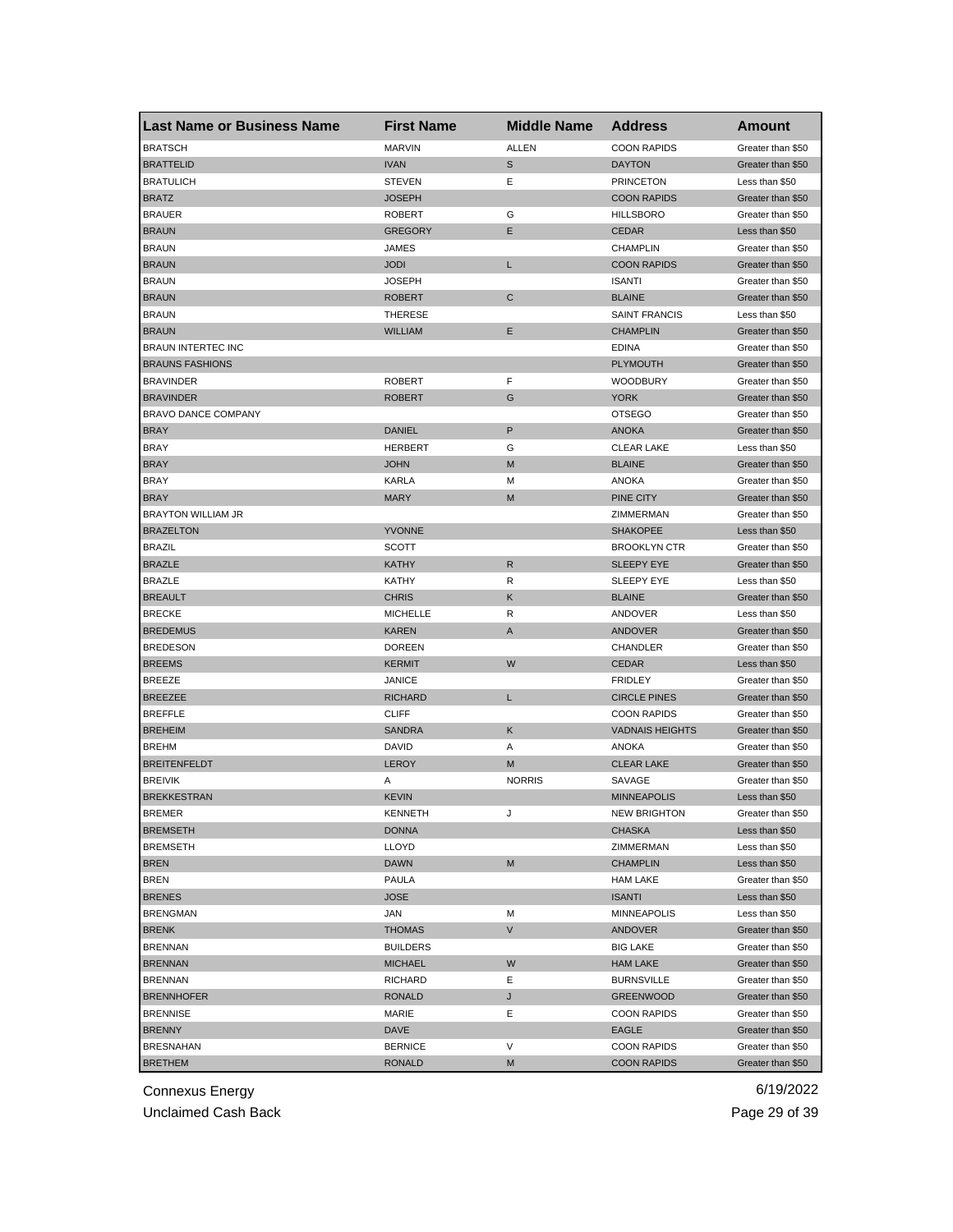| <b>Last Name or Business Name</b> | <b>First Name</b>            | <b>Middle Name</b> | <b>Address</b>             | <b>Amount</b>     |
|-----------------------------------|------------------------------|--------------------|----------------------------|-------------------|
| <b>BRETHEN</b>                    | <b>RONALD</b>                | М                  | <b>ANOKA</b>               | Greater than \$50 |
| <b>BRETZMAN</b>                   | <b>TERRY</b>                 | Г                  | <b>NEW RICHMOND</b>        | Greater than \$50 |
| <b>BREUNINGER</b>                 | <b>CODY</b>                  | J                  | <b>ISANTI</b>              | Less than \$50    |
| <b>BREVER</b>                     | <b>VICKI</b>                 | Α                  | <b>FRIDLEY</b>             | Greater than \$50 |
| <b>BREVIG</b>                     | <b>DENNIS</b>                | R                  | <b>BLAINE</b>              | Greater than \$50 |
| <b>BREVIG</b>                     | <b>GREGORY</b>               | н                  | <b>MONTICELLO</b>          | Less than \$50    |
| <b>BREW</b>                       | MIKE                         |                    | <b>FARMINGTON</b>          | Less than \$50    |
| <b>BREWER</b>                     | <b>DIANE</b>                 | S                  | <b>WYOMING</b>             | Greater than \$50 |
| <b>BREWER</b>                     | <b>THOMAS</b>                | D                  | <b>FOREST LAKE</b>         | Less than \$50    |
| <b>BREWINGTON</b>                 | <b>JON</b>                   | A                  | <b>RUSH CITY</b>           | Greater than \$50 |
| <b>BREWINGTON</b>                 | LORRAINE                     |                    | <b>COON RAPIDS</b>         | Greater than \$50 |
| <b>BREWINSKI</b>                  | <b>MATTHEW</b>               |                    | <b>SAINT PAUL</b>          | Greater than \$50 |
| <b>BREWSTER</b>                   | DAVID                        | м                  | <b>BLAINE</b>              | Greater than \$50 |
| <b>BREZINKA</b>                   | <b>GIRARD</b>                |                    | PEQUOT LAKES               | Greater than \$50 |
| <b>BRIAN</b>                      | <b>DENNIS</b>                |                    | <b>GEORGETOWN</b>          | Greater than \$50 |
| <b>BRIAN G BLANCHARD CLU</b>      |                              |                    | <b>MAPLE GROVE</b>         | Greater than \$50 |
| <b>BRICK</b>                      | PETER                        | Α                  | ANDOVER                    | Greater than \$50 |
| <b>BRICK</b>                      | <b>ROBERT</b>                | Ε                  | <b>LINO LAKES</b>          | Greater than \$50 |
| <b>BRIDGEMAN</b>                  | <b>JASON</b>                 | W                  | <b>ANOKA</b>               | Greater than \$50 |
| <b>BRIDGEMAN</b>                  | <b>PAUL</b>                  |                    | <b>COON RAPIDS</b>         | Greater than \$50 |
| <b>BRIDGEMAN</b>                  | <b>VIRGIL</b>                | D                  | <b>BLAINE</b>              | Greater than \$50 |
| <b>BRIDGER</b>                    | <b>STEVEN</b>                | M                  | <b>CENTERVILLE</b>         | Greater than \$50 |
| <b>BRIDGES</b>                    | <b>STEVEN</b>                | R                  | WHITE BEAR LAKE            | Less than \$50    |
| <b>BRIEL</b>                      | <b>MARC</b>                  | L                  | <b>SPRINGFIELD</b>         | Greater than \$50 |
| <b>BRIEN</b>                      | <b>ERNEST</b>                |                    | <b>SAUK RAPIDS</b>         | Less than \$50    |
| <b>BRIGGLE</b>                    | <b>RONALD</b>                | L                  | <b>CIRLCLE PINES</b>       | Greater than \$50 |
| <b>BRIGGS</b>                     | ANDREW                       | P                  | ZIMMERMAN                  | Less than \$50    |
| <b>BRIGGS</b>                     | <b>DEBORAH</b>               | J                  | <b>MINNEAPOLIS</b>         | Less than \$50    |
| <b>BRIGGS</b>                     | JAMES                        |                    | <b>MINNEAPOLIS</b>         | Greater than \$50 |
| <b>BRIGGS</b>                     | <b>KENNETH</b>               | G                  | <b>BLAINE</b>              | Greater than \$50 |
| <b>BRIGGS</b>                     | PEGGY                        |                    | <b>EAST BETHEL</b>         | Less than \$50    |
| <b>BRIGHT</b>                     | <b>TIMOTHY</b>               | C                  | <b>INTERNATIONAL FALLS</b> | Greater than \$50 |
| <b>BRINDA</b>                     | <b>MARY</b>                  |                    | <b>BECKER</b>              | Less than \$50    |
| <b>BRINDLEY</b>                   | <b>CHERYL</b>                | Κ                  | ZIMMERMAN                  | Greater than \$50 |
| <b>BRINGS</b>                     |                              |                    | <b>MONTICELLO</b>          |                   |
|                                   | <b>JUDY</b><br><b>DEBBIE</b> | R                  |                            | Greater than \$50 |
| <b>BRINK</b>                      |                              |                    | <b>SAINT FRANCIS</b>       | Less than \$50    |
| <b>BRINK</b>                      | LINDA                        | M                  | <b>MINNEAPOLIS</b>         | Less than \$50    |
| <b>BRINK</b>                      | <b>RANDY</b>                 | L                  | <b>COON RAPIDS</b>         | Greater than \$50 |
| <b>BRINK</b>                      | <b>SCOTT</b>                 | Α                  | <b>MAPLE GROVE</b>         | Greater than \$50 |
| <b>BRINKMAN</b>                   | <b>DAVID</b>                 | Κ                  | <b>PLYMOUTH</b>            | Greater than \$50 |
| <b>BRISBIN</b>                    | <b>IROY</b>                  | ь.                 | ANOKA                      | Greater than \$50 |
| <b>BRISBOIS</b>                   | KARI                         |                    | <b>MAPLE GROVE</b>         | Less than \$50    |
| <b>BRISKY</b>                     | <b>RICHARD</b>               | J                  | PARKER                     | Greater than \$50 |
| <b>BRISSE</b>                     | <b>ANNETTE</b>               |                    | <b>HUTCHINSON</b>          | Less than \$50    |
| <b>BRISSETT</b>                   | CASEY                        | M                  | LITTLE CANADA              | Greater than \$50 |
| <b>BRISTLIN</b>                   | <b>DUWAINE</b>               | F                  | RAMSEY                     | Greater than \$50 |
| <b>BRISTOL</b>                    | <b>LYNN</b>                  | M                  | <b>CROOKSTON</b>           | Less than \$50    |
| <b>BRISTOR</b>                    | <b>STEVEN</b>                | J                  | <b>WYOMING</b>             | Less than \$50    |
| <b>BRITO</b>                      | <b>BONIFACIO</b>             |                    | <b>COON RAPIDS</b>         | Less than \$50    |
| <b>BRITT</b>                      | <b>JONI</b>                  | L.                 | <b>BROOKLYN PARK</b>       | Less than \$50    |
| <b>BRITTON</b>                    | CHERYL                       | Г                  | <b>BALDWIN</b>             | Greater than \$50 |
| <b>BRITTON</b>                    | <b>DANIEL</b>                |                    | <b>BLAINE</b>              | Greater than \$50 |
| <b>BRIXIUS</b>                    | JUDY                         |                    | MAPLE GROVE                | Less than \$50    |
| <b>BRLETICH</b>                   | <b>ALICE</b>                 |                    | <b>COON RAPIDS</b>         | Less than \$50    |
| BRO                               | RICHARD                      |                    | <b>NEW BRIGHTON</b>        | Greater than \$50 |
| <b>BROADBENT</b>                  | <b>ESSIE</b>                 | R                  | <b>ISANTI</b>              | Greater than \$50 |

Unclaimed Cash Back **Page 30 of 39**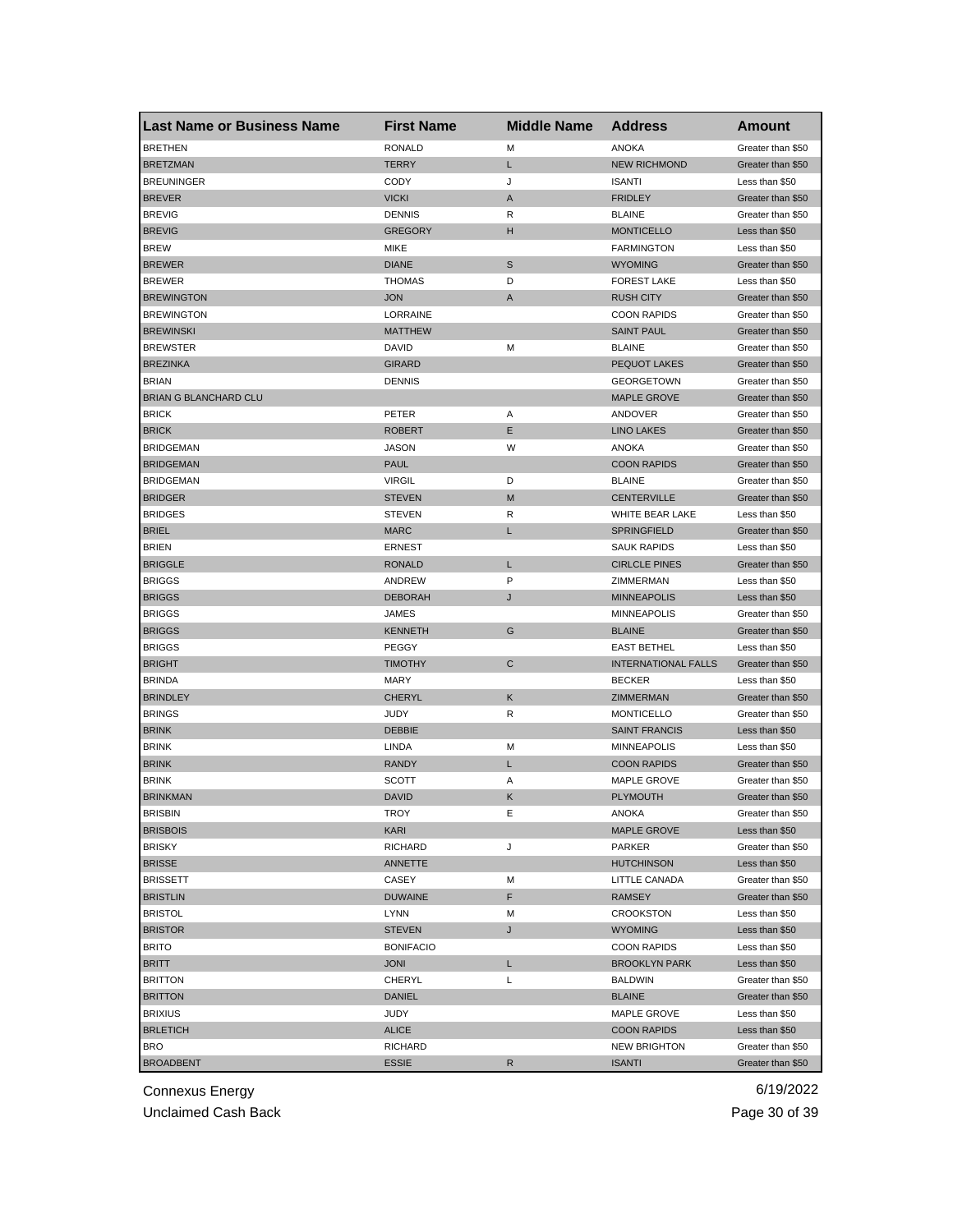| <b>Last Name or Business Name</b> | <b>First Name</b> | <b>Middle Name</b> | <b>Address</b>       | Amount            |
|-----------------------------------|-------------------|--------------------|----------------------|-------------------|
| <b>BROADWATER</b>                 | н                 | <b>GLEN</b>        | <b>NORA</b>          | Greater than \$50 |
| <b>BROBERG</b>                    | <b>STEVE</b>      |                    | <b>MINNEAPOLIS</b>   | Less than \$50    |
| <b>BROBERG</b>                    | TIM               | R                  | <b>OGILVIE</b>       | Less than \$50    |
| <b>BROCK</b>                      | <b>JAMIE</b>      |                    | <b>ROBBINSDALE</b>   | Less than \$50    |
| <b>BROCKMAN</b>                   | LELAND            | С                  | ANOKA                | Greater than \$50 |
| <b>BRODEEN</b>                    | <b>CHRISTINE</b>  | Ε                  | <b>MONTICELLO</b>    | Less than \$50    |
| <b>BRODEEN</b>                    | <b>SHIRLEY</b>    | н                  | <b>BLAINE</b>        | Greater than \$50 |
| <b>BRODERICK</b>                  | <b>MARK</b>       | A                  | <b>HAM LAKE</b>      | Greater than \$50 |
| <b>BRODEUR</b>                    | <b>MICHAEL</b>    | R                  | <b>BRAINERD</b>      | Greater than \$50 |
| <b>BRODIE</b>                     | <b>JOHN</b>       | R                  | <b>COON RAPIDS</b>   | Greater than \$50 |
| <b>BRODIE</b>                     | <b>TERRIE</b>     | Г                  | <b>BLAINE</b>        | Greater than \$50 |
| <b>BRODTMANN</b>                  | <b>CLIFFORD</b>   | R                  | <b>DETROIT LAKES</b> | Greater than \$50 |
| <b>BROEN</b>                      | CRAIG             | Α                  | <b>COON RAPIDS</b>   | Greater than \$50 |
| <b>BROEN</b>                      | <b>ELIZABETH</b>  | M                  | <b>ANOKA</b>         | Greater than \$50 |
| <b>BROHMER</b>                    | <b>NICOLE</b>     | L                  | <b>ROGERS</b>        | Less than \$50    |
| <b>BROKKE</b>                     | LARRY             | W                  | <b>HUGO</b>          | Greater than \$50 |
| <b>BROLL</b>                      | <b>ALVIN</b>      | G                  | <b>BACKUS</b>        | Greater than \$50 |
| <b>BROLL</b>                      | <b>COREY</b>      |                    | <b>MINNEAPOLIS</b>   | Less than \$50    |
| <b>BROMBACK</b>                   | <b>JOHN</b>       | С                  | <b>WOODBURY</b>      | Greater than \$50 |
| <b>BROMEN</b>                     | <b>JAMES</b>      | Α                  | <b>NEW BRIGHTON</b>  | Greater than \$50 |
| <b>BROMENSCHENKEL</b>             | <b>RANDY</b>      |                    | LITTLE CANADA        | Less than \$50    |
| <b>BROMLEY</b>                    | <b>BRIAN</b>      | Κ                  | <b>COON RAPIDS</b>   | Greater than \$50 |
| <b>BROMLEY</b>                    | PAMELA            |                    | <b>MINNEAPOLIS</b>   | Less than \$50    |
| <b>BROMLEY</b>                    | <b>PAMELA</b>     | <b>SUE</b>         | <b>ANDOVER</b>       | Greater than \$50 |
| <b>BROMLEY</b>                    | <b>RANDY</b>      | Ε                  | <b>BLAINE</b>        | Greater than \$50 |
| <b>BROMLEY HOMES INC</b>          |                   |                    | <b>ANDOVER</b>       | Less than \$50    |
| <b>BRONSON</b>                    | <b>HENRY</b>      |                    | ZIMMERMAN            | Less than \$50    |
| <b>BRONSON</b>                    | <b>MARK</b>       |                    | <b>ANDOVER</b>       | Less than \$50    |
| <b>BRONSON</b>                    | PEARL             | $\mathbf{I}$       | <b>ISANTI</b>        | Less than \$50    |
| <b>BRONSON</b>                    | <b>SUSAN</b>      | Κ                  | <b>COON RAPIDS</b>   | Greater than \$50 |
| <b>BROOKS</b>                     | <b>ANTHONY</b>    | J                  | <b>MINNEAPOLIS</b>   | Less than \$50    |
| <b>BROOKS</b>                     | <b>GREGORY</b>    | S                  | <b>ELK RIVER</b>     | Greater than \$50 |
| <b>BROOKS</b>                     | <b>JEFFREY</b>    | D                  | <b>FRIDLEY</b>       | Greater than \$50 |
| <b>BROOKS</b>                     | <b>MARLENE</b>    | S                  | <b>ELK RIVER</b>     | Greater than \$50 |
| <b>BROOKS</b>                     | <b>MARTIN</b>     | т                  | WHITE BEAR LAKE      | Greater than \$50 |
| <b>BROOKS</b>                     | <b>MATTHEW</b>    |                    | <b>MINNETONKA</b>    | Greater than \$50 |
| <b>BROOKS</b>                     | <b>STEVEN</b>     | J                  | <b>HUGO</b>          | Greater than \$50 |
| <b>BROOKS</b>                     | <b>STEVEN</b>     | M                  | EAGAN                | Less than \$50    |
| BROOKS FOOD MARKET #58            |                   |                    | <b>HOPKINS</b>       | Greater than \$50 |
| <b>BROOKSIDE TOOL INC</b>         |                   |                    | <b>ANOKA</b>         | Greater than \$50 |
| BROOM*                            | DALE              |                    | <b>HAM LAKE</b>      | Greater than \$50 |
| <b>BROPHY</b>                     | <b>CHRIS</b>      | P                  | <b>AUSTIN</b>        | Greater than \$50 |
| <b>BROSDAHL</b>                   | <b>GERALD</b>     | Α                  | <b>RAMSEY</b>        | Less than \$50    |
| <b>BROSE</b>                      | <b>MARK</b>       |                    | <b>OAKDALE</b>       | Greater than \$50 |
| <b>BROSH</b>                      | JACK              | M                  | <b>FOLEY</b>         | Less than \$50    |
| <b>BROSKE</b>                     | GARY              | L                  | <b>FARMINGTON</b>    | Less than \$50    |
| <b>BROSSEAU</b>                   | ALAN              | R                  | <b>CHAMPLIN</b>      | Greater than \$50 |
| <b>BROSTE</b>                     | WAYNE             |                    | ZIMMERMAN            | Greater than \$50 |
| <b>BROSTROM</b>                   | ROSS              |                    | <b>SAINT FRANCIS</b> | Less than \$50    |
| BROTHERS SMALL ENGINE REP         |                   |                    | <b>CEDAR</b>         | Greater than \$50 |
| <b>BROTHERTON</b>                 | D                 | <b>RICHARD</b>     | <b>MISSION</b>       | Greater than \$50 |
| <b>BROTT</b>                      | <b>DAVID</b>      | A                  | <b>FOREST LAKE</b>   | Greater than \$50 |
| <b>BROUSSEAU</b>                  | <b>BONNIE</b>     | R                  | <b>BIG LAKE</b>      | Greater than \$50 |
| <b>BROUSSEAU</b>                  | <b>BRENDA</b>     | J                  | <b>BLAINE</b>        | Greater than \$50 |
| <b>BROWER</b>                     | TERESA            | Α                  | <b>ELK RIVER</b>     | Greater than \$50 |
| <b>BROWN</b>                      | <b>ANNIE</b>      | R                  | <b>BROOKLYN PARK</b> | Less than \$50    |
|                                   |                   |                    |                      |                   |

Unclaimed Cash Back **Page 31** of 39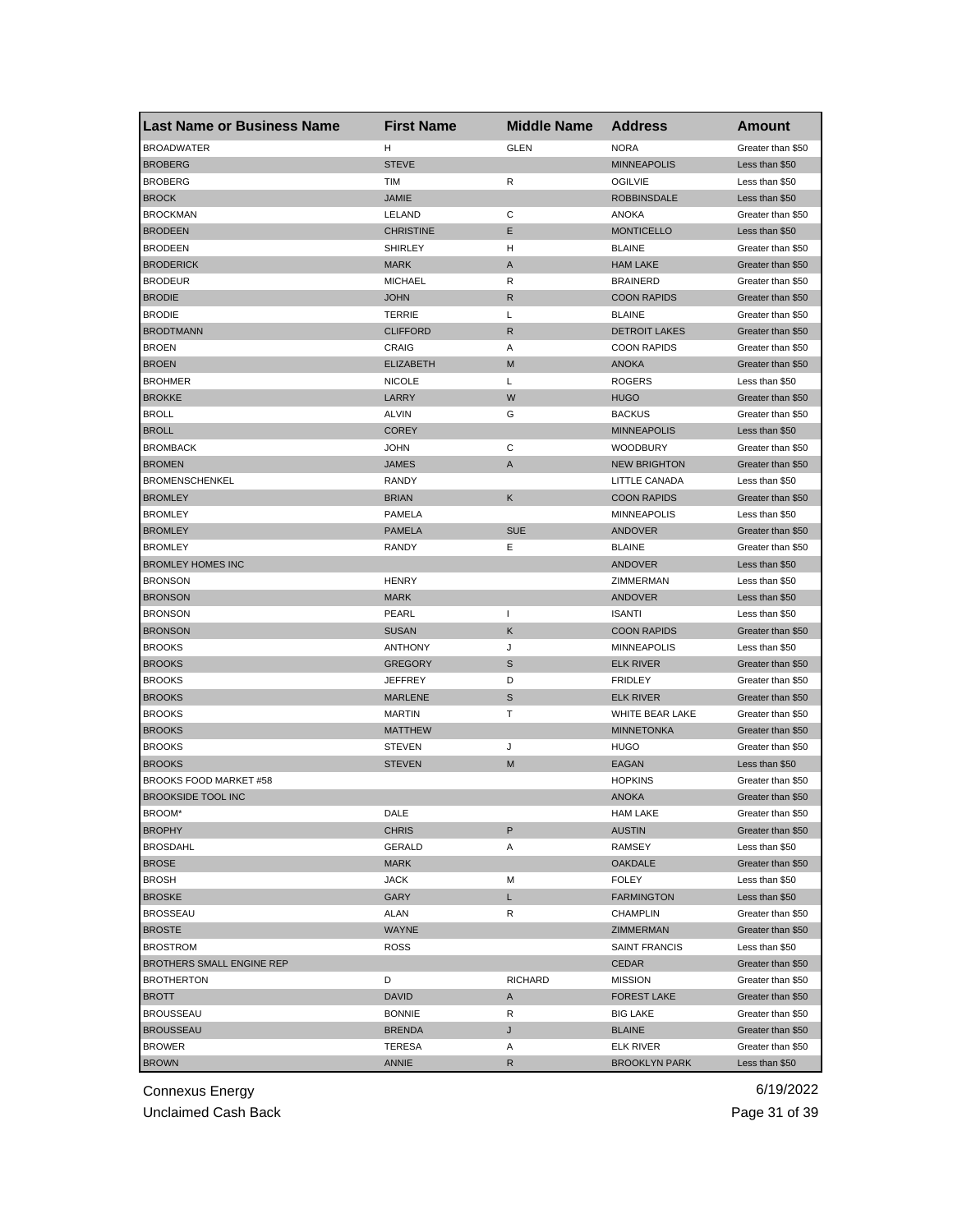| <b>Last Name or Business Name</b> | <b>First Name</b>        | <b>Middle Name</b> | <b>Address</b>                           | <b>Amount</b>     |
|-----------------------------------|--------------------------|--------------------|------------------------------------------|-------------------|
| <b>BROWN</b>                      | <b>BARBARA</b>           | M                  | <b>TUTTLE</b>                            | Greater than \$50 |
| <b>BROWN</b>                      | <b>BARRY</b>             |                    | <b>ELK RIVER</b>                         | Greater than \$50 |
| <b>BROWN</b>                      | <b>BRITTANY</b>          |                    | <b>SAINT FRANCIS</b>                     | Less than \$50    |
| <b>BROWN</b>                      | <b>CHARLES</b>           | D                  | <b>RAMSEY</b>                            | Greater than \$50 |
| <b>BROWN</b>                      | <b>CHARLES</b>           | L                  | <b>MINNEAPOLIS</b>                       | Greater than \$50 |
| <b>BROWN</b>                      | <b>CYNTHIA</b>           | A                  | <b>SAINT PAUL</b>                        | Less than \$50    |
| <b>BROWN</b>                      | DANIEL                   |                    | ZIMMERMAN                                | Less than \$50    |
| <b>BROWN</b>                      | <b>DANIEL</b>            | G                  | <b>BLAINE</b>                            | Greater than \$50 |
| <b>BROWN</b>                      | DANIEL                   | н                  | <b>BIG LAKE</b>                          | Greater than \$50 |
| <b>BROWN</b>                      | <b>DARLENE</b>           | A                  | <b>ISANTI</b>                            | Greater than \$50 |
| <b>BROWN</b>                      | DARRELL                  | G                  | ZIMMERMAN                                | Greater than \$50 |
| <b>BROWN</b>                      | <b>DONALD</b>            |                    | <b>ANOKA</b>                             | Greater than \$50 |
| <b>BROWN</b>                      | <b>DONNA</b>             | P                  | <b>ELK RIVER</b>                         | Greater than \$50 |
| <b>BROWN</b>                      | <b>DOUGLAS</b>           |                    | <b>BLAINE</b>                            | Greater than \$50 |
| <b>BROWN</b>                      | <b>DOUGLAS</b>           | R                  | <b>BLAINE</b>                            | Less than \$50    |
| <b>BROWN</b>                      | EDWARD                   | D                  | AMERY                                    | Less than \$50    |
| <b>BROWN</b>                      | ERIC                     |                    | <b>MINNEAPOLIS</b>                       | Greater than \$50 |
| <b>BROWN</b>                      | <b>ERNEST</b>            | B                  | <b>MOUNTAIN LAKE</b>                     | Greater than \$50 |
| <b>BROWN</b>                      | <b>EVELYN</b>            | М                  | PHILADELPHIA                             | Greater than \$50 |
| <b>BROWN</b>                      | <b>EVONNE</b>            | R                  | <b>SPRING LK PK</b>                      | Less than \$50    |
| <b>BROWN</b>                      | <b>FREDRICK</b>          | Г                  | <b>HAYWARD</b>                           | Greater than \$50 |
| <b>BROWN</b>                      | G                        | <b>BURTON</b>      | <b>GOLDEN VALLEY</b>                     | Greater than \$50 |
| <b>BROWN</b>                      | GENE                     | Α                  | <b>WESSINGTON SPRINGS</b>                | Less than \$50    |
| <b>BROWN</b>                      | <b>GILMAN</b>            |                    | <b>ANOKA</b>                             | Greater than \$50 |
| <b>BROWN</b>                      | GREGG                    | т                  | <b>COON RAPIDS</b>                       | Greater than \$50 |
| <b>BROWN</b>                      | <b>HOWARD</b>            | F                  | <b>BLAINE</b>                            | Greater than \$50 |
| <b>BROWN</b>                      | JAMES                    | Г                  | <b>COON RAPIDS</b>                       | Greater than \$50 |
| <b>BROWN</b>                      | JAMIE                    | R                  | <b>BLAINE</b>                            | Less than \$50    |
| <b>BROWN</b>                      | JEAN                     | Α                  | <b>MINNEAPOLIS</b>                       | Greater than \$50 |
| <b>BROWN</b>                      | JEFF                     | M                  | <b>WYOMING</b>                           | Less than \$50    |
|                                   |                          |                    |                                          |                   |
| <b>BROWN</b><br><b>BROWN</b>      | <b>JENNIFER</b><br>JERRY | Κ                  | <b>MINNEAPOLIS</b><br><b>COON RAPIDS</b> | Less than \$50    |
|                                   |                          |                    |                                          | Greater than \$50 |
| <b>BROWN</b><br><b>BROWN</b>      | <b>JESSICA</b>           | J                  | <b>ANOKA</b><br><b>LINO LAKES</b>        | Less than \$50    |
|                                   | <b>JOANN</b>             |                    |                                          | Greater than \$50 |
| <b>BROWN</b>                      | JODY                     | L                  | <b>BLAINE</b>                            | Greater than \$50 |
| <b>BROWN</b>                      | JUDD                     |                    | <b>STILLWATER</b>                        | Greater than \$50 |
| <b>BROWN</b>                      | <b>JUDIENE</b>           | Е                  | ANNANDALE                                | Less than \$50    |
| <b>BROWN</b>                      | <b>JUDITH</b>            |                    | <b>MONTICELLO</b>                        | Less than \$50    |
| <b>BROWN</b>                      | KATHLEEN                 | Α                  | <b>SAINT FRANCIS</b>                     | Greater than \$50 |
| <b>BROWN</b>                      | <b>KENNETH</b>           | Ε                  | <b>CHISAGO CITY</b>                      | Greater than \$50 |
| <b>BROWN</b>                      | LAVERN                   | N                  | <b>BLAINE</b>                            | Greater than \$50 |
| <b>BROWN</b>                      | LEE                      |                    | <b>FRIDLEY</b>                           | Greater than \$50 |
| <b>BROWN</b>                      | LORRAINE                 | R                  | <b>BLAINE</b>                            | Greater than \$50 |
| <b>BROWN</b>                      | <b>MARK</b>              |                    | <b>MAPLEWOOD</b>                         | Greater than \$50 |
| <b>BROWN</b>                      | <b>MICHAEL</b>           | J                  | <b>COON RAPIDS</b>                       | Greater than \$50 |
| <b>BROWN</b>                      | <b>MYRA</b>              | P                  | <b>COON RAPIDS</b>                       | Greater than \$50 |
| <b>BROWN</b>                      | <b>PATRICK</b>           | В                  | <b>ANOKA</b>                             | Greater than \$50 |
| <b>BROWN</b>                      | <b>RALPH</b>             | С                  | PINE CITY                                | Greater than \$50 |
| <b>BROWN</b>                      | RAYMOND                  | С                  | <b>WYOMING</b>                           | Less than \$50    |
| <b>BROWN</b>                      | <b>RICHARD</b>           | В                  | <b>FOREST LAKE</b>                       | Less than \$50    |
| <b>BROWN</b>                      | RICK                     | Г                  | CHASKA                                   | Less than \$50    |
| <b>BROWN</b>                      | ROBERT                   | A                  | <b>FARIBAULT</b>                         | Greater than \$50 |
| <b>BROWN</b>                      | ROBERT                   | G                  | MAPLE GROVE                              | Greater than \$50 |
| <b>BROWN</b>                      | <b>RODNEY</b>            |                    | WHITE BEAR LAKE                          | Greater than \$50 |
| <b>BROWN</b>                      | <b>RUSSELL</b>           | L                  | GRANDVILLE                               | Less than \$50    |
| <b>BROWN</b>                      | <b>SCOTT</b>             |                    | <b>WYOMING</b>                           | Greater than \$50 |

Unclaimed Cash Back **Page 32 of 39**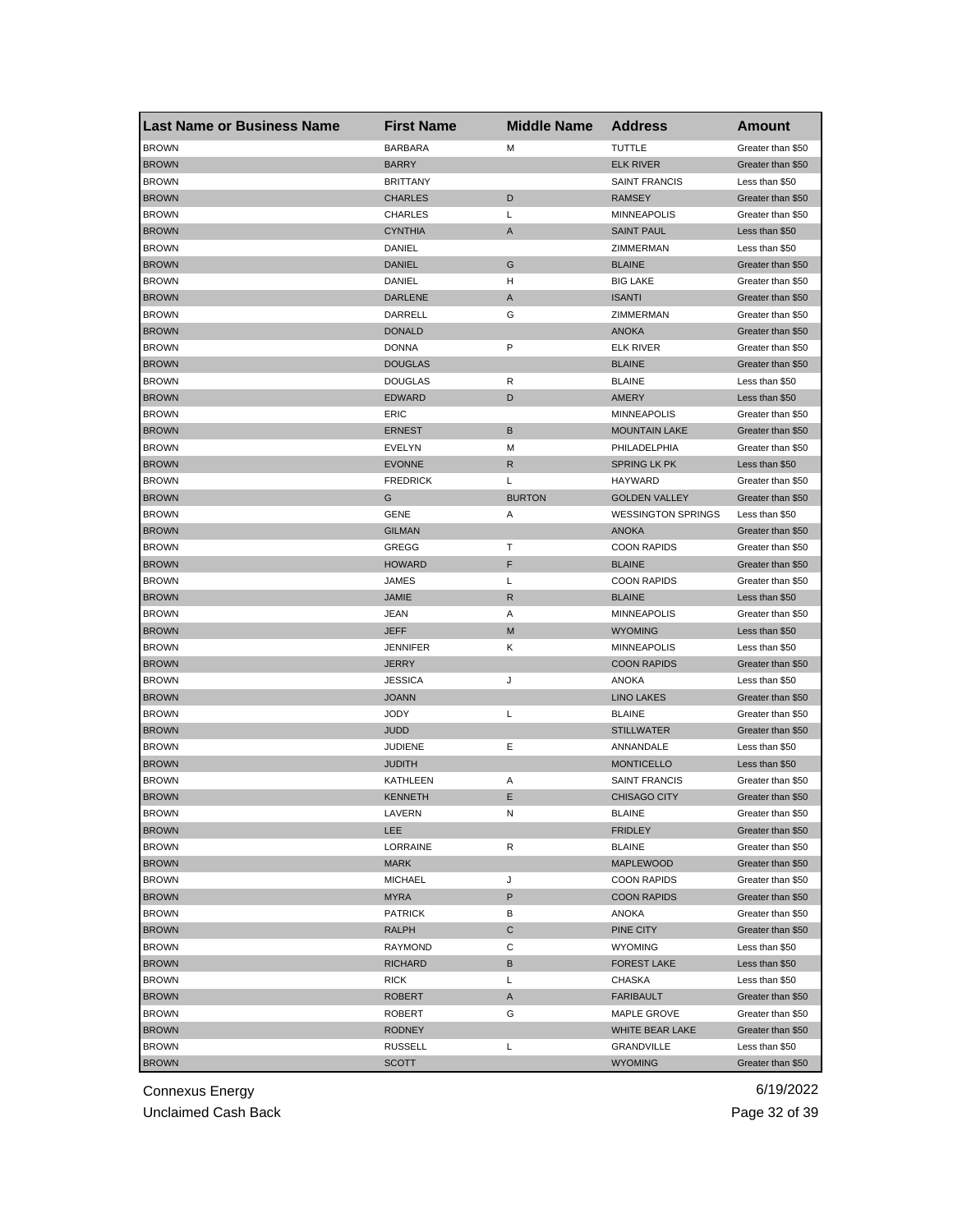| <b>Last Name or Business Name</b>   | <b>First Name</b> | <b>Middle Name</b> | <b>Address</b>         | Amount            |
|-------------------------------------|-------------------|--------------------|------------------------|-------------------|
| <b>BROWN</b>                        | <b>SHIRLEY</b>    | Α                  | NORTH SAINT PAUL       | Greater than \$50 |
| <b>BROWN</b>                        | <b>TERRY</b>      |                    | <b>ANDOVER</b>         | Less than \$50    |
| <b>BROWN</b>                        | <b>THOMAS</b>     |                    | <b>HUGO</b>            | Greater than \$50 |
| <b>BROWN</b>                        | <b>THOMAS</b>     | A                  | LAKELAND               | Greater than \$50 |
| <b>BROWN</b>                        | TIM               |                    | <b>COON RAPIDS</b>     | Greater than \$50 |
| <b>BROWN</b>                        | <b>VERNITA</b>    |                    | <b>MINNEAPOLIS</b>     | Greater than \$50 |
| <b>BROWN</b>                        | WILLIAM           | P                  | <b>BIG LAKE</b>        | Greater than \$50 |
| BROWN CAROL J GENERAL DELIVERY      |                   |                    | <b>ISANTI</b>          | Greater than \$50 |
| BROWN JAMES WILLIAM<br>& JUDIANNE A |                   |                    | <b>BLAINE</b>          | Greater than \$50 |
| <b>BROWNING</b>                     | <b>BRENT</b>      | W                  | <b>ISANTI</b>          | Greater than \$50 |
| <b>BROWNING</b>                     | <b>CHARLES</b>    | т                  | <b>COON RAPIDS</b>     | Greater than \$50 |
| <b>BROWNING</b>                     | <b>STANLEY</b>    |                    | <b>ANOKA</b>           | Greater than \$50 |
| <b>BROWNLEE</b>                     | <b>DAVID</b>      |                    | <b>MINNETONKA</b>      | Greater than \$50 |
| <b>BROWNLEE</b>                     | <b>JOHN</b>       |                    | <b>BEMIDJI</b>         | Less than \$50    |
| <b>BROWNLEE</b>                     | <b>RICHARD</b>    |                    | <b>COON RAPIDS</b>     | Greater than \$50 |
| BROWNS MEADOW MANOR*                |                   |                    | <b>RICHARDSON</b>      | Greater than \$50 |
| <b>BRTEK</b>                        | <b>CHRISTINE</b>  |                    | <b>RAMSEY</b>          | Less than \$50    |
| <b>BRTEK</b>                        | <b>JERRY</b>      | L                  | <b>MOUNDSVIEW</b>      | Greater than \$50 |
| <b>BRUA</b>                         | JULIE             | κ                  | MINNETONKA             | Less than \$50    |
| <b>BRUBAKKEN</b>                    | <b>LEONA</b>      | D                  | <b>BLAINE</b>          | Greater than \$50 |
| <b>BRUBER</b>                       | <b>SCOTT</b>      | G                  | <b>WYOMING</b>         | Less than \$50    |
| <b>BRUCE</b>                        | <b>BRIAN</b>      | R                  | <b>ANOKA</b>           | Less than \$50    |
| <b>BRUCE</b>                        | JAMES             | R                  | <b>GERMANTOWN</b>      | Greater than \$50 |
| <b>BRUCE</b>                        | <b>JEFF</b>       | A                  | <b>SAINT PAUL</b>      | Less than \$50    |
| <b>BRUCE</b>                        | <b>JEFFREY</b>    | S                  | <b>LINO LAKES</b>      | Less than \$50    |
| <b>BRUCE</b>                        | <b>KIM</b>        | M                  | <b>FORT WORTH</b>      | Greater than \$50 |
| BRUCE DAVERNEVINC, INC.             |                   |                    | <b>CIRCLE PINES</b>    | Less than \$50    |
| <b>BRUCHMANN</b>                    | <b>RICHARD</b>    | A                  | <b>ANDOVER</b>         | Greater than \$50 |
| <b>BRUDER</b>                       | <b>DAVID</b>      |                    | LINO LAKES             | Greater than \$50 |
| <b>BRUDWICK</b>                     | <b>DENICE</b>     | Ε                  | <b>PRINCETON</b>       | Less than \$50    |
| <b>BRUE</b>                         | LAURA             | М                  | <b>SAINT FRANCIS</b>   | Greater than \$50 |
| <b>BRUE</b>                         | <b>TIMOTHY</b>    |                    | ZIMMERMAN              | Less than \$50    |
| <b>BRUECKNER</b>                    | <b>HUBERT</b>     | U                  | <b>HARLINGEN</b>       | Greater than \$50 |
| <b>BRUERS</b>                       | <b>ARTHUR</b>     | J                  | <b>BLAINE</b>          | Greater than \$50 |
| <b>BRUESEHOFF</b>                   | <b>JOEL</b>       |                    | <b>VADNAIS HEIGHTS</b> | Greater than \$50 |
| <b>BRUESKE</b>                      | <b>JOSEPH</b>     |                    | <b>ZIMMERMAN</b>       | Less than \$50    |
| <b>BRUESTLE</b>                     | DANIEL            |                    | OAKDALE                | Greater than \$50 |
| <b>BRUESTLE</b>                     | <b>MARK</b>       | Α                  | <b>FRIDLEY</b>         | Greater than \$50 |
| BRUGGEMAN                           | <b>PAUL</b>       | S                  | WHITE BEAR LAKE        | Greater than \$50 |
| <b>BRUGGEMAN COMPANIES</b>          |                   |                    | WHITE BEAR LAKE        | Greater than \$50 |
| <b>BRUMBAUGH</b>                    | JOHN              | R                  | MINNEAPOLIS            | Greater than \$50 |
| <b>BRUMGART</b>                     | GAIL              | Ε                  | <b>ATLANTA</b>         | Greater than \$50 |
| <b>BRUMMETT</b>                     | JEFF              |                    | <b>MOUNDS VIEW</b>     | Less than \$50    |
| <b>BRUMMUND</b>                     | KEITH             | Ε                  | <b>WARRENS</b>         | Greater than \$50 |
| <b>BRUNDIN</b>                      | JASON             |                    | RAMSEY                 | Less than \$50    |
| <b>BRUNEAU</b>                      | <b>DANIEL</b>     | R                  | <b>COON RAPIDS</b>     | Greater than \$50 |
| <b>BRUNEAU</b>                      | DANIEL            | R                  | <b>CHAMPLIN</b>        | Less than \$50    |
| <b>BRUNEAU</b>                      | <b>THOMAS</b>     | М                  | ZIMMERMAN              | Greater than \$50 |
| <b>BRUNEAU RANDY</b><br>&           |                   |                    | <b>BLAINE</b>          | Greater than \$50 |
| <b>BRUNELL</b>                      | <b>KATHY</b>      |                    | <b>SAINT PAUL</b>      | Less than \$50    |
| <b>BRUNER</b>                       | <b>RICHARD</b>    | R                  | <b>BLAINE</b>          | Greater than \$50 |
| <b>BRUNER</b>                       | <b>STEVEN</b>     | W                  | <b>MOUNDSVIEW</b>      | Greater than \$50 |
| <b>BRUNES</b>                       | <b>RUSSELL</b>    | S                  | <b>FOREST LAKE</b>     | Less than \$50    |
| <b>BRUNKO</b>                       | ROBERT            | Ε                  | <b>ANDOVER</b>         | Less than \$50    |
| <b>BRUNKOW</b>                      | PETER             | М                  | <b>MINNEAPOLIS</b>     | Greater than \$50 |
| BRUNN CONSTRUCTION CO INC*          |                   |                    | <b>CIRCLE PINES</b>    | Greater than \$50 |
|                                     |                   |                    |                        |                   |

Unclaimed Cash Back **Page 33** of 39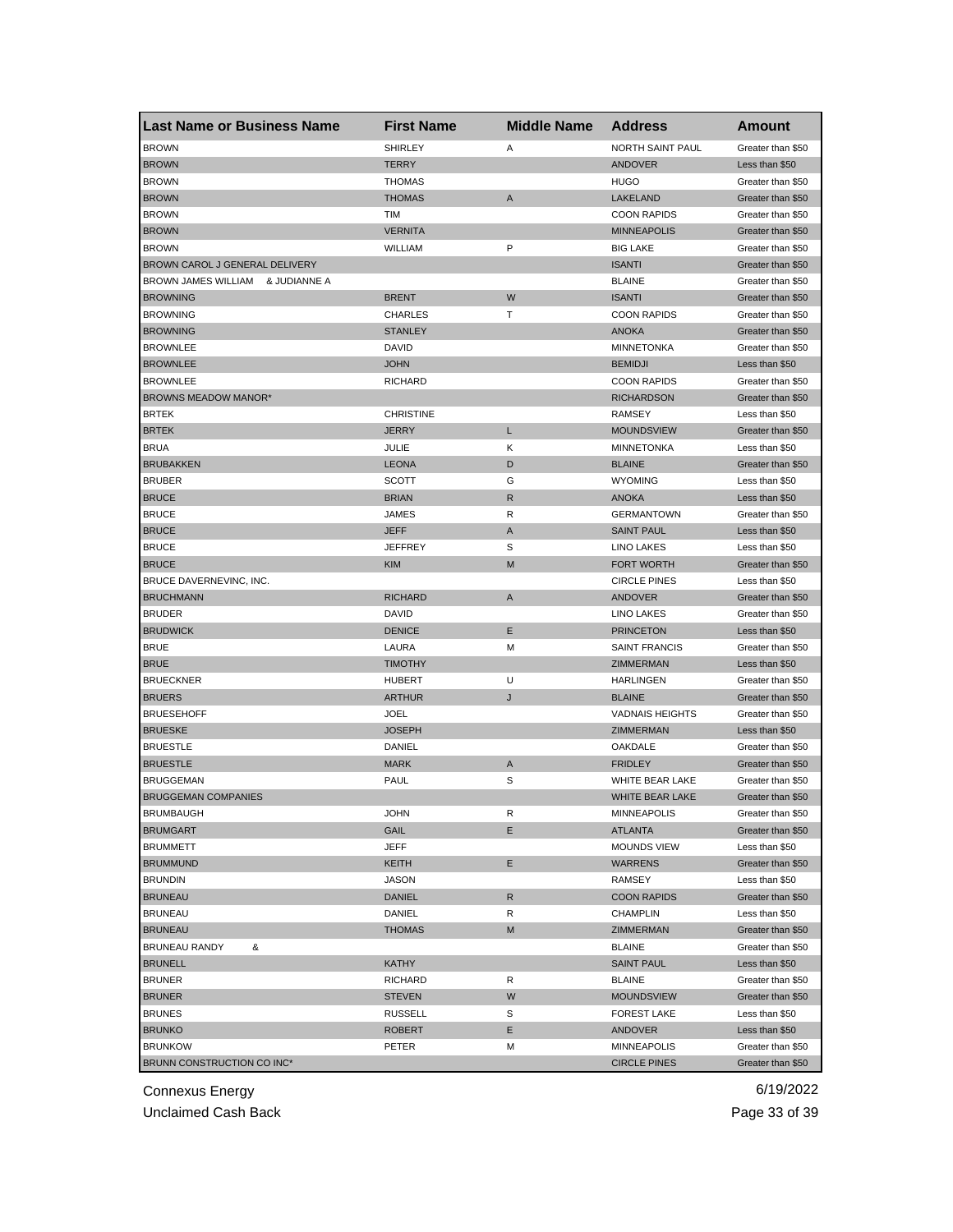| <b>Last Name or Business Name</b>  | <b>First Name</b> | <b>Middle Name</b> | <b>Address</b>         | <b>Amount</b>     |
|------------------------------------|-------------------|--------------------|------------------------|-------------------|
| <b>BRUNNER</b>                     | <b>CHARLES</b>    | D                  | <b>FRIDLEY</b>         | Greater than \$50 |
| <b>BRUNO</b>                       | <b>NANCY</b>      | $\mathsf{C}$       | <b>ARLINGTON</b>       | Greater than \$50 |
| <b>BRUNO</b>                       | SAM               |                    | CENTERVILLE            | Greater than \$50 |
| BRUNO CATHLEEN & LOGAN CHRISTOPHER |                   |                    | <b>COON RAPIDS</b>     | Greater than \$50 |
| BRUNOS COFFEE INC                  |                   |                    | ZIMMERMAN              | Less than \$50    |
| <b>BRUNOTTE</b>                    | <b>BERNIE</b>     | A                  | <b>CEDAR</b>           | Less than \$50    |
| <b>BRUNS</b>                       | JAMES             | в                  | <b>MOTLEY</b>          | Greater than \$50 |
| <b>BRUNS</b>                       | <b>SHELLEY</b>    | C                  | <b>SAINT PAUL</b>      | Greater than \$50 |
| <b>BRUSEWITZ</b>                   | <b>STEVEN</b>     | W                  | <b>BIG LAKE</b>        | Greater than \$50 |
| <b>BRUSHES &amp; BOARDS LLC</b>    |                   |                    | <b>ISANTI</b>          | Less than \$50    |
| <b>BRUSS</b>                       | <b>EMILY</b>      | т                  | <b>RAMSEY</b>          | Less than \$50    |
| <b>BRUSS</b>                       | <b>LINDA</b>      | M                  | <b>MINNEAPOLIS</b>     | Greater than \$50 |
| <b>BRUSS</b>                       | RONALD            | Г                  | ANOKA                  | Greater than \$50 |
| <b>BRUSSE</b>                      | <b>RANDALL</b>    | Ε                  | <b>SAINT PAUL</b>      | Greater than \$50 |
| <b>BRUTGER</b>                     | <b>RICHARD</b>    | S                  | <b>MINNETONKA</b>      | Greater than \$50 |
| <b>BRYAN</b>                       | <b>PATRICIA</b>   | L                  | <b>COON RAPIDS</b>     | Greater than \$50 |
| <b>BRYAN</b>                       | WILLIAM           | J                  | <b>REDWOOD CITY</b>    | Greater than \$50 |
| <b>BRYANT</b>                      | <b>CAMILLE</b>    |                    | <b>WEST BLOOMFIELD</b> | Less than \$50    |
| <b>BRYANT</b>                      | <b>JOHN</b>       | W                  | <b>STURGEON LAKE</b>   | Greater than \$50 |
| <b>BRYANT</b>                      | <b>MICHAELLE</b>  | L                  | <b>BLAINE</b>          | Less than \$50    |
| <b>BRYANT</b>                      | WILLIAM           | Α                  | <b>BLAINE</b>          | Greater than \$50 |
| <b>BRYCE</b>                       | <b>ANDREW</b>     | J                  | <b>COON RAPIDS</b>     | Greater than \$50 |
| <b>BRYDEN</b>                      | <b>MARK</b>       | W                  | MAPLE GROVE            | Greater than \$50 |
| <b>BRYKOVSKY</b>                   | <b>PAT</b>        |                    | <b>PRINCETON</b>       | Less than \$50    |
| BRYNWOOD MOTEL                     |                   |                    | <b>HAM LAKE</b>        | Greater than \$50 |
| BRYNWOOD MOTEL*                    |                   |                    | <b>BURNSVILLE</b>      | Greater than \$50 |
| <b>BRZEZINSKI</b>                  | LINDA             |                    | CRYSTAL                | Less than \$50    |
| <b>BSW PROPERTIES</b>              |                   |                    | <b>RAMSEY</b>          | Greater than \$50 |
| <b>BUBALO</b>                      | <b>DIXIE</b>      |                    | <b>FRIDLEY</b>         | Less than \$50    |
| <b>BUBALO</b>                      | <b>FLORENE</b>    | A                  | <b>ANOKA</b>           | Greater than \$50 |
| <b>BUBLITZ</b>                     | <b>HAROLD</b>     | Ε                  | <b>BLAINE</b>          | Greater than \$50 |
| <b>BUBOLTZ</b>                     | GARY              | Ε                  | <b>FAIRFAX</b>         | Greater than \$50 |
| <b>BUBOLTZ</b>                     | <b>JEFFREY</b>    | L                  | <b>ELK RIVER</b>       | Greater than \$50 |
| <b>BUCCI</b>                       | <b>LORENE</b>     |                    | <b>SAINT ANTHONY</b>   | Greater than \$50 |
| <b>BUCHANAN</b>                    | <b>DAWN</b>       | Ε                  | <b>SHOREVIEW</b>       | Greater than \$50 |
| <b>BUCHANAN</b>                    | <b>JAMES</b>      | L                  | <b>BATTLE LAKE</b>     | Less than \$50    |
| <b>BUCHANAN</b>                    | м                 | <b>SCOTT</b>       | <b>COON RAPIDS</b>     | Greater than \$50 |
| <b>BUCHHOLZ</b>                    | <b>JACK</b>       | D                  | <b>ISANTI</b>          | Less than \$50    |
| <b>BUCHITE</b>                     | NELLIE            | P                  | <b>ELK RIVER</b>       | Greater than \$50 |
| <b>BUCHITE</b>                     | <b>RANDY</b>      | M                  | <b>CHAMPLIN</b>        | Greater than \$50 |
| <b>BUCHLI</b>                      | RAYMOND           |                    | <b>WEBSIER</b>         | Less than \$50    |
| <b>BUCHMAN</b>                     | <b>JOHN</b>       | т                  | <b>COON RAPIDS</b>     | Greater than \$50 |
| <b>BUCHMAN</b>                     | <b>MARY</b>       | С                  | <b>PUNTA GORDA</b>     | Greater than \$50 |
| <b>BUCHMAN</b>                     | <b>MARY</b>       | C                  | <b>PHOENIX</b>         | Less than \$50    |
| <b>BUCHMAN</b>                     | <b>THOMAS</b>     | М                  | <b>STILLWATER</b>      | Greater than \$50 |
| <b>BUCHOLZ</b>                     | <b>STEVEN</b>     | W                  | <b>NEW HOPE</b>        | Greater than \$50 |
| <b>BUCHOLZ</b>                     | <b>STEVEN</b>     | W                  | ANOKA                  | Greater than \$50 |
| <b>BUCHTA</b>                      | <b>DEAN</b>       |                    | CEDAR                  | Greater than \$50 |
| <b>BUCHTA</b>                      | DELBERT           |                    | CEDAR                  | Greater than \$50 |
| <b>BUCHTA</b>                      | <b>JOHN</b>       | <b>ROBERT</b>      | <b>WYOMING</b>         | Greater than \$50 |
| <b>BUCHTA</b>                      | PAM               | Κ                  | ANDOVER                | Greater than \$50 |
| <b>BUCK</b>                        | <b>RAYMOND</b>    |                    | CAMBRIDGE              | Greater than \$50 |
| <b>BUCK</b>                        |                   | н<br>н             | CRYSTAL                | Greater than \$50 |
|                                    | THOMAS            |                    |                        |                   |
| <b>BUCK</b>                        | <b>TIMOTHY</b>    | M                  | <b>SAINT PAUL</b>      | Greater than \$50 |
| <b>BUCKHOLZ</b>                    | CHARLES           |                    | ANOKA                  | Greater than \$50 |
| <b>BUCKLES</b>                     | <b>MICHAEL</b>    | C                  | <b>STACY</b>           | Greater than \$50 |

Unclaimed Cash Back **Page 34 of 39**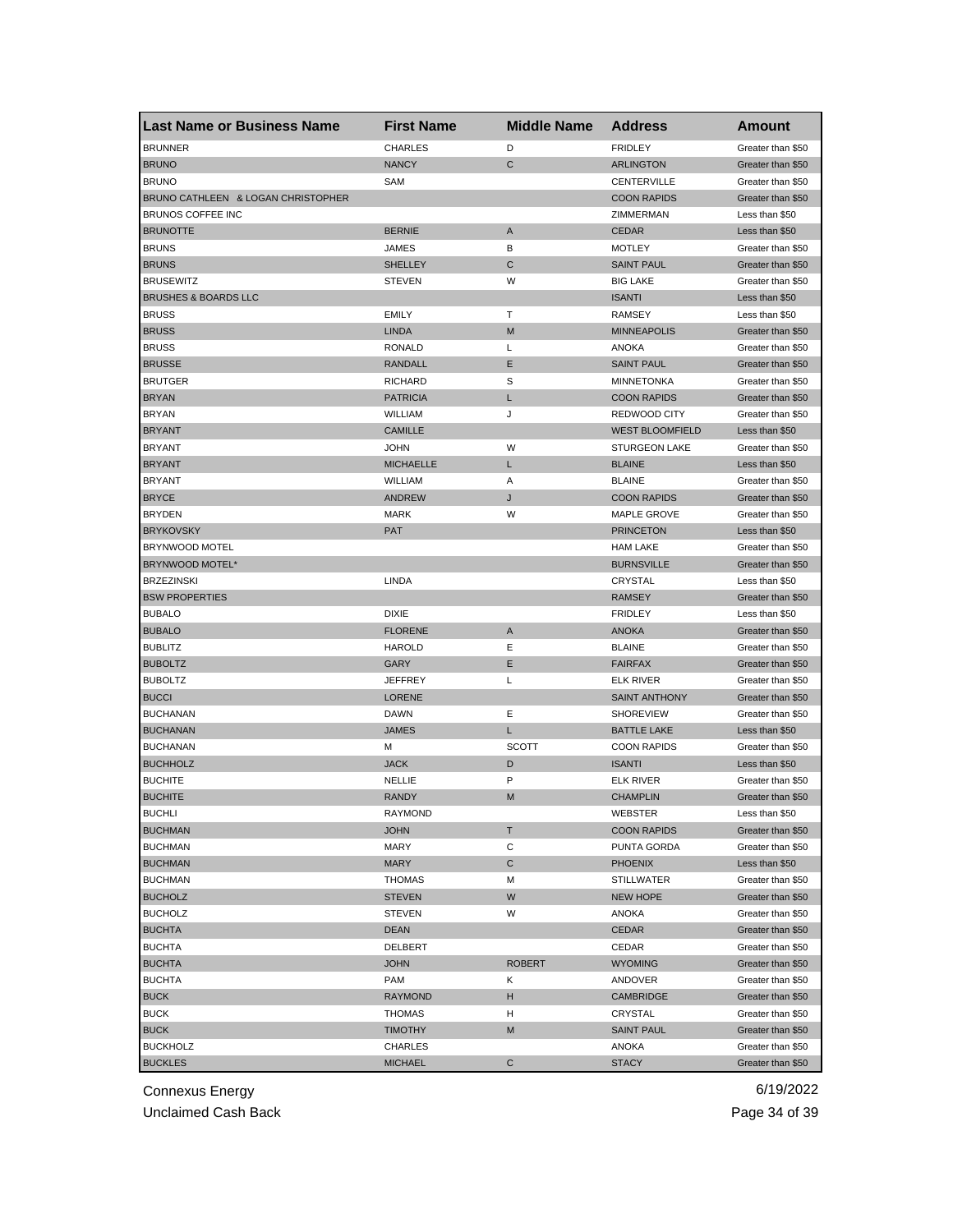| Last Name or Business Name           | <b>First Name</b>  | <b>Middle Name</b> | <b>Address</b>          | <b>Amount</b>     |
|--------------------------------------|--------------------|--------------------|-------------------------|-------------------|
| <b>BUCKLEY</b>                       | ANN                | M                  | <b>CIRCLE PINES</b>     | Greater than \$50 |
| <b>BUCKLEY</b>                       | <b>DUANE</b>       | R                  | <b>FORT WORTH</b>       | Greater than \$50 |
| <b>BUCKLEY</b>                       | GARY               | L                  | <b>FOREST LAKE</b>      | Greater than \$50 |
| <b>BUCKLEY</b>                       | <b>MIKE</b>        | J                  | <b>BIG LAKE</b>         | Greater than \$50 |
| <b>BUCKNER</b>                       | <b>MARC</b>        |                    | CAMBRIDGE               | Less than \$50    |
| <b>BUDACH</b>                        | <b>DEAN</b>        | J                  | <b>COON RAPIDS</b>      | Less than \$50    |
| <b>BUDD</b>                          | <b>JOEL</b>        | М                  | WHITE BEAR LAKE         | Less than \$50    |
| <b>BUDGET</b>                        | <b>VIDEO</b>       |                    | <b>SAINT PAUL</b>       | Greater than \$50 |
| <b>BUDINGER</b>                      | <b>BRUCE</b>       | W                  | <b>HAM LAKE</b>         | Less than \$50    |
| BUDTY-CHANTHALY                      | ANISENG            |                    | <b>MINNEAPOLIS</b>      | Less than \$50    |
| <b>BUECHELE</b>                      | <b>TIMOTHY</b>     |                    | <b>TUCSON</b>           | Greater than \$50 |
| <b>BUEGE</b>                         | <b>JOSEPH</b>      | R                  | ZIMMERMAN               | Greater than \$50 |
| <b>BUELOW</b>                        | <b>BERNARD</b>     | J                  | <b>FARGO</b>            | Less than \$50    |
| <b>BUELOW</b>                        | <b>JESSE</b>       | R                  | <b>RAMSEY</b>           | Less than \$50    |
| <b>BUELOW</b>                        | <b>JOSEPH</b>      | S                  | <b>WATERTOWN</b>        | Greater than \$50 |
| <b>BUENO</b>                         | <b>JOSEPH</b>      |                    | <b>MINNEAPOLIS</b>      | Less than \$50    |
| <b>BUER</b>                          | <b>MARK</b>        | L                  | CHANDLER                | Greater than \$50 |
| <b>BUERKE</b>                        | <b>SUZETTE</b>     |                    | <b>ANOKA</b>            | Greater than \$50 |
| <b>BUERKLE</b>                       | <b>PAUL</b>        |                    | <b>FRIDLEY</b>          | Greater than \$50 |
| <b>BUERKLE</b>                       | <b>TERRI</b>       | A                  | <b>STACY</b>            | Greater than \$50 |
| <b>BUFF</b>                          | <b>SHANE</b>       |                    | <b>BLAINE</b>           | Greater than \$50 |
| BUFFALO HOUSE RENTAL CO RT 1 BOX 120 |                    |                    | <b>SAINT FRANCIS</b>    | Less than \$50    |
| <b>BUFFINGTON</b>                    | DALE               | L                  | CAMBRIDGE               | Greater than \$50 |
| <b>BUFFINGTON</b>                    | LAUREL             | J                  | <b>MINNEAPOLIS</b>      | Less than \$50    |
| <b>BUFFINGTON</b>                    | <b>MARY</b>        | L                  | <b>CHAMPLIN</b>         | Greater than \$50 |
| <b>BUFFINGTON</b>                    | <b>RODNEY</b>      |                    | <b>BLAINE</b>           | Greater than \$50 |
| <b>BUFFINGTON</b>                    | <b>VIVIAN</b>      | R                  | DALBO                   | Greater than \$50 |
| <b>BUGOS</b>                         | <b>PAUL</b>        |                    | <b>LEXINGTON</b>        | Greater than \$50 |
| <b>BUHIL</b>                         | <b>RAYMOND</b>     | D                  | <b>HAM LAKE</b>         | Greater than \$50 |
| <b>BUHS</b>                          | <b>WILLIAM</b>     | L                  | <b>SAINT CLOUD</b>      |                   |
|                                      |                    |                    |                         | Greater than \$50 |
| <b>BUILDER DIRECT CO</b>             |                    |                    | ANDOVER                 | Greater than \$50 |
| <b>BUILDERS</b>                      |                    |                    | <b>RAMSEY</b>           | Greater than \$50 |
| BUILDERS DESIGN CENTER INC           |                    |                    | <b>SAINT MICHAEL</b>    | Greater than \$50 |
| <b>BUILDERS MGMT SERVICES INC</b>    |                    |                    | <b>COON RAPIDS</b>      | Greater than \$50 |
| BUILDERS MORTGAGE COMPANY LCC        |                    |                    | <b>MINNEAPOLIS</b>      | Less than \$50    |
| <b>BUILTMORE HOMES INC*</b>          |                    |                    | <b>COON RAPIDS</b>      | Greater than \$50 |
| <b>BULL</b>                          | JAMES              | G                  | <b>COON RAPIDS</b>      | Greater than \$50 |
| <b>BULLARD</b>                       | <b>PAULINE</b>     |                    | <b>MINNETONKA</b>       | Less than \$50    |
| <b>BULLEN</b>                        | <b>GLORIA</b>      | Α                  | CAMBRIDGE               | Greater than \$50 |
| <b>BULLIS-TIEGS</b>                  | <b>ROBIN</b>       |                    | <b>HUGO</b>             | Less than \$50    |
| <b>BULLOCK</b>                       | CHARLA             |                    | <b>MINNEAPOLIS</b>      | Less than \$50    |
| <b>BULLOCK</b>                       | DANIEL             | Τ                  | <b>SPRING LAKE PARK</b> | Greater than \$50 |
| <b>BULLOCK</b>                       | <b>DENNIS</b>      | D                  | <b>BLAINE</b>           | Greater than \$50 |
| <b>BULLOCK</b>                       | <b>PAUL</b>        |                    | ISANTI                  | Greater than \$50 |
| <b>BULLOCK</b>                       | <b>VICKI</b>       | Κ                  | <b>ISANTI</b>           | Greater than \$50 |
| <b>BULLSEYE ENTERPRISES LLC</b>      |                    |                    | <b>HARSHAW</b>          | Less than \$50    |
| <b>BULOW</b>                         | <b>CHRIS</b>       | M                  | <b>ELK RIVER</b>        | Greater than \$50 |
| <b>BULOW</b>                         | <b>CHRISTOPHER</b> | M                  | <b>ELK RIVER</b>        | Greater than \$50 |
| <b>BULTMAN</b>                       | <b>RUTH</b>        |                    | <b>COON RAPIDS</b>      | Greater than \$50 |
| <b>BULTNICK*</b>                     | <b>DEBRA</b>       | Κ                  | <b>LITTLE FALLS</b>     | Greater than \$50 |
| <b>BUMP</b>                          | DANIEL             | P                  | DELAVAN                 | Less than \$50    |
| <b>BUNCE</b>                         | <b>DEBRA</b>       | M                  | <b>WYOMING</b>          | Greater than \$50 |
| <b>BUNDA</b>                         | DAVID              | W                  | MESA                    | Less than \$50    |
| <b>BUNES</b>                         | <b>VICTOR</b>      | Ε                  | <b>GRAND RAPIDS</b>     | Less than \$50    |
| <b>BUNKER</b>                        | DAVID              | J                  | <b>BLAINE</b>           | Greater than \$50 |
| <b>BUNKER</b>                        | <b>DAVID</b>       | R                  | WAUKESHA                | Greater than \$50 |

Unclaimed Cash Back **Page 35 of 39**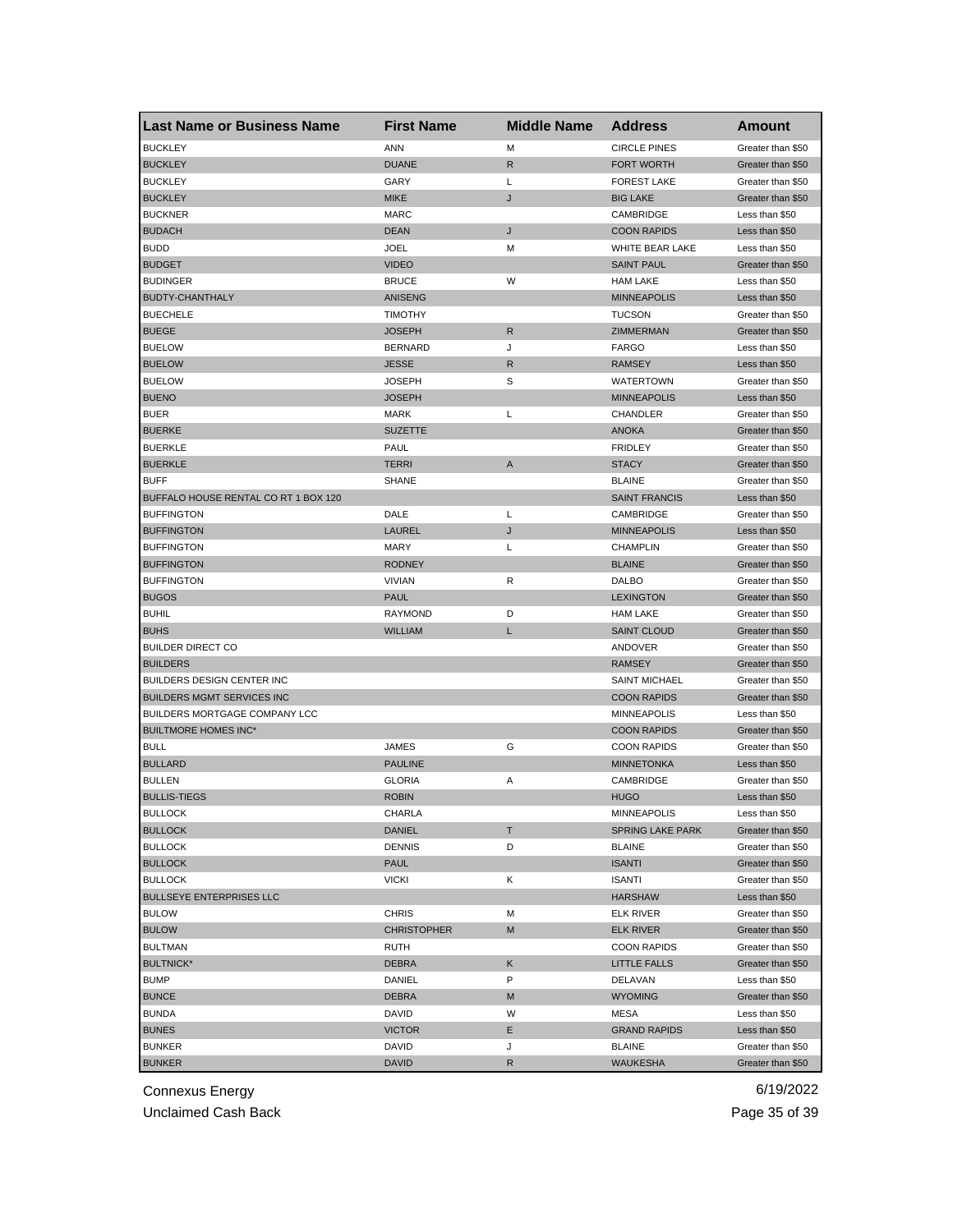| <b>Last Name or Business Name</b> | <b>First Name</b> | <b>Middle Name</b> | <b>Address</b>       | Amount            |
|-----------------------------------|-------------------|--------------------|----------------------|-------------------|
| <b>BUNKER</b>                     | <b>DOUGLAS</b>    |                    | <b>CIRCLE PINES</b>  | Greater than \$50 |
| <b>BUNKER HILLS RIDING STABL</b>  |                   |                    | <b>COON RAPIDS</b>   | Greater than \$50 |
| <b>BUNKER LAKE LLC</b>            |                   |                    | <b>BROOKLYN PARK</b> | Less than \$50    |
| <b>BUNNELL</b>                    | <b>GEORGE</b>     |                    | <b>HAM LAKE</b>      | Greater than \$50 |
| <b>BUNNELL</b>                    | GEORGE            | Г                  | <b>COON RAPIDS</b>   | Greater than \$50 |
| <b>BUNTON</b>                     | <b>CRAIG</b>      | W                  | <b>HUDSON</b>        | Greater than \$50 |
| <b>BUNTROCK</b>                   | <b>ANTHONY</b>    | W                  | OSAGE                | Greater than \$50 |
| <b>BURAK</b>                      | GARY              | F                  | <b>BIG LAKE</b>      | Greater than \$50 |
| <b>BURAN</b>                      | PAUL              |                    | <b>ANOKA</b>         | Greater than \$50 |
| <b>BURANDT</b>                    | <b>MARTHA</b>     |                    | <b>ELK RIVER</b>     | Greater than \$50 |
| <b>BURANEN</b>                    | ANNE              | H                  | <b>BAXTER</b>        | Greater than \$50 |
| <b>BURANEN</b>                    | <b>STEVEN</b>     | W                  | <b>BLAINE</b>        | Greater than \$50 |
| <b>BURBACK</b>                    | <b>HAROLD</b>     | L                  | OAKDALE              | Greater than \$50 |
| <b>BURCH</b>                      | <b>ROBERT</b>     | L                  | <b>RUSH CITY</b>     | Greater than \$50 |
| <b>BURCHARD</b>                   | <b>JODIE</b>      | M                  | <b>BLAINE</b>        | Less than \$50    |
| <b>BURCHETT</b>                   | <b>BRIDGETT</b>   |                    | <b>BROOKLYN PARK</b> | Greater than \$50 |
| <b>BURCKHARDT</b>                 | JOHN              | R                  | WHITE BEAR LAKE      | Greater than \$50 |
| <b>BURDICK</b>                    | <b>BARB</b>       | A                  | <b>STACY</b>         | Less than \$50    |
| <b>BURDICK</b>                    | DANA              |                    | <b>CIRCLE PINES</b>  | Less than \$50    |
| <b>BURDICK</b>                    | <b>DAVID</b>      |                    | <b>EAU CLAIRE</b>    | Greater than \$50 |
| <b>BURDICK</b>                    | <b>FRANKLIN</b>   | н                  | <b>TURTLE LAKE</b>   | Greater than \$50 |
| <b>BURDICK</b>                    | KATHRYN           |                    | <b>SAINT FRANCIS</b> | Greater than \$50 |
| <b>BURDICK</b>                    | <b>LESLIE</b>     |                    | <b>COON RAPIDS</b>   | Greater than \$50 |
| <b>BURDICK</b>                    | <b>STEVEN</b>     | Κ                  | <b>BLAINE</b>        | Greater than \$50 |
| <b>BURG</b>                       | TIM               |                    | <b>BLAINE</b>        | Greater than \$50 |
| <b>BURG</b>                       | TIMOTHY           | J                  | <b>MINNEAPOLIS</b>   | Greater than \$50 |
| <b>BURG</b>                       | <b>VICTOR</b>     |                    | <b>SAINT CLOUD</b>   | Less than \$50    |
| <b>BURGE</b>                      | <b>ARLIN</b>      | D                  | <b>ELK RIVER</b>     | Less than \$50    |
| <b>BURGER</b>                     | <b>CINDY</b>      |                    | <b>STANCHFIELD</b>   | Greater than \$50 |
| <b>BURGER</b>                     | <b>DONALD</b>     | Г                  | <b>BLAINE</b>        | Greater than \$50 |
| <b>BURGER</b>                     | <b>JOSEPH</b>     |                    | <b>MINNEAPOLIS</b>   | Greater than \$50 |
| <b>BURGER</b>                     | <b>KING</b>       | #7215              | <b>MAPLE GROVE</b>   | Greater than \$50 |
| <b>BURGER</b>                     | <b>ROBERT</b>     | Ε                  | ANOKA                | Greater than \$50 |
| <b>BURGER KING</b>                |                   |                    | <b>MINNEAPOLIS</b>   | Greater than \$50 |
| <b>BURGER TOP CAFE</b>            |                   |                    | <b>ISANTI</b>        | Greater than \$50 |
| <b>BURGESON</b>                   | <b>DON</b>        | C                  | <b>MAPLE GROVE</b>   | Greater than \$50 |
| <b>BURGESON</b>                   | <b>MARK</b>       | P                  | <b>JORDAN</b>        | Greater than \$50 |
| <b>BURGESS</b>                    | <b>RONALD</b>     | O                  | <b>ANDOVER</b>       | Greater than \$50 |
| <b>BURGETT</b>                    | <b>DOLORES</b>    | Ε                  | <b>MAPLE PLAIN</b>   | Less than \$50    |
| <b>BURGHARDT</b>                  | JOE               |                    | <b>WATERTOWN</b>     | Greater than \$50 |
| <b>BURGOON</b>                    | VERA              |                    | ELK RIVER            | Less than \$50    |
| <b>BURGOYNE</b>                   | COLLEEN           | M                  | <b>BLOOMINGTON</b>   | Greater than \$50 |
| <b>BURGOYNE</b>                   | <b>KENNETH</b>    | Α                  | <b>HOPKINS</b>       | Greater than \$50 |
| <b>BURGUNDY PROPERTIES INC</b>    |                   |                    | <b>BLOOMINGTON</b>   | Greater than \$50 |
| <b>BURHITE</b>                    | <b>PENNY</b>      |                    | SPRING LK PK         | Greater than \$50 |
| <b>BURHITE</b>                    | <b>RUSSELL</b>    | R                  | <b>HAM LAKE</b>      | Greater than \$50 |
| <b>BURK</b>                       | JEFFRY            |                    | <b>COLUMBIA</b>      | Greater than \$50 |
| <b>BURK</b>                       | <b>ROBBI</b>      |                    | <b>DUNDAS</b>        | Greater than \$50 |
| <b>BURK</b>                       | SHANNON           | Г                  | <b>ANOKA</b>         | Less than \$50    |
| <b>BURK</b>                       | TRACY             | L.                 | <b>COON RAPIDS</b>   | Greater than \$50 |
| <b>BURKE</b>                      | ALAN              | Е                  | <b>FOREST LAKE</b>   | Greater than \$50 |
| <b>BURKE</b>                      | DALE              |                    | <b>MCGREGOR</b>      | Greater than \$50 |
| <b>BURKE</b>                      | GENE              | R                  | <b>BIG LAKE</b>      | Less than \$50    |
| <b>BURKE</b>                      | LINDA             | Κ                  | <b>ELK RIVER</b>     | Greater than \$50 |
| <b>BURKE</b>                      | PETER             | M                  | <b>BLAINE</b>        | Greater than \$50 |
| <b>BURKE</b>                      | <b>ROBERT</b>     | Е                  | <b>BLAINE</b>        | Greater than \$50 |

Unclaimed Cash Back **Page 36 of 39**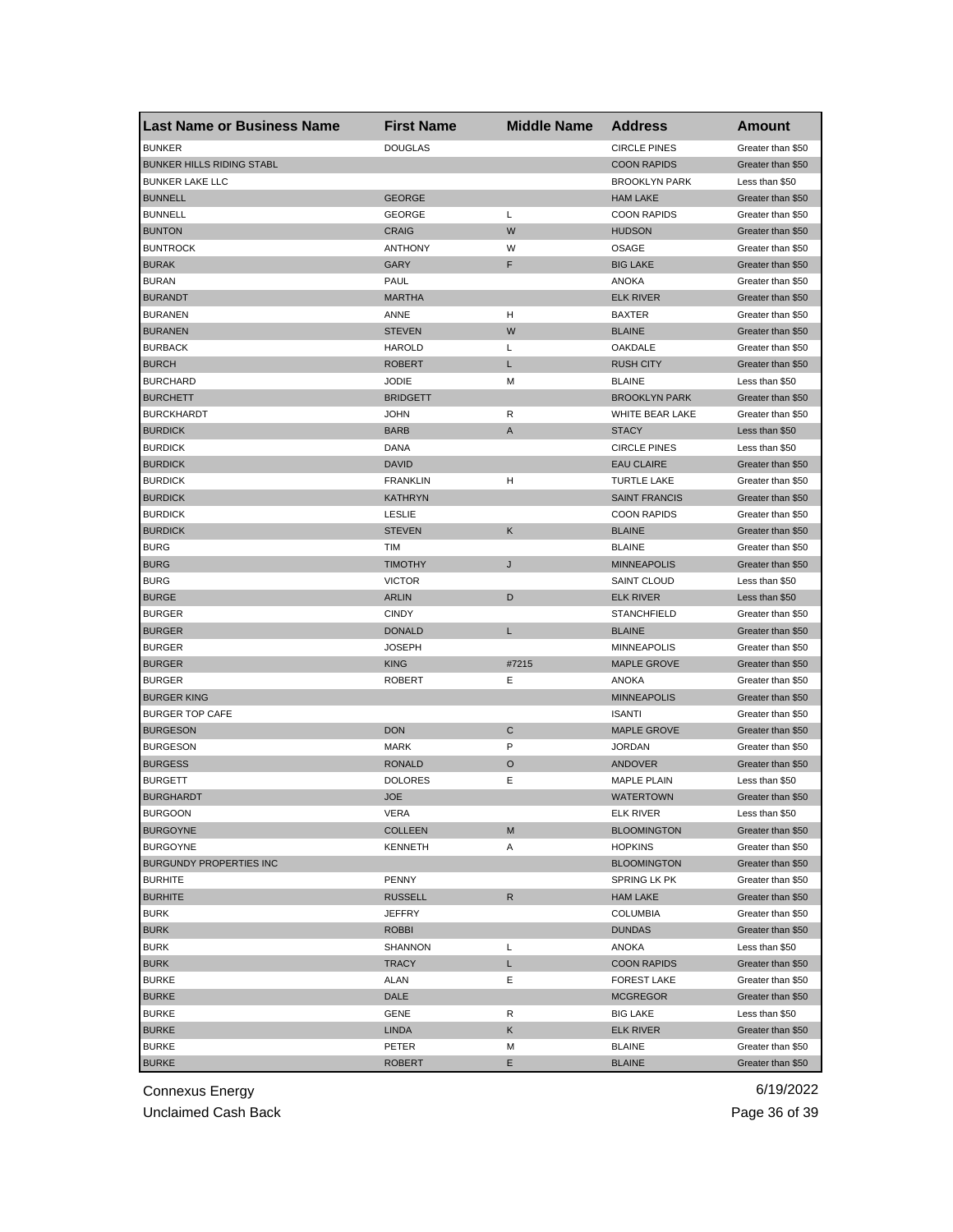| <b>Last Name or Business Name</b>   | <b>First Name</b>  | <b>Middle Name</b> | <b>Address</b>          | <b>Amount</b>     |
|-------------------------------------|--------------------|--------------------|-------------------------|-------------------|
| <b>BURKE</b>                        | <b>SHARON</b>      |                    | <b>HAM LAKE</b>         | Greater than \$50 |
| <b>BURKE</b>                        | <b>STEVEN</b>      | Е                  | <b>COON RAPIDS</b>      | Greater than \$50 |
| BURKE HAWKINS ATTORNEYS AT LAW #101 |                    |                    | <b>COON RAPIDS</b>      | Greater than \$50 |
| <b>BURKET</b>                       | <b>DORIS</b>       | D                  | <b>MINNEAPOLIS</b>      | Less than \$50    |
| <b>BURKEY</b>                       | <b>KEVIN</b>       | М                  | <b>HAM LAKE</b>         | Greater than \$50 |
| <b>BURKHARDT</b>                    | <b>HAROLD</b>      | C                  | <b>SAINT PAUL</b>       | Greater than \$50 |
| <b>BURKHARDT</b>                    | <b>JOHN</b>        | D                  | <b>SAINT FRANCIS</b>    | Greater than \$50 |
| <b>BURKHARDT</b>                    | <b>PLUMBING</b>    |                    | <b>BLAINE</b>           | Greater than \$50 |
| <b>BURKHARDT</b>                    | <b>SUSAN</b>       | Κ                  | <b>CIRCLE PINES</b>     | Greater than \$50 |
| <b>BURKHOLDER</b>                   | <b>LLOYD</b>       | W                  | <b>DAYTON</b>           | Greater than \$50 |
| BURKLUND EDWIN C MD                 |                    |                    | <b>SAINT PAUL</b>       | Greater than \$50 |
| <b>BURKMAN</b>                      | <b>KEVIN</b>       |                    | <b>CAMBRIDGE</b>        | Greater than \$50 |
| <b>BURKMAN</b>                      | LORI               |                    | CHARLOTTE               | Greater than \$50 |
| <b>BURLAND</b>                      | <b>MARY</b>        | E                  | <b>MINNEAPOLIS</b>      | Less than \$50    |
| <b>BURLAND</b>                      | <b>NORA</b>        | М                  | <b>BUYCK</b>            | Greater than \$50 |
| <b>BURLEY</b>                       | <b>JASON</b>       |                    | <b>BAXTER</b>           | Less than \$50    |
| <b>BURLING</b>                      | LEROY              | D                  | <b>BROOKLYN PARK</b>    | Greater than \$50 |
| <b>BURMEISTER</b>                   | <b>GREG</b>        |                    | <b>HUGO</b>             | Greater than \$50 |
| <b>BURMEISTER</b>                   | <b>ROBERT</b>      |                    | <b>VENICE</b>           | Less than \$50    |
| <b>BURMEISTER</b>                   | <b>TIMOTHY</b>     | A                  | <b>COON RAPIDS</b>      | Greater than \$50 |
| <b>BURMEISTER</b>                   | WAYNE              |                    | <b>COON RAPIDS</b>      | Greater than \$50 |
| <b>BURMIS</b>                       | <b>CHRISTOPHER</b> | B                  | ANDOVER                 | Greater than \$50 |
| <b>BURNET REALTY INC</b>            |                    |                    | <b>EDINA</b>            | Greater than \$50 |
| <b>BURNET REALTY INC</b>            |                    |                    | <b>EDINA</b>            | Greater than \$50 |
| <b>BURNETT</b>                      | <b>DAVID</b>       | M                  | <b>MINNEAPOLIS</b>      | Less than \$50    |
| <b>BURNETTE</b>                     | <b>KEVIN</b>       |                    | <b>RAMSEY</b>           | Greater than \$50 |
| <b>BURNEVIK</b>                     | <b>DENISE</b>      | M                  | <b>COON RAPIDS</b>      | Greater than \$50 |
| <b>BURNEVIK</b>                     | <b>DENNIS</b>      | J                  | <b>COON RAPIDS</b>      | Greater than \$50 |
| <b>BURNEVIK</b>                     | <b>JOHN</b>        | S                  | RAMSEY                  | Greater than \$50 |
| <b>BURNEY</b>                       | <b>RUSSELL</b>     |                    | <b>MILACA</b>           | Greater than \$50 |
| <b>BURNQUIST</b>                    | <b>SHARON</b>      | Κ                  | <b>CIRCLE PINES</b>     | Greater than \$50 |
| <b>BURNQUIST</b>                    | <b>TODD</b>        | A                  | <b>CAMBRIDGE</b>        | Greater than \$50 |
| <b>BURNS</b>                        | <b>DONNA</b>       | LEE                | <b>ISANTI</b>           | Greater than \$50 |
| <b>BURNS</b>                        | <b>HARRY</b>       | T                  | <b>BLAINE</b>           | Greater than \$50 |
| <b>BURNS</b>                        | <b>JOAN</b>        | С                  | <b>STACY</b>            | Greater than \$50 |
| <b>BURNS</b>                        | <b>LAURA</b>       | <b>LYNN</b>        | <b>LINO LAKES</b>       | Greater than \$50 |
| <b>BURNS</b>                        | <b>ROBERT</b>      | J                  | <b>HUTCHINSON</b>       | Less than \$50    |
| <b>BURNS</b>                        | <b>ROBERT</b>      | S                  | <b>MINNEAPOLIS</b>      | Less than \$50    |
| <b>BURNS</b>                        | <b>TIMOTHY</b>     | J                  | <b>WEST SAINT PAUL</b>  | Greater than \$50 |
| <b>BURNS</b>                        | <b>VICTORIA</b>    | Ε                  | <b>ISANTI</b>           | Greater than \$50 |
| <b>BURNS</b>                        | WAYNE              | в                  | <b>BIG LAKE</b>         | Greater than \$50 |
| <b>BUROW</b>                        | <b>KRAIG</b>       |                    | <b>ANDOVER</b>          | Greater than \$50 |
| <b>BURRELL</b>                      | <b>EVERETT</b>     | F                  | <b>COON RAPIDS</b>      | Greater than \$50 |
| <b>BURRELL</b>                      | MARIE              | F                  | PEQUOT LAKES            | Greater than \$50 |
| <b>BURRELL</b>                      | <b>ROGER</b>       | L                  | <b>COLUMBIA HEIGHTS</b> | Less than \$50    |
| <b>BURRELL</b>                      | WAYNE              | R                  | <b>MINNEAPOLIS</b>      | Less than \$50    |
| <b>BURRIOUS</b>                     | <b>RICHARD</b>     |                    | FRIDLEY                 | Greater than \$50 |
| <b>BURRIS</b>                       | <b>PATRICK</b>     |                    | <b>SANTA FE</b>         | Less than \$50    |
| <b>BURROUGHS</b>                    | <b>ROBERT</b>      | R                  | <b>MINNEAPOLIS</b>      | Greater than \$50 |
| <b>BURSCH</b>                       | <b>BRUCE</b>       |                    | <b>BUFFALO</b>          | Greater than \$50 |
| <b>BURSCH</b>                       | ERIN               | S                  | <b>SAINT PAUL</b>       | Greater than \$50 |
| <b>BURSCH</b>                       | GARY               | W                  | <b>OSSEO</b>            | Greater than \$50 |
| <b>BURSELL</b>                      | <b>BONNIE</b>      | J                  | <b>COON RAPIDS</b>      | Greater than \$50 |
| <b>BURSEY</b>                       | <b>JOHN</b>        | M                  | <b>COLUMBIA HEIGHTS</b> | Greater than \$50 |
| <b>BURSHEIM</b>                     | CARLTON            | J                  | RAMSEY                  | Greater than \$50 |
| <b>BURSKI</b>                       | <b>PAUL</b>        | н                  | APPLE VALLEY            | Greater than \$50 |
|                                     |                    |                    |                         |                   |

Unclaimed Cash Back **Page 37** of 39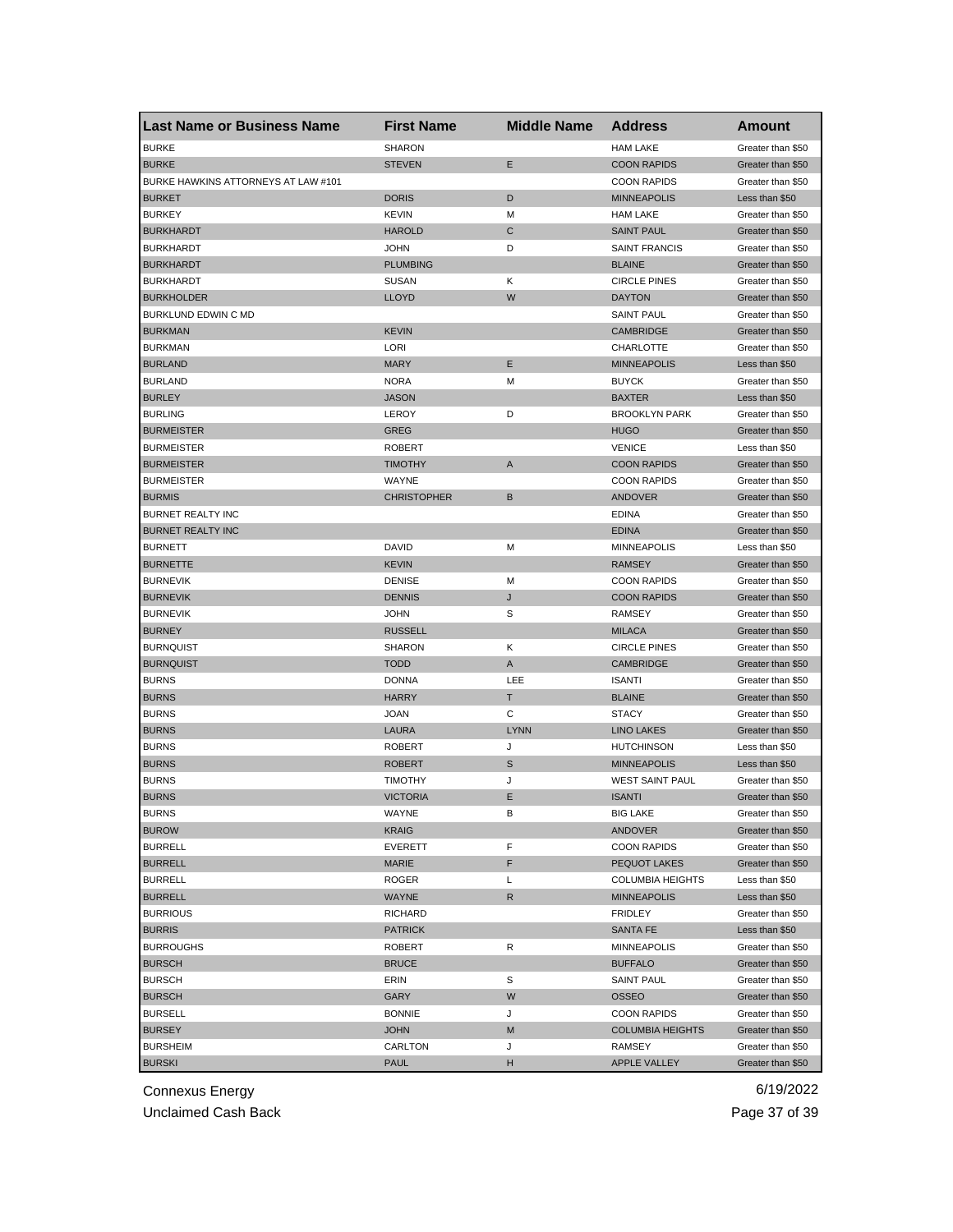| <b>Last Name or Business Name</b> | <b>First Name</b>  | <b>Middle Name</b> | <b>Address</b>          | <b>Amount</b>     |
|-----------------------------------|--------------------|--------------------|-------------------------|-------------------|
| <b>BURSTAD</b>                    | <b>JASON</b>       | M                  | <b>MINNEAPOLIS</b>      | Less than \$50    |
| <b>BURT</b>                       | <b>DOROTHY</b>     |                    | <b>VADNAIS HEIGHTS</b>  | Greater than \$50 |
| <b>BURTON</b>                     | <b>DONALD</b>      | Κ                  | <b>ISLE</b>             | Greater than \$50 |
| <b>BURTON</b>                     | GARY               | L                  | <b>COON RAPIDS</b>      | Greater than \$50 |
| <b>BURTON</b>                     | <b>JAMES</b>       | R                  | <b>HUGO</b>             | Greater than \$50 |
| <b>BURTON</b>                     | <b>PEYTON</b>      | R                  | <b>SAN DIEGO</b>        | Greater than \$50 |
| <b>BURTON</b>                     | <b>RICK</b>        | L                  | <b>BROOKLYN CENTER</b>  | Greater than \$50 |
| <b>BURTON</b>                     | <b>ROYAL</b>       | C                  | <b>MINNEAPOLIS</b>      | Greater than \$50 |
| <b>BURTON</b>                     | <b>WILLIAM</b>     | Ε                  | <b>ELK RIVER</b>        | Greater than \$50 |
| <b>BURTSON</b>                    | <b>GERALD</b>      | D                  | <b>BROOKLYN CENTER</b>  | Greater than \$50 |
| <b>BURTSON</b>                    | JAMES              |                    | <b>WYOMING</b>          | Greater than \$50 |
| <b>BURTYK</b>                     | <b>CHUCK</b>       | M                  | <b>INVER GROVE</b>      | Greater than \$50 |
| <b>BURUCHARA</b>                  | <b>CLIVE</b>       | Ν                  | <b>EDEN PRAIRIE</b>     | Less than \$50    |
| <b>BUSBY</b>                      | <b>JEFFREY</b>     |                    | <b>CAMBRIDGE</b>        | Greater than \$50 |
| <b>BUSCH</b>                      | <b>DEHNA</b>       |                    | <b>COON RAPIDS</b>      | Less than \$50    |
| <b>BUSCHER</b>                    | <b>ANDREW</b>      | W                  | <b>BRAINERD</b>         | Greater than \$50 |
| <b>BUSCHER</b>                    | <b>GERALD</b>      | J                  | <b>BRAINERD</b>         | Greater than \$50 |
| <b>BUSE</b>                       | <b>LAUREEN</b>     |                    | <b>COON RAPIDS</b>      | Less than \$50    |
| <b>BUSETH</b>                     | <b>LESLIE</b>      | С                  | <b>FARMINGTON</b>       | Greater than \$50 |
| <b>BUSH</b>                       | <b>KARI</b>        | L                  | <b>BLAINE</b>           | Less than \$50    |
| <b>BUSHA</b>                      | <b>MICHAEL</b>     | P                  | WHITE BEAR LAKE         | Greater than \$50 |
| <b>BUSHARD</b>                    | <b>BOB</b>         | L                  | <b>SAINT LOUIS PARK</b> | Greater than \$50 |
| <b>BUSHARD</b>                    | <b>EUGENE</b>      | V                  | <b>MINNEAPOLIS</b>      | Greater than \$50 |
| <b>BUSHEY</b>                     | <b>ROGER</b>       | J                  | <b>MINNEAPOLIS</b>      | Less than \$50    |
| <b>BUSHEY</b>                     | <b>ROGER</b>       | <b>JOHN</b>        | <b>COON RAPIDS</b>      | Greater than \$50 |
| <b>BUSHIE</b>                     | <b>SHERRY</b>      | L                  | <b>SAINT LOUIS PARK</b> | Greater than \$50 |
| <b>BUSHINSKI</b>                  | <b>GERALD</b>      |                    | <b>COOK</b>             | Less than \$50    |
| <b>BUSHMAN</b>                    | <b>ALLEN</b>       | R                  | <b>BLAINE</b>           | Greater than \$50 |
| <b>BUSHMAN</b>                    | <b>PATRICIA</b>    | L                  | <b>SAINT FRANCIS</b>    | Less than \$50    |
| <b>BUSHNELL</b>                   | <b>KEVIN</b>       |                    | <b>TEMPE</b>            | Less than \$50    |
| <b>BUSHOR</b>                     | <b>STEPHEN</b>     | R                  | WHITE BEAR LAKE         | Greater than \$50 |
| <b>BUSKEY</b>                     | <b>JENNIFER</b>    | L                  | <b>GARFIELD</b>         | Less than \$50    |
| <b>BUSSE</b>                      | KATHLEEN           | F                  | <b>ROCHESTER</b>        | Greater than \$50 |
| <b>BUSSEN</b>                     | <b>PATRICK</b>     | н                  | <b>LINDSTROM</b>        | Greater than \$50 |
| <b>BUSSEWITZ</b>                  | <b>KURT</b>        | G                  | <b>TURTLE LAKE</b>      | Less than \$50    |
| <b>BUSSIERE</b>                   | <b>RAMONA</b>      | L                  | <b>MOUNDS VIEW</b>      | Less than \$50    |
| <b>BUSTAMANTE</b>                 | <b>MARIO</b>       |                    | ANDOVER                 | Less than \$50    |
| <b>BUSTROM</b>                    | <b>MARJORIE</b>    | M                  | <b>CIRCLE PINES</b>     | Greater than \$50 |
| <b>BUTALA</b>                     | <b>CHRISTOPHER</b> | Α                  | <b>BLAINE</b>           | Less than \$50    |
| <b>BUTKEVICIUS</b>                | <b>TOM</b>         |                    | <b>MILACA</b>           | Less than \$50    |
| <b>BUILER</b>                     | ALLAN              | C                  | HUGO                    | Less than \$50    |
| <b>BUTLER</b>                     | <b>BRIDGET</b>     |                    | MARINE ON ST CROIX      | Greater than \$50 |
| <b>BUTLER</b>                     | <b>DAWN</b>        | M                  | LAKE ELMO               | Less than \$50    |
| <b>BUTLER</b>                     | <b>DOUGLAS</b>     | W                  | <b>COTTAGE GROVE</b>    | Greater than \$50 |
| <b>BUTLER</b>                     | MARK               | D                  | <b>TOPEKA</b>           | Greater than \$50 |
| <b>BUTLER</b>                     | <b>WILLIAM</b>     | Е                  | <b>COON RAPIDS</b>      | Less than \$50    |
| <b>BUTORAC</b>                    | GUST               | M                  | <b>COON RAPIDS</b>      | Greater than \$50 |
| <b>BUTTE</b>                      | <b>RICHARD</b>     |                    | <b>MELROSE</b>          | Greater than \$50 |
| <b>BUTTERFIELD</b>                | <b>NORMA</b>       |                    | <b>SAPULPA</b>          | Greater than \$50 |
| <b>BUTTS</b>                      | <b>STEPHEN</b>     | R                  | <b>MINNETONKA</b>       | Greater than \$50 |
| <b>BUYCK</b>                      | WILLIAM            | J                  | <b>BLAINE</b>           | Greater than \$50 |
| <b>BUYSSE</b>                     | GARY               |                    | <b>COON RAPIDS</b>      | Greater than \$50 |
| <b>BUZICK</b>                     | RODNEY             | S                  | <b>COON RAPIDS</b>      | Greater than \$50 |
|                                   |                    |                    |                         |                   |
| <b>BUZZELL</b><br><b>BUZZELL</b>  | CARROLL            | <b>JR</b>          | <b>CEDAR</b>            | Greater than \$50 |
|                                   | CRANDAL            |                    | <b>COON RAPIDS</b>      | Greater than \$50 |
| <b>BUZZELL</b>                    | CRANDAL            | F                  | <b>COON RAPIDS</b>      | Greater than \$50 |

Unclaimed Cash Back **Page 38 of 39**